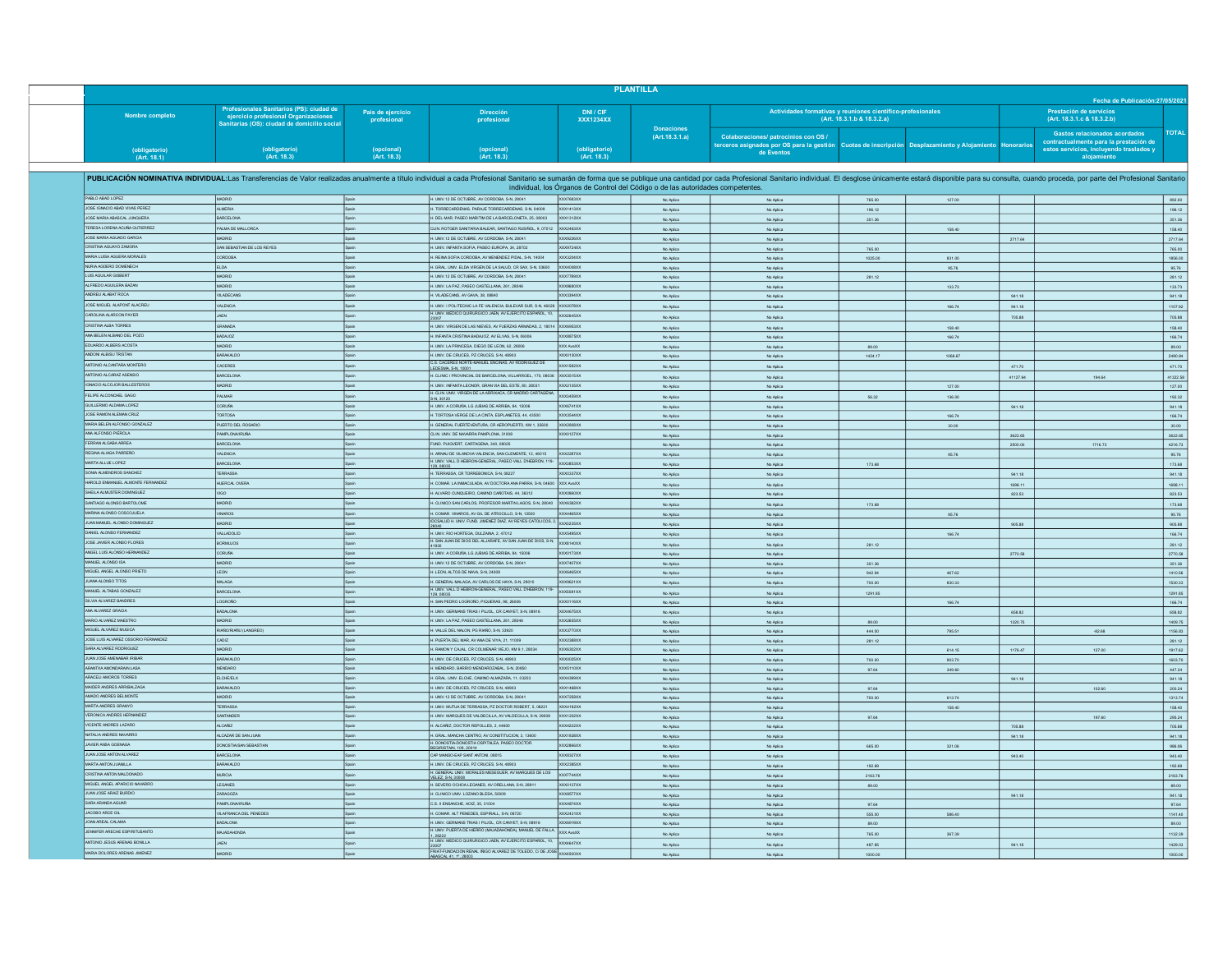| MERITXELL ARENAS PRAT                  |                           |       |                                                                                                                                         |           |           |         |        |         |        |          |
|----------------------------------------|---------------------------|-------|-----------------------------------------------------------------------------------------------------------------------------------------|-----------|-----------|---------|--------|---------|--------|----------|
|                                        | REUS                      |       | H. UNIV. SANT JOAN DE REUS, AV JOSEP LAPORTE, 1, 43206<br>XXX0667XX                                                                     | No Aplica | No Aplica | 1011.59 |        |         |        | 1011.59  |
| MARTA ARGILES HUGUET                   | BARCELONA                 | Spain | H. DEL MAR. 08003<br>XXX4054XX                                                                                                          | No Aplica | No Aplica |         |        | 941.18  |        | 941.18   |
| ANA ARIAS MILLA                        | ACIADAHONDA               |       | H. UNIV. PUERTA DE HIERRO (MAJADAHONDA), MANUEL DE FALLA<br>XXX5808XX                                                                   |           |           |         |        |         |        |          |
|                                        |                           |       |                                                                                                                                         | No Aplica | No Aplica | 700.00  | 791.27 |         |        | 1491.27  |
| SALVADOR ARLANDIS GUZMAN               | <b>VALENCIA</b>           |       | H. UNIV. I POLITECNIC LA FE VALENCIA. BULEVAR SUR. S-N. 46026 XXX5726XX                                                                 | No Aplica | No Aplica | 262.68  |        | 9822.08 | 95.76  | 10180.52 |
| JOSE FELIX ARNAIZ ESTEBAN              | SORIA                     |       | 1. SANTA BARBARA SORIA, PASEO SANTA BARBARA, S-N, 42005 XXX6499XX                                                                       | No Aplica | No Aplica |         | 143.45 |         |        | 143.45   |
|                                        |                           |       | H. UNIV. VALL D HEBRON-GENERAL, PASEO VALL D'HEBRON, 119                                                                                |           |           |         |        |         |        |          |
| LEMIS AROCHA MARTINEZ                  | ARCELONA                  |       | 129.08035                                                                                                                               | No Aplica | No Aplica | 275.00  |        |         |        | 275.00   |
| JOSE ANGEL ARRANZ ARIJA                | ADRID                     |       | 129, 05033<br>H. GRAL UNV, GREGORIO MARAKON, DOCTOR ESQUERDO, 46, XXX3080XX                                                             | No Aplica | No Aplica |         |        |         | 158.40 | 158.40   |
| FRANCISCO ARREDONDO MARTINEZ           |                           |       | H. COMAR. INFANTA ELENA (HUELVA), CR HUELVA SEVILLA, S-N. XXX1415XX                                                                     |           |           |         |        |         |        |          |
|                                        | <b>HUELVA</b>             |       |                                                                                                                                         | No Aplica | No Aplica |         | 166.74 |         |        | 166.74   |
| ANTONIO ARRIVI GARCIA RAMOS            | PALMA DE MALLORCA         |       | CLIN ROTGER SANITARIA BALEAR, SANTIAGO RUSIÑOL, 9, 07012 XXX0382XX                                                                      | No Aplica | No Aplica |         | 158.40 |         |        | 158.40   |
|                                        |                           |       |                                                                                                                                         |           |           |         |        |         |        |          |
| CECILIA ARROYO CONDE                   |                           |       | H. ALVARO CUNQUEIRO, 36312<br>XXX0226XX                                                                                                 | No Aplica | No Aplica |         |        | 705.88  |        | 705.88   |
| JOSE MIGUEL ARROYO MAESTRE             | JEREZ DE LA FRONTERA      |       | H. ESPEC. JEREZ DE LA FRONTERA, CR CIRCUNVALACION RONDA 2002732XX                                                                       | No Aplica | No Aplica | 601.90  | 192.62 | 705.88  |        | 1500.40  |
| MIKEL ARRUTI IBARBIA                   | SANSOLO                   |       | S-N. 11407<br>XXXB356XX                                                                                                                 |           |           |         |        |         |        |          |
|                                        |                           |       | H. GALDAKAO-USANSOLO, BARRIO LABEAGA, S-N, 48960                                                                                        | No Aplica | No Aplica |         | 158.40 |         |        | 158.40   |
| ALBERTO DEL CRISTO ARTILES MEDINA      | <b>AADRID</b>             |       | H. RAMON Y CAJAL, CR COLMENAR VIEJO, KM 9.1, 28034<br>XXX4621XX                                                                         | No Aplica | No Aplica |         | 127.00 |         |        | 127.00   |
| JAVIER ARZUAGA MENDEZ                  | <b>GIRDA</b>              |       | H. GRAL. UNV. GREGORIO MARAKON, DOCTOR ESQUERDO, 46,<br>XXX7595XX                                                                       |           |           |         |        |         |        |          |
|                                        |                           |       |                                                                                                                                         | No Aplica | No Aplica | 300.00  |        |         |        | 300.00   |
| HELENA ASCASO TIL                      | TARRAGONA                 |       | 28007<br>H. UNIV. TARRAGONA JOAN XXIII, DOCTOR MALLAFRE GUASCH, 4, XXX4648XX                                                            | No Aplica | No Aplica | 15.00   |        | 705.88  |        | 720.88   |
| JUAN DAVID ASSAF PASTRANA              | <b>BARCELONA</b>          |       | H. UNIV. VALL D HEBRON-GENERAL, PASEO VALL D'HEBRON, 119-                                                                               |           |           |         |        |         |        |          |
|                                        |                           |       | H. FRANCESC DE BORJA DE GANDIA, PASEO GERMANIES, 71.                                                                                    | No Aplica | No Aplica |         | 158.40 |         |        | 158.40   |
| ANA AVARGUES PARDO                     | <b>AIGNAD</b>             |       | <b>XXX4816XX</b>                                                                                                                        | No Aplica | No Aplica |         | 95.76  | 705.88  |        | 801.64   |
| ROSA MARIA AYALA DIAZ                  | <b>ALDRID</b>             | Spain | H. UNIV.12 DE OCTUBRE, 28041<br>XXX6446XX                                                                                               | No Aplica | No Aplica |         |        | 1411.76 |        | 1411.76  |
|                                        |                           |       | GENERAL JUAN RAMON JIMENEZ, RONDA EXTERIOR NORTE, S-                                                                                    |           |           |         |        |         |        |          |
| MARCO AN BAL AYALA SEMIDEI             | <b>HUELVA</b>             |       | <b>XXX2389XX</b><br>V, 21005                                                                                                            | No Aplica | No Aplica |         | 166.74 |         |        | 166.74   |
| JOSUNE AZKUNA SAGARDUY                 | BARAKALDO                 |       | H. UNIV. DE CRUCES, PZ CRUCES, S-N, 48903<br>XXX1749XX                                                                                  | No Aplica | No Aplica |         | 158.40 |         |        | 158.40   |
|                                        |                           |       |                                                                                                                                         |           |           |         |        |         |        |          |
| IGOR AZURMENDI ARIN                    | <b>HONDARRIBIA</b>        | Spain | H. COMAR. DEL BIDASOA, FINCA ZUBIETA B MENDELU, S-N, 20280 XXX2921XX                                                                    | No Aplica | No Aplica |         | 166.74 |         |        | 166.74   |
| EDUARD BAENA GONZALEZ                  | <b>BADALONA</b>           | Spain | H. UNIV. GERMANS TRIAS I PUJOL, CR CANYET, S-N, 08916                                                                                   | No Aplica | No Aplica |         |        | 388.24  |        | 388.24   |
| CRISTINA BAENA VILLAMARIN              | <b>HUELVA</b>             |       | H. GENERAL JUAN RAMON JIMENEZ, RONDA EXTERIOR NORTE, S- XXX9668XX                                                                       |           |           |         |        |         |        |          |
|                                        |                           |       |                                                                                                                                         | No Aplica | No Aplica |         | 166.74 |         |        | 166.74   |
| JOSE BALDISSERA ARADAS                 | VILLAJOYOSALA VILA JOIOSA | Spain | N. 21005<br>H. MARINA BAIXA, AV ALCALDE EN JAUME BOTELLA MAYOR, 7,<br>XXX5326XX                                                         | No Aplica | No Aplica |         | 95.76  |         |        | 95.76    |
|                                        |                           |       |                                                                                                                                         |           |           |         |        |         |        |          |
| ROBERTO BALLESTERO DIEGO               | SANTANDER                 |       | H. UNIV. MARQUES DE VALDECILLA, AV VALDECILLA, S-N, 39008 XXX3469XX                                                                     | No Aplica | No Aplica | 3170.37 |        |         |        | 3170.37  |
| KAROL ARLENY BARAHONA CENTENC          | SANLUCAR DE BARRAMEDA     |       | H. VIRGEN DEL CAMINO SANLUCAR BARRAMEDA, CR CHIPIONA, KM XXX AvaXX<br>63.7.11540                                                        | No Aplica | No Aplica | 173.68  | 66.62  |         |        | 240.30   |
| LUIS JAVIER BARANDA AYATS              | LDA                       |       | H. GRAL. UNIV. ELDA VIRGEN DE LA SALUD, CR SAX, S-N, 03600 XXX6396XX                                                                    |           |           |         |        |         |        |          |
|                                        |                           |       |                                                                                                                                         | No Aplica | No Aplica |         | 95.76  |         |        | 95.76    |
| <b>TYAD BARGHOUT</b>                   | REQUENA                   |       | H. GRAL. REQUENA, PARAJE CASABLANCA, S-N, 46340<br>XXX AvaXX                                                                            | No Aplica | No Aplica | 196.12  |        |         |        | 196.12   |
| ARANTZAZU BARQUIN GARCIA               | <b>ADRID</b>              | Snain | H. HM UNIV, SANCHINARRO, OÑA, 10, 28050<br>XXX1368XX                                                                                    | No Aplica | No Aplica | 189.55  |        |         |        | 189.55   |
|                                        |                           |       |                                                                                                                                         |           |           |         |        |         |        |          |
| MARTA BARRADO LOS ARCOS                | PAMPLONA/IRUÑA            |       | COMP. HOSPITALARIO DE NAVARRA, IRUNLARREA, 3, 31008<br>XXX5387XX                                                                        | No Aplica | No Aplica |         |        | 1152.94 |        | 1152.94  |
| EVA BARRAGAN GONZALEZ                  | VALENCIA                  |       | H. UNIV. I POLITECNIC LA FE VALENCIA, 46026<br>XXX6685XX                                                                                | No Aplica | No Aplica |         |        | 1176.47 |        | 1176.47  |
| MIGUEL ANGEL BARRANCO SANZ             | <b>MATARO</b>             | Spain | H. MATARO, CR CIRERA, S-N, 08304<br>XXX7719XX                                                                                           |           |           |         |        |         |        |          |
|                                        |                           |       |                                                                                                                                         | No Aplica | No Aplica |         | 166.74 |         |        | 166.74   |
| JUAN ANTONIO BARRERA RAMIREZ           | VILLAJOYOSALA VILA JOIOSA |       | H. MARINA BAIXA, AV ALCALDE EN JAUME BOTELLA MAYOR, 7.<br>XXXB312XX                                                                     | No Aplica | No Aplica | 537.38  |        |         |        | 537.38   |
| ROSA MARIA BARRIGA GUIJO               | <b>JUADALAJARA</b>        |       | I. UNIV. GUADALAJARA, DONANTE DE SANGRE, S-N, 19002<br>XXX1808XX                                                                        | No Aplica | No Aplica | 351.36  |        |         |        | 351.36   |
| LAURA BARRIOS ARNAU                    |                           |       |                                                                                                                                         |           |           |         |        |         |        |          |
|                                        | CASTELLONCASTELLO         |       | I. GENERAL CASTELLON, AV BENICASIM, S-N, 12004<br>XXX0102XX                                                                             | No Aplica | No Aplica |         |        | 776.47  |        | 776.47   |
| EDUARDO BARROSO DEYNE                  | PALMAS DE GRAN CANARIA    | Snain | H. UNIV. INSULAR DE GRAN CANARIA, AV MARITIMA DEL SUR, S-N.<br>XXX1642XX                                                                | No Aplica | No Aplica | 173.68  |        |         |        | 173.68   |
| ERNESTO BAS ESTEVE                     |                           |       |                                                                                                                                         |           |           |         |        |         |        |          |
|                                        | <b>VALENCIA</b>           | Snain | H. UNIV. I POLITECNIC LA FE VALENCIA, BULEVAR SUR, S-N, 46026 XXX1195XX                                                                 | No Aplica | No Aplica |         | 95.76  |         |        | 95.76    |
| JUAN MARIA BASTAROS HERNANDEZ          | ARCELONA                  |       | H. GENERAL PARC SANTARI SANT JOAN DE DEU, PASEO VALL<br>XXX3623XX                                                                       | No Aplica | No Aplica | 173.68  |        |         |        | 173.68   |
|                                        |                           |       | HEBRON, 119-129, 08035                                                                                                                  |           |           |         |        |         |        |          |
| JOSE EMILIO BATISTA MIRANDA            | BARCELONA                 | Snain | CTRO. MED. TEKNON, VILANA, 12, 08022<br>XXX7889XX                                                                                       | No Aplica | No Aplica | 173.68  |        | 1400.00 |        | 1573.68  |
| CELIA BAUSET CASTELLO                  | <b>VALENCIA</b>           | Spain | H. ARNAU DE VILANOVA VALENCIA, SAN CLEMENTE, 12, 46015<br>XXX0206XX                                                                     | No Aplica | No Aplica |         | 95.76  |         |        | 95.76    |
| JOSE CARLOS BAUTISTA VIDAL             | MALAGA                    |       |                                                                                                                                         |           |           |         |        |         |        |          |
|                                        |                           |       | H. GENERAL MALAGA, AV CARLOS DE HAYA, S-N, 29010<br>XXX0662XX                                                                           | No Aplica | No Aplica | 173.68  |        |         |        | 173.68   |
| MANUEL BEAMUD CORTES                   | <b>VALENCIA</b>           | Spain | H. UNIV. DR. PESET ALEIXANDRE, AV GASPAR AGUILAR, 90, 46017<br>XXX8749XX                                                                | No Aplica | No Aplica | 173.68  | 151.63 | 2037.96 |        | 2363.27  |
| SERGI BEATO GARCIA                     | CALELLA                   | Spain | H. SANT JAUME CALELLA, SANT JAUME, 209-217, 08370<br>XXX6299XX                                                                          |           |           |         |        |         |        |          |
|                                        |                           |       | CLIN ONCOAVANZE, AV DIEGO MARTINEZ BARRIO, 19 3º PTA 4.                                                                                 | No Aplica | No Aplica |         |        | 941.18  |        | 941.18   |
| CARMEN BEATO ZAMBRANO                  | SEVILLA                   | Spain | XXXD436XX                                                                                                                               | No Aplica | No Aplica |         | 158.40 |         |        | 158.40   |
| IVONNE BECERRA GIFFUNI                 | SALAMANCA                 | Snain | H. UNIV. SALAMANCA, PASEO SAN VICENTE, 58-182, 37007                                                                                    | No Aplica | No Aplica | 665.00  |        |         |        | 986.06   |
|                                        |                           |       |                                                                                                                                         |           |           |         | 321.06 |         |        |          |
| AMELIA BEJAR LUQUE                     | <b>ORDOBA</b>             |       | PROVINCIAL CORDOBA, AV MENENDEZ PIDAL, S-N, 14004<br>XXX4282XX                                                                          | No Aplica | No Aplica | 537.38  |        |         |        | 537.38   |
| JOAQUIM BELLMUNT MOLINS                | <b>BARCELONA</b>          |       | H. DEL MAR, PASEO MARITIM DE LA BARCELONETA, 25, 08003<br>XXX6781XX                                                                     | No Aplica | No Aplica |         |        | 1411.76 | 316.80 | 1728.56  |
| OMAR BEN MILOUD                        |                           |       | H. ZUMARRAGA, BARRIO ARGIXAO, S-N. 20700<br>XXXD660XX                                                                                   |           |           |         |        |         |        |          |
|                                        |                           |       |                                                                                                                                         |           |           | 89.00   |        |         |        | 89.00    |
|                                        | ZUMARRAGA                 | Snain |                                                                                                                                         | No Aplica | No Aplica |         |        |         |        |          |
|                                        | <b>ALZIRA</b>             |       | H. UNIV. LA RIBERA, CR CORBERA, KM 1, 46600<br>XXX6360XX                                                                                | No Aplica | No Aplica |         |        |         |        |          |
| ANTONIO BENEDICTO REDON                |                           |       |                                                                                                                                         |           |           |         |        | 1556.60 |        | 1556.60  |
| ANGELA BENEITEZ FERNANDEZ              | MAJADAHONDA               | Spain | H. UNIV. PUERTA DE HERRO (MAJADAHONDA), MANUEL DE FALLA. XXX6410XX                                                                      | No Aplica | No Aplica | 300.00  |        |         |        | 300.00   |
| JUAN BENEJAM GUAL                      | MANACOR                   | Spain | FUND. H. MANACOR, CR PORT ALCUDIA, S-N, 07500<br>XXX4525XX                                                                              | No Aplica | No Aplica | 351.36  | 93.53  | 1415.09 |        | 1859.98  |
|                                        | VALENCIA                  | Spain | H. LA FE CAMPANAR, AV CAMPANAR, 21, 46009<br><b>XXX1067XX</b>                                                                           |           |           |         |        |         |        |          |
| MARIA ISABEL BENEYTO CASTELLO          |                           |       |                                                                                                                                         | No Aplica | No Aplica |         |        | 3059.96 |        | 3059.96  |
| RAQUEL BENLLOCH RODRIGUEZ              | ACKOHALIAM                | Snain | H. UNIV. PUERTA DE HERRO (MAJADAHONDA), MANUEL DE FALLA,<br>XXX1327XX<br>1.28222                                                        | No Aplica | No Aplica |         |        | 1411.76 |        | 1411.76  |
| EDUARDO BERCOWSKY URDANETA             |                           |       | .<br>MATEU ORFILA, RONDA MALBUGER, 1, 07703<br><b>XXX1130XX</b>                                                                         | No Aplica | No Aplica | 89.00   |        |         |        | 89.00    |
|                                        |                           |       |                                                                                                                                         |           |           |         |        |         |        |          |
| MARINA BERENGUER HAYM                  | <b>VALENCIA</b>           |       | H. LA FE CAMPANAR, AV CAMPANAR, 21, 46009<br>XXX6213XX                                                                                  | No Aplica | No Aplica |         |        | 1411.76 |        | 1411.76  |
| JUAN MIGUEL BERGUA BURGUES             | CACERES                   |       | H. SAN PEDRO DE ALCANTARA, AV PABLO NARANJO PORRAS, S-N.<br><b>XXX4373XX</b>                                                            | No Aplica | No Aplica |         |        | 2897.44 |        | 2897.44  |
|                                        | SEVILLA                   | Spain | H. UNIV. VIRGEN DEL ROCIO. AV MANUEL SIUROT. S-N. 41013<br><b>XXX2873XX</b>                                                             |           |           |         |        |         |        |          |
| GABRIEL BERNAL BLANCO                  |                           |       |                                                                                                                                         | No Aplica | No Aplica |         |        | 1176.47 |        | 1176.47  |
| TERESA BERNAL DEL CASTILLO             | OVIEDO                    | Snair | H. UNIV. CTRAL. ASTURIAS (HUCA), CELESTINO VILLAMIL, S-N,<br><b>XXXBBDDXX</b>                                                           | No Aplica | No Aplica | 198.00  |        | 1415.09 |        | 1613.09  |
|                                        |                           | Spain |                                                                                                                                         |           |           |         |        |         |        |          |
| MARIA DOLORES BERNAL MUÑOZ             | SEVILLA                   |       | C.P.E. DR. FLEMING, JUAN DE PADILLA, 8, 41005<br>XXX6707XX                                                                              | No Aplica | No Aplica | 197.52  | 2.75   |         | 137.45 | 337.72   |
| MANJEL RAMON BERNAL PACHECO            | MALAGA                    |       | : P.E. Dr. FLEMING, UDREDE I PREDI UNIVERSITARIO TEATINOS, S<br>I. VIRGEN DE LA VICTORIA, CAMPUS UNIVERSITARIO TEATINOS, S-<br>V, 29010 | No Aplica | No Aplica |         |        | 1764.71 |        | 1764.71  |
| SERGI BERNAL SALGUERO                  | BADALON                   |       | XXXB155XX                                                                                                                               | No Aplica | No Aplica |         | 166.74 |         |        | 166.74   |
|                                        |                           |       | H. UNIV. GERMANS TRIAS I PUJOL, CR CANYET, S-N, 08916                                                                                   |           |           |         |        |         |        |          |
| CHRISTIAN BERRIO SANTILLAN             | TERUEL                    | Spain | H. OBISPO POLANCO, AV RUIZ JARABO, S-N, 44002<br>XXX AvaXX                                                                              | No Aplica | No Aplica |         | 166.74 |         |        | 166.74   |
| MIGUEL BERZOSA SANCHEZ                 | TORTOSA                   |       | 1. TORTOSA VERGE DE LA CINTA, ESPLANETES, 44, 43500<br>XXX9175XX                                                                        | No Aplica | No Aplica | 537.38  |        |         |        | 537.38   |
|                                        |                           |       |                                                                                                                                         |           |           |         |        |         |        |          |
| ELENA BESCOS SANTANA                   | ARAGOZA                   |       | CLINICO UNIV. LOZANO BLESA, AV SAN JUAN BOSCO, 15, 50009 XXX4606XX                                                                      | No Aplica | No Aplica | 468.00  | 920.67 |         |        | 1388.67  |
| RUBEN BETORET GUSTENS                  | LCHE/ELX                  |       | I. DEL VINALOPO, TONICO SANSANO MORA, 14 LLANO, 03293<br>XXX8554XX                                                                      | No Aplica | No Aplica |         | 95.76  |         |        | 95.76    |
| ALE MADRO BIELSA CARRILLO              |                           |       | H. NTRA SRA DEL PRADO, CR MADRID EXTREMADURA, KM 114,<br>XXX7466XX                                                                      |           |           |         |        |         |        |          |
|                                        | TALAVERA DE LA REINA      |       |                                                                                                                                         | No Aplica | No Aplica | 89.00   |        |         |        | 89.00    |
| CRISTINA BIERGE CASAS                  | HOSPITALET DE LLOBREGAT   | Spain | H. GENERAL L'HOSPITALET, AV JOSEP MOLINS, 29, 08906<br><b>XXX2735XX</b>                                                                 | No Aplica | No Aplica |         |        | 941.18  |        | 941.18   |
| <b>ITXARONE IZASKUN BILBAD AGUIRRE</b> | ARCELONA                  | Snair | H. UNIV. VALL D HEBRON-GENERAL, PASEO VALL D'HEBRON, 119- XXX7164XX                                                                     |           |           |         |        |         |        |          |
|                                        |                           |       |                                                                                                                                         | No Aplica | No Aplica |         |        | 1152.94 |        | 1152.94  |
| ANTONIO BLANCO DIEZ                    | PALMAS DE GRAN CANARIA    | Spain | 129, UBU35<br>H. UNIV. INSULAR DE GRAN CANARIA, AV MARITIMA DEL SUR, S-N. XXX2527XX                                                     | No Aplica | No Aplica |         | 267.46 |         |        | 267.46   |
| GERARDO BLANCO FERNANDEZ               | SOLADAB                   | Snain | H. INFANTA CRISTINA BADAJOZ. AV ELVAS. S-N. 06006<br>XXX8027XX                                                                          |           |           |         |        |         |        |          |
|                                        |                           |       |                                                                                                                                         | No Aplica | No Aplica | 56.32   | 376.46 | 1411.76 |        | 1844.54  |
| BENTO BLANCO GOMEZ                     | LUGO                      | Spain | H. UNIV. LUCUS AUGUSTI (HULA), SAN CIBRAO, S-N, 27004<br>XXX2260XX                                                                      | No Aplica | No Aplica |         |        | 823.53  |        | 823.53   |
| ELENA BLANCO MARTIN                    | <b>BURGOS</b>             | Spain | H. UNIV. BURGOS, AV ISLAS BALEARES, S-N, 09006<br>XXX7314XX                                                                             | No Aplica | No Aplica |         | 83.45  |         |        | 83.45    |
|                                        | OVIEDO                    |       | XXX0735XX                                                                                                                               |           |           |         |        |         |        |          |
| SONIA BLANCO PARAJON                   |                           |       | H. UNIV. CTRAL. ASTURIAS (HUGA), CELESTINO VILLAMIL, S-N.                                                                               | No Aplica | No Aplica | 944.74  |        |         |        | 944.74   |
| MIGUEL BLANCO PARRA                    | SANTIAGO DE COMPOSTELA    | Spain | H. CLINCO UNIV.SANTIAGO COMPOSTELA, CHOUPANA, S-N, 15706 XXX2364XX                                                                      | No Aplica | No Aplica | 555.00  | 798.88 |         |        | 1353.88  |
| MANUEL LUIS BLANCO VILLAR              | <b>ALMERIA</b>            | Spain | H. TORRECARDENAS, PARAJE TORRECARDENAS, S-N, 04009<br>XXX4576XX                                                                         |           |           |         |        |         |        |          |
|                                        |                           |       |                                                                                                                                         | No Aplica | No Aplica | 1033.25 |        | 1698.11 |        | 2731.36  |
| MARINO BLANES JULIA                    | VALENCIA                  |       | LA FE CAMPANAR, AV CAMPANAR, 21, 46009<br>XXX3186XX                                                                                     | No Aplica | No Aplica |         |        | 1176.47 |        | 1176.47  |
| FRANCISCO BLASCO CASARES               | ADALONA                   |       | MUNICIPAL BADALONA, VIA AUGUSTA, 9, 08911<br><b>XXX6575XX</b>                                                                           | No Aplica | No Aplica | 281.12  |        |         |        | 281.12   |
| PEDRO BLASCO HERNANDEZ                 | SEVILLA                   |       | H. NTRA. SRA. DE VALME, CR CADIZ BELLAVISTA, KM 548,9, 41014 XXX8568XX                                                                  | No Aplica | No Aplica | 428.22  |        | 4888.73 | 288.95 | 5605.90  |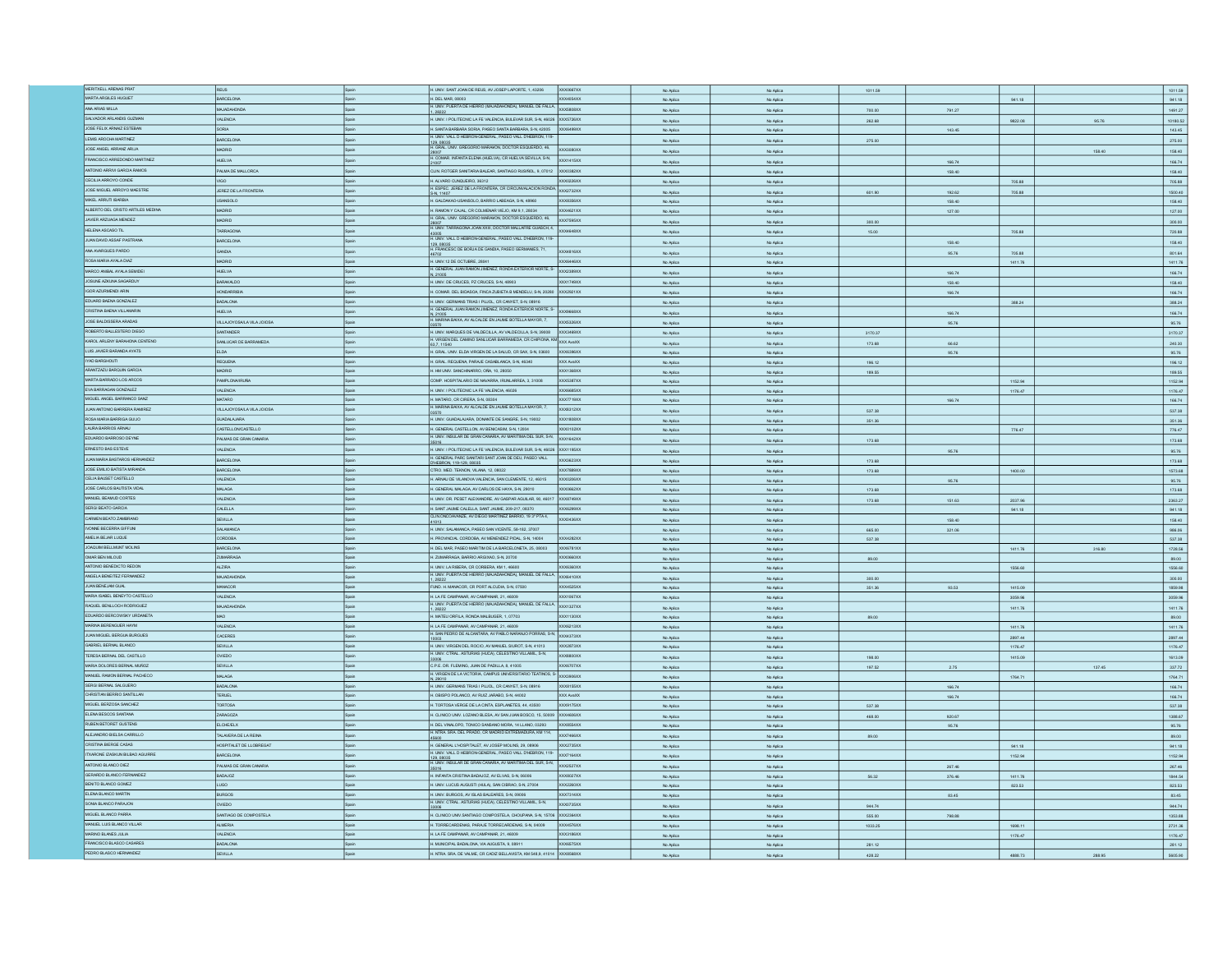| JOSE ANTONO BLASCO MASPONS          | <b>VINAROS</b>             |              | H. COMAR. VINAROS, AV GIL DE ATROCILLO, S-N, 12500                                                                                        | XXX7344XX           | No Aplica              | No Aplica              | 173.68           | 166.74  |                    |        | 340.42                                                                                                                                                                                                                                                             |
|-------------------------------------|----------------------------|--------------|-------------------------------------------------------------------------------------------------------------------------------------------|---------------------|------------------------|------------------------|------------------|---------|--------------------|--------|--------------------------------------------------------------------------------------------------------------------------------------------------------------------------------------------------------------------------------------------------------------------|
| ALFREDO WERNER BOHORQUEZ BARRIENTOS | SANT CUGAT DEL VALLES      | Spain        | H. GRAL CATALUNYA, PEDRO I PONS, 1, 08190                                                                                                 | XXX AvaXX           | No Aplica              | No Aplica              |                  | 166.74  |                    |        | 166.74                                                                                                                                                                                                                                                             |
| FRANCISCO JOSE BOIX GINER           | SALAMANCA                  | Spain        | H. UNIV. SALAMANCA, 37007                                                                                                                 | OCX3916XX           |                        |                        |                  |         | 1176.47            |        | 1176.47                                                                                                                                                                                                                                                            |
|                                     |                            |              | H. UNIV. I POLITECNIC LA FE VALENCIA, AV FERNANDO ABRIL                                                                                   |                     | No Aplica              | No Aplica              |                  |         |                    |        |                                                                                                                                                                                                                                                                    |
| BLANCA BOLUDA PASCUAL               | <b>ALENCIA</b>             |              | MARTORELL. 106. 46026                                                                                                                     |                     | No Aplica              | No Aplica              | 2163.76          |         |                    |        | 2163.76                                                                                                                                                                                                                                                            |
| CARLO BONARRIBA BELTRAN             | <b>INCA</b>                |              | FUND. H. COMARCAL D'INCA, CR VIEJA DE LLUBI, S-N, 07300                                                                                   | XXX2999XX           | No Aplica              | No Aplica              | 173.68           |         |                    |        | 173.68                                                                                                                                                                                                                                                             |
| MARTA BONET BELTRAN                 | LLEIDA                     |              | H. UNIV. ARNAU DE VILANOVA LLEIDA, AV ALCALDE ROVIRA                                                                                      | XXX3748XX           |                        |                        |                  |         | 1152.94            |        |                                                                                                                                                                                                                                                                    |
|                                     |                            |              | ROURE, 80, 25198<br>H. VIRGEN DE LA VICTORIA, CAMPUS UNIVERSITARIO TEATINOS, S-                                                           |                     | No Aplica              | No Aplica              | 1011.59          |         |                    |        | 2164.53                                                                                                                                                                                                                                                            |
| RAMON BONILLA PARRILLA              | MALAGA                     |              |                                                                                                                                           |                     | No Aplica              | No Aplica              | 89.00            |         |                    |        | 89.00                                                                                                                                                                                                                                                              |
| ARACELI BONO ARIÑO                  | <b>HUESCA</b>              |              | N, 29010<br>H. GRAL. SAN JORGE HUESCA, AV MARTINEZ DE VELASCO, 36,                                                                        | XXX2024XX           | No Aplica              | No Aplica              |                  | 166.74  |                    |        | 166.74                                                                                                                                                                                                                                                             |
| CONCEPCION BOOLE GENOVARD           | OSPITALET DE LLOBREGAT     | Snain        | 22004<br>ICO L'HOSPITALET DURAN I REYNALS, AV GRANVIA DE                                                                                  | XXX5955XX           |                        |                        |                  |         |                    |        |                                                                                                                                                                                                                                                                    |
|                                     |                            |              |                                                                                                                                           |                     | No Aplica              | No Aplica              |                  |         | 1747.06            |        | 1747.06                                                                                                                                                                                                                                                            |
| JOAN RAMON RORDALRA GOMEZ           | LLEIDA                     |              | HOSPITALET. 203. 08907<br>H. UNIV. ARNAU DE VILANOVA LLEIDA, AV ALCALDE ROVIRA<br>ROURE. 80. 25198                                        | XXX7512XX           | No Aplica              | No Aplica              | 89.00            |         |                    |        | 89.00                                                                                                                                                                                                                                                              |
| ANA BOROBIA PEREZ                   | <b>MADRID</b>              | .<br>Rhain   | H. UNIV. LA PAZ, PASEO CASTELLANA, 261, 28046                                                                                             | XXXB190XX           |                        |                        |                  |         | 1764.71            |        | 2729.82                                                                                                                                                                                                                                                            |
|                                     |                            |              |                                                                                                                                           |                     | No Aplica              | No Aplica              | 676.16           | 288.95  |                    |        |                                                                                                                                                                                                                                                                    |
| ANGEL BORQUE FERNANDO               | <b>ARAGOZA</b>             | Spain        | H. UNIV. MIGUEL SERVET, PASEO ISABEL LA CATOLICA, 1-3, 50009 XXX4595XX                                                                    |                     | No Aplica              | No Aplica              | 351.36           | 166.74  | 3773.58            |        | 4291.68                                                                                                                                                                                                                                                            |
| EVA BORRALLERAS FUMAÑA              | VIC.                       | Spain        | H. GRAL, VIC. FRANCESC PLA EL VIGATA 1, 08500                                                                                             | XXX1199XX           | No Aplica              | No Aplica              | 665.00           | 321.06  |                    |        | 986.06                                                                                                                                                                                                                                                             |
| JENIFER BRASERO BURGOS              | MADRID                     | Spain        | H. RAMON Y CAJAL, CR COLMENAR VIEJO, KM 9,1, 28034                                                                                        | XXX2802XX           | No Aplica              | No Aplica              |                  | 127.00  |                    |        | 127.00                                                                                                                                                                                                                                                             |
| FRANCISCO JAVIER BRICEÑO DELGADO    |                            |              |                                                                                                                                           |                     |                        |                        |                  |         |                    |        |                                                                                                                                                                                                                                                                    |
|                                     | <b>CORDOBA</b>             | Spain        | H. REINA SOFIA CORDOBA, AV MENENDEZ PIDAL, S-N, 14004                                                                                     | XXX3641XX           | No Aplica              | No Aplica              |                  |         | 1058.82            |        | 1058.82                                                                                                                                                                                                                                                            |
| MERCEDES BRUNET I SERRA             | <b>MRCELONA</b>            | Spain        | H. CLINIC I PROVINCIAL DE BARCELONA VILLARROEL. 170. 08036 XXX0104XX                                                                      |                     | No Aplica              | No Aplica              |                  |         | 5747.05            |        | 5747.05                                                                                                                                                                                                                                                            |
| DAVID BÜCHSER GARCIA                | ARAKALDO                   | Spain        | H. UNIV. DE CRUCES, PZ CRUCES, S-N, 48903                                                                                                 | XXX0839XX           | No Aplica              | No Aplica              | 944.74           |         |                    |        | 944.74                                                                                                                                                                                                                                                             |
| ENCABNACION BLIENDIA GONZALEZ       |                            |              |                                                                                                                                           |                     |                        |                        |                  |         |                    |        |                                                                                                                                                                                                                                                                    |
|                                     | OLEDO                      |              | VIRGEN DE LA SALUD TOLEDO, AV BARBER, 30, 45004                                                                                           | $\alpha$ x4758XX    | No Aplica              | No Aplica              |                  | 142.30  |                    |        | 142.30                                                                                                                                                                                                                                                             |
| OSCAR BUISAN RUEDA                  | BADALONA                   | <b>Scain</b> | H. UNIV. GERMANS TRIAS I PLUOL, CR CANYET, S-N, 08916                                                                                     | XXX0013XX           | No Aplica              | No Aplica              |                  |         | 1415.09            |        | 1415.09                                                                                                                                                                                                                                                            |
| SOLEDAD BUITRAGO SIVIANES           | TOLEDO                     | Spain        | H. VIRGEN DE LA SALUD TOLEDO, AV BARBER, 30, 45004                                                                                        | XXX3572XX           | No Aplica              | No Aplica              |                  | 142.30  | 1482.35            |        | 1624.65                                                                                                                                                                                                                                                            |
| JAVIER BURGOS BURGOS                | <b>VALENCIA</b>            | Boain        | H. UNIV. I POLITECNIC LA FE VALENCIA, BULEVAR SUR, S-N, 46026                                                                             | XXX6377XX           |                        |                        |                  |         |                    |        |                                                                                                                                                                                                                                                                    |
|                                     |                            |              |                                                                                                                                           |                     | No Aplic               | No Aplic               |                  | 91.27   |                    |        | 91.27                                                                                                                                                                                                                                                              |
| ELENA BURGOS GARCIA                 | BADALONA                   |              | H. UNIV. GERMANS TRIAS I PLUOL, CR CANYET, S-N, 08916                                                                                     | XXX1995XX           | No Aplica              | No Aplica              | 325.00           |         |                    |        | 325.00                                                                                                                                                                                                                                                             |
| JAVIER BURGOS REVILLA               | MADRID                     | Spain        | H. RAMON Y CAJAL. CR COLMENAR VIEJO. KM 9.1. 28034                                                                                        | XXX7729XX           | No Aplica              | No Aplica              | 89.00            |         | 2358.49            |        | 2447.49                                                                                                                                                                                                                                                            |
| LAURA BUSTO LEIS                    | DONOSTIA/SAN SEBASTIAN     | Spain        | H. DONOSTIA-DONOSTIA OSPITALEA, PASEO DOCTOR                                                                                              | <b>XXX1516XX</b>    |                        |                        |                  | 82.68   |                    |        | 82.68                                                                                                                                                                                                                                                              |
|                                     |                            |              | <b>IRISTAN. 109, 20014</b>                                                                                                                |                     | No Aplica              | No Aplica              |                  |         |                    |        |                                                                                                                                                                                                                                                                    |
| CRISTINA CABALLERO DIAZ             | VALENCIA                   | Spain        | H. GRAL. UNV. VALENCIA, AV TRES CRUCES, 2, 46014                                                                                          | OCX7218XX           | No Aplica              | No Aplica              |                  | 158.40  |                    |        | 158.40                                                                                                                                                                                                                                                             |
| JOSE M. CABALLERO GINE              | ERRASSA                    |              | H. UNIV. MUTUA DE TERRASSA, PZ DOCTOR ROBERT, 5, 08221                                                                                    | XXX5744XX           | No Aplica              | No Aplica              |                  | 166.74  |                    |        | 166.74                                                                                                                                                                                                                                                             |
| MARIA DOLORES CABELLO GARCIA        | SANTA CRUZ DE TENERIFE     | Spain        | H. NTRA SRA DE CANDELARIA, CR DEL ROSARIO, 145, 38010                                                                                     |                     | No Aplica              | No Aplica              |                  |         | 1176.47            |        | 1176.47                                                                                                                                                                                                                                                            |
|                                     |                            |              |                                                                                                                                           |                     |                        |                        |                  |         |                    |        |                                                                                                                                                                                                                                                                    |
| SHEILA CABELLO PELEGRIN             | PALMA DE MALLORCA          | Spain        | H. UNIV. SON ESPASES, CR VALLDEMOSA, 79, 07010                                                                                            | XXX8023XX           | No Aplica              | No Aplica              | <b>200.00</b>    | 956.00  |                    |        | 1656.00                                                                                                                                                                                                                                                            |
| MARIA ANGELES CABEZA RODRIGUEZ      | MADRID                     |              | H. UNIV.12 DE OCTUBRE, AV CORDOBA, S-N, 28041                                                                                             | XXX0647XX           | No Aplica              | No Aplica              | 944.74           |         |                    |        | 944.74                                                                                                                                                                                                                                                             |
| PEDRO JOSE CABEZA VENGOECHEA        | <b>TERUEL</b>              | Spain        | H. OBISPO POLANCO, AV RUIZ JARABO, S-N, 44002                                                                                             | XXX9941XX           | No Aplica              | No Aplica              | 97.64            |         |                    |        | 97.64                                                                                                                                                                                                                                                              |
| DIEGO CABRERA ALLOZA                | <b>HUELVA</b>              |              | I. GENERAL JUAN RAMON JIMENEZ, RONDA EXTERIOR NORTE, S-                                                                                   | XXX4358XX           |                        |                        |                  |         |                    |        |                                                                                                                                                                                                                                                                    |
|                                     |                            | Spain        |                                                                                                                                           |                     | No Aplica              | No Aplica              | 665.00           | 321.06  |                    |        | 986.06                                                                                                                                                                                                                                                             |
| MONICA CABRERO CALVO                | SALAMANCA                  | <b>Scain</b> | H. UNIV. SALAMANCA, PASEO SAN VICENTE, 58-182, 37007                                                                                      | XXX3568XX           | No Aplica              | No Aplica              |                  |         | 1176.47            |        | 1176.47                                                                                                                                                                                                                                                            |
| AX CACHAY AYALA                     | ARTAGENA                   |              | H. GENERAL UNIV. SANTA MARIA DEL ROSELL, PASEO ALFONSO                                                                                    | XXX5041XX           | No Aplica              | No Aplica              | 665.00           | 321.06  |                    |        | 986.06                                                                                                                                                                                                                                                             |
| JORDI CALABIA MARTINEZ              |                            |              | XIII. 61. 30203                                                                                                                           |                     |                        |                        |                  |         |                    |        |                                                                                                                                                                                                                                                                    |
|                                     | <b>IRONA</b>               |              | H. UNIV. GIRONA DR. JOSEP TRUETA, AV FRANÇA, S-N, 17007                                                                                   | XXX7627XX           | No Aplica              | No Aplica              |                  |         | 1411.76            |        | 1411.76                                                                                                                                                                                                                                                            |
| DARIO CALAFIORE                     | LUGO                       | Spain        | H. UNIV. LUCUS AUGUSTI (HULA), SAN CIBRAO, S-N, 27004                                                                                     | XXX3431XX           | No Aplica              | No Aplica              | 980.00           | 649.10  |                    |        | 1629.10                                                                                                                                                                                                                                                            |
| LUIS CALAHORRA FERNANDEZ            | CIUDAD REAL                | Spain        | H. GRAL. CIUDAD REAL, TOMELLOSO, S-N, 13005                                                                                               | XXX4441XX           | No Aplica              | No Aplica              |                  | 142.30  |                    |        | 142.30                                                                                                                                                                                                                                                             |
| VIRGILIO PABLO CALAMA RUIZ-MATEOS   | SEVILLA                    |              | H. NTRA. SRA. DE VALME, CR CADIZ BELLAVISTA, KM 548,9, 41014 XXX1481XX                                                                    |                     |                        |                        |                  |         |                    |        |                                                                                                                                                                                                                                                                    |
|                                     |                            |              |                                                                                                                                           |                     | No Arling              | No Anked               | 2163.76          |         |                    |        | 2163.76                                                                                                                                                                                                                                                            |
| MARIA JOSE CALASANZ ABINZANO        | <b>AMPLONA/IRUÑA</b>       |              | CLIN UNIV. DE NAVARRA PAMPLONA, 31008                                                                                                     | XXX3217XX           | No Aplica              | No Aplica              |                  |         | 2658.82            |        | 2658.82                                                                                                                                                                                                                                                            |
| ESTHER CALBO SEBASTIAN              | TERRASSA                   | Spain        | H. UNIV. MUTUA DE TERRASSA, PZ DOCTOR ROBERT. 5. 08221                                                                                    | XXX4992XX           | No Aplica              | No Aplica              |                  |         | 941.18             |        | 941.18                                                                                                                                                                                                                                                             |
| VERONICA CALDERERO ARAGON           | OFFICARBA                  |              | H. BARBASTRO, CR N 240 TARRAGONA A SAN SEBASTIAN, S-N.                                                                                    | XXX7978XX           |                        |                        |                  |         |                    |        |                                                                                                                                                                                                                                                                    |
|                                     |                            | Spain        |                                                                                                                                           |                     | No Aplica              | No Aplica              | 542.28           | 958.19  | 941.18             |        | 2441.65                                                                                                                                                                                                                                                            |
| LOURDES CALERA URQUIZL              | <b>DRRELAVEGA</b>          | Spain        | H. SIERRALLANA, BARRIO GANZO, S-N. 39300                                                                                                  | DCX9943XX           | No Aplica              | No Aplica              | 765.00           | 367.39  |                    |        | 1132.39                                                                                                                                                                                                                                                            |
| JESUS CALLEJA ESCUDERO              | <b>ALLADOLID</b>           |              | H. CLIN. UNIV. VALLADOLID, AV RAMON Y CAJAL, 3, 47003                                                                                     | XXX8771XX           | No Aplica              | No Aplica              | 759.06           | 169.96  | 1176.47            |        | 2105.49                                                                                                                                                                                                                                                            |
| PATRICIA CALVO CRESPO               | ANTIAGO DE COMPOSTELA      | Spain        | H. CLINICO UNIV. SANTIAGO COMPOSTELA, CHOUPANA, S.N. 15706 XXX8886XX                                                                      |                     |                        |                        |                  |         |                    |        |                                                                                                                                                                                                                                                                    |
|                                     |                            |              |                                                                                                                                           |                     | No Aplica              | No Aplica              | 1033.25          |         |                    |        | 1033.25                                                                                                                                                                                                                                                            |
| RAUL CALVO GONZALEZ                 | VALLADOLID                 | Spain        | H. CLIN. UNIV. VALLADOLID, AV RAMON Y CAJAL, 3, 47003                                                                                     | XXX3030XX           | No Aplica              | No Aplica              |                  |         | 705.88             |        | 705.88                                                                                                                                                                                                                                                             |
| MARCOS CALVO MARTINEZ               | SANTIAGO DE COMPOSTELA     | Spain        | H. CLINICO UNIV.SANTIAGO COMPOSTELA, CHOUPANA, S-N, 15706 XXX3339XX                                                                       |                     | No Aplica              | No Aplica              |                  |         |                    | 101.62 | 101.62                                                                                                                                                                                                                                                             |
| JUAN JOSE CAMACHO MONGE             | BADAJOZ                    | Spain        | H. INFANTA CRISTINA BADAJOZ, AV ELVAS, S-N, 06006                                                                                         | XXX AvaXX           | No Aplica              | No Aplica              | 538.68           | 207.77  | 352.94             |        | 1189.39                                                                                                                                                                                                                                                            |
|                                     |                            |              |                                                                                                                                           |                     |                        |                        |                  |         |                    |        |                                                                                                                                                                                                                                                                    |
| DANIEL CAMACHO ROVIRA               | <b>BARCELONA</b>           |              | H. PLATO, PLATO, 21, 08006                                                                                                                | XXX9418XX           | No Aplica              | No Aplica              | 175.00           | 796.55  |                    |        | 971.55                                                                                                                                                                                                                                                             |
| JAVIER CAMBRONERO SANTOS            | <b>MADRID</b>              | Spain        | H. UNIV. INFANTA LEONOR, GRAN VIA DEL ESTE, 80, 28031                                                                                     | XXX7762XX           | No Aplica              | No Aplica              | 173.68           |         |                    |        | 173.68                                                                                                                                                                                                                                                             |
| FRANCISCO CAMPANARIO PEREZ          | PALENCIA                   | Spain        | H. GENERAL RIO CARRION, AV DONANTES DE SANGRE, S-N, 34005 XXX8688XX                                                                       |                     |                        |                        |                  |         |                    |        |                                                                                                                                                                                                                                                                    |
|                                     |                            |              |                                                                                                                                           |                     | No Aplica              | No Aplica              | 646.00           | 772.17  | 1152.94            |        | 2571.11                                                                                                                                                                                                                                                            |
| FELIX CAMPOS JUANATEY               | ANTANDER                   |              | H. UNIV. MARQUES DE VALDECILLA, AV VALDECILLA, S-N, 39008                                                                                 | XXX3706XX           |                        |                        |                  |         |                    |        | 89.00                                                                                                                                                                                                                                                              |
| JOSE ANTONIO CAMPOS SAÑUDO          | ORRELAVEGA                 |              | SIERRALLANA, BARRIO GANZO, S-N, 39300                                                                                                     |                     | No Aplica              | No Aplica              | 89.00            |         |                    |        |                                                                                                                                                                                                                                                                    |
| MARIA CAÑADAS GRANADOS              | SEVILLA                    |              |                                                                                                                                           | <b>OCX5297XX</b>    | No Aplica              | No Aplica              |                  |         | 705.88             |        |                                                                                                                                                                                                                                                                    |
| MIGUEL ANGEL CANALES ALBENDEA       |                            |              |                                                                                                                                           |                     |                        |                        |                  |         |                    |        |                                                                                                                                                                                                                                                                    |
|                                     |                            | <b>Spain</b> | I. NTRA. SRA. DE VALME, CR CADIZ BELLAVISTA, KM 548,9, 41014 XXX5431XX                                                                    |                     | No Aplica              | No Aplica              |                  | 162.60  |                    |        |                                                                                                                                                                                                                                                                    |
|                                     | MADRID                     | <b>Spain</b> | H. UNIV. LA PAZ. PASEO CASTELLANA, 261, 28046                                                                                             | XXX9968XX           | No Aplica              | No Aplica              |                  |         | 1415.09            |        |                                                                                                                                                                                                                                                                    |
| AMPARO CANDELA HIDALGO              | ALICANTE/ALACANT           | Spain        | H. GRAL. UNV. ALICANTE, AV PINTOR BAEZA, 12, 03010                                                                                        | XXX1083XX           | No Arling              | No Aniin               |                  | 95.76   |                    |        |                                                                                                                                                                                                                                                                    |
| JAIME CAÑELLAS MARTORELL            |                            | <b>Spain</b> | H. OBISPO POLANCO, AV RUIZ JARABO, S-N, 44002                                                                                             | XXX3392XX           |                        |                        |                  |         |                    |        |                                                                                                                                                                                                                                                                    |
|                                     | TERUEL                     |              | H. ESPECIALIDADES PUERTO REAL, CR NACIONAL IV, KM 665.                                                                                    |                     | No Aplica              | No Aplica              |                  | 158.40  |                    |        |                                                                                                                                                                                                                                                                    |
| ELBA CANELON CASTILLO               | PUERTO REAL                | Spain        |                                                                                                                                           | <b>OCX9040XX</b>    | No Aplica              | No Aplica              | 173.68           |         |                    |        |                                                                                                                                                                                                                                                                    |
| JUDITH CANET RODRIGUEZ              | GIRONA                     | Spain        | H. UNIV. GIRONA DR. JOSEP TRUETA, AV FRANÇA, S-N, 17007                                                                                   | <b>XXX4443XX</b>    | No Aplica              | No Aplica              |                  | 95.76   |                    |        |                                                                                                                                                                                                                                                                    |
| ROQUE CANO CASTIÑEIRA               | ARRA                       | Spain        | H. COMAR. INFANTA MARGARITA, AV GONGORA, S-N, 14940                                                                                       | XXX6358XX           | No Aplica              | No Aplica              | 2800.00          |         |                    |        |                                                                                                                                                                                                                                                                    |
| MARGARITA CANO LOPEZ                |                            |              |                                                                                                                                           |                     |                        |                        |                  |         |                    |        |                                                                                                                                                                                                                                                                    |
|                                     | SEVILLA                    |              | C.P.E. DR. FLEMING, JUAN DE PADILLA, 8, 41005                                                                                             | XXX8327XX           | No Aplica              | No Aplica              | 182.52           | 155.20  |                    |        |                                                                                                                                                                                                                                                                    |
| JORGE CAÑO VELASCO                  | SAN SEBASTIAN DE LOS REYES | Snain        | H. UNIV. INFANTA SOFIA, PASEO EUROPA, 34, 28702                                                                                           | XXX9950XX           | No Aplica              | No Aplica              | 1390.00          | 580.86  |                    |        |                                                                                                                                                                                                                                                                    |
| JOSE RAMON CANSINO ALCAIDE          | MANACOR                    | Spain        | FUND. H. MANACOR, CR PORT ALCUDIA, S-N, 07500                                                                                             | XXX2805XX           | No Aplica              | No Aplica              | 89.00            |         |                    |        |                                                                                                                                                                                                                                                                    |
| ROCIO CANTALAPIEDRA DEL PIE         | VALLADOLID                 |              | H. CAMPO GRANDE RECOLETAS, PZ COLON, S-N, 47007                                                                                           | XXX1594XX           | No Aplica              | No Aplica              | 495.87           |         |                    |        |                                                                                                                                                                                                                                                                    |
| ALBERTO CANTALAPIEDRA DIEZ          | CILIODA LIAV               |              |                                                                                                                                           |                     |                        |                        |                  |         |                    |        |                                                                                                                                                                                                                                                                    |
|                                     |                            | Spain        | H. UNIV. RIO HORTEGA, DULZAINA, 2, 47012                                                                                                  | XXX2333XX           | No Aplica              | No Aplica              | 198.00           |         |                    |        |                                                                                                                                                                                                                                                                    |
| ENRIQUE CAO AVELLANEDA              | ALMAR <sup>-</sup>         |              | H. CLIN. UNIV. VIRGEN DE LA ARRIXACA, CR MADRID CARTAGENA<br>S-N, 30120                                                                   | <b>OCXB566XX</b>    | No Aplica              | No Aplica              | 370.37           |         |                    |        |                                                                                                                                                                                                                                                                    |
|                                     | ABADELL                    | <b>Boain</b> | H. SABADELL, PARC TAULI, S-N, 08208                                                                                                       | O(XB751XX)          |                        |                        | 173.68           |         |                    |        |                                                                                                                                                                                                                                                                    |
| MARTA CAPDEVILA GONZALO             |                            |              |                                                                                                                                           | XXX5066XX           | No Aplica              | No Aplica              |                  |         |                    |        |                                                                                                                                                                                                                                                                    |
|                                     | MAT CELON                  |              | H. VILADECANS, AV HOSPITAL, 19, 08470                                                                                                     |                     | No Aplica              | No Aplica              | 89.00            |         |                    |        |                                                                                                                                                                                                                                                                    |
| CARLOS CAPITAN MANJON               | ALCORDON                   | Snain        | H INV FIND ALCORDON BUDAPEST 1-28922                                                                                                      | XXX0248XX           | No Aplica              | No Aplica              | 351.36           |         |                    |        |                                                                                                                                                                                                                                                                    |
| WALTER HERNAN CARBAJAL OCHOA        | <b>GIRONA</b>              |              | ICO GIRONA-H. UNIV. GIRONA DR. JOSEP TRUETA, AV FRANÇA, S-N                                                                               |                     | No Aplica              | No Aplica              | 726.93           | 158.40  |                    |        |                                                                                                                                                                                                                                                                    |
| JOAQUIN CARBALLIDO RODRIGUEZ        | MAJADAHONDA                | Snair        |                                                                                                                                           |                     |                        |                        |                  |         |                    |        |                                                                                                                                                                                                                                                                    |
|                                     |                            |              | 17007<br>H. UNIV. PUERTA DE HERRO (MAJADAHONDA), MANUEL DE FALLA. XXX9998XX                                                               |                     | No Aplica              | No Aplica              | 1076.90          | 1104.08 | 4591.56            | 91.27  |                                                                                                                                                                                                                                                                    |
| ANA MARIA CARBALLO CASTRO           | MATIAGO DE COMPOSTELA      | Spain        | H. CLINICO UNIV.SANTIAGO COMPOSTELA, CHOUPANA, S-N, 15706 XXX8222XX                                                                       |                     | No Aplica              | No Aplica              | 1011.59          |         | 1132.08            | 151.63 |                                                                                                                                                                                                                                                                    |
| MANJEL CARBALLO QUINTA              | ODW                        | Spain        | H. ALVARO CUNQUEIRO, CAMINO CAÑOTAIS, 44, 36312                                                                                           | XXX6129XX           | No Aplica              | No Aplica              | 89.00            |         | 941.18             |        |                                                                                                                                                                                                                                                                    |
|                                     |                            |              |                                                                                                                                           |                     |                        |                        |                  |         |                    |        |                                                                                                                                                                                                                                                                    |
| RAUL CARDENAL TARASCON              | MARBELLA                   |              | COMP. H. COSTA DEL SOL, CR NACIONAL 340, KM 187, 29602                                                                                    | XXX8966XX           | No Aplica              | No Aplica              | 197.52           | 137.45  |                    |        |                                                                                                                                                                                                                                                                    |
| JOAQUIN CARELA ESPIN                | <b>ARAGOZA</b>             | <b>Spain</b> | H. UNIV. MIGUEL SERVET, PASEO ISABEL LA CATOLICA, 1-3, 50009 XXX2104XX                                                                    |                     | No Aplica              | No Aplica              | 838.68           | 321.06  |                    |        |                                                                                                                                                                                                                                                                    |
| JOAN CARLES GALCERAN                | BARCELONA                  | <b>Scain</b> |                                                                                                                                           |                     | No Aplica              | No Aplica              |                  |         |                    | 158.40 |                                                                                                                                                                                                                                                                    |
| J.VICENTE CARMONA MORAL             | <b>AIGNAD</b>              |              |                                                                                                                                           |                     |                        |                        |                  |         |                    |        | 1159.74                                                                                                                                                                                                                                                            |
|                                     |                            | Spain        | H. UNIV. VALL D HEBRON-GENERAL, PASEO VALL D'HEBRON, 119-<br>129, 08035<br>H. FRANCESC DE BORJA DE GANDIA, PASEO GERMANIES, 71, XXX4377XX |                     | No Aplica              | No Aplica              |                  | 95.76   |                    |        |                                                                                                                                                                                                                                                                    |
| CRISTINA CARMONA PIÑA               | SOLADAB                    | Spain        | H. INFANTA CRISTINA BADAJOZ, AV ELVAS, S-N, 06006                                                                                         | XXX5680XX           | No Aplica              | No Aplica              | 538.68           | 297.77  |                    |        |                                                                                                                                                                                                                                                                    |
| JOSE MANUEL CARMONA SOT             | LERENA                     |              | H. GRAL. LLERENA, CR NACIONAL 432, S-N, 06900                                                                                             | $\alpha$ x 7651 x x | No Aplica              | No Aplica              | 173.68           | 166.74  | 2058.82            |        |                                                                                                                                                                                                                                                                    |
| DAVID CARRACEDO CALVO               | <b>OSTOLES</b>             |              | IDCSALUD H. REY JUAN CARLOS MOSTOLES, GLADIOLO, S-N,                                                                                      | XXX9897XX           |                        |                        |                  |         |                    |        | 705.88<br>162.60<br>1415.09<br>95.76<br>158.40<br>173.68<br>95.76<br>2800.00<br>337.72<br>1970.86<br>89.00<br>495.87<br>198.00<br>370.37<br>173.68<br>89.00<br>351.36<br>885.33<br>6863.81<br>2295.30<br>1030.18<br>334.97<br>158.40<br>95.76<br>836.45<br>2399.24 |
| NICOLAU CARRASCO CANOVAS            | <b>IRONA</b>               |              | 28933<br>ICO GIRONA-H. UNIV. GIRONA DR. JOSEP TRUETA, AV FRANÇA, S-N. XXX0881XX                                                           |                     | No Aplica<br>No Aplica | No Aplica<br>No Aplica | 173.68<br>173.68 | 300.47  | 3358.82<br>1176.47 |        | 3532.50<br>1650.62                                                                                                                                                                                                                                                 |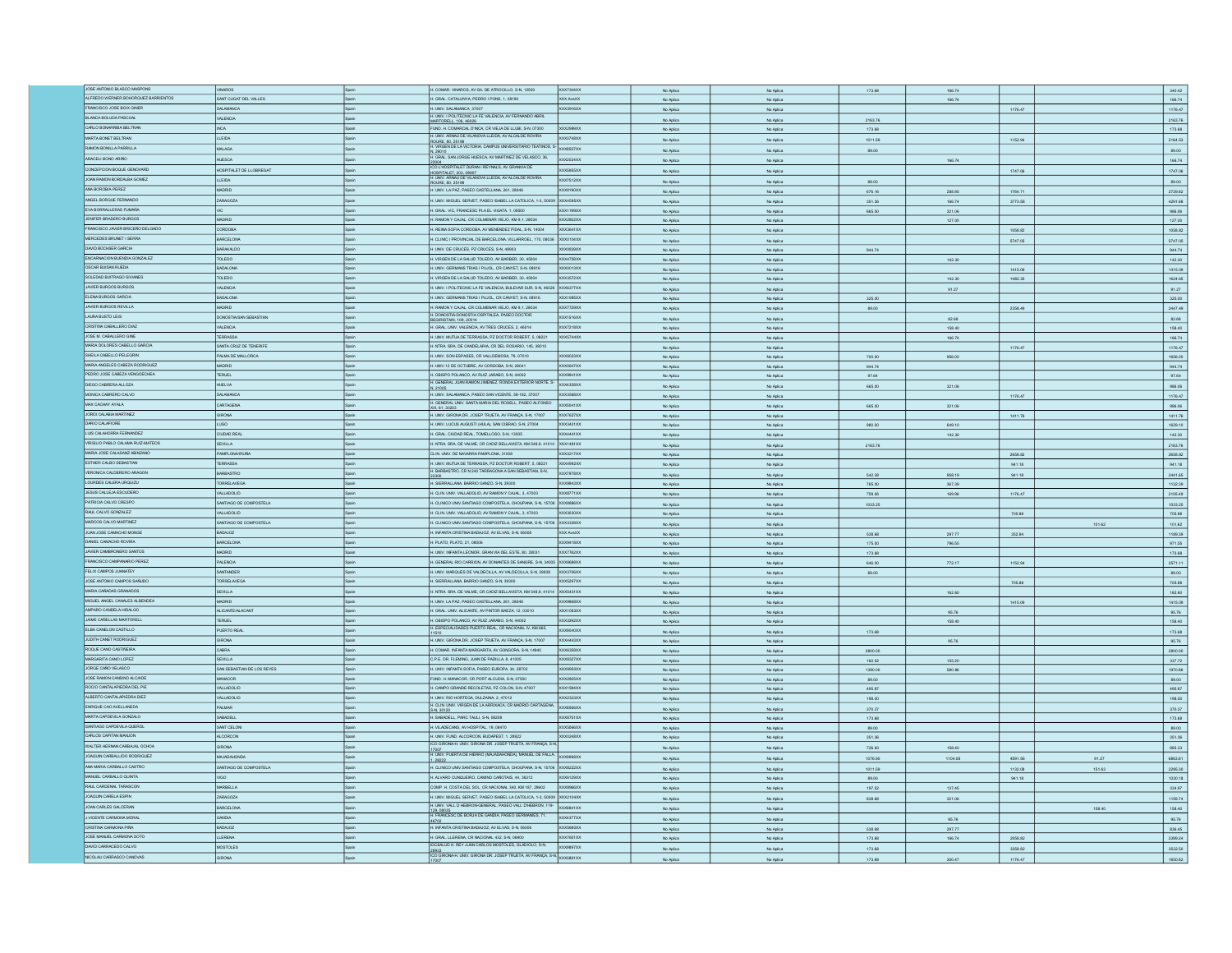| IRENE CARRASCO GARCIA                                | SEVILLA                         |              | H. UNIV. VIRGEN DEL ROCIO, AV MANUEL SIUROT, S-N, 41013                                                                           | XXX9940XX                     | No Aplica | No Aplica |         | 158.40 |         |        | 158.40            |
|------------------------------------------------------|---------------------------------|--------------|-----------------------------------------------------------------------------------------------------------------------------------|-------------------------------|-----------|-----------|---------|--------|---------|--------|-------------------|
| ALICIA CARRERA BOIX                                  | SALT                            | <b>Spain</b> | H. PROV. SANTA CATERINA, DOCTOR CASTANY, S-N PARC HOSPI,                                                                          | XXX9550XX                     | No Aplica | No Aplica |         | 95.76  |         |        | 95.76             |
| CESAR CARRERA PUERTA                                 | <b>ALCORCON</b>                 |              |                                                                                                                                   |                               |           |           |         |        |         |        |                   |
|                                                      |                                 | Spain        | H. UNIV. FUND. ALCORCON, BUDAPEST, 1, 28922                                                                                       | XXX7190XX                     | No Aplica | No Aplica | 665.00  |        |         |        | 665.00            |
| JULIA RUIZ VOZMEDIANO                                | GRANADA                         | Spain        | H. UNIV. VIRGEN DE LAS NIEVES, AV FUERZAS ARMADAS, 2, 18014 XXX8925XX                                                             |                               | No Aplica | No Aplica |         | 158.40 |         |        | 158.40            |
| JAVIER RULL HERNANDEZ                                | PALMAR                          | Spain        | H. CLIN. UNIV. VIRGEN DE LA ARRIXACA, CR MADRID CARTAGENA. XXX5471XX                                                              |                               |           |           |         |        |         |        |                   |
|                                                      |                                 |              |                                                                                                                                   |                               | No Aplica | No Aplica | 173.68  |        |         |        | 173.68            |
| MARTA RUZA SARRASIN                                  | <b>HUELVA</b>                   |              | S.N., 30120<br>S.N., 30120<br>H. GENERAL JUAN RAMON JIMENEZ, RONDA EXTERIOR NORTE, S-<br>XOOGB56XX                                |                               | No Aplica | No Aplica | 1011.59 |        |         |        | 1011.59           |
| AARON SAAVEDRA GOLAN                                 | PALMAS DE GRAN CANARIA          | Spain        | n, 21005<br>H. UNIV. INSULAR DE GRAN CANARIA, AV MARITIMA DEL SUR, S-N,                                                           | <b>XXX3573XX</b>              | No Aplica | No Aplica |         | 91.27  |         |        | 91.27             |
| FRANCISCO SABELL PEREZ SALGADO                       |                                 |              |                                                                                                                                   |                               |           |           |         |        |         |        |                   |
|                                                      | <b>OURENSE</b>                  | Spain        | H. NTRA SRA DEL CRISTAL, RAMON PUGA, 54, 32005                                                                                    | <b>XXX3892XX</b>              | No Aplica | No Aplica | 465.00  | 107.11 |         |        | 572.11            |
| ARACELI SABINO ALVAREZ                               | CADIZ                           |              | H. PUERTA DEL MAR, AV ANA DE VIYA, 21, 11009                                                                                      | XXX4750XX                     | No Aplica | No Aplica |         |        | 941.18  |        | 941.18            |
| LAJA SABIOTE RUBIO                                   | BARCELONA                       |              | FUND, PUIGVERT, CARTAGENA, 340, 08025                                                                                             | XXX6250XX                     | No Aplica | No Aplica |         |        | 705.88  |        | 705.88            |
| RAQUEL SACRISTAN GONZALEZ                            |                                 |              | H INV CTRAL ASTURIAS (HUCA) CELESTINO VILLAMIL SJN                                                                                |                               |           |           |         |        |         |        |                   |
|                                                      | OVIEDO                          |              |                                                                                                                                   | <b>XXX4865XX</b>              | No Aplica | No Aplica | 2800.00 |        |         |        | 2800.00           |
| JESUS MARIA SAENZ DE LA TORRE                        | ARRECIFE                        | anain.       | H. DOCTOR JOSE MOLINA OROSA, CR ARRECIFE A TINAJO, KM 1,3,                                                                        | XXXD460XX                     | No Aplica | No Aplica | 370.37  |        |         |        | 370.37            |
| IVAN SAEZ MORENO                                     | <b>VALENCIA</b>                 | Spain        |                                                                                                                                   |                               |           |           |         |        |         |        |                   |
|                                                      |                                 |              | H. UNIV. I POLITECNIC LA FE VALENCIA, BULEVAR SUR, S-N, 46026 XXX6666XX                                                           |                               | No Aplica | No Aplica | 173.68  | 133.73 |         |        | 307.41            |
| OLGA SALAMERO GARCIA                                 | <b>BARCELONA</b>                | .<br>Shain   | H. UNV. VALL D HEBRON-GENERAL, PASEO VALL D'HEBRON, 119- XXX3305XX                                                                |                               | No Aplica | No Aplica |         |        | 2830.19 | 78.00  | 2908.19           |
| MARIA DEL CARMEN SALAS MORENO                        | <b>JAFN</b>                     |              | 129. USU35<br>H. UNIV. MEDICO QUIRURGICO JAEN, AV EJERCITO ESPAÑOL, 10, XXX0596XX                                                 |                               |           |           |         |        |         |        |                   |
|                                                      |                                 |              |                                                                                                                                   |                               | No Aplica | No Aplica | 196.12  |        |         |        | 196.12            |
| PAULA SALAZAR LUJAN                                  | SAN SEBASTIAN DE LOS REYES      | Spain        | H. UNIV. INFANTA SOFIA, PASEO EUROPA, 34, 28702                                                                                   | XXX4804XX                     | No Aplica | No Aplica | 468.00  | 927.42 |         |        | 1395.42           |
| SALVADOR SALAZAR OTERO                               | SEVILLA                         | <b>Spain</b> | H. UNIV. VIRGEN MACARENA, AV DOCTOR FEDRIAN, 3, 41009                                                                             | <b>XXX7333XX</b>              | No Aplica | No Aplica | 89.00   | 166.74 |         |        | 255.74            |
|                                                      |                                 |              | H. GRAL. UNV. GREGORIO MARAWON, DOCTOR ESQUERDO, 46,                                                                              |                               |           |           |         |        |         |        |                   |
| MARIA MAGDALENA SALCEDO PLAZA                        | MADRID                          | Spain        |                                                                                                                                   | XXX2532XX                     | No Aplica | No Aplica |         |        | 2470.59 |        | 2470.59           |
| JUANA SALDAÑA CAÑADA                                 | HOSPITALET DE LLOBREGAT         | Spain        | 28007<br>ICO L'HOSPITALET DURAN I REYNALS, AV GRANVIA DE                                                                          | XXX1081XX                     | No Aplica | No Aplica | 379.10  |        |         |        | 379.10            |
| JUAN SALINAS RAMOS                                   |                                 | Spain        | HOSPITALET, 203, 08907<br>H. GENERAL UNIV. SANTA LUCIA CARTAGENA, MEZQUITA, S-N                                                   |                               |           |           |         |        |         |        |                   |
|                                                      | CARTAGENA                       |              | PARAJE LOS ARCOS, 30202<br>H. ALTO GUADALQUIVIR ANDUJAR (IVCS), AV BLAS INFANTE, S-N,                                             | XXX4093XX                     | No Aplica | No Aplica | 347.11  |        |         |        | 347.11            |
| ALVARO SAMANIEGO TORRES                              | ANDUJAR                         | <b>Scain</b> |                                                                                                                                   | XXX7576XX                     | No Aplica | No Aplica | 89.00   |        |         |        | 89.00             |
|                                                      |                                 |              |                                                                                                                                   |                               |           |           |         |        |         |        |                   |
| PAULA SAMPER MATEO                                   | SAN BARTOLOME                   | Spain        | H. VEGA BAJA DE ORIHUELA, CR ORIHUELA ALMORADI, S-N, 03314                                                                        | XXXB307XX                     | No Aplica | No Aplica |         | 372.92 | 941.18  |        | 1314.10           |
| PILAR SAMPER OTS                                     | <b>MOSTOLES</b>                 | Spain        | IDCSALUD H. REY JUAN CARLOS MOSTOLES, GLADIOLO, S-N,<br>28933                                                                     | XXX3100XX                     | No Aplica | No Aplica | 196.12  |        |         |        | 196.12            |
| ANTONIO SAMPIETRO CRESPO                             | TOLEDO                          |              | H. VIRGEN DE LA SALUD TOLEDO, AV BARBER, 30, 45004                                                                                | XXX5957XX                     |           |           |         |        |         |        | 133.73            |
|                                                      |                                 |              |                                                                                                                                   |                               | No Aplica | No Aplica |         | 133.73 |         |        |                   |
| ANTONIA SAMPOL MAYOL                                 | PALMA DE MALLORCA               | Spain        | H. UNIV. SON ESPASES, CR VALLDEMOSA, 79, 07010                                                                                    | XXX2347XX                     | No Aplica | No Aplica |         |        | 1132.08 |        | 1132.08           |
| LUIS ALBERTO SAN JOSE MANSO                          | MADRID                          | pain         | H. UNIV. LA PRINCESA, DIEGO DE LEON, 62, 28006                                                                                    | DCX2613XX                     | No Aplica | No Aplica | 555.00  | 614.15 | 1132.08 | 127.00 | 2428.23           |
| ALFONSO SAN MARTIN BLANCO                            | OOBNC                           |              | H. UNIV. CTRAL. ASTURIAS (HUCA), CELESTINO VILLAMIL, S-N,                                                                         | OCX3336XX                     |           |           |         |        |         |        |                   |
|                                                      |                                 |              | 33006<br>H. UNIV. SANT JOAN D'ALACANT, CR ALICANTE VALENCIA, S-N,                                                                 |                               | No Aplica | No Aplica |         |        | 705.88  |        | 705.88            |
| ANTONIO SANCHEZ DIAZ                                 | SANT JOAN D'ALACANT             |              |                                                                                                                                   | XXXB356XX                     | No Aplica | No Aplica | 515.00  | 431.10 |         |        | 946.10            |
| MARIA LUISA SANCHEZ FERRER                           | PALMAR                          |              | 03550<br>H. CLIN, UNIV, VIRGEN DE LA ARRIXACA, CR MADRID CARTAGENA,                                                               | XX0999XX                      |           |           |         |        |         |        |                   |
|                                                      |                                 |              | S-N. 30120                                                                                                                        |                               | No Aplica | No Aplica |         |        | 2352.94 |        | 2352.94           |
| ANA SANCHEZ FRUCTUOSO                                | MADRID                          |              | H. CLINICO SAN CARLOS, PROFESOR MARTIN LAGOS, S-N, 28040 XXX0765XX                                                                |                               | No Aplica | No Aplica |         |        | 588.24  |        | 588.24            |
| RAQUEL SANCHEZ GABALDON                              | <b>CUENCA</b>                   |              | H. GENERAL VIRGEN DE LA LUZ, HERMANDAD DE DONANTES DE XXX0919XX                                                                   |                               |           |           | 676.16  |        |         |        | 868.78            |
|                                                      |                                 |              | SANGRE, 1, 16002                                                                                                                  |                               | No Aplica | No Aplica |         | 192.62 |         |        |                   |
| MARIA DOLORES SANCHEZ GALLEGO                        | SAN SEBASTIAN DE LOS REYES      | Spain        | H. UNIV. INFANTA SOFIA, PASEO EUROPA, 34, 28702                                                                                   | $\alpha$ xss73xx              | No Aplica | No Aplica | 2973.68 |        |         |        | 2973.68           |
| MARIA SANCHEZ GARCIA                                 | <b>CUENCA</b>                   |              | H. GENERAL VIRGEN DE LA LUZ, HERMANDAD DE DONANTES DE                                                                             | XXX1364XX                     | No Aplica | No Aplica |         | 127.00 |         |        | 127.00            |
| ALVARO SANCHEZ GONZALEZ                              | <b>MADRID</b>                   | Spain        | SANGRE, 1, 16002                                                                                                                  | XXX6512XX                     |           |           |         |        |         |        |                   |
|                                                      |                                 |              | H. RAMON Y CAJAL, CR COLMENAR VIEJO, KM 9.1, 28034                                                                                |                               | No Aplica | No Aplica | 173.68  |        |         |        | 173.68            |
| CLARA SANCHEZ GUERRERO                               | ZARAGOZA                        | Spain        | C.M.E. RAMON Y CAJAL, PASEO MARIA AGUSTIN, 12, 50004                                                                              | <b>XXX3720XX</b>              | No Aplica | No Aplica |         | 127.00 |         |        | 127.00            |
| ALFREDO SANCHEZ HERNANDEZ                            | CASTELLONCASTELLO               | Spain        | CONSORCIO H. PROV. CASTELLON, AV DOCTOR CLARA, 19, 12002                                                                          | XXX9398XX                     | No Aplica | No Aplica |         | 158.40 |         |        |                   |
|                                                      |                                 |              | CLIN SANTA MARIA DE LA ASUNCION, (IMAZA), IZASKUNGO                                                                               |                               |           |           |         |        |         |        | 158.40            |
| DAMASO CARLOS SANCHEZ ITURRI                         | TOLOSA                          |              | ALDAPA, 9, 20400                                                                                                                  | XXX0906XX                     | No Aplica | No Aplica | 515.00  | 453.21 |         |        | 968.21            |
| JOSE SANCHEZ JORDAN                                  | CEUTA                           | Spain        | H. UNIV. CEUTA, LG LOMA COLMENAR, S-N, 51005                                                                                      | XXX4935XX                     | No Aplica | No Aplica | 197.52  | 137.45 |         |        | 334.97            |
|                                                      | CASTELLONCASTELLO               |              | H. GENERAL CASTELLON, AV BENICASIM, S-N, 12004                                                                                    | XXX4091XX                     |           |           |         |        |         |        |                   |
| ANNA SANCHEZ LLOPIS                                  |                                 | Spain        |                                                                                                                                   |                               | No Aplica | No Aplica |         | 166.74 | 1788.24 |        | 1954.98           |
| JAVIER SANCHEZ LUQUE                                 | <b>MALAGA</b>                   | Spain        | H. GENERAL MALAGA, AV CARLOS DE HAYA, S-N, 29010                                                                                  | XXX2817XX                     | No Aplica | No Aplica | 1215.00 |        |         |        | 1215.00           |
| JAVIER SANCHEZ MACIAS                                | <b>BARCELONA</b>                |              | H. CLINIC I PROVINCIAL DE BARCELONA, VILLARROEL, 170, 08036 XXX9457XX                                                             |                               |           |           | 89.00   |        |         |        | 89.00             |
|                                                      |                                 |              |                                                                                                                                   |                               | No Aplica | No Aplica |         |        |         |        |                   |
| MANUEL SANCHEZ MARCOS                                | ELDA                            |              | H. GRAL. UNV. ELDA VIRGEN DE LA SALUD, CR SAX, S-N, 03600 XXX0070XX                                                               |                               | No Aplica | No Aplica | 173.68  |        |         |        | 173.68            |
| JOSE MARIA SANCHEZ MERINO                            | <b>CORUÑA</b>                   |              | H. UNIV. A CORUÑA, LG JUBIAS DE ARRIBA, 84, 15006                                                                                 | XXX9977XX                     | No Aplica | No Aplica | 465.00  | 214.21 | 705.88  |        | 1385.09           |
| MIRIAM SANCHEZ PEREZ                                 | PALMAS DE GRAN CANARU           | Spain        | H. GRAN CANARIA DR. NEGRIN, PZ BARRANCO DE LA BALLENA, S- XXX9444XX                                                               |                               |           |           |         |        |         |        |                   |
|                                                      |                                 |              |                                                                                                                                   |                               | No Aplica | No Aplica | 89.00   |        |         |        | 89.00             |
| JORGE SANCHEZ RAMOS                                  | <b>VIGO</b>                     | Spain        | H. ALVARO CUNQUEIRO, CAMINO CAÑOTAIS, 44, 36312                                                                                   | XXX5251XX                     | No Aplica | No Aplica | 2800.00 |        |         |        | 2800.00           |
| JAVIER SANCHEZ TAMAYO                                | JAEN                            |              | H. UNIV. MEDICO QUIRURGICO JAEN, AV EJERCITO ESPAÑOL, 10, XXX0983XX                                                               |                               |           |           |         |        |         |        |                   |
|                                                      |                                 |              | 23007<br>H. UNIV. PUERTA DE HERRO (MAJADAHONDA), MANUEL DE FALLA XXX8100XX                                                        |                               | No Aplica | No Aplica | 646.00  | 796.42 |         |        | 1442.42           |
| VICTOR SANCHEZ TURRION                               | MAJADAHONDA                     | Spain        |                                                                                                                                   |                               | No Aplica | No Aplica | 304.26  |        |         |        | 304.26            |
| IRENE SANCHEZ VADILLO                                | MADRID                          | Spain        | H. UNIV. LA PAZ, PASEO CASTELLANA, 261, 28046                                                                                     | XXX0837XX                     | No Aplica | No Aplica | 198.00  |        |         |        | 198.00            |
| DANIEL SANCHEZ ZALABARDO                             | TUDELA                          |              |                                                                                                                                   |                               |           |           |         |        |         |        |                   |
|                                                      |                                 | Spain        | H. REINA SOFIA DE TUDELA, CR TUDELA TARAZONA, KM 4, 31500 XXX3976XX                                                               |                               | No Aplica | No Aplica | 2800.00 |        |         |        | 2800.00           |
| ANGELES SANCHIS BONET                                | ALCALA DE HENARES               | Spain        | H. UNIV. PRINCIPE DE ASTURIAS. CR MECO. S-N. 28805                                                                                | XXX7131XX                     | No Aplica | No Aplica | 196.12  |        |         |        | 196.12            |
| ASUNCION SANCHO CALABUIG                             | VALENCIA                        | pain         | H. UNIV. DR. PESET ALEIXANDRE, AV GASPAR AGUILAR, 90, 46017 XXX2206XX                                                             |                               | No Aplica | No Aplica | 700.00  | 855.86 |         |        | 1555.86           |
|                                                      |                                 |              | H. SANTA CREU I SANT PAU BARCELONA, SANT ANTONI MARIA                                                                             |                               |           |           |         |        |         |        |                   |
| GEMMA SANCHO PARDO                                   | BARCELONA                       |              | CLARET. 167. 08025                                                                                                                | XXX2553XX                     | No Aplica | No Aplica | 944.74  |        | 1411.76 |        | 2356.50           |
| ANA MARIA SANGRADOR RASERO                           | SANTANDER                       |              | H. UNIV. MARQUES DE VALDECILLA, AV VALDECILLA, S-N, 39008                                                                         | XXX5930XX                     | No Aplica | No Aplica |         |        | 1415.09 |        | 1415.09           |
| MARIANO SANMARTIN AGULLO                             | VILLAJOYOSALA VILA JOIOSA       |              | H. MARINA BAIXA, AV ALCALDE EN JAUME BOTELLA MAYOR, 7,                                                                            | XXX7246XX                     |           |           |         |        |         |        |                   |
|                                                      |                                 |              |                                                                                                                                   |                               | No Aplica | No Aplica |         | 95.76  |         |        | 95.76             |
| AMPARO SANROMA PEREZ                                 | VALENCIA                        |              | H. UNIV. DR. PESET ALEIXANDRE, AV GASPAR AGUILAR, 90, 46017                                                                       | XXX9259XX                     | No Aplica | No Aplica |         |        | 1176.47 | 95.76  | 1272.23           |
| AIDA SANTOS MARTIN                                   | <b>URDULIZ</b>                  | .<br>Shain   | H. URDULIZ - ALFREDO ESPINOSA, GOIETA KALEA, 16, 48610                                                                            | XXX5174XX                     | No Aplica | No Aplica |         | 249.42 |         |        | 249.42            |
| ROCIO SANTOS PEREZ DE LA BLANCA                      | MADRID                          | Spain        | H. UNIV.12 DE OCTUBRE, AV CORDOBA, S-N, 28041                                                                                     | XXX5240XX                     |           |           |         |        |         |        |                   |
|                                                      |                                 |              |                                                                                                                                   |                               | No Aplica | No Aplica | 173.68  |        |         |        | 173.68            |
| JULIO SANTOYO SANTOYO                                | MALAGA                          | Spain        | H. GENERAL MALAGA, AV CARLOS DE HAYA, S-N, 29010                                                                                  | XXX5647XX                     | No Aplica | No Aplica |         |        | 2358.49 |        | 2358.49           |
| OLGA SANZ ASIN                                       | TUDELA                          | Spain        | H. REINA SOFIA DE TUDELA, CR TUDELA TARAZONA, KM 4, 31500 XXX3146XX                                                               |                               | No Aplica | No Aplica | 97.64   |        |         |        | 97.64             |
| JUAN PABLO SANZ JAKA                                 | DONOSTIA/SAN SEBASTIAN          | Spain        | H. DONOSTIA-DONOSTIA OSPITALEA, PASEO DOCTOR<br>BEGIRISTAN. 109. 20014                                                            | XXX1014XX                     |           |           |         |        |         |        |                   |
|                                                      |                                 |              |                                                                                                                                   |                               | No Aplica | No Aplica | 370.37  |        |         |        | 370.37            |
| ALEJANDRO SANZ RUIZ                                  | <b>LEON</b>                     | pain         | H. LEON, ALTOS DE NAVA, S-N, 24008                                                                                                | XXX3462XX                     | No Aplica | No Aplica | 173.68  | 235.08 | 1132.08 |        | 1540.84           |
| FRANCISCO JAVIER SANZ SACRISTAN                      | SEGOVIA                         |              | H. GENERAL SEGOVIA, MIGUEL SERVET, S-N, 40002                                                                                     | DCXD001XX                     | No Aplica | No Aplica | 393.26  | 169.96 |         |        | 563.22            |
| ANA SARRION DE LA FUENTE                             | <b>ELDA</b>                     |              | H. GRAL. UNV. ELDA VIRGEN DE LA SALUD, CR SAX, S-N, 03600                                                                         | XXX5304XX                     |           |           |         |        |         |        |                   |
|                                                      |                                 |              |                                                                                                                                   |                               | No Aplica |           |         |        |         |        | 95.76             |
| JOSE LUIS SASTRE MORAL                               |                                 |              |                                                                                                                                   |                               |           | No Aplica |         | 95.76  |         |        |                   |
|                                                      | OURENSE                         | Spain        | H. NTRA. SRA. DEL CRISTAL, 32005                                                                                                  | XXX5153XX                     | No Aplica | No Aplica |         |        | 847.06  |        | 847.06            |
| IVAN SCHWARTZMANN JOCHAMOWITZ                        |                                 | Spain        | FUND. PUIGVERT, CARTAGENA, 340, 08025                                                                                             |                               |           |           |         |        |         |        |                   |
|                                                      | BARCELONA                       |              |                                                                                                                                   | XXX AvaXX                     | No Aplica | No Aplica | 414.00  | 450.50 |         |        | 864.50            |
| JOSEP SEGARRA TOMAS                                  | TARRAGONA                       | Spain        | H. UNIV. TARRAGONA JOAN XXIII, DOCTOR MALLAFRE GLIASCH, 4. XXX6153XX                                                              |                               | No Aplica | No Aplica | 15.00   |        |         |        | 15.00             |
| ELENA SEGUI MOYA                                     | <b>ELCHE/ELX</b>                | Spain        | H. GRAL. UNV. ELCHE, CAMINO ALMAZARA, 11, 03203                                                                                   | XXXB840XX                     | No Aplica | No Aplica |         | 241.00 |         |        | 241.00            |
|                                                      |                                 |              |                                                                                                                                   |                               |           |           |         |        |         |        |                   |
| JOSE LUIS SENOVILLA PEREZ                            | MADRID                          | Spain        | H. CLINICO SAN CARLOS, PROFESOR MARTIN LAGOS, S-N, 28040 XXX8094XX                                                                |                               | No Aplica | No Aplica | 751.12  | 795.51 |         |        | 1546.63           |
| ISABEL SENRA BRAVO                                   | COSLADA                         | Spain        | H. UNIV. DEL HENARES, AV MARIE CURIE, S-N, 28822                                                                                  | XXX2500XX                     | No Aplica | No Aplica | 173.68  | 127.00 |         |        | 300.68            |
| DANIEL SERON MICAS                                   | <b>BARCELONA</b>                |              |                                                                                                                                   |                               |           |           |         |        |         |        |                   |
|                                                      |                                 |              | H. UNIV. VALL D HEBRON-GENERAL, PASEO VALL D'HEBRON, 119- XXX1378XX<br>129.08035                                                  |                               | No Aplica | No Aplica | 700.00  | 795.51 | 3028.49 |        | 4524.00           |
| ANA ISABEL SERRANO GUTIERREZ                         | BILBAD                          |              | H. BASURTO, AV MONTEVIDEO, 18, 48013                                                                                              | <b>DCXD612XX</b>              | No Aplica | No Aplica |         | 82.68  |         |        | 82.68             |
| JOSEFINA SERRANO LOPEZ                               | CORDOBA                         |              | H. REINA SOFIA CORDOBA, AV MENENDEZ PIDAL, S-N, 14004                                                                             | XXX0225XX                     | No Aplica | No Aplica |         |        | 1415.09 |        | 1415.09           |
| ANA SERRANO MARIN                                    | TORREVIE 14                     | .<br>Roain   | H. TORREVIEJA SALUD UTE, CR SAN MIGUEL DE SALINAS, 95,                                                                            | xxxn198XX                     |           |           |         |        |         |        |                   |
|                                                      |                                 |              |                                                                                                                                   |                               | No Aplica | No Aplica |         | 95.76  |         |        | 95.76             |
| MONICA SERRANO SELVA                                 | <b>ELCHE/ELX</b>                | Spain        | H. DEL VINALOPO, TONICO SANSANO MORA, 14 LLANO, 03293                                                                             | XXX7719XX                     | No Aplica | No Aplica |         | 95.76  |         |        | 95.76             |
| POL SERVIAN VIVES                                    | BADALONA                        | Spain        | H. UNIV. GERMANS TRIAS I PUJOL, CR CANYET, S-N, 08916                                                                             | XXX5489XX                     | No Aplica | No Aplica | 589.00  | 796.55 |         |        | 1385.55           |
|                                                      |                                 |              |                                                                                                                                   |                               |           |           |         |        |         |        |                   |
| KARMELE SEVERINO ORTIZ DE ZARATE                     | <b>BARAKALDO</b>                | Spain        | H. SAN ELOY, AV MIRANDA, 5, 48902                                                                                                 | XXX2118XX                     | No Aplica | No Aplica |         | 166.74 |         |        | 166.74            |
| JORDI SIERRA GIL<br>LUIS MIGLEL SIERRA VILLAVICENCIO | BARCELONA<br>SANT PERE DE RIBES | Spain        | H. SANTA CREU I SANT PAU BARCELONA, SANT ANTONI MARIA<br>CLARET, 167, 08025<br>H. RESID. SANT CAMIL, RONDA SANT CAMIL, S-N, 08810 | <b>XXX2736XX</b><br>XXX AvaXX | No Aplica | No Aplica |         |        | 3662.15 |        | 3662.15<br>173.68 |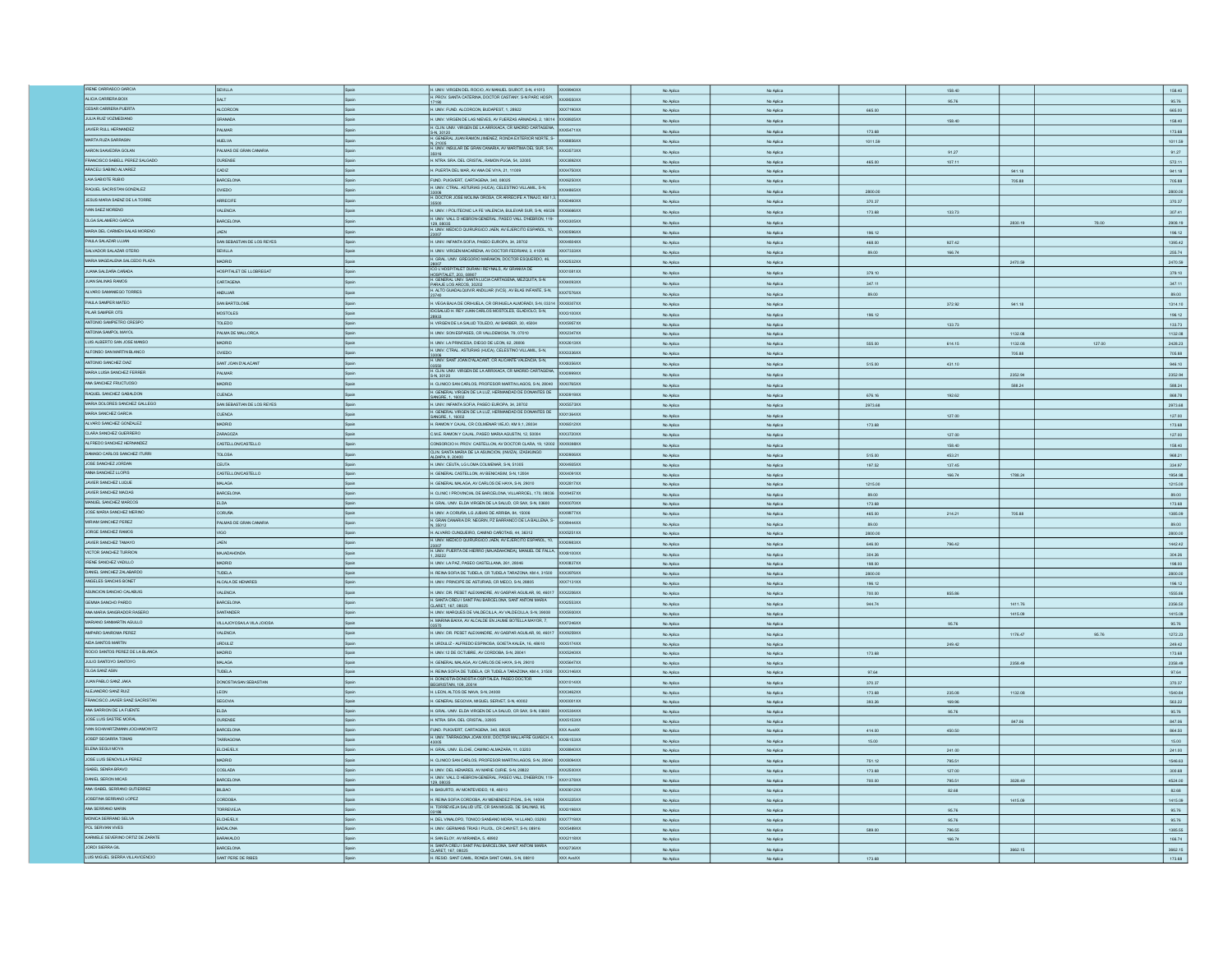| MARIA RUT SIESO GRACIA                                        |                            |       |                                                                                                                                |                        |                        |         |                  |         |        |                   |
|---------------------------------------------------------------|----------------------------|-------|--------------------------------------------------------------------------------------------------------------------------------|------------------------|------------------------|---------|------------------|---------|--------|-------------------|
|                                                               | ZARAGOZA                   |       | H. CLINICO UNIV. LOZANO BLESA, AV SAN JUAN BOSCO, 15, 50009 XXX9796XX                                                          | No Arling              | No Anito               |         |                  |         |        | 166.74            |
| ARTURO SILVA MOSCOL                                           | OIRRAL                     |       | H. COMAR. JARRIO, JARRIO COAÑA, S-N, 33719<br>XXX5016XX                                                                        | No Aplica              | No Aplica              | 89.00   |                  |         |        | 89.00             |
| BRYAN ADAMS SINUES OJAS                                       | COSLADA                    | Spain | H. UNIV. DEL HENARES, AV MARIE CURIE, S-N. 28822<br>XXX8042XX                                                                  | No Aplica              | No Aplica              | 173.68  |                  | 529.41  |        | 703.09            |
| ANDREA SLOCKER ESCARPA                                        | HOSPITALET DE LLOBREGAT    |       | CO L'HOSPITALET DURAN I REYNALS, AV GRANVIA DE<br>XXX6607XX                                                                    | No Aplica              | No Aplica              | 944.74  |                  |         |        | 944.74            |
| ORIOL SOLA MORALES                                            | BARCELONA                  |       | DSPITALET, 203, 08907<br>ITT - HEALTH INNOVATION TECHNOLOGY TRANSFER, Avenir 1 ppal                                            |                        |                        |         |                  |         |        |                   |
|                                                               |                            |       | 1a, 08006<br>H. GENERAL UNIV. MORALES MESEGUER, AV MARQUES DE LOS                                                              | No Aplica              | No Aplica              |         |                  | 1200.00 |        | 1200.00           |
| MARIA SOLA SOTO                                               | <b>MURCIA</b>              |       | <b>XXX1505XX</b><br>VELEZ, S-N, 30008                                                                                          | No Aplica              | No Aplica              |         |                  | 1132.08 |        | 1132.08           |
| AMPARO CONCEPCION SOLE JOVER                                  | VALENCIA                   | Spain | XXX3703XX<br>H. LA FE CAMPANAR, AV CAMPANAR, 21, 46009                                                                         | No Aplica              | No Aplica              |         |                  | 1358.82 |        | 1358.82           |
| JOSE LUIS SOLER SOLER                                         | <b>ALMERIA</b>             |       | CARE NICOLAS SALMERON, HOSPITAL, 3, 04002<br>XXX6385XX                                                                         | No Aplica              | No Aplica              | 604.00  | 446.54           | 1176.47 |        | 2227.01           |
| MARIA SAGRARIO SORIANO CABRERA                                | <b>CORDOBA</b>             | Spain | H. REINA SOFIA CORDOBA, AV MENENDEZ PIDAL, S-N, 14004<br>XXX2292XX                                                             | No Aplica              | No Aplica              | 1000.00 |                  | 1556.60 |        | 2556.60           |
| MARIA TERESA SORIANO RODRIGUEZ                                | <b>INCA</b>                | Spain | FUND. H. COMARCAL D'INCA, CR VIEJA DE LLUBI, S-N, 07300<br>XXX2379XX                                                           | No Aplica              | No Aplica              |         |                  | 941.18  |        | 941.18            |
| ALBA SORIANO SOLER                                            | ALICANTE/ALACANT           |       | H. GRAL. UNV. ALICANTE, AV PINTOR BAEZA, 12, 03010<br>XXX7297XX                                                                | No Aplica              | No Aplica              |         | 95.76            |         |        | 95.76             |
| MARIA LUISA SORLI REDO                                        | BARCELONA                  | Scein | H. DEL MAR, PASEO MARITIM DE LA BARCELONETA, 25, 08003<br><b>XXX0577XX</b>                                                     |                        |                        |         |                  |         |        |                   |
| MANUEL SOTO DELGADO                                           |                            |       |                                                                                                                                | No Aplica              | No Aplica              |         |                  | 941.18  |        | 941.18            |
|                                                               | CADIZ                      |       | PUERTA DEL MAR, AV ANA DE VIYA, 21, 11009<br>XXX5623XX                                                                         | No Aplica              | No Aplica              |         |                  | 1235.29 |        | 1235.29           |
| JOSE LUIS SOTO RODRIGUEZ                                      | ZAMORA                     |       | H. VIRGEN DE LA CONCHA, AV REQUEJO, 35, 4902<br>XXX AvaXX<br>H. ESPECIALIDADES PUERTO REAL, CR NACIONAL IV, KM 665,            | No Aplica              | No Aplica              |         | 83.45            | 529.41  |        | 612.86            |
| JUAN SOTO VILLALBA                                            | PUERTO REAL                | Snain | <b>XXXRANAXX</b>                                                                                                               | No Aplica              | No Aplica              |         | 333.47           |         |        | 333.47            |
| FRANCISCO JAVIER SPINOLA BRETONES                             | <b>ANDUJAR</b>             | Snain | H. ALTO GUADALQUIVIR ANDUJAR (IVCS), AV BLAS INFANTE, S-N,<br><b>XXX2272XX</b>                                                 | No Aplica              | No Aplica              | 173.68  |                  |         |        | 173.68            |
| MIGUEL ANGEL SUAREZ BROTO                                     | ZARAGOZA                   | Snain | H. UNIV. MIGUEL SERVET, PASEO ISABEL LA CATOLICA, 1-3, 50009<br><b>XXX8180XX</b>                                               | No Aplica              | No Aplica              | 89.00   |                  |         |        | 89.00             |
| ARMANDO SUAREZ CHARNECO                                       | SEVILLA                    | Spain | H. UNIV. VIRGEN MACARENA, AV DOCTOR FEDRIAN, 3, 41009<br><b>XXX7846XX</b>                                                      |                        |                        |         |                  |         |        |                   |
| JOSE AURELIO SUAREZ GONZALEZ                                  | RIAÑO/RIAÑU (LANGREO)      | Spain | H. VALLE DEL NALON, PG RIAÑO, S-N, 33920<br>XXX6580XX                                                                          | No Aplica              | No Aplica              | 173.68  |                  |         |        | 173.68            |
|                                                               |                            |       | H. UNIV. INSULAR DE GRAN CANARIA, AV MARITIMA DEL SUR, S-N,                                                                    | No Arling              | No Aniles              | 665.00  | 321.06           |         |        | 986.06            |
| SAMUEL SUAREZ HERNANDEZ                                       | PALMAS DE GRAN CANARIA     |       | XXX4092XX                                                                                                                      | No Arling              | No Aniica              |         | 91.27            |         |        | 91.27             |
| JOSE FRANCISCO SUAREZ NOVO                                    | HOSPITALET DE LLOBREGAT    |       | H. UNIV. BELLVITGE, FEIXA LLARGA, S-N, 08907<br>XXX6237XX                                                                      | No Aplica              | No Aplica              | 89.00   |                  |         |        | 89.00             |
| CRISTINA SUAREZ RODRIGUEZ                                     | BARCELONA                  |       | H. UNIV. VALL D HEBRON-GENERAL, PASEO VALL D'HEBRON, 119-<br>129, 08035<br>XXX4106XX                                           | No Aplica              | No Aplica              | 774.40  |                  | 2358.49 | 158.40 | 3291.29           |
| JORGE SUBIRA RIOS                                             | ZARAGOZA                   | Spain | H. CLINICO UNIV. LOZANO BLESA, AV SAN JUAN BOSCO, 15, 50009 XXXB995XX                                                          | No Aplica              | No Aplica              | 89.00   |                  |         |        | 89.00             |
|                                                               | <b>GUADALAJARA</b>         |       | H. UNIV. GUADALAJARA, DONANTE DE SANGRE, S-N, 19002<br>XXX0561XX                                                               |                        |                        |         |                  |         |        |                   |
| MARIANO SYED FERNANDEZ<br>RYSZARD SZCZESNEWSKI                | <b>RANDA DE DUERO</b>      | Spain | H. SANTOS REYES, AV RUPERTA BARAYA, 6, 09400                                                                                   | No Aplica              | No Aplica              |         | 127.00           |         |        | 127.00            |
|                                                               |                            |       | XXX4487XX                                                                                                                      | No Aplica              | No Aplica              | 314.17  |                  |         |        | 314.17            |
| JUAN TABARES JIMENEZ                                          | ADRID                      |       | IDCSALUD H. UNIV. FUND. JIMENEZ DIAZ, AV REYES CATOLICOS, 2. XXX2105XX<br>28040                                                | No Aplica              | No Aplica              | 3015.00 |                  |         |        | 3015.00           |
| GUADALUPE TABERNERO FERNANDEZ                                 | SALAMANCA                  |       | H. UNIV. SALAMANCA, PASEO SAN VICENTE, 58-182, 37007<br>XXX8254XX                                                              | No Aplica              | No Aplica              | 700.00  |                  | 1176.47 | 791.27 | 2667.74           |
| OMAR ENRIQUE TACO SANCHEZ                                     | HOSPITALET DE LLOBREGAT    | Soain | H. UNIV. BELLVITGE, FEIXA LLARGA, S-N, 08907<br>XXX AvaXX                                                                      | No Aplica              | No Aplica              | 325.00  |                  |         |        | 325.00            |
| MARIA SOL TALAYA ALARCON                                      | <b>ADRID</b>               |       | XXX98BDXX<br>H. UNIV. LA PRINCESA, DIEGO DE LEON, 62, 28006                                                                    | No Aplica              | No Aplica              | 944.74  |                  |         |        | 944.74            |
| PILAR TAMAYO ALONSO                                           | SALAMANCA                  |       | H. UNIV. SALAMANCA, 37007                                                                                                      | No Aplica              | No Aplica              |         |                  | 1152.94 |        | 1152.94           |
| MARCO ANTONIO TAMAYO JOVER                                    |                            |       |                                                                                                                                |                        |                        |         |                  |         |        |                   |
|                                                               | BUENAVISTA DE ARRIBA       |       | H. GENERAL LA PALMA, PAGO BUENAVISTA DE ARRIBA, S-N, 38713 XXX8671XX                                                           | No Aplica              | No Aplica              |         | 166.74           |         |        | 166.74            |
| ANA MARIA TAPIA HERRERO                                       | VALLADOLID                 | Spain | H. UNIV. RIO HORTEGA, DULZAINA, 2, 47012<br>XXX610BXX                                                                          | No Aplica              | No Aplica              | 173.68  |                  |         |        | 173.68            |
| FERNANDO TEBA DEL PINO                                        | <b>ADRID</b>               | Spain | I. UNIV. LA PRINCESA, DIEGO DE LEON, 62, 28006<br>XXX6856XX                                                                    | No Aplica              | No Aplica              | 665.00  |                  |         |        | 665.00            |
| ANTONIO TEJADA ARTIGAS                                        | ZARAGOZA                   |       | I. UNIV. MIGUEL SERVET, 50009<br>XXX4315XX                                                                                     | No Aplica              | No Aplica              |         |                  | 941.18  |        | 941.18            |
| MARTIN TEJEDOR GUTIERREZ                                      | ZARAGOZA                   |       | H. UNIV. MIGUEL SERVET, PASEO ISABEL LA CATOLICA, 1-3, 50009 XXX0923XX                                                         | No Aplica              | No Aplica              |         |                  | 1132.08 |        | 1132.08           |
| ARLANZA TEJERO SANCHEZ                                        | CALATAYUD                  | Spain | H. ERNEST LLUCH MARTIN, CR NACIONAL 234, KM 254 CR<br>XXX6434XX                                                                |                        |                        |         |                  |         |        |                   |
| JOSE ANTONO TENZA TENZA                                       |                            |       | SAGUNTO BURGOS. 50300                                                                                                          | No Aplica              | No Aplica              |         | 133.73           |         |        | 133.73            |
|                                                               | <b>ALCOHALCOY</b>          | Spain | H. VIRGEN DE LOS LIRIOS, PG CARAMANXEL, S-N, 03804<br>XXX6411XX                                                                | No Aplica              | No Aplica              | 555.00  | 796.42           | 941.18  |        | 2292.60           |
| SANTIAGO TOME MARTINEZ DE RITUERTO                            | SANTIAGO DE COMPOSTELA     | Snain | H. CLINICO UNIV.SANTIAGO COMPOSTELA, CHOUPANA, S-N, 15706 XXX3483XX                                                            | No Aplica              | No Aplica              |         |                  | 1176.47 |        | 1176.47           |
| MAR TORMO DIAZ                                                | <b>VALENCIA</b>            | Snain | H. CLINICO UNIV. VALENCIA, AV BLASCO IBAÑEZ. 17. 46010<br>XXXB60BXX                                                            | No Artico              | No Aniica              |         |                  | 1415.09 |        | 1415.09           |
| FRANCISCO TORO CALVENTE                                       | <b>BADAJOZ</b>             |       | H. INFANTA CRISTINA BADAJOZ, AV ELVAS, S-N, 06006<br>XXX1864XX                                                                 | No Aplica              | No Aplica              |         |                  | 941.18  |        | 941.18            |
| JOAN TORRAS AMBROS                                            | HOSPITALET DE LLOBREGAT    | Spain | H. UNIV. BELLVITGE, FEIXA LLARGA, S-N, 08907<br>XXX2884XX                                                                      | No Aplica              | No Aplica              | 1000.00 |                  |         |        | 1000.00           |
| JUAN RAMON TORRECILLA GARCIA-RIPOLL                           | VALLADOLID                 | Spain | H. CLIN, UNIV, VALLADOLID, AV RAMON Y CAJAL, 3, 47003<br>XXXB320XX                                                             | No Aplica              | No Aplica              | 281.12  |                  | 705.88  |        | 987.00            |
| JOSEP TORREMADE BARREDA                                       | OSPITALET DE LLOBREGAT     |       | H. UNIV. BELLVITGE, FEIXA LLARGA, S-N, 08907<br>XXX3597XX                                                                      |                        |                        |         |                  |         |        | 281.12            |
| MARIA TORRENTE REGIDOR                                        |                            |       | H. UNIV. PUERTA DE HERRO (MAJADAHONDA), MANUEL DE FALLA. XXX4916XX                                                             | No Aplica              | No Aplica              | 281.12  |                  |         |        |                   |
| FRANCISCO TORRES GALLACH                                      | ACKHALAM                   |       |                                                                                                                                | No Aplica              | No Aplica              |         |                  | 5882.35 |        | 5882.35           |
|                                                               | PEDRERA (DENIA)            | Snain | H. LA PEDRERA, PARTIDA PLANA EST, 4, 03700<br>XXX5501XX                                                                        | No Aplica              | No Aplica              |         | 95.76            |         |        | 95.76             |
| DIEGO TORRES PEREZ                                            | GETAFE                     |       | H. UNIV. GETAFE, CR TOLEDO, KM 12500, 28905<br>XXX5464XX                                                                       | No Aplica              | No Aplica              | 515.00  | 303.06           |         |        | 818.06            |
| MARCOS TORRES ROCA                                            |                            |       | CLIN UNIV. DE NAVARRA PAMPLONA, AV PIO XII / PIO XII AREN<br>XXX1021XX                                                         |                        | No Aplica              |         |                  | 1152.94 |        | 1152.94           |
|                                                               | <b>AMPLONA/IRUÑA</b>       |       |                                                                                                                                |                        |                        |         |                  |         |        | 1355.67           |
|                                                               |                            |       | ETOR, 31008<br>H. UNIV. VALL D HEBRON-GENERAL, PASEO VALL D'HEBRON, 119-                                                       | No Aplica              |                        |         |                  |         |        |                   |
| <b>IRINA BETSABE TORRES RODRIGUEZ</b>                         | <b>BARCELONA</b>           |       | XXX2650XX<br>29.08035                                                                                                          | No Aplica              | No Aplica              | 700.00  | 655.67           |         |        |                   |
| LAURA TORRES ROYO                                             | REUS                       |       | H. UNIV. SANT JOAN DE REUS, AV JOSEP LAPORTE, 1, 43206<br>XXX0614XX                                                            | No Aplica              | No Aplica              | 1215.00 |                  |         |        | 1215.00           |
| PEDRO TORRUS TENDERO                                          | VILLAJOYOSALA VILA JOIOSA  |       | H. MARINA BAIXA, AV ALCALDE EN JAUME BOTELLA MAYOR, 7,<br><b>XXX2955XX</b>                                                     | No Aplica              | No Aplica              | 89.00   |                  |         |        | 89.00             |
| VALENTIN TOUCEDO CAAMAÑO                                      | SANTIAGO DE COMPOSTELA     | Spain | H. CLINCO UNIV. SANTIAGO COMPOSTELA, CHOUPANA, S-N, 15706 XXX6761XX                                                            | No Aplica              | No Aplica              | 1130.00 | 535.27           | 941.18  |        | 2606.45           |
| CARLOS RAUL TRELLES GUZMAN                                    | MADRID                     | Spain | H. UNIV. LA PAZ, PASEO CASTELLANA, 261, 28046                                                                                  | No Aplica              | No Aplica              |         | 127.00           |         |        | 127.00            |
| EDUARDO ALBERTO TRIGUBOFF GINSBERG                            | <b>MELILLA</b>             | Spain | H. COMAR, MELILLA, REMONTA, 2, 52005<br>XXX7140XX                                                                              |                        |                        |         |                  |         |        |                   |
| ENRIQUE TRILLA HERRERA                                        |                            |       | H. UNIV. VALL D HEBRON-GENERAL, PASEO VALL D'HEBRON, 119-<br><b>XXX5728XX</b>                                                  | No Aplica              | No Aplica              |         |                  | 988.24  |        | 988.24            |
|                                                               | ARCELONA                   |       | 129.08035                                                                                                                      | No Aplica              | No Aplica              | 314.17  |                  |         |        | 314.17            |
| MIGUEL ANGEL TRIVEZ BONED                                     | ARAGOZA                    |       | XXX0363XX<br>H. UNIV. MIGUEL SERVET, PASEO ISABEL LA CATOLICA, 1-3, 50009                                                      | No Aplica              | No Aplica              |         |                  | 1647.06 |        | 1647.06           |
| ABEL TRUJILLANO RUIZ                                          | NACOR                      |       | FUND. H. MANACOR, CR PORT ALCUDIA, S-N, 07500<br>XXX4990XX                                                                     | No Aplica              | No Aplica              |         | 101.62           |         |        | 101.62            |
| VICENTE ULLATE JAIME                                          | BARAKALDO                  |       | H. SAN ELOY, AV MIRANDA, 5, 48902<br>XXX3691XX                                                                                 | No Aplica              | No Aplica              |         |                  | 529.41  |        | 529.41            |
| JOSE MANUEL ULLOA ESPINEL                                     | SEGOVIA                    | Spain | H. GENERAL SEGOVIA MIGUEL SERVET, S-N, 40002<br>XXX5076XX                                                                      | No Aplica              | No Aplica              |         | 83.45            |         |        | 83.45             |
| MIGUEL UNDA URZAIZ                                            | BILBAO                     |       | H. BASURTO, AV MONTEVIDEO, 18, 48013<br>XXXD633XX                                                                              | No Aplica              | No Aplica              | 487.85  | 93.53            | 1556.60 |        | 2137.98           |
| PIEDAD USSETTI GIL                                            | MAJADAHONDA                | Spain | H. UNIV. PUERTA DE HERRO (MAJADAHONDA), MANUEL DE FALLA. XXX5169XX                                                             | No Aplica              | No Aplica              |         |                  | 1358.82 |        |                   |
|                                                               |                            |       |                                                                                                                                |                        |                        |         |                  |         |        | 1358.82           |
| PEDRO VALDELVIRA NADAL                                        | <b>MURCIA</b>              | Spain | H. GENERAL UNIV. REINA SOFIA MURCIA, AV INTENDENTE JORGE<br> PALACIOS. 1. 30003<br>XXX8221XX                                   | No Aplica              | No Aplica              |         | 166.74           |         |        | 166.74            |
| MARIA DEL CARMEN VALDES LLORCA                                | MADRID                     | Spain | C.S. FUENCARRAL, ISLA DE JAVA, S-N, 28034<br><b>XXX2832XX</b>                                                                  | No Aplica              | No Aplica              |         | 405.00           |         |        | 405.00            |
| MARIA ISABEL VALDIVIA JIMENEZ                                 | SEVILLA                    | Spain | H. NTRA. SRA. DE VALME, CR CADIZ BELLAVISTA, KM 548,9, 41014 XXX7434XX                                                         | No Aplica              | No Aplica              | 468.00  | 927.42           |         |        | 1395.42           |
| VICTOR VALENCIA GUADALAJARA                                   | <b>ALCOHALCOY</b>          | Spain | H. VIRGEN DE LOS LIRIOS, PG CARAMANXEL, S-N, 03804<br>XXX2818XX                                                                | No Aplica              | No Aplica              |         |                  | 823.53  |        | 823.53            |
| <b>JESUS VALERO MILIAN</b>                                    | ALCAÑZ                     |       | .<br>ALCAÑIZ, DOCTOR REPOLLES, 2, 44600<br>XXX0251XX                                                                           | No Aplica              | No Aplica              |         |                  | 1411.76 |        | 1411.76           |
| JUAN ANTONO VALERO PUERTAS                                    | OSUNA                      |       | XXXB904XX<br>I. COMAR. LA MERCED, AV CONSTITUCION, 2, 41640                                                                    | No Aplica              | No Aplica              |         |                  | 529.41  |        | 529.41            |
| FRANCISCO VALLE GONZALEZ                                      | RIAÑO/RIAÑU (LANGREO       | Spain | H. VALLE DEL NALON, PG RIAÑO, S-N, 33920<br>XXX7806XX                                                                          | No Aplica              | No Aplica              | 555.00  | 795.51           |         |        | 1350.51           |
|                                                               |                            |       | H. RAMON Y CAJAL, CR COLMENAR VIEJO, KM 9,1, 28034<br>XXX3236XX                                                                |                        |                        |         |                  |         |        |                   |
| CARMEN VALLEJO OCAÑA<br>LORENA VALLS GONZALEZ                 | <b>ADRID</b><br>VALENCIA   |       | XXX6441XX                                                                                                                      | No Aplica              | No Aplica              | 1011.59 |                  |         |        | 1011.59           |
|                                                               |                            |       | H. CLINICO UNIV. VALENCIA, AV BLASCO IBAÑEZ, 17, 46010                                                                         | No Aplica              | No Aplica              |         | 95.76            |         |        | 95.76             |
| ESTHER VALSERO HERGUEDAS                                      | VALLADOLID                 | Spain | H. CLIN. UNIV. VALLADOLID, AV RAMON Y CAJAL, 3, 47003<br>XXX1066XX                                                             | No Aplica              | No Aplica              | 428.22  | 192.62           |         |        | 620.84            |
| RAQUEL VAREA MALO                                             | <b>ANTANDER</b>            |       | I. UNIV. MARQUES DE VALDECILLA, AV VALDECILLA, S-N, 39008<br>XXX5710XX                                                         | No Aplica              | No Aplica              |         | 82.68            |         |        | 82.68             |
| MARIA TERESA VARGAS DE LOS MONTEROS                           | SEVILLA                    |       | .<br>UNIV. VIRGEN DEL ROCIO, AV MANUEL SIUROT, S-N, 41013<br>XXX6721XX                                                         | No Aplica              | No Aplica              | 2163.76 |                  |         |        | 2163.76           |
| EVARISTO VARO PEREZ                                           | SANTIAGO DE COMPOSTELA     | Spain | H. CLINICO UNIV.SANTIAGO COMPOSTELA, CHOUPANA, S-N, 15706 XXX2400XX                                                            | No Aplica              | No Aplica              |         |                  | 2358.49 |        | 2358.49           |
| CRISTOBAL VARO SOLIS                                          | PLERTO REAL                |       | H. ESPECIALIDADES PUERTO REAL, CR NACIONAL IV, KM 665,<br>XXXR222XX                                                            | No Aplica              | No Aplica              |         |                  | 658.82  |        | 658.82            |
| FERNANDO VAZQUEZ ALONSO                                       | <b>ACAMARD</b>             |       |                                                                                                                                |                        |                        |         |                  |         |        |                   |
|                                                               |                            |       | H. UNIV. VIRGEN DE LAS NIEVES, AV FUERZAS ARMADAS, 2, 18014 XXX4967XX                                                          | No Aplica              | No Aplica              |         |                  | 924.53  |        | 924.53            |
| MARIA LUISA VAZQUEZ DE LA TORRE GONZALEZ                      | ODW                        | Scein | H. DO MEIXOEIRO, CAMINO MEIXUEIRO, S-N, 36214<br>XXX0547XX                                                                     | No Aplica              | No Aplica              |         | 155.87           |         |        | 155.87            |
| SERGIO VAZQUEZ ESTEVEZ                                        | LUGO                       | Spain | H. UNIV. LUCUS AUGUSTI (HULA), SAN CIBRAO, S-N, 27004<br>XXX4451XX                                                             | No Aplica              | No Aplica              |         |                  | 2826.85 | 158.40 | 2985.25           |
| FEDERICO VAZQUEZ MAZON<br>MARIA DE LOS ANGELES VAZQUEZ MILLAN | ELCHE/ELX<br><b>CORUÑA</b> |       | H. GRAL. UNV. ELCHE, CAMINO ALMAZARA, 11, 03203<br>XXX6709XX<br>H. UNIV. A CORUÑA, LG JUBIAS DE ARRIBA, 84, 15006<br>XXX9186XX | No Aplica<br>No Aplica | No Aplica<br>No Aplica | 700.00  | 316.80<br>770.33 |         |        | 316.80<br>1470.33 |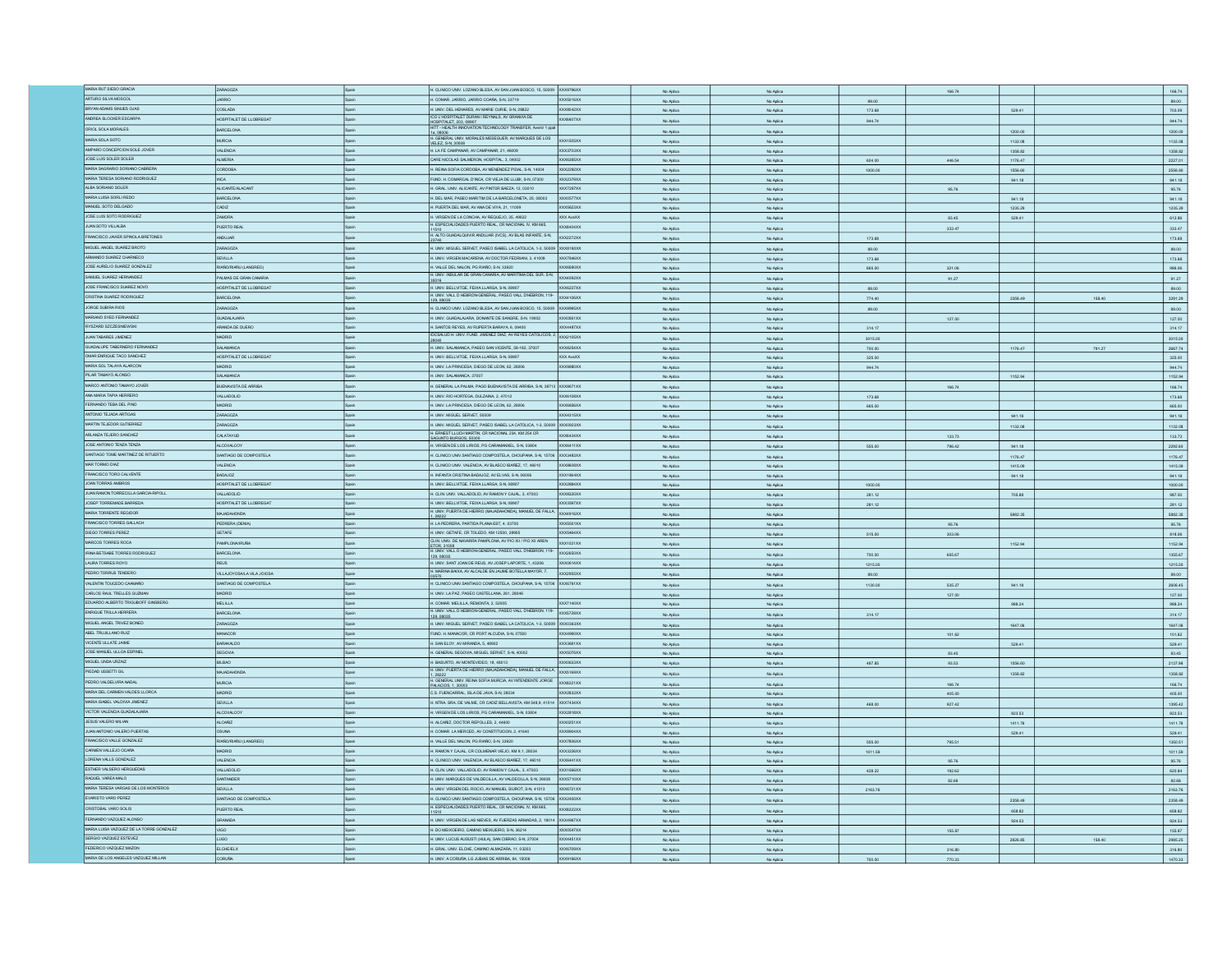| CINTA GEMA VAZQUEZ VALEO                               |                                             |              |                                                                                                                               |                  |                        |                        |         |         |         |        |                                                                                                                                                                                                                                                 |
|--------------------------------------------------------|---------------------------------------------|--------------|-------------------------------------------------------------------------------------------------------------------------------|------------------|------------------------|------------------------|---------|---------|---------|--------|-------------------------------------------------------------------------------------------------------------------------------------------------------------------------------------------------------------------------------------------------|
|                                                        | <b>HUELVA</b>                               |              | GENERAL JUAN RAMON JIMENEZ, RONDA EXTERIOR NORTE, S- XXX4871XX                                                                |                  | No Aplica              | No Aplica              | 665.00  | 321.06  |         |        | 986.06                                                                                                                                                                                                                                          |
| DARIO VAZQUEZ-MARTUL PAZOS                             | <b>CORUÑA</b>                               | Spain        | H. UNIV. A CORUÑA, LG JUBIAS DE ARRIBA, 84, 15006                                                                             | <b>XXX7371XX</b> | No Aplica              | No Aplica              | 281.12  |         |         |        | 281.12                                                                                                                                                                                                                                          |
| MARIA ALMUDENA VEGA MARTINEZ                           | <b>MADRID</b>                               | Spain        | H. GRAL. UNV. GREGORIO MARAKON, 28007                                                                                         | XXX6910XX        | No Aplica              | No Aplica              |         |         | 1176.47 |        | 1176.47                                                                                                                                                                                                                                         |
| FRANCISCO VELA JIMENEZ                                 | PUERTOLLAND                                 |              | SANTA BARBARA PUERTOLLANO, CR MALAGON, S-N, 13500                                                                             | XXX4330XX        | No Aplica              | No Aplica              | 370.37  |         |         |        | 370.37                                                                                                                                                                                                                                          |
| CONSOLACION VELARDE MUÑOZ                              | JAEN                                        |              | H. UNIV. MEDICO QUIRURGICO JAEN, AV EJERCITO ESPAÑOL, 10, XXX0348XX                                                           |                  |                        |                        |         |         |         |        |                                                                                                                                                                                                                                                 |
|                                                        |                                             |              | 23007<br>H. UNIV. PUERTA DE HERRO (MAJADAHONDA), MANUEL DE FALLA. XXX1260XX                                                   |                  | No Aplica              | No Aplica              | 3661.12 | 321.06  |         |        | 3982.18                                                                                                                                                                                                                                         |
| JOAQUIN VELASCO JIMENEZ                                | MAJADAHONDA                                 |              | .28222                                                                                                                        |                  | No Aplica              | No Aplica              |         |         | 1411.76 |        | 1411.76                                                                                                                                                                                                                                         |
| CARMEN VELILLA MILLAN                                  | ZARAGOZA                                    |              | H. CLINICO UNIV. LOZANO BLESA, AV SAN JUAN BOSCO, 15, 50009                                                                   | XXX4292XX        | No Aplica              | No Aplica              | 944.74  |         | 941.18  |        | 1885.92                                                                                                                                                                                                                                         |
| PEDRO VENTURA ABREU AGUIAR                             | BARCELONA                                   |              | H. CLINIC I PROVINCIAL DE BARCELONA, VILLARROEL, 170, 08036                                                                   | XXX AvaXX        | No Aplica              | No Aplica              |         | 237.60  |         |        | 237.60                                                                                                                                                                                                                                          |
| JAVIER VICO DE MIGUEL                                  | PUERTO DE SANTA MARI                        | Spain        | H. GRAL. SANTA MARIA DEL PUERTO, VALDES, S-N, 11500                                                                           | XXX9668XX        |                        |                        |         |         |         |        |                                                                                                                                                                                                                                                 |
|                                                        |                                             |              |                                                                                                                               |                  | No Aplica              | No Aplica              | 197.52  | 137.45  |         |        | 334.97                                                                                                                                                                                                                                          |
| NATALIA VIDAL CASSINELLO                               | MADRID                                      | <b>Snain</b> | H. CLINICO SAN CARLOS, PROFESOR MARTIN LAGOS, S-N, 28040                                                                      | XXX1804XX        | No Aplica              | No Aplica              | 189.55  |         |         |        | 189.55                                                                                                                                                                                                                                          |
| ADELA VIDAL CHORNET                                    | TORRENT                                     | Spain        | C. ESP. TORRENT, SANTOS PATRONOS, 35, 46900                                                                                   | XXX7965XX        | No Aplica              | No Aplica              |         | 95.76   |         |        | 95.76                                                                                                                                                                                                                                           |
| NATALIA VIDAL CRESPO                                   | PALMAR                                      |              | H. CLIN. UNIV. VIRGEN DE LA ARRIXACA, CR MADRID CARTAGENA,                                                                    | XXX2335XX        | No Aplica              | No Aplica              | 173.68  |         |         |        | 173.68                                                                                                                                                                                                                                          |
| JUAN FRANCISCO VIDAL MORENO                            | <b>VALENCIA</b>                             |              | S-N, 30120<br>H. UNIV. DR. PESET ALEIXANDRE, AV GASPAR AGUILAR, 90, 46017                                                     | XXXB191XX        |                        |                        |         |         |         |        |                                                                                                                                                                                                                                                 |
|                                                        |                                             |              |                                                                                                                               |                  | No Aplica              | No Aplica              | 89.00   |         |         |        | 89.00                                                                                                                                                                                                                                           |
| ANNA VIDAL RODRIGUEZ                                   | <b>REUS</b>                                 |              | H. UNIV. SANT JOAN DE REUS, AV JOSEP LAPORTE, 1, 43206                                                                        |                  | No Aplica              | No Aplica              | 379.10  |         |         |        | 379.10                                                                                                                                                                                                                                          |
| BELEN VIDRIALES VICENTE                                | SALAMANCA                                   |              | H. UNIV. SALAMANCA, PASEO SAN VICENTE, 58-182, 37007                                                                          | XXX5145XX        | No Aplica              | No Aplica              |         |         | 6056.60 | 569.00 | 6625.60                                                                                                                                                                                                                                         |
| FRANCISCO VIGUES JULIA                                 | HOSPITALET DE LLOBREGAT                     |              | H. UNIV. BELLVITGE, FEIXA LLARGA, S-N, 08907                                                                                  | <b>OCX5895XX</b> | No Aplica              | No Aplica              | 370.12  |         |         |        | 370.12                                                                                                                                                                                                                                          |
| ANTONI VILASECA CABO                                   | ARCELONA                                    |              | . CLINIC I PROVINCIAL DE BARCELONA, VILLARROEL, 170, 08036                                                                    | XXX4013XX        | No Aplica              | No Aplica              |         | 93.53   | 2543.84 | 151.63 | 2789.00                                                                                                                                                                                                                                         |
| ANA ELENA VILLAFRANCA ITURRE                           | PAMPLONA/IRUÑ                               |              | OMP. HOSPITALARIO DE NAVARRA, IRUNLARREA, 3, 31008                                                                            | XXX2073XX        |                        |                        |         |         |         |        |                                                                                                                                                                                                                                                 |
|                                                        |                                             |              |                                                                                                                               |                  | No Aplica              | No Aplica              | 1291.85 |         | 1176.47 |        | 2468.32                                                                                                                                                                                                                                         |
| MAKARENA SOLEDAD VILLALOBOS MONARDES                   | BADALONA                                    |              | H. UNIV. GERMANS TRIAS I PUJOL. CR CANYET, S-N, 08916                                                                         |                  | No Aplica              | No Aplica              |         |         | 388.24  |        | 388.24                                                                                                                                                                                                                                          |
| FLORENTINO VILLANEGO FERNANDEZ                         | CADIZ                                       | Spain        | H. PUERTA DEL MAR, 11009                                                                                                      | OCX5950XX        | No Aplic               | No Aplic               |         |         | 1176.47 |        | 1176.47                                                                                                                                                                                                                                         |
| RAQUEL VILLAR JIMENEZ                                  | VILLARROBLEDO                               |              | H. GRAL. VILLARROBLEDO, AV MIGUEL DE CERVANTES, S-N CR,                                                                       | <b>OCX5648XX</b> | No Aplica              | No Aplica              |         |         | 529.41  |        | 529.41                                                                                                                                                                                                                                          |
| ANGELA VILLARES LOPEZ                                  | TOLEDO                                      |              | H. VIRGEN DE LA SALUD TOLEDO, AV BARBER, 30, 45004                                                                            | XXX2475XX        | No Aplica              | No Aplica              | 765.00  | 494.39  |         |        | 1259.39                                                                                                                                                                                                                                         |
| LORENA VILLASENIN PARRADO                              | SANTIAGO DE COMPOSTELA                      | Spain        | H. CLINICO UNIV.SANTIAGO COMPOSTELA, CHOUPANA, S-N, 15706 XXX2973XX                                                           |                  |                        |                        |         |         |         |        |                                                                                                                                                                                                                                                 |
|                                                        |                                             |              |                                                                                                                               |                  | No Aplica              | No Aplica              | 465.00  | 214.21  |         |        | 679.21                                                                                                                                                                                                                                          |
| ROSA MARIA VILLATORO ROLDAN                            | MARBELLA                                    |              | COMP. H. COSTA DEL SOL, CR NACIONAL 340, KM 187, 29602                                                                        | XXX3409XX        | No Aplica              | No Aplica              |         | 144.33  |         |        | 144.33                                                                                                                                                                                                                                          |
| MARTA VILLEGAS MASRAMON                                |                                             |              | I. GRAL. VIC, FRANCESC PLA EL VIGATA, 1, 08500                                                                                | <b>OCXD333XX</b> | No Aplica              | No Aplica              |         |         | 705.88  |        | 705.88                                                                                                                                                                                                                                          |
| ALVARO VIRSEDA RODRIGUEZ                               | SALAMANCA                                   |              | I. UNIV. SALAMANCA, PASEO SAN VICENTE, 58-182, 37007                                                                          | XXX8357XX        | No Aplica              | No Aplica              | 314.17  | 166.74  | 2058.82 | 83.45  | 2623.18                                                                                                                                                                                                                                         |
| ROSER VIVES VILME                                      | MADRID                                      |              | H. CLINICO SAN CARLOS, PROFESOR MARTIN LAGOS, S-N, 28040                                                                      | <b>XXX6545XX</b> | No Aplica              | No Aplica              |         | 127.00  |         |        | 127.00                                                                                                                                                                                                                                          |
| MARIA VIZCAINO GOMEZ                                   | ELCHE/ELX                                   |              | H. DEL VINALOPO, TONICO SANSANO MORA, 14 LLANO, 03293                                                                         | XXX8513XX        |                        |                        |         |         |         |        |                                                                                                                                                                                                                                                 |
|                                                        |                                             |              | FUND. INST. VALENCIANO DE ONCOLOGIA, PROFESOR BELTRAN                                                                         |                  | No Aplica              | No Aplica              |         | 95.76   |         |        | 95.76                                                                                                                                                                                                                                           |
| AUGUSTO WONG GUTIERREZ                                 | VALENCIA                                    |              | AGUENA, 8, 46009                                                                                                              | XXX2925XX        | No Aplica              | No Aplica              | 646.00  | 780.69  |         |        | 1426.69                                                                                                                                                                                                                                         |
| MANJEL YEBENES RAMIREZ                                 | CABRA                                       |              | H. COMAR. INFANTA MARGARITA, AV GONGORA, S-N, 14940                                                                           |                  | No Aplica              | No Aplica              | 2163.76 |         |         |        | 2163.76                                                                                                                                                                                                                                         |
| ALVARO JAVIER YEBES ALONSO                             | MADRID                                      |              | H. UNIV. LA PAZ, PASEO CASTELLANA, 261, 28046                                                                                 | XXX3558XX        | No Aplica              | No Aplica              |         | 127.00  |         |        | 127.00                                                                                                                                                                                                                                          |
| FRANCISCO ZAMBRANA TEVAR                               | SAN SEBASTIAN DE LOS REYES                  |              | H. UNIV. INFANTA SOFIA, PASEO EUROPA, 34, 28702                                                                               | XX0952XX         | No Aplica              | No Aplica              | 575.22  |         |         |        | 575.22                                                                                                                                                                                                                                          |
| NATALIA ZAMBUDIO CARROLL                               | GRANADA                                     |              | I. UNIV. VIRGEN DE LAS NIEVES, AV FUERZAS ARMADAS, 2, 18014                                                                   | XXX5258XX        |                        |                        |         |         |         |        |                                                                                                                                                                                                                                                 |
|                                                        |                                             |              |                                                                                                                               |                  | No Aplica              | No Aplica              | 700.00  | 790.60  |         |        | 1490.60                                                                                                                                                                                                                                         |
| ALMUDENA ZAPATERO LABORDA                              | ADRID                                       |              | I. UNIV. LA PRINCESA, DIEGO DE LEON, 62, 28006                                                                                | XX0079XX         | No Aplica              | No Aplica              | 1482.12 |         | 1415.09 |        | 2897.21                                                                                                                                                                                                                                         |
| JOSE ZAPATERO ORTUÑO                                   | <b>ADRID</b>                                |              | I. CENTRAL DE LA DEFENSA GOMEZ ULLA, GLORIETA DEL<br>EJERCITO, S-N, 28047                                                     | XXX8919XX        | No Aplica              | No Aplica              | 196.12  |         |         |        | 196.12                                                                                                                                                                                                                                          |
| RAFAEL ZARAGOZA CRESPO                                 | VALENCIA                                    | Spain        | I. UNIV. DR. PESET ALEIXANDRE, AV GASPAR AGUILAR, 90, 46017                                                                   | XXX1138XX        | No Aplica              | No Aplica              |         |         | 1411.76 |        | 1411.76                                                                                                                                                                                                                                         |
| SOFIA ZARRAGA LARRONDO                                 | <b>BARAKALDO</b>                            |              |                                                                                                                               | XXX5461XX        |                        |                        |         |         |         |        |                                                                                                                                                                                                                                                 |
|                                                        |                                             |              | I. UNIV. DE CRUCES, PZ CRUCES, S-N, 48903                                                                                     |                  | No Aplica              | No Aplica              |         |         | 1358.82 |        | 1358.82                                                                                                                                                                                                                                         |
| ANDRES FRANCISCO ZAZO ROMOJARO                         | ALCAZAR DE SAN JUAN                         | Spain        | H. GRAL. MANCHA CENTRO, AV CONSTITUCION, 3, 13600                                                                             | XXX0942XX        | No Aplica              | No Aplic               |         | 166.74  |         |        | 166.74                                                                                                                                                                                                                                          |
| MARIA DEL CARMEN ZUBIAUR LIBANO                        | <b>BILBAO</b>                               |              | H. BASURTO, AV MONTEVIDEO, 18, 48013                                                                                          | XX3936XX         | No Aplica              | No Aplica              |         |         | 1411.76 |        | 1411.76                                                                                                                                                                                                                                         |
| SERGIO ZUBILLAGA GUERRERO                              | SANTANDER                                   | Spain        | H. UNIV. MARQUES DE VALDECILLA, AV VALDECILLA, S-N, 39008                                                                     | <b>XXX3267XX</b> | No Aplica              | No Aplica              | 173.68  |         |         |        | 173.68                                                                                                                                                                                                                                          |
| ALBERTO CARRETERO GONZALEZ                             | <b>GIRDA</b>                                |              | I. UNIV.12 DE OCTUBRE, AV CORDOBA, S-N, 28041                                                                                 | OCX9204XX        | No Aplica              | No Aplica              | 626.98  | 1898.80 |         |        | 2525.78                                                                                                                                                                                                                                         |
| CARLOS CARRILLO GEORGE                                 | <b>MURCIA</b>                               |              | . GENERAL UNIV. MORALES MESEGUER, AV MARQUES DE LOS                                                                           | <b>OCX7048XX</b> | No Aplica              | No Aplica              | 89.00   |         |         |        | 89.00                                                                                                                                                                                                                                           |
| PEDRO CARRION LOPEZ                                    |                                             |              | VELEZ S-N 30008                                                                                                               |                  |                        |                        |         |         |         |        |                                                                                                                                                                                                                                                 |
|                                                        | ALBACETE                                    |              | I. GENERAL ALBACETE, HERMANOS FALCO, S-N, 02006                                                                               | XXX5679XX        | No Aplica              | No Aplica              | 2800.00 |         |         |        | 2800.00                                                                                                                                                                                                                                         |
|                                                        |                                             |              | H. UNIV. LA PAZ. PASEO CASTELLANA, 261, 28046                                                                                 | XXX AvaXX        | No Aplica              |                        | 3188.68 |         |         |        | 3188.68                                                                                                                                                                                                                                         |
| DIEGO CARRION MONSALVEZ                                | <b>MADRID</b>                               | Snain        |                                                                                                                               |                  |                        | No Aplica              |         |         |         |        |                                                                                                                                                                                                                                                 |
| ALMUDENA CARRION VALENCIA                              | SANTA CRUZ DE TENERIFE                      |              | H. NTRA. SRA. DE CANDELARIA, CR DEL ROSARIO, 145, 38010                                                                       | XXX6076XX        | No Aplica              | No Aplica              |         | 143.45  |         |        |                                                                                                                                                                                                                                                 |
|                                                        | ARANDA DE DUERO                             |              |                                                                                                                               | XXX AvaXX        |                        |                        |         |         |         |        |                                                                                                                                                                                                                                                 |
| DIEGO FERNANDO CARVAJAL BUITRAGO                       |                                             |              | H. SANTOS REYES, AV RUPERTA BARAYA, 6, 09400                                                                                  |                  | No Aplica              | No Aplica              |         | 83.45   |         |        |                                                                                                                                                                                                                                                 |
| MARGARITA CASADO JIMENEZ                               | <b>GIRIDA</b>                               |              | H. UNIV. LA PRINCESA, DIEGO DE LEON, 62, 28006                                                                                | <b>XXX6281XX</b> | No Aplica              | No Aplica              | 2159.74 |         |         |        |                                                                                                                                                                                                                                                 |
| FRANCESC DE PAULA CASAS DURAN                          | BARCELONA                                   |              | H. CLINIC I PROVINCIAL DE BARCELONA, VILLARROEL, 170, 08036                                                                   | XXX2250XX        | No Aplica              | No Aplica              | 944.74  | 915.00  |         |        |                                                                                                                                                                                                                                                 |
| FRANCISCO JAVIER CASAS NEBRA                           | LUGO                                        |              | . UNIV. LUCUS AUGUSTI (HULA), SAN CIBRAO, S-N, 27004                                                                          | XXX8602XX        | No Aplica              | No Aplica              | 1283.50 | 214.21  | 1058.82 |        |                                                                                                                                                                                                                                                 |
| JAVIER CASASOLA CHAMORRO                               | <b>LEON</b>                                 |              | LEON, ALTOS DE NAVA, S-N, 24008                                                                                               | XXX4110XX        | No Aplica              | No Aplica              | 980.00  | 644.07  |         |        |                                                                                                                                                                                                                                                 |
| ALEIX CASES AMENOS                                     | <b>BARCELONA</b>                            |              | H. CLINIC I PROVINCIAL DE BARCELONA, VILLARROEL, 170, 08036                                                                   | XXX3363XX        |                        |                        |         |         |         |        |                                                                                                                                                                                                                                                 |
|                                                        |                                             |              |                                                                                                                               |                  | No Aplica              | No Aplica              | 1325.00 |         | 7219.81 |        |                                                                                                                                                                                                                                                 |
| OSCAR CASO MAESTRO                                     | <b>GIROAM</b>                               | Spain        | H. UNIV.12 DE OCTUBRE, AV CORDOBA, S-N, 28041                                                                                 | XXX1747XX        | No Aplic               | No Aplic               | 56.32   |         |         |        | 56.32                                                                                                                                                                                                                                           |
| JAVIER CASSINELLO ESPINOSA                             | <b>GUADALAJARA</b>                          |              | H. UNIV. GUADALAJARA, DONANTE DE SANGRE, S-N, 19002                                                                           | XXX2758XX        | No Aplica              | No Aplica              |         |         | 1415.09 |        | 1415.09                                                                                                                                                                                                                                         |
| ROBERTO CASTAÑEDA ARGAIZ                               | MANRESA                                     | Spain        | H. SANT JOAN DE DEU MANRESA, DOCTOR JOAN SOLER, S-N,                                                                          | XXX AvaXX        | No Aplica              | No Aplica              | 15.00   |         | 705.88  |        | 720.88                                                                                                                                                                                                                                          |
| ESPERANZA CASTAÑO CARDENO                              | <b>HUELVA</b>                               | Spain        |                                                                                                                               | XXX6317XX        | No Aplica              | No Aplica              |         | 162.60  |         |        | 162.60                                                                                                                                                                                                                                          |
| DANIEL CASTELLANO GAUNA                                | MADRID                                      | Spain        | 08243<br>H. GENERAL JUAN RAMON JIMENEZ, RONDA EXTERIOR NORTE, S-<br>N, 21005<br>H. UNIV.12 DE OCTUBRE, AV CORDOBA, S-N, 28041 | XXX AvaXX        |                        |                        |         |         |         |        |                                                                                                                                                                                                                                                 |
| ANA CASTELLO PORCAR                                    | VALENCIA                                    |              | H. CLINICO UNIV. VALENCIA, AV BLASCO IBAÑEZ, 17, 46010                                                                        | XXT05XXX         | No Aplica              | No Aplica              |         |         | 6000.00 |        |                                                                                                                                                                                                                                                 |
| JOSE MANUEL CASTELLO TOMAS                             |                                             |              |                                                                                                                               |                  | No Aplica              | No Aplica              |         | 247.39  | 2849.73 |        |                                                                                                                                                                                                                                                 |
|                                                        | VALENCIA                                    |              | GRAL. UNV. VALENCIA, AV TRES CRUCES, 2, 46014                                                                                 | XX6329XX         | No Aplica              | No Aplica              |         | 95.76   |         |        | 95.76                                                                                                                                                                                                                                           |
| EVA CASTILLO BAZAN                                     | MADRID                                      | Spain        | IDCSALUD H. UNIV. FUND. JIMENEZ DIAZ, 28040                                                                                   | XXX9623XX        | No Aplica              | No Aplica              |         |         | 941.18  |        |                                                                                                                                                                                                                                                 |
| JOSE MARIA CASTILLO GIMENO                             | CASTELLONCASTELLO                           | Spain        | H. GENERAL CASTELLON, AV BENICASIM, S-N, 12004                                                                                | XXX7003XX        | No Aplica              | No Aplica              | 468.00  | 920.67  |         |        | 1388.67                                                                                                                                                                                                                                         |
| MARCELA SOLEDAD CASTILLO JEREZ                         | <b>HUESCA</b>                               |              | H. GRAL. SAN JORGE HUESCA, AV MARTINEZ DE VELASCO, 36,                                                                        | XXX AvaXX        | No Aplica              | No Aplica              | 3147.36 |         |         |        |                                                                                                                                                                                                                                                 |
| LUCIA CASTILLO PORTELLANO                              | GRANADA                                     |              | H. UNIV. VIRGEN DE LAS NIEVES, AV FUERZAS ARMADAS, 2, 18014                                                                   | XXX4830XX        | No Aplica              | No Aplica              |         | 158.40  |         |        |                                                                                                                                                                                                                                                 |
| DAVID MANUEL CASTRO DIAZ                               |                                             |              |                                                                                                                               | XXX2396XX        |                        |                        |         |         |         |        |                                                                                                                                                                                                                                                 |
|                                                        | SAN CRISTOBAL DE LA LAGUNA                  |              | H. UNIV. CANARIAS, BARRIO NUEVO DE OFRA, S-N, 38320                                                                           |                  | No Aplica              | No Aplica              | 517.22  |         | 8241.39 |        |                                                                                                                                                                                                                                                 |
| ALEJANDRO CASTRO FAJARDO                               | <b>ALCORCON</b>                             | Spain        | H. UNIV. FUND, ALCORCON, BUDAPEST, 1, 28922                                                                                   |                  | No Aplica              | No Aplica              |         | 127.00  |         |        |                                                                                                                                                                                                                                                 |
| JOSE ENRIQUE CASTRO GOMEZ                              | <b>OURENSE</b>                              |              | .<br>NTRA SRA DEL CRISTAL, RAMON PUGA, 54, 32005                                                                              | XX4627XX         | No Aplica              | No Aplica              |         |         | 941.18  |        |                                                                                                                                                                                                                                                 |
| ELENA CASTRO MARCOS                                    | <b>MLAGA</b>                                |              | I. VIRGEN DE LA VICTORIA, CAMPUS UNIVERSITARIO TEATINOS, S                                                                    | XXX7825XX        | No Aplica              | No Aplica              |         |         | 4330.51 |        |                                                                                                                                                                                                                                                 |
| LUIS CASTRO SADER                                      | ARCELONA                                    |              | N. 29010<br>H. UNIV. VALL D HEBRON-GENERAL, PASEO VALL D'HEBRON, 119-                                                         | 00x2612XX        | No Aplica              | No Aplica              | 173.68  |         |         |        |                                                                                                                                                                                                                                                 |
| CARLOS CAYUELAS RUBIO                                  |                                             |              | 129, 08035                                                                                                                    |                  |                        |                        |         |         |         |        |                                                                                                                                                                                                                                                 |
|                                                        | AN BARTOLOME                                |              | H. VEGA BAJA DE ORIHUELA, CR ORIHUELA ALMORADI, S-N, 03314 XXX6470XX                                                          |                  | No Aplica              | No Aplica              |         | 206.18  |         |        |                                                                                                                                                                                                                                                 |
| EDUARDO CAZORLA AMOROS                                 | ORREVIEJA                                   |              | H. TORREVIEJA SALUD UTE, CR SAN MIGUEL DE SALINAS, 95,                                                                        | XXXB558XX        | No Aplica              | No Aplica              |         |         |         | 95.76  | 95.76                                                                                                                                                                                                                                           |
| JUAN MANJEL CAZORLA LOPEZ                              | CADIZ                                       |              | H. PUERTA DEL MAR, AV ANA DE VIYA, 21, 11009                                                                                  | XXX3753XX        | No Aplica              | No Aplica              |         |         | 470.59  |        |                                                                                                                                                                                                                                                 |
| MARIA EUGENIA CEBALLOS                                 | TORREVIE.IA                                 |              | H. TORREVIEJA SALUD UTE, CR SAN MIGUEL DE SALINAS, 95,                                                                        | <b>XXX AvaXX</b> |                        |                        |         |         |         |        |                                                                                                                                                                                                                                                 |
| AMELIA CEBALLOS GARCIA                                 | <b>ZAMORA</b>                               |              | U3186<br>H. PROV. RODRIGUEZ CHAMORRO ZAMORA, HERNAN CORTES, 40,                                                               | XXX0312XX        | No Aplica              | No Aplica              |         | 95.76   |         |        | 95.76                                                                                                                                                                                                                                           |
|                                                        |                                             |              |                                                                                                                               |                  | No Aplica              | No Aplica              | 1011.59 | 296.00  |         |        |                                                                                                                                                                                                                                                 |
| LLUIS CECCHIN ROSELL                                   | <b>BARCELONA</b>                            | Spain        | H. DEL MAR. PASEO MARITIM DE LA BARCELONETA. 25. 08003                                                                        | XXX4451XX        | No Aplica              | No Aplica              |         |         | 1415.09 |        |                                                                                                                                                                                                                                                 |
| SANTIAGO CEDEÑO MORA                                   | MADRID                                      | Spain        | H. UNIV. INFANTA LEONOR, GRAN VIA DEL ESTE, 80, 28031                                                                         | XXX1190XX        | No Aplica              | No Aplica              | 325.00  |         |         |        | 325.00                                                                                                                                                                                                                                          |
| FRANCISCO CELADA ALVAREZ                               | VALENCIA                                    | Spain        | H. UNIV. I POLITECNIC LA FE VALENCIA, BULEVAR SUR, S-N, 46026 XXX2677XX                                                       |                  | No Aplica              | No Aplica              | 1215.00 |         |         |        | 1215.00                                                                                                                                                                                                                                         |
| GUILLERMO CELADA LUIS                                  | MADRID                                      | Spain        | H. UNIV. LA PRINCESA, DIEGO DE LEON, 62, 28006                                                                                | XXX9342XX        |                        |                        |         |         |         |        |                                                                                                                                                                                                                                                 |
| MARTA CERVERA CALVO                                    | TARRAGONA                                   |              | H. UNIV. TARRAGONA JOAN XXIII, DOCTOR MALLAFRE GUASCH, 4.                                                                     | XXX2070XX        | No Aplica              | No Aplica              | 314.17  |         | 1188.68 |        |                                                                                                                                                                                                                                                 |
|                                                        |                                             |              |                                                                                                                               |                  | No Aplica              | No Aplica              | 2361.76 |         |         |        | 143.45<br>83.45<br>2159.74<br>1859.74<br>2556.53<br>1624.07<br>8544.81<br>6000.00<br>3097.12<br>941.18<br>3147.36<br>158.40<br>8758.61<br>127.00<br>941.18<br>4330.51<br>173.68<br>206.18<br>470.59<br>1307.59<br>1415.09<br>1502.85<br>2361.76 |
| HUGO CHACALTANA TANG<br>FRANCISCO JAVIER CHANTADA ABAL | CASTELLONCASTELLO<br>SANTIAGO DE COMPOSTELA |              | H. GENERAL CASTELLON, AV BENICASIM, S-N. 12004<br>H. CLINICO UNIV.SANTIAGO COMPOSTELA, CHOUPANA, S-N, 15706 XXX9437XX         | XXXB063XX        | No Aplica<br>No Aplica | No Aplica<br>No Aplica |         | 95.76   | 1764.71 |        | 95.76<br>1764.71                                                                                                                                                                                                                                |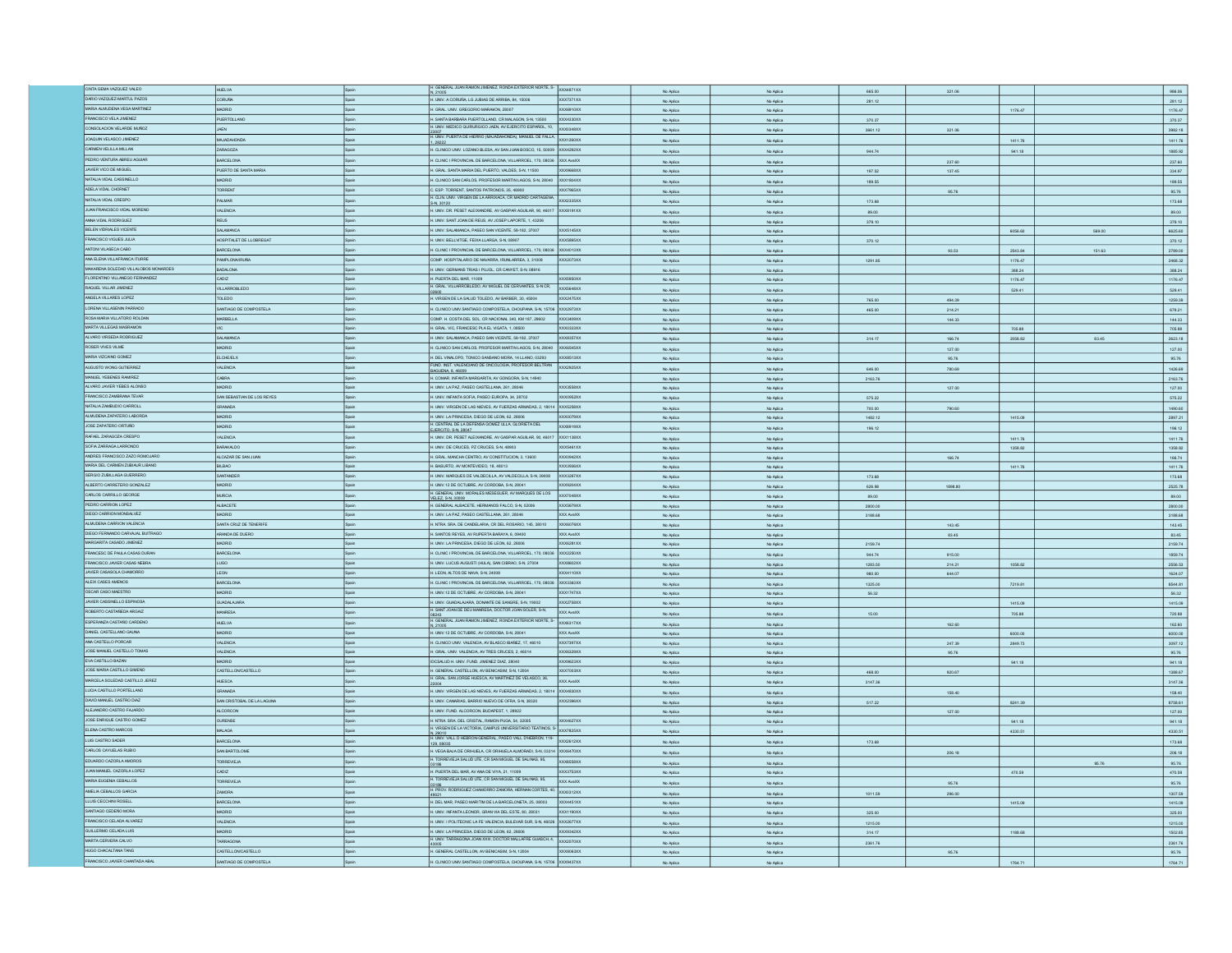| VENANCIO CHANTADA ABAL                                   | <b>CORUÑA</b>                  |       | XXX5406XX<br>H. UNIV. A CORUÑA, LG JUBIAS DE ARRIBA, 84, 15006                                                                             | No Aplica              | No Aplica              | 638.68  | 214.21  |          |         | 852.89            |
|----------------------------------------------------------|--------------------------------|-------|--------------------------------------------------------------------------------------------------------------------------------------------|------------------------|------------------------|---------|---------|----------|---------|-------------------|
| ANCA CHIPIRLIU                                           | <b>VALENCIA</b>                | Spain | H. GRAL. UNIV. VALENCIA, AV TRES CRUCES, 2, 46014<br>XXX AvaXX                                                                             | No Aplica              | No Aplica              |         | 95.76   |          |         | 95.76             |
| MARCO CIAPPARA PANIAGUA                                  | <b>MADRID</b>                  | Spain | H. CLINICO SAN CARLOS, PROFESOR MARTIN LAGOS, S-N, 28040 XXX2566XX                                                                         | No Aplica              | No Aplica              |         |         | 529.41   |         | 529.41            |
| ANTONIO CIMADEVILA GARCIA                                | SANTIAGO DE COMPOSTELA         | Snain | H. CLINICO UNIV.SANTIAGO COMPOSTELA, CHOUPANA, S-N, 15706 XXX7646XX                                                                        | No Aplica              | No Aplica              | 465.00  | 214.21  |          |         | 679.21            |
| JUAN PABLO CIRIA SANTOS                                  | DONOSTIA/SAN SEBASTIAN         |       | H. DONOSTIA-DONOSTIA OSPITALEA, PASEO DOCTOR<br>XXXB2BEXX                                                                                  |                        |                        |         |         |          |         |                   |
|                                                          |                                |       | GIRISTAIN, 109, 20014                                                                                                                      | No Aplica              | No Aplica              | 1711.74 | 805.17  |          |         | 2516.91           |
| MATILDE TERESA CLAVIJO RODRIGUEZ                         | SAN CRISTOBAL DE LA LAGUNA     | Spain | H. UNIV. CANARIAS, BARRIO NUEVO DE OFRA, S-N, 38320<br><b>XXX3637XX</b>                                                                    | No Aplica              | No Aplica              | 468.00  | 920.67  |          |         | 1388.67           |
| LUIS MIGUEL CLEMENTE RAMOS                               | ADRID                          |       | SANAT, QUIRURGICO VIRGEN DEL MAR, HONDURAS, 14, 28016<br>XXX8637XX                                                                         | No Aplica              | No Aplica              | 2800.00 |         |          |         | 2800.00           |
| MIGUEL ANGEL CLIMENT DURAN                               | VALENCIA                       |       | FUND. INST. VALENCIANO DE ONCOLOGIA, PROFESOR BELTRAN XXX4388XX                                                                            | No Aplica              | No Aplica              |         |         | 2971.69  |         | 2971.69           |
| MIQUEL CLOSAS CAPDEVILA                                  | SALT                           |       | BAGUENA, 8, 46009<br>H. PROV, SANTA CATERINA, DOCTOR CASTANY, S-N PARC HOSPI,<br>XXX7364XX                                                 | No Aplica              | No Aplica              | 221.61  |         |          |         | 221.61            |
| ALMUDENA COLOMA DEL PESO                                 | COSLADA                        |       | H. UNIV. DEL HENARES, AV MARIE CURIE, S-N, 28822<br>XXX7349XX                                                                              | No Aplica              | No Aplica              |         |         | 1152.94  |         | 1152.94           |
| JUAN JOSE COLOMBO STENSTROM                              | TORREVIEJA                     |       | H. TORREVIEJA SALUD UTE, CR SAN MIGUEL DE SALINAS, 95.<br>XXX AvaXX                                                                        | No Aplica              | No Aplica              |         | 95.76   |          |         | 95.76             |
| ANNA COLOMER GALLARDO                                    | BADALONA                       | Snain | H. UNIV. GERMANS TRIAS I PUJOL, CR CANYET, S-N, 08916<br><b>XXXR016XX</b>                                                                  |                        |                        |         |         |          |         |                   |
| JOSEP COMET BATLLE                                       | <b>AVORID</b>                  |       | H. UNIV. GIRONA DR. JOSEP TRUETA, AV FRANÇA, S-N, 17007<br>XXX3511XX                                                                       | No Aplica              | No Aplica              |         | 166.74  |          |         | 166.74            |
|                                                          |                                |       |                                                                                                                                            | No Aplica              | No Aplica              | 296.12  |         | 1415.09  |         | 1711.21           |
| TOMAS CONCEPCION MASIP                                   | SAN CRISTOBAL DE LA LAGUNA     |       | H. UNIV. CANARIAS, BARRIO NUEVO DE OFRA, S-N, 38320<br>XXX9725XX                                                                           | No Aplica              | No Aplica              | 403.17  | 166.74  |          |         | 569.91            |
| ANTONIO CONDE MORENO                                     | CASTELLONCASTELLO              |       | CONSORCIO H. PROV. CASTELLON, AV DOCTOR CLARA, 19, 12002 XXX5567XX                                                                         | No Aplica              | No Aplica              | 537.38  |         | 9887.35  |         | 10424.73          |
| CONSUELO CONDE REDONDO                                   | VALLADOLID                     | Spain | H. CLIN, UNIV, VALLADOLID, AV RAMON Y CAJAL, 3, 47003<br>XXX2850XX                                                                         | No Aplica              | No Aplica              | 281.12  |         |          |         | 281.12            |
| GUILLERMO CONDE SANTOS                                   | PUERTO DE LA CRUZ              | Spain | OSPITEN BELLEVUE, ALEMANA, 4 URB SAN FER, 38400<br>XXX8961XX                                                                               | No Aplica              | No Aplica              |         |         | 3623.52  |         | 3623.52           |
| DHOSSETT CONDORI MARTINEZ                                | ORIA                           |       | I. SANTA BARBARA SORIA, PASEO SANTA BARBARA, S-N, 42005<br>XXX AvaXX                                                                       | No Aplica              | No Aplica              | 84.70   | 1016.63 |          |         | 1101.33           |
| BELEN CONGREGADO RUIZ                                    | <b>SEVILLA</b>                 | Spain | H. UNIV. VIRGEN DEL ROCIO. AV MANUEL SIUROT. S-N. 41013<br>XXX4231XX                                                                       | No Aplica              | No Aplica              |         |         | 1411.76  | 318.37  | 1730.13           |
| ALEJANDRO CONTENTO GONZALO                               | MALAGA                         | Spain | H. GENERAL MALAGA, AV CARLOS DE HAYA, S-N, 29010<br>XXX5243XX                                                                              | No Aplica              | No Aplica              | 198.00  |         |          |         | 198.00            |
| JORGE CONTRERAS MARTINEZ                                 | MALAGA                         |       | H. GENERAL MALAGA, 29010<br>XXX7108XX                                                                                                      | No Aplica              | No Aplica              |         |         | 1061.32  |         | 1061.32           |
| ALMUDENA CORBACHO CAMPOS                                 | MERIDA                         | Spain | H. MERIDA PG NUEVA CIUDAD, S-N. 06800<br><b>XXX5517XX</b>                                                                                  |                        |                        |         |         |          |         |                   |
| MARIA DEL CARMEN CORDERO VAZQUEZ                         |                                |       |                                                                                                                                            | No Aplica              | No Aplica              | 2226.59 |         |          |         | 2226.59           |
|                                                          | STELLA/LIZARRA                 |       | .<br>GARCIA ORCOYEN, SANTA SORIA, 22, 31200<br>XXX9714XX                                                                                   | No Aplica              | No Aplica              | 197.52  | 137.45  |          |         | 334.97            |
| JOSE IGNACIO CORNAGO DELGADO                             | SANSOLO                        |       | H. GALDAKAO-USANSOLO, BARRIO LABEAGA, S-N, 48960<br>XXX7812XX                                                                              | No Aplica              | No Aplica              | 1000.00 |         |          |         | 1000.00           |
| JAVIER CORNAGO NAVASCUES                                 | <b>ADRID</b>                   | Snain | DCSALUD H. UNIV. FUND. JIMENEZ DIAZ, AV REYES CATOLICOS, 2<br><b>XXX5234XX</b>                                                             | No Aplica              | No Aplica              | 198.00  |         | 1176.47  |         | 1374.47           |
| JUAN MANJEL CORRAL MOLINA                                | BARCELONA                      | Snain | H. CLINIC I PROVINCIAL DE BARCELONA, VILLARROEL, 170, 08036 XXX1463XX                                                                      | No Aplica              | No Aplica              |         | 166.74  | 943.40   |         | 1110.14           |
| RAQUEL CORREA GENEROSO                                   | AGALAM                         | Snain | H. VIRGEN DE LA VICTORIA, CAMPUS UNIVERSITARIO TEATINOS, S<br>$\frac{1}{2}$ XXX8801XX                                                      | No Aplica              | No Aplica              |         |         | 2285.02  | 151.63  | 2436.65           |
| JOSE RAMON CORTIÑAS GONZALEZ                             | VALLADOLID                     | Spain | H. CLIN. UNIV. VALLADOLID, AV RAMON Y CAJAL, 3, 47003<br>XXX4877XX                                                                         |                        |                        |         |         |          |         |                   |
| PEDRO CORZO ORANTOS                                      | GIRONA                         | Spain | XXX5804XX<br>H. UNIV. GIRONA DR. JOSEP TRUETA, AV FRANÇA, S-N, 17007                                                                       | No Aplica              | No Aplica              | 477.94  | 336.70  |          |         | 814.64            |
|                                                          |                                |       |                                                                                                                                            | No Aplica              | No Aplica              | 665.00  | 321.06  |          |         | 986.06            |
| MERITXELL COSTA GRAU                                     | BARCELONA                      |       | H. CLINIC I PROVINCIAL DE BARCELONA, VILLARROEL, 170, 08036 XXX2844XX                                                                      | No Aplica              | No Aplica              | 838.68  | 321.06  |          |         | 1159.74           |
| PEDRO COTERON OCHOA                                      | SANSOLO                        |       | H. GALDAKAO-USANSOLO, BARRIO LABEAGA, S-N, 48960<br>XXX1401XX                                                                              | No Aplica              | No Aplica              | 665.00  | 321.06  |          |         | 986.06            |
| FELIPE COUÑAGO LORENZO                                   | POZUELO DE ALARCON             | Spain | H. QUIRON MADRID, DIEGO DE VELAZQUEZ, 1, 28223<br><b>XXXD562XX</b>                                                                         | No Aplica              | No Aplica              |         |         | 1176.47  |         | 1176.47           |
| JOSE MANUEL COZAR OLMO                                   | GRANADA                        | Spain | H. UNIV. VIRGEN DE LAS NIEVES, AV FUERZAS ARMADAS, 2, 18014 XXX7979XX                                                                      | No Aplica              | No Aplica              | 281.12  |         |          | 195.48  | 476.60            |
| CLARA CRESPO FERRER                                      | VALENCIA                       |       | I. GRAL. UNIV. VALENCIA, AV TRES CRUCES, 2, 46014<br>XXX3221XX                                                                             | No Aplica              | No Aplica              |         | 95.76   |          |         | 95.76             |
| MARIA GENEROSA CRESPO LEIRO                              | <b>ARURA</b>                   |       | H. UNIV. A CORUÑA, LG JUBIAS DE ARRIBA, 84, 15006<br>XXX4174XX                                                                             | No Aplica              | No Aplica              |         |         | 1400.94  |         | 1400.94           |
| NICOLAS ALBERTO CRUZ GUERRA                              | ZAMORA                         |       | H. PROV. RODRIGUEZ CHAMORRO ZAMORA, HERNAN CORTES, 40<br>XXX7162XX                                                                         |                        |                        |         |         |          |         |                   |
| JOSE MARIA CRUZADO GARRIT                                |                                | Snain |                                                                                                                                            | No Aplica              | No Aplica              | 304.26  | 169.96  |          |         | 474.22            |
|                                                          | HOSPITALET DE LLOBREGAT        |       | H. UNIV. BELLVITGE, FEIXA LLARGA, S-N, 08907<br>XXX2442XX                                                                                  | No Aplica              | No Aplica              | 325.00  |         |          |         | 325.00            |
| JOSE MARIA CUESTA PRESEDO                                | CALAHORRA                      | Spain | FUND. H. CALAHORRA, CR LOGROÑO, S-N, 26500<br>XXX1369XX                                                                                    | No Aplic               |                        |         |         | 705.88   |         | 705.88            |
| ISABEL CURTO GARCIA                                      | MOSTOLES                       |       | H. UNIV. MOSTOLES, RIO JUCAR, S-N, 28935<br>XXX9827XX                                                                                      | No Aplica              | No Aplica              | 1215.00 |         |          |         | 1215.00           |
| ANA DAROCA FERNANDEZ                                     | LOGRONO                        | Spain | H. SAN PEDRO LOGROÑO, PIQUERAS, 98, 26006<br>XXX1124XX                                                                                     | No Aplica              | No Aplica              | 354.00  | 309.04  |          |         | 663.04            |
| MONICA DE CABO RIPOLL                                    | <b>CUENCA</b>                  | Spain | H. GENERAL VIRGEN DE LA LUZ, HERMANDAD DE DONANTES DE<br>XXXB800XX<br>SANGRE, 1, 16002                                                     | No Aplica              | No Aplica              | 89.00   |         |          |         | 89.00             |
| CRISTINA DE CASTRO GUERIN                                | <b>ADRID</b>                   | Spain | H. UNIV. LA PAZ, PASEO CASTELLANA, 261, 28046<br>XXX6793XX                                                                                 | No Aplica              | No Aplica              | 665.00  |         |          |         | 665.00            |
| CARLOS DE CASTRO OLMEDO                                  | VALLADOLID                     |       | H. CLIN. UNIV. VALLADOLID, AV RAMON Y CAJAL, 3, 47003<br>XXX0476XX                                                                         | No Aplica              | No Aplica              | 173.68  |         |          |         | 173.68            |
| ENRIQUE DE DIEGO RODRIGUEZ                               | LAREDO                         |       | H. COMAR. LAREDO, AV DERECHOS HUMANOS, S-N, 39770<br>XXX0065XX                                                                             |                        |                        |         |         | 705.88   |         |                   |
| PAULA DE JUAN GARCIA TORRES                              | GUADALAJARA                    | Spain | H. UNIV. GUADALAJARA, DONANTE DE SANGRE, S-N, 19002<br>XXX6229XX                                                                           | No Aplica              | No Aplica              |         |         |          |         | 705.88            |
|                                                          |                                |       |                                                                                                                                            | No Aplica              | No Aplica              |         |         | 1832.08  |         | 1832.08           |
| RAFAEL DE LA CAMARA LLANZA                               | <b>ADRID</b>                   |       | H. UNIV. LA PRINCESA, DIEGO DE LEON, 62, 28006<br>XXX7630XX                                                                                | No Aplica              | No Aplica              |         |         | 1058.82  | 85.00   | 1143.82           |
| OCTAVIO DE LA CONCEPCION GOMEZ                           | LINEA DE LA CONCEPCIÓN         | Spain | H. LINEA DE LA CONCEPCION, AV MENENDEZ PELAYO, 103, 11300 XXX1531XX                                                                        | No Aplica              | No Aplica              | 314.17  |         |          |         | 314.17            |
| BEATRIZ DE LA CRUZ MARTIN                                | <b>BURGOS</b>                  | Spain | H. UNIV. BURGOS, AV ISLAS BALEARES, S-N, 09006<br>XXX1520XX                                                                                | No Aplica              | No Aplica              |         | 83.45   |          |         | 83.45             |
| ADOLFO DE LA FUENTE BURGUERA                             | <b>MADRID</b>                  |       | CTRO, ONCOLOGICO MD ANDERSON INTERNATIONAL ESPAÑA<br><b>XXX4065XX</b><br>GOMEZ HERMANS, 2 ESQ ARTURO SORIA, 270, 28033                     | No Aplica              | No Aplica              |         |         |          | 292.00  | 292.00            |
| JOSE MANUEL DE LA MORENA GALLEGO                         | SAN SEBASTIAN DE LOS REYES     | Spain | H. UNIV. INFANTA SOFIA, PASED EUROPA, 34, 28702<br>XXX1333XX                                                                               | No Aplica              | No Aplica              | 89.00   |         | 941.18   |         | 1030.18           |
| ENRIQUE DE LA PEÑA ZARZUELO                              | ALCORCON                       |       | I. UNV. FUND. ALCORCON, BUDAPEST, 1, 28922<br>XXX1025XX                                                                                    | No Aplica              | No Aplica              |         | 127.00  |          |         | 127.00            |
| LUS DE LA TORRE ARRIV                                    | SANT JOAN D'ALACANT            |       | H. UNIV. SANT JOAN D'ALACANT, CR ALICANTE VALENCIA, S-N,<br>XXX3492XX                                                                      |                        |                        |         |         |          |         |                   |
| MERCEDES DE LA TORRE BRAVOS                              | ARLIRO                         | Snair | XXX1500XX                                                                                                                                  | No Aplica              | No Aplica              |         | 95.76   |          |         | 95.76             |
|                                                          |                                |       | H. UNIV. A CORUÑA, LG JUBIAS DE ARRIBA, 84, 15006<br>H. UNIV. INSULAR DE GRAN CANARIA, AV MARITIMA DEL SUR, S-N,                           | No Aplica              | No Aplica              |         |         | 2358.49  |         | 2358.49           |
| EMMA DE LORENZO - CACERES MORALES                        | .<br>PALMAS DE GRAN CANARIA    | Snain | XXX3558XX                                                                                                                                  | No Aplica              | No Aplica              |         | 91.27   |          |         | 91.27             |
| PATRICIA DE SEQUERA ORTIZ                                | <b>ADRID</b>                   | Spain | H. UNIV. INFANTA LEONOR, GRAN VIA DEL ESTE, 80, 28031<br>XXX1898XX                                                                         | No Aplica              | No Aplica              | 1000.00 |         | 2801.88  |         | 3801.88           |
| JAVIER DE TERESA ALGUACIL                                | GRANADA                        |       | H. UNIV. VIRGEN DE LAS NIEVES, AV FUERZAS ARMADAS, 2, 18014 XXX4119XX                                                                      | No Aplica              | No Aplica              |         |         | 705.88   |         | 705.88            |
| GUILLERMO DE VELASCO ORIA DE RUEDA                       | <b>ADRID</b>                   |       | H. UNIV.12 DE OCTUBRE, AV CORDOBA, S-N, 28041<br>XXX2785XX                                                                                 | No Aplica              | No Aplica              |         |         | 13247.81 | 4553.12 | 17800.93          |
| LUIS PAUL DEL CARPIO HUERTA                              | HOSPITALET DE LLOBREGAT        |       | ICO L'HOSPITALET DURAN I REYNALS, AV GRANVIA DE                                                                                            | No Aplica              | No Aplica              | 537.38  |         |          |         | 537.38            |
| NEVES DEL POZO ALONSO                                    | <b>ELCHE/ELX</b>               |       | H. DEL VINALOPO, TONICO SANSANO MORA, 14 LLANO, 03293<br>XXX1612XX                                                                         |                        |                        |         |         |          |         | 1579.48           |
| GEMA DEL POZO JIMENEZ                                    | <b>ANDRID</b>                  | Spain | H. UNIV. PUERTA DE HIERRO (MAJADAHONDA), DOCTOR<br>ESQUERDO. 46. 28007<br>XXX4423XX                                                        | No Aplica              | No Aplica              | 774.40  | 805.08  |          |         |                   |
|                                                          |                                |       |                                                                                                                                            | No Aplica              | No Aplica              |         |         | 529.41   |         | 529.41            |
| CRISTINA DEL VALLE RUBIDO                                | <b>GIRDA</b>                   | Snair | H. RAMON Y CAJAL, CR COLMENAR VIEJO, KM 9,1, 28034<br>XXX0491XX                                                                            | No Aplica              | No Aplica              |         |         | 705.88   |         | 705.88            |
| CARLOS DI CAPUA SACOTO                                   | VILA REAL/VILLARREAL           |       | XXX9010XX<br>H. PLANA, CR VILLAREAL BURRIANA, KM 0,5, 12540                                                                                | No Aplica              | No Aplica              |         |         | 941.18   |         | 941.18            |
| MIHA GABRIEL DIACONU                                     | <b>BURGOS</b>                  |       | H. UNIV. BURGOS, AV ISLAS BALEARES, S-N, 09006<br>XXX AvaXX                                                                                | No Aplica              | No Aplica              | 89.00   |         |          |         | 89.00             |
| BEATRIZ DIAZ CASANOVA FALCON                             | SAN AGUSTIN                    |       | HOSPITEN CLIN, ROCA (ROCA GESTION HOSPITALARIA)<br>XXX0630XX<br>ANVILLA 1.35100                                                            | No Aplica              | No Aplica              |         | 116.93  |          |         | 116.93            |
| MERCEDES DIAZ DIAZ                                       | TOLEDO                         |       | H. VIRGEN DE LA SALUD TOLEDO. 45004<br>XXX3645XX                                                                                           | No Aplica              | No Aplica              |         |         | 705.88   |         | 705.88            |
| LAURA DIAZ GOMEZ                                         | JEREZ DE LA FRONTERA           | Spain | H. ESPEC. JEREZ DE LA FRONTERA, CR CIRCUN/ALACION RONDA. XXX6458XX                                                                         | No Aplica              | No Aplica              | 944.74  |         |          |         | 944.74            |
| ANABEL DIAZ MAREQUE                                      |                                |       | <b>S.N 11407</b><br>H. CLINICO UNIV.SANTIAGO COMPOSTELA, CHOUPANA, S-N, 15706 XXX0797XX                                                    | No Aplica              |                        | 700.00  |         |          |         |                   |
|                                                          |                                |       |                                                                                                                                            |                        | No Aplica              |         |         |          |         | 1491.27           |
|                                                          | SANTIAGO DE COMPOSTELA         | Spain |                                                                                                                                            |                        |                        |         | 791.27  |          |         |                   |
| TERESA DIAZ MARTIN                                       | BARAKALDO                      |       | XXX0345XX<br>H. UNIV. DE CRUCES, PZ CRUCES, S-N, 48903                                                                                     | No Aplica              | No Aplica              | 468.00  | 1210.24 |          |         | 1678.24           |
| BEGOÑA DIAZ MENDEZ                                       | MOLID                          |       | H. CABUEÑES, PRADOS, 395, 33394<br>XXX5659XX                                                                                               | No Aplica              | No Aplica              | 537.38  | 166.74  |          |         | 704.12            |
| FRANCISCO DIAZ-FAES GONZALEZ                             | RIAÑO/RIAÑU (LANGREO)          | Spain | I. VALLE DEL NALON, PG RIAÑO, S-N, 33920<br>XXX6373XX                                                                                      | No Aplica              | No Aplica              |         |         | 705.88   |         | 705.88            |
| FRITZ DIEKM                                              | BARCELONA                      | Spain | I. CLINIC I PROVINCIAL DE BARCELONA, VILLARROEL, 170, 08036 XXX AvaXX                                                                      | No Aplica              | No Aplica              |         |         | 1411.76  |         | 1411.76           |
| NELSON DIEZ CALZADILLA                                   | VALENCIA                       |       | .<br>SAGUNTO, AV BLASCO IBAÑEZ, 17, 46010<br>XXX6473XX                                                                                     | No Aplica              | No Aplica              |         | 166.74  | 705.88   |         | 872.62            |
| RAUL DIEZ FERNANDEZ                                      | GETAFE                         |       | I. UNIV. GETAFE, CR TOLEDO, KM 12500, 28905<br>XXX0325XX                                                                                   | No Aplica              | No Aplica              |         |         | 1132.08  |         | 1132.08           |
|                                                          |                                |       | H. DONOSTIA-DONOSTIA OSPITALEA, PASEO DOCTOR                                                                                               |                        |                        |         |         |          |         |                   |
| IRENE DIEZ ITZA                                          | ONOSTIA/SAN SEBASTIA           |       | XXX7433XX<br>GIRISTAIN, 109, 20014                                                                                                         | No Aplica              | No Aplica              |         |         | 4976.70  |         | 4976.70           |
| GRACIANO DIEZ MENENDEZ                                   | SAN ANDRES DEL RABANEDO (LEON) | Spain | H. SAN JUAN DE DIOS LEON, AV SAN IGNACIO, 73, 24010<br>XXX9845XX                                                                           | No Aplica              | No Aplica              | 304.26  | 253.41  |          |         | 557.67            |
| MARIA ELENA DIEZ RAZQUIN                                 | <b>VITORIA/GASTEIZ</b>         | Spain | H. UNIV. ARABA TXAGORRITXU, JOSE ACHOTEGUI, S-N, 01009<br>XXX7800XX                                                                        |                        |                        | 415.00  | 505.54  |          |         | 1010.54           |
| LAURA DIEZ SICILIA                                       | ADRID                          |       | H. UNIV. INFANTA LEONOR, GRAN VIA DEL ESTE, 80, 28031<br>XXX6903XX                                                                         | No Aplica              | No Aplica              | 866.36  | 429.86  |          |         | 1296.22           |
| PATRICIA DIEZHANDINO GARCIA<br>MANUEL DOMINGUEZ ANGUIANO | VALLADOLID<br>SEVILLA          | Snair | H. CLIN. UNIV. VALLADOLID, AV RAMON Y CAJAL, 3, 47003<br>XXX0019XX<br>H. UNIV. VIRGEN DEL ROCIO, AV MANUEL SIUROT, S-N, 41013<br>XXX4690XX | No Aplica<br>No Aplica | No Aplica<br>No Aplica | 196.12  |         | 1176.47  |         | 1176.47<br>196.12 |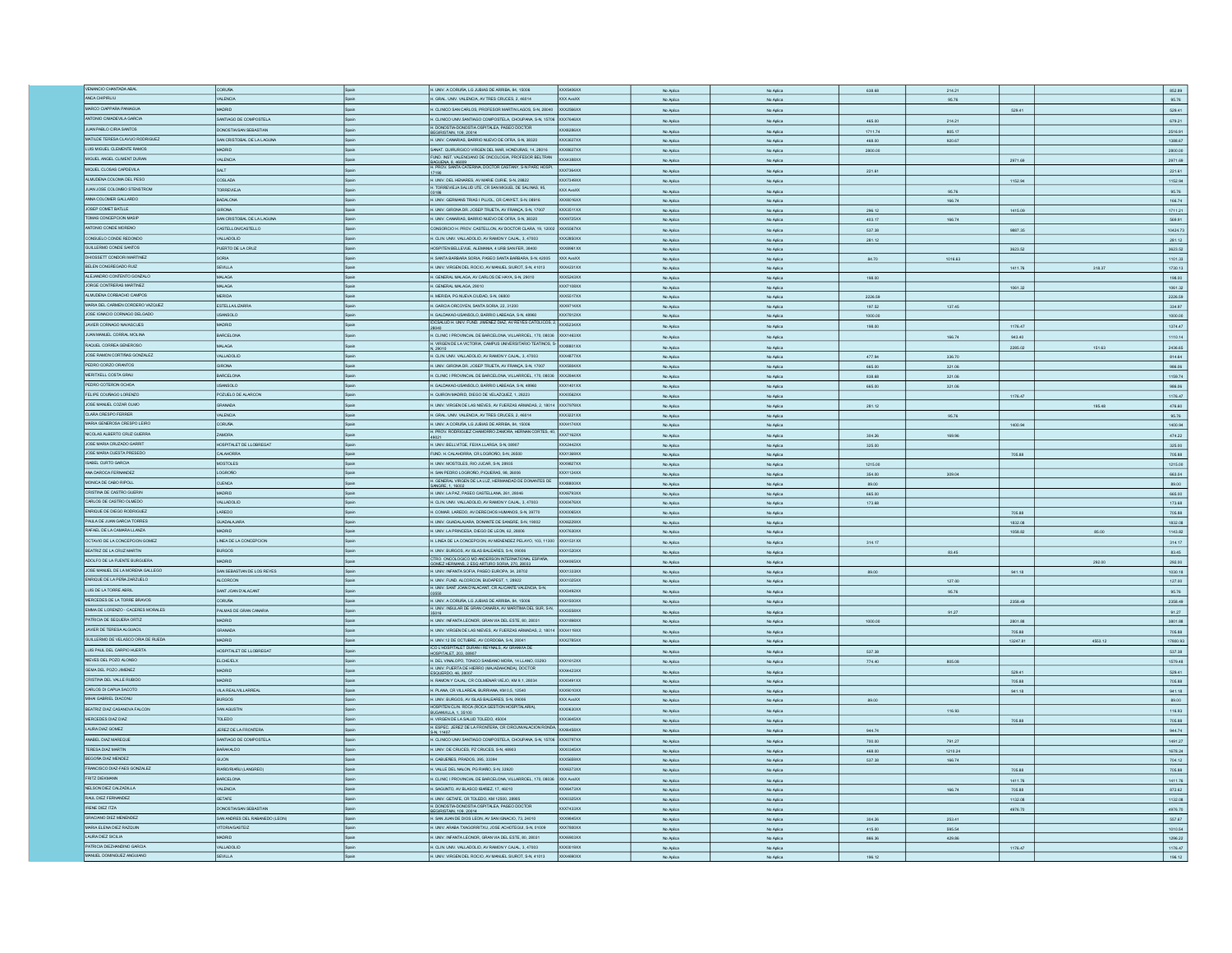| MARIO DOMINGUEZ ESTEBAN               | SANTANDER                    |            | H. UNIV. MARQUES DE VALDECILLA, AV VALDECILLA, S-N, 39008 XXX9751XX                                                                        |                  | No Aplica              | No Aplica              | 89.00            | 166.74 | 1411.76 |        | 1667.50          |
|---------------------------------------|------------------------------|------------|--------------------------------------------------------------------------------------------------------------------------------------------|------------------|------------------------|------------------------|------------------|--------|---------|--------|------------------|
| ARTURO DOMINGUEZ GARCIA               | SABADELL                     |            | H. SABADELL, PARC TAULI, S-N. 08208                                                                                                        | <b>XXX9937XX</b> | No Aplica              | No Aplica              | 281.12           |        |         |        | 281.12           |
| <b>JUAN DOMINGUEZ MOLINERO</b>        | <b>HUELVA</b>                |            | H. GENERAL JUAN RAMON JIMENEZ, RONDA EXTERIOR NORTE, S-                                                                                    | XXXB118XX        | No Aplica              | No Aplica              |                  | 166.74 |         |        | 166.74           |
| JOSE ANTONO DOMINGUEZ RULLAN          | <b>ADRID</b>                 |            | H. RAMON Y CAJAL, CR COLMENAR VIEJO, KM 9,1, 28034                                                                                         | XXX1807XX        | No Aplica              | No Aplica              | 347.11           |        |         |        | 347.11           |
| MARIA DOMINGUEZ VILLALON              | EVILLA                       |            | H. NTRA. SRA. DE VALME, CR CADIZ BELLAVISTA, KM 548,9, 41014 XXX3917XX                                                                     |                  |                        |                        |                  |        |         |        |                  |
|                                       |                              |            |                                                                                                                                            |                  | No Aplica              | No Aplica              | 907.18           |        |         |        | 907.18           |
| MARIA JOSE DONATE MORENO              | <b>ALBACETE</b>              |            | H. GENERAL ALBACETE, HERMANDS FALCO, S-N, 02006                                                                                            | XXX9944XX        | No Aplica              | No Aplica              |                  | 166.74 |         |        | 166.74           |
| CRISTINA DOPAZO TABOADA               | BARCELONA                    |            | H. GENERAL DHEBRON-GENERAL, PASEO VALL DHEBRON, 119-<br>H. UNV. VALL DHEBRON-GENERAL, PASEO VALL DHEBRON, 119-<br>129,08035                |                  | No Aplica              | No Aplica              | 700.00           | 644.00 |         |        | 1344.00          |
| JOSE MANUEL DUARTE OJEDA              | <b>MADRID</b>                | .<br>Shain | H. UNIV.12 DE OCTUBRE, AV CORDOBA, S-N, 28041                                                                                              | XXX1334XX        | No Aplica              | No Aplica              | 173.68           |        |         |        | 173.68           |
| BEATRIZ DUPLA PARUGUES                | <b>GIJON</b>                 |            | H. CABUEÑES, PRADOS, 395, 33394                                                                                                            | XXX9595XX        | No Aplica              | No Aplica              |                  |        | 450.00  |        | 450.00           |
| JUAN CARLOS DURAN ALONSO              | JEREZ DE LA FRONTERA         |            | H. JUAN GRANDE, GLORIETA FELIX RODRIGUEZ DE LA FUENTE, S- XXX4667XX                                                                        |                  | No Aplica              |                        |                  |        | 1647.06 |        |                  |
| IGNACIO JOSE DURAN MARTINEZ           |                              |            | N. 11408                                                                                                                                   |                  |                        | No Aplica              |                  |        |         |        | 1647.06          |
|                                       | SANTANDER                    |            | H. UNIV. MARQUES DE VALDECILLA, AV VALDECILLA, S-N, 39008                                                                                  | XXXB355XX        | No Aplica              | No Aplica              |                  |        | 3419.82 |        | 3419.82          |
| CARLOS YAIR DURAN MARTINEZ            | BEMBIBRE                     |            | C.S. BEMBIBRE (LEON), MAESTRO ALBERTO CARBAJAL, 1, 24300                                                                                   |                  | No Aplica              | No Aplica              |                  |        | 2352.94 | 148.75 | 2501.69          |
| IGNACIO DURAN MARTINEZ                | SEVILLA                      |            | H. UNIV. VIRGEN DEL ROCIO, AV MANUEL SIUROT, S-N, 41013                                                                                    | XXXB355XX        | No Aplica              | No Aplica              |                  | 177.33 |         |        | 177.33           |
| ANDREA DURAN RIVERA                   | ATIVA/XATIVA                 |            | H. LLUIS ALCANYIS DE XATIVA, CR XATIVA SILLA, KM 2, 46800                                                                                  | XXX AvaXX        | No Aplica              | No Aplica              | 665.00           | 214.03 |         |        | 879.03           |
| VIRGINIA ECHAVARREN PLAZA             | TUDELA                       |            | H. REINA SOFIA DE TUDELA, CR TUDELA TARAZONA, KM 4, 31500 XXX2809XX                                                                        |                  | No Aplica              | No Aplica              | 97.64            |        |         |        | 97.64            |
| ALEJANDRO MANUEL EGEA ALFONZO         | BARCELONA                    |            | H. SANT RAFAEL DE BARCELONA, PASEO VALL D'HEBRON, 107,                                                                                     | XXX5095XX        |                        |                        |                  |        |         |        | 89.00            |
| MIKEL EGUIGUREN BASTIDA               | <b>VITORIAIRASTEIZ</b>       | Snain      |                                                                                                                                            | XXX5363XX        | No Aplica              | No Aplica              | 89.00            |        |         |        |                  |
|                                       |                              |            | H. UNIV. ARABA TXAGORRITXU, JOSE ACHOTEGUI, S-N, 01009                                                                                     |                  | No Aplica              | No Aplica              | 495.87           | 151.63 | 3226.20 |        | 3873.70          |
| ROCIO EIROS BACHILLER                 | SALAMANCA                    |            | H. UNIV. SALAMANCA, PASEO SAN VICENTE, 58-182, 37007                                                                                       | XXX6637XX        | No Aplic               | No Aplic               |                  |        | 941.18  |        | 941.18           |
| ABDELMOUNIM EL BOUTAIBI FAIZ          | MELILLA                      |            | H. COMAR. MELILLA, REMONTA, 2, 52005                                                                                                       | XXX9848XX        | No Aplica              | No Aplica              |                  | 30.00  |         |        | 30.00            |
| RAFAEL EL KHOURY MORENO               | HUELVA                       |            | H. GENERAL JUAN RAMON JIMENEZ, RONDA EXTERIOR NORTE, S-<br>N. 21005                                                                        | XXX4147XX        | No Aplica              | No Aplica              |                  |        | 2058.82 | 162.60 | 2221.42          |
| ANGEL ELIZALDE BENITO                 | ZARAGOZA                     | Spain      | H. CLINCO UNIV. LOZANO BLESA, AV SAN JUAN BOSCO, 15, 50009 XXX8306XX                                                                       |                  | No Aplica              | No Aplica              | 2800.00          |        |         |        |                  |
| IZASKUN ELORZA ALVAREZ                |                              | Spain      | H. SANT JOAN DE DEU (ESPLUGUES DE LLOBREGAT), SANT JOAN XXX7588XX                                                                          |                  |                        |                        |                  |        |         |        | 2800.00          |
|                                       | ESPLUGUES DE LLOBREGAT       |            |                                                                                                                                            |                  | No Aplica              | No Aplica              | 200.00           |        |         |        | 200.00           |
| CARLES ERRANDO SMET                   | <b>BARCELONA</b>             |            | FUND. PUIGVERT, CARTAGENA, 340, 08025                                                                                                      | XXX2091XX        | No Aplica              | No Aplica              | 428.22           | 192.62 | 2205.88 |        | 2826.72          |
| VICTOR ESCOBAL TAMAYO                 | BARAKALDO                    |            | H. SAN ELOY, AV MIRANDA, 5, 48902                                                                                                          | <b>XXX2722XX</b> | No Aplica              | No Aplica              | 173.68           | 166.74 |         |        | 340.42           |
| MARIA ESCRIBANO COBALEA               | <b>ALGECIRAS</b>             |            | COMP. H. PUNTA DE EUROPA, CR GETARES, S-N, 11207                                                                                           | XXX3204XX        | No Aplica              | No Aplica              | 197.52           | 137.45 |         |        | 334.97           |
| GREGORIO ESCRIBANO PATIÑO             | <b>ADRID</b>                 |            | H. GRAL. UNV. GREGORIO MARAKON, DOCTOR ESQUERDO, 46,                                                                                       | XXX9245XX        | No Aplica              | No Aplica              | 314.17           |        |         |        | 314.17           |
| JOSE FELIX ESCUDERO BREGANTE          | PALMAR                       |            | H. CLIN, UNIV. VIRGEN DE LA ARRIXACA, CR MADRID CARTAGENA,                                                                                 | ocx3005xx        |                        |                        |                  |        |         |        |                  |
|                                       |                              |            | S-N. 30120                                                                                                                                 |                  | No Aplica              | No Aplica              | 89.00            |        |         |        | 89.00            |
| RAQUEL ESPILEZ ORTIZ                  | ZARAGOZA                     |            | H. UNIV. MIGUEL SERVET, PASEO ISABEL LA CATOLICA, 1-3, 50009 XXX6060XX                                                                     |                  | No Aplica              | No Aplica              |                  | 166.74 |         |        | 166.74           |
| RUBEN JESUS ESPINO ESPINO             | ALMAS DE GRAN CANARIA        |            | H. GRAN CANARIA DR. NEGRIN, PZ BARRANCO DE LA BALLENA, S- XXX4514XX<br>N, 35012                                                            |                  | No Aplica              | No Aplica              |                  | 166.74 |         |        | 166.74           |
| FRANCISCO JAVIER ESPINOSA OLMEDO      | SEVILLA                      |            | H. NTRA SRA. DE VALME, CR CADIZ BELLAVISTA, KM 548,9, 41014 XXX7001XX                                                                      |                  | No Aplica              | No Aplica              | 173.68           |        |         |        | 173.68           |
| MONTSERRAT ESPUÑA PONS                | ARCELONA                     |            | H. CLINIC I PROVINCIAL DE BARCELONA, VILLARROEL, 170, 08036 XXX7655XX                                                                      |                  |                        |                        |                  |        |         |        |                  |
|                                       |                              |            |                                                                                                                                            |                  | No Aplica              | No Aplica              |                  |        | 5245.61 |        | 5245.61          |
| RICARDO ESTEBAN ARTIAGA               | <b>PLASENCIA</b>             |            | I. VIRGEN DEL PUERTO, FINCA VALCORCHERO, S-N, 10600                                                                                        | XXX3841XX        | No Aplica              | No Aplica              | 89.00            |        | 882.35  |        | 971.35           |
| MANJEL ESTEBAN FUERTES                | TOLEDO                       |            | H. VIRGEN DE LA SALUD TOLEDO, AV BARBER, 30, 45004                                                                                         | XXX0754XX        | No Aplica              | No Aplica              | 281.12           |        | 4235.79 |        | 4516.91          |
| EMILIO ESTEBAN GONZALEZ               | OVIEDO                       |            | H. UNV. CTRAL. ASTURIAS (HUCA), CELESTINO VILLAMIL, S-N,                                                                                   | XXX5828XX        | No Aplica              | No Aplica              |                  |        | 1411.76 | 158.40 | 1570.16          |
| MIGUEL JAVIER ESTEBANEZ ZARRANZ       | DONOSTIA/SAN SEBASTIAN       |            | H. DONOSTIA-DONOSTIA OSPITALEA, PASEO DOCTOR                                                                                               | XXX2850XX        | No Aplica              | No Aplica              | 370.37           | 166.74 |         |        | 537.11           |
| JORDI ESTEVE REYNER                   | <b>BARCELONA</b>             |            | RISTAIN, 109, 20014<br>H. CLINC I PROVINCIAL DE BARCELONA, 08036                                                                           | XXX4396XX        |                        |                        |                  |        |         |        |                  |
| OLATZ ETXANIZ ULAZIA                  |                              |            |                                                                                                                                            |                  | No Aplica              | No Aplica              |                  |        | 5479.79 |        | 5479.79          |
|                                       | BADALONA                     |            | H. UNIV. GERMANS TRIAS I PLUOL, CR CANYET, S-N, 08916                                                                                      | XXX6041XX        | No Aplica              | No Aplica              | 537.38           |        |         |        | 537.38           |
| LUIS MARIANO EUCEDA CERNA             | LINEA DE LA CONCEPCION       |            | H. LINEA DE LA CONCEPCION, AV MENENDEZ PELAYO, 103, 11300 XXX AvaXX                                                                        |                  | No Aplica              | No Aplica              | 89.00            |        |         |        | 89.00            |
| JOSE JAVIER FABUEL ALCAÑIZ            | <b>CUENCA</b>                |            | H. GENERAL VIRGEN DE LA LUZ, HERMANDAD DE DONANTES DE<br>SANGRE, 1, 16002                                                                  | XXX9176XX        | No Aplica              | No Aplica              |                  | 93.53  |         |        | 93.53            |
| CARMEN FACUNDO MOLAS                  | <b>BARCELONA</b>             |            | FUND. PUIGVERT, CARTAGENA, 340, 08025                                                                                                      | XXX5113XX        | No Aplica              | No Aplica              | 700.00           | 643.33 |         |        | 1343.33          |
| RAFAEL FAGOAGA CARIDAD                | ALICANTE/ALACANT             |            | C.S. ALICANTE BABEL, FERNANDO MADROÑAL, 5-7, 03007                                                                                         | XXX2870XX        |                        |                        |                  |        |         |        |                  |
|                                       |                              |            |                                                                                                                                            |                  | No Aplica              | No Aplica              |                  | 95.76  |         |        | 95.76            |
|                                       |                              |            |                                                                                                                                            |                  |                        |                        |                  |        |         |        |                  |
| BALIG FAWAZ-AMIR NICOLAU              | <b>ANTA CRUZ DE TENERIFE</b> |            | H. NTRA SRA, DE CANDELARIA, CR DEL ROSARIO, 145, 38010                                                                                     | XXX0842XX        | No Aplica              | No Aplica              | 89.00            |        |         |        | 89.00            |
| NICOLAS FELTES BENITEZ                | MAT CUGAT DEL VALLES         |            | I. GRAL. CATALUNYA, PEDRO I PONS, 1, 08190                                                                                                 | OCX AvaXX        | No Aplica              | No Aplica              | 944.74           |        |         |        | 944.74           |
| JAVIER AMALIO FELTES OCHOA            | <b>MADRID</b>                |            | H. UNIV. INFANTA LEONOR, GRAN VIA DEL ESTE, 80, 28031                                                                                      | <b>XXX1ANAXX</b> | No Aplica              | No Aplica              | 2800.00          |        |         |        | 2800.00          |
| INGO FERNANDEZ ANDRES                 | PAMPLONA/IRUÑA               |            | C.S. ITURRAMA, SERAFIN OLAVE, S-N, 31007                                                                                                   | XXX3515XX        | No Arlin               | No Aniles              | 97.64            |        |         | 102.60 | 200.24           |
|                                       |                              |            | H. GENERAL UNIV. MORALES MESEGUER, AV MARQUES DE LOS                                                                                       |                  |                        |                        |                  |        |         |        |                  |
| TOMAS FERNANDEZ APARICIO              | <b>MURCIA</b>                |            | VELEZ, S-N, 30008                                                                                                                          | XXX9945XX        | No Aplic               | No Aplic               | 89.01            |        |         |        | 89.00            |
| CRISTINA FERNANDEZ AVILA              | CADIZ                        |            | H. PUERTA DEL MAR, AV ANA DE VIYA, 21, 11009                                                                                               | XXX6099XX        | No Aplica              | No Aplica              | 552.78           |        |         |        | 552.78           |
| BEATRIZ FERNANDEZ BAUTISTA            | MADRID                       |            | H. GRAL. UNV. GREGORIO MARAKON, 28007                                                                                                      | XXX1624XX        | No Aplica              | No Aplica              |                  |        | 1647.06 |        | 1647.06          |
| OVIDIO FERNANDEZ CALVO                | OURENSE                      |            | H. NTRA SRA DEL CRISTAL, RAMON PUGA, 54, 32005                                                                                             | XXX7486XX        | No Aplica              | No Aplica              | 1076.90          |        | 4217.64 | 987.40 | 6281.94          |
| ENCARNACION FERNANDEZ CAMACHO         | CASTELLON CASTELLO           |            | CONSORCIO H. PROV. CASTELLON, AV DOCTOR CLARA, 19, 12002 XXX3475XX                                                                         |                  | No Aplica              | No Aplica              |                  |        |         |        | 196.85           |
| RAQUEL SANABRIAS FERNANDEZ DE SEVILLA | MAJADAHONDA                  |            |                                                                                                                                            |                  |                        |                        |                  | 196.85 |         |        |                  |
|                                       |                              |            | H. UNIV. PUERTA DE HERRO (MAJADAHONDA), MANUEL DE FALLA XXX4123XX<br>1. 28222<br>H. UNIV. CTRAL. ASTURIAS (HUCA), CELESTINO VILLAMIL, S-N, |                  | No Aplica              | No Aplica              |                  |        | 941.18  |        | 941.18           |
| JESUS MARIA FERNANDEZ GOMEZ           | <b>VIEDO</b>                 |            |                                                                                                                                            | XXX5458XX        | No Aplica              | No Aplica              | 370.37           |        |         |        | 370.37           |
| ESTER FERNANDEZ GUZMAN                | ANTANDER                     |            | H. UNIV. MARQUES DE VALDECILLA, AV VALDECILLA, S-N, 39008 XXX6210XX                                                                        |                  | No Aplica              | No Aplica              |                  | 249.42 |         |        | 249.42           |
| LAURA FERNANDEZ HERNANDEZ             | <b>ADRID</b>                 |            | H. CLINICO SAN CARLOS, PROFESOR MARTIN LAGOS, S-N, 28040 XXX9916XX                                                                         |                  | No Aplica              | No Aplica              |                  | 127.00 |         |        | 127.00           |
| CONSTANTINO FERNANDEZ RIVERA          | <b>DORUÑA</b>                |            | H. UNIV. A CORUÑA, LG JUBIAS DE ARRIBA, 84, 15006                                                                                          | XXX0400XX        | No Aplica              | No Aplica              |                  |        | 2535.29 | 200.55 | 2735.84          |
| JESUS FERNANDEZ ROSAENZ               | <b>CORDITY</b>               |            | H. SAN PEDRO LOGROÑO, PIQUERAS, 98, 26006                                                                                                  | XXX2953XX        |                        |                        |                  |        | 705.88  |        |                  |
| XENIA FERNANDEZ SALA                  | BARCELONA                    |            | H. DEL MAR, PASEO MARITIM DE LA BARCELONETA, 25, 08003                                                                                     | XXX9169XX        | No Aplica              | No Aplica              |                  | 111.35 |         |        | 705.88           |
|                                       |                              |            |                                                                                                                                            |                  | No Aplica              | No Aplica              |                  |        |         |        | 111.35           |
| ANA FERNANDEZ-FREIRE LEAL             | <b>ALMERIA</b>               |            | H. TORRECARDENAS, PARAJE TORRECARDENAS, S-N, 04009                                                                                         | XXX5708XX        | No Aplica              | No Aplica              |                  | 158.40 |         |        | 158.40           |
| SERGIO FERNANDEZ-PELLO MONTES         | GLJON                        |            | H. CABUEÑES, PRADOS, 395, 33394                                                                                                            | XXX6071XX        | No Aplica              | No Aplica              | 173.68           |        |         |        | 173.68           |
| ANGELICA FERRANDO DIEZ                | BADALONA                     |            | ICO BADALONA-H. UNIV. GERMANS TRIAS I PUJOL, CR CANYET, S- XXX8468XX<br>.08916                                                             |                  | No Aplica              | No Aplica              | 1530.00          | 551.08 |         |        | 2081.08          |
| EDUARDO FERRER ALBIACH                | <b>VALENCIA</b>              |            | H. CLINICO UNIV. VALENCIA, AV BLASCO IBAÑEZ, 17, 46010                                                                                     | O(X3150XX)       | No Aplica              | No Aplica              | 542.28           | 837.44 |         |        | 1379.72          |
| CARLOS FERRER ALBIACH                 | CASTELLONCASTELLO            |            | CONSORCIO H. PROV. CASTELLON, AV DOCTOR CLARA, 19, 12002 XXX7871XX                                                                         |                  |                        |                        |                  |        |         |        |                  |
| FERRAN FERRER GONZALEZ                |                              |            | ICO L'HOSPITALET DURAN I REYNALS, AV GRANVIA DE                                                                                            |                  | No Aplica              | No Aplica              | 733.50           |        | 1089.62 |        | 1823.12          |
|                                       | HOSPITALET DE LLOBREGAT      |            | HOSPITALET, 203, 08907                                                                                                                     | <b>OCXB814XX</b> | No Aplica              | No Aplica              | 944.74           |        |         |        | 944.74           |
| LAURA FERRER MILEO                    | BARCELONA                    |            | H. CLINIC I PROVINCIAL DE BARCELONA, VILLARROEL, 170, 08036 XXX2673XX                                                                      |                  | No Aplica              | No Aplica              | 189.55           |        |         |        | 189.55           |
| ANGELA FIGUERA ALVAREZ                | <b>ADRID</b>                 |            | H. UNIV. LA PRINCESA, DIEGO DE LEON, 62, 28006                                                                                             | OCX5016XX        | No Aplica              | No Aplica              |                  |        | 1811.32 |        | 1811.32          |
| LUIS FITER GOMEZ                      | LEGANES                      |            | H. SEVERO OCHOA LEGANES, AV ORELLANA, S-N, 2891                                                                                            | XXX8543XX        | No Aplica              | No Aplica              | 281.12           |        |         |        | 281.12           |
| LUCIA FLORES BARRENECHEA              | ZARAGOZA                     |            | H. CLINICO UNIV. LOZANO BLESA, AV SAN JUAN BOSCO, 15, 50009 XXX4319XX                                                                      |                  | No Aplica              | No Aplica              |                  | 309.27 |         |        | 309.27           |
| <b>JOSE FLORES MARTIN</b>             | <b>IAFN</b>                  |            |                                                                                                                                            |                  |                        |                        |                  |        |         |        |                  |
|                                       |                              |            | H. CLINICO DIN A LONDON AND THE N. AV EJERCITO ESPAÑOL, 10.<br>H. UNIV. MEDICO QUIRURGICO JAEN, AV EJERCITO ESPAÑOL, 10.                   |                  | No Aplica              | No Aplica              | 369.80           |        |         |        | 369.80           |
| JULIAN FLORES ORTIZ                   | TALAVERA DE LA REINA         |            | 23007<br>H. NTRA SRA DEL PRADO, CR MADRID EXTREMADURA, KM 114,                                                                             | XXX5057XX        | No Aplica              | No Aplica              | 3081.12          | 20.45  |         |        | 3101.57          |
| JULIO DAVID FLORES RODRIGUEZ          | VALLADOLID                   |            | H. CAMPO GRANDE RECOLETAS, PZ COLON, S-N, 47007                                                                                            | XXX AvaXX        | No Aplica              | No Aplica              |                  | 111.35 |         |        | 111.35           |
| ALVARO FLORES SANCHEZ                 | SEVILLA                      |            | H. UNIV. VIRGEN MACARENA, AV DOCTOR FEDRIAN, 3, 41009                                                                                      | <b>XXX1189XX</b> | No Arling              | No Aniica              |                  |        | 705.88  |        | 705.88           |
| ALBERT FONT POUS                      | BADALONA                     |            | H. UNIV. GERMANS TRIAS I PLUDL, CR CANYET, S-N, 08916                                                                                      | XXX8058XX        | No Aplica              | No Aplica              |                  | 320.00 | 2358.49 |        |                  |
|                                       |                              |            |                                                                                                                                            |                  |                        |                        |                  |        |         |        | 2678.49          |
| ENRIQUE RAMON FRAGA RIVAS             | MAJADAHONDA                  | Spain      | H. UNIV. PUERTA DE HERRO (MAJADAHONDA), MANUEL DE FALLA XXX9475XX                                                                          |                  | No Aplica              | No Aplica              |                  |        | 1152.94 |        | 1152.94          |
| PILAR FRAILE GOMEZ                    | SALAMANCA                    |            | H. UNIV. SALAMANCA, PASEO SAN VICENTE, 58-182, 37007                                                                                       | <b>XXX7316XX</b> | No Aplica              | No Aplica              |                  |        | 1176.47 |        | 1176.47          |
| AGUSTIN FRANCO DE CASTRO              | <b>BARCELONA</b>             |            | H. CLINC I PROVINCIAL DE BARCELONA, VILLARROEL, 170, 08036 XXX2576XX                                                                       |                  | No Aplica              | No Aplica              | 428.22           | 192.62 |         |        | 620.84           |
| ANTONIO FRANCO ESTEVE                 | ALICANTE/ALACANT             |            | H. GRAL, UNV. ALICANTE, AV PINTOR BAEZA, 12, 03010                                                                                         | XXX3462XX        | No Aplica              | No Aplica              |                  |        | 1411.76 |        | 1411.76          |
| GLORIA FRANCO FERNANDEZ               | ADA.IAM                      |            | H. MATERINO INFANTIL MALAGA, AV ARROYO DE LOS ANGELES, S- XXX6670XX                                                                        |                  |                        |                        |                  |        |         |        |                  |
| JACOBO FREIRE CALVO                   | <b>CORUÑA</b>                |            | N, 29011<br>H. UNIV. A CORUÑA, LG JUBIAS DE ARRIBA, 84, 15006                                                                              | XXX5598XX        | No Aplica<br>No Aplica | No Aplica<br>No Aplica | 197.52<br>537.38 | 137.45 |         |        | 334.97<br>537.38 |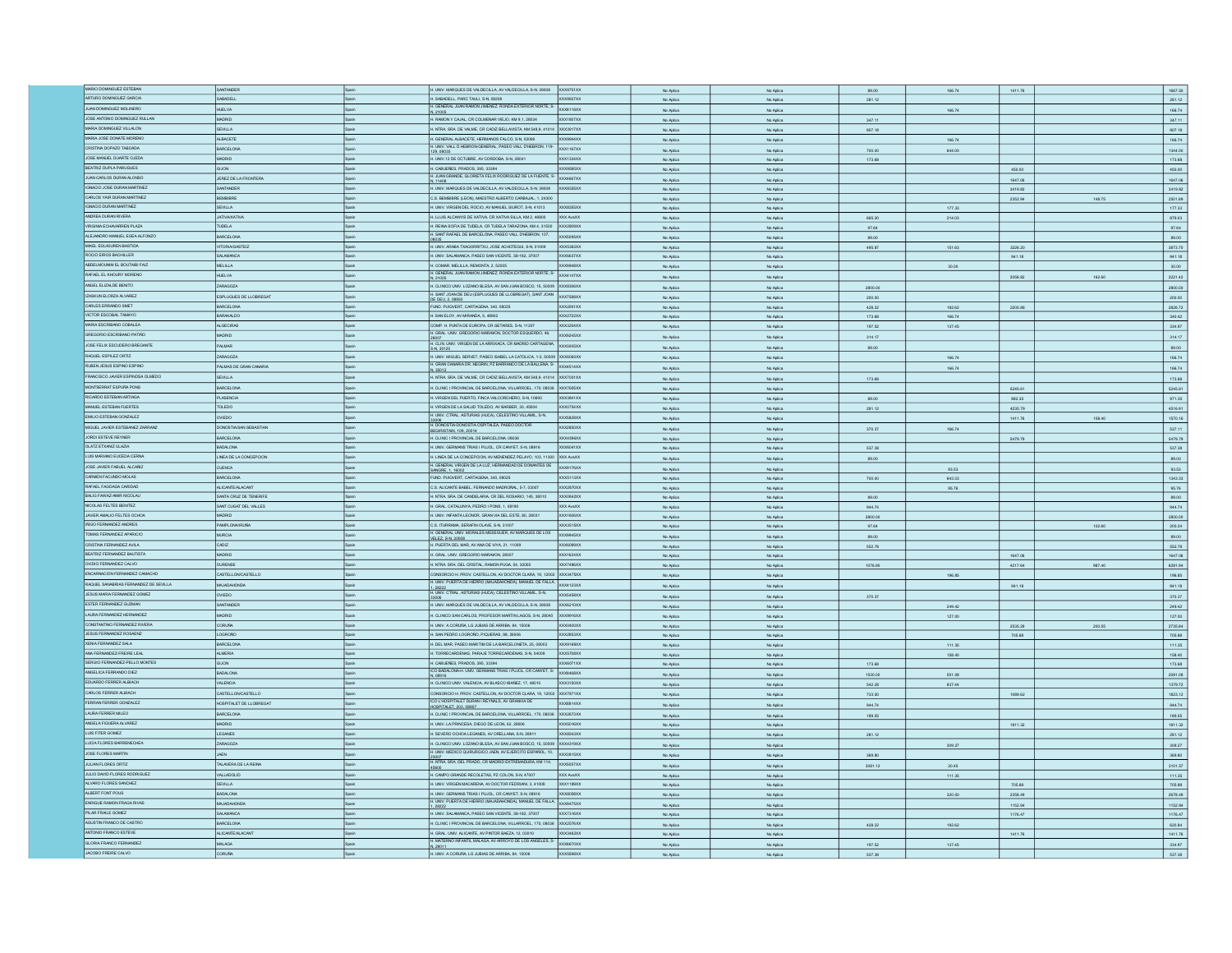| JAMER FUERTES VELEZ                         |                                     |        |                                                                                                          |                  |           |           |         |         |         |        |                    |
|---------------------------------------------|-------------------------------------|--------|----------------------------------------------------------------------------------------------------------|------------------|-----------|-----------|---------|---------|---------|--------|--------------------|
|                                             | BILBAO                              |        | H. BASURTO, AV MONTEVIDEO, 18, 48013                                                                     | XXX6925XX        | No Aplica | No Aplica | 1672.59 | 756.00  |         |        | 2428.59            |
| LLUIS FUMADO CIUTAT                         | <b>BARCELONA</b>                    |        | H. DEL MAR, PASEO MARITIM DE LA BARCELONETA, 25, 08003                                                   | <b>XXX3230XX</b> | No Aplica | No Aplica | 15.00   |         |         |        | 15.00              |
| SERGIO FUMERO ARTEAGA                       | SANTA CRUZ DE TENERIFE              | nisoš  | H. NTRA. SRA. DE CANDELARIA, CR DEL ROSARIO, 145, 38010                                                  | XXX4114XX        |           |           |         |         |         |        |                    |
|                                             |                                     |        |                                                                                                          |                  | No Aplica | No Aplica |         |         | 705.88  |        | 705.88             |
| JOSE LUIS GAGO RAMOS                        | BADALONA                            |        | H. UNIV. GERMANS TRIAS I PUJOL, CR CANYET, S-N, 08916                                                    | XXX3128XX        | No Aplica | No Aplica | 3344.05 |         |         |        | 3344.05            |
| <b>JUAN ANTONO GALAN LLOPIS</b>             | ALICANTE/ALACANT                    |        | H. GRAL. UNV. ALICANTE, AV PINTOR BAEZA, 12, 03010                                                       | <b>OX8884XX</b>  | No Aplica | No Aplica | 281.12  |         |         |        | 281.12             |
| ISABEL GALANTE ROMO                         | MADRID                              |        | H. CLINICO SAN CARLOS, PROFESOR MARTIN LAGOS, S-N. 28040                                                 | X5445XX          |           |           |         |         | 1176.47 |        |                    |
|                                             |                                     |        | H. SANT JOAN DE DEU MANRESA, DOCTOR JOAN SOLER, S-N.                                                     |                  | No Aplica | No Aplica | 986.28  | 1624.84 |         | 127.00 | 3914.59            |
| MANUEL GALDEANO RUBIO                       | MANRESA                             |        |                                                                                                          | <b>XXX923RXX</b> | No Aplica | No Aplica | 944.74  |         |         |        | 944.74             |
| MARIA CRISTINA GALEANO ALVAREZ              | MADRID                              | nicol  | H. RAMON Y CAJAL. CR COLMENAR VIEJO. KM 9.1. 28034                                                       | <b>XXX5841XX</b> | No Aplica | No Aplica | 262.93  |         |         |        | 262.93             |
| ISABEL GALINDO HERRERI                      |                                     |        | H. CLINICO SAN CARLOS, PROFESOR MARTIN LAGOS, S-N, 28040                                                 |                  |           |           |         |         |         |        |                    |
|                                             | MADRID                              |        |                                                                                                          | XXX8978XX        | No Aplica | No Aplica | 2973.68 |         | 933.96  |        | 3907.64            |
| ENRIQUE GALLARDO DIAZ                       | SABADELL                            |        | H. SABADELL, PARC TAULI, S-N, 0820                                                                       | CX0967XX         | No Aplica | No Aglica | 189.55  |         | 5126.85 | 158.40 | 5474.80            |
| YERAY GALLEGO BAZAN                         | PUERTO REAL                         | spain  | H. ESPECIALIDADES PUERTO REAL, CR NACIONAL IV, KM 665,                                                   | XXX3256XX        | No Aplica | No Aplica | 275.00  |         |         |        |                    |
| ANGEL GALLEGO MATEY                         |                                     |        |                                                                                                          |                  |           |           |         |         |         |        | 275.00             |
|                                             | SEGOVIA                             | Snain  | H. GENERAL SEGOVIA MIGUEL SERVET. S-N. 40002                                                             | XXX4942XX        | No Aplica | No Aplica | 477.94  | 169.96  | 941.18  |        | 1589.08            |
| SARAY GALVAN RUIZ                           | PALMAS DE GRAN CANARIA              |        | H. GRAN CANARIA DR. NEGRIN, PZ BARRANCO DE LA BALLENA, S-<br>N 35012                                     | $\alpha$ x2345xx | No Aplica | No Aplica |         |         | 1411.76 | 91.27  | 1503.03            |
| LUIS GANDIA JUAN                            | MADRID                              |        | H. UNIV. LA PAZ, PASEO CASTELLANA, 261, 28046                                                            | 000219800        |           |           |         |         | 471.70  |        | 471.70             |
|                                             |                                     |        |                                                                                                          |                  | No Aplica | No Aplica |         |         |         |        |                    |
| CARMEN GARAU PERELLO                        | CASTELLONCASTELLO                   |        | H. GENERAL CASTELLON, AV BENICASIM, S-N, 12004                                                           | X9988XX          | No Aplica | No Aplica | 2800.00 |         |         |        | 2800.00            |
| GEMMA GARAY RUBIO                           | <b>BILBAO</b>                       |        | H. BASURTO, AV MONTEVIDEO, 18, 48013                                                                     | XXX6964XX        | No Aplica | No Aplica | 97.64   | 102.60  |         |        | 200.24             |
| LILIANA GARCES PROAÑO                       | <b>ELCHE/ELX</b>                    |        | H. GRAL. UNV. ELCHE, CAMINO ALMAZARA, 11, 03203                                                          | <b>XXX7721XX</b> | No Aplica | No Aplica | 465.00  | 321.06  |         |        | 786.06             |
| MARINA GARCES VALVERDE                      |                                     |        |                                                                                                          |                  |           |           |         |         |         |        |                    |
|                                             | ELCHE/ELX                           |        | H. DEL VINALOPO, TONICO SANSANO MORA, 14 LLANO, 03293                                                    | XXX4337XX        | No Aplica | No Aplica |         | 95.76   |         |        | 95.76              |
| CRISTINA GARCIA AGUILERA                    | ZARAGOZA                            |        | H. UNIV. MIGUEL SERVET, PASEO ISABEL LA CATOLICA, 1-3, 50009                                             | <b>OCX5806XX</b> | No Aplica | No Aglica |         | 309.27  |         |        | 309.27             |
| MIRTA GARCIA ALONSO                         | SANTA CRUZ DE TENERIFE              |        | H. NTRA. SRA. DE CANDELARIA, CR. DEL ROSARIO, 145, 38010                                                 | XXX2063XX        |           |           |         | 158.40  |         |        | 158.40             |
|                                             |                                     |        |                                                                                                          |                  | No Aplica | No Aplica |         |         |         |        |                    |
| CARLOS GARCIA ALVAREZ                       | SAN CRISTOBAL DE LA LAGUNA          |        | H. UNIV. CANARIAS, BARRIO NUEVO DE OFRA, S-N, 38320                                                      | XXX2340XX        | No Aplica | No Aplica | 173.68  |         |         |        | 173.68             |
| NURIA GARCIA CARBAJOSA                      | VILLAJOYOSALA VILA JOIOSA           |        | H. MARINA BAIXA, AV ALCALDE EN JAUME BOTELLA MAYOR, 7,<br>03570                                          | DCX3934XX        | No Aplica | No Aplica | 465.00  | 321.06  |         |        | 786.06             |
| ICIAR GARCIA CARBONERO                      | TOLEDO                              |        | H. VIRGEN DE LA SALUD TOLEDO, AV BARBER, 30, 45004                                                       | XXX1129XX        | No Aplica | No Aplica |         |         | 1747.06 |        | 1747.06            |
| JUAN ANTONIO GARCIA CEBRIAN                 |                                     |        |                                                                                                          |                  |           |           |         |         |         |        |                    |
|                                             | <b>VALENCIA</b>                     |        | H. GRAL. UNV. VALENCIA, AV TRES CRUCES, 2, 46014                                                         | XXX2566XX        | No Aplica | No Aplica | 89.00   |         |         |        | 89.00              |
| EDUARDO GARCIA CRUZ                         | BARCELONA                           |        | H. CLINIC I PROVINCIAL DE BARCELONA, VILLARROEL, 170, 08036                                              | XXX3370XX        | No Aplica | No Aplica | 89.00   |         |         |        | 89.00              |
| ANGEL GARCIA DE JALON MARTINEZ              | ZARAGOZA                            |        | H. UNIV. MIGUEL SERVET. PASEO ISABEL LA CATOLICA 1-3, 50009 XXX3471XX                                    |                  |           |           |         |         |         |        |                    |
|                                             |                                     |        |                                                                                                          |                  | No Aplica | No Aplica |         | 133.73  | 1037.74 |        | 1171.47            |
| XAVIER GARCIA DEL MURO SOLANS               | HOSPITALET DE LLOBREGAT             |        | ICO L'HOSPITALET DURAN I REYNALS, AV GRANVIA DE                                                          | <b>XXX4575XX</b> | No Aplica | No Aplica |         |         | 1741.18 |        | 1741.18            |
| <b>FRUCTUOSO GARCIA DIEZ</b>                | <b>LEON</b>                         |        | HOSPITALET, 203, 08907<br>CLIN, SAN FRANCISCO LEON, AV MARQUESES DE SAN ISIDRO, 11                       | XXX9280XX        |           |           |         |         |         |        | 83.45              |
|                                             |                                     |        |                                                                                                          |                  | No Aplica | No Aplica |         | 83.45   |         |        |                    |
| ALBERTO GARCIA ESCUDER                      | SEVILLA                             |        | H. NTRA. SRA. DE VALME, CR CADIZ BELLAVISTA, KM 548,9, 41014                                             | XXX2323XX        | No Aplica | No Aplica | 89.00   |         |         |        | 89.00              |
| GONZALO GARCIA FADRIQUE                     | MANISES                             | cain   | H. L'HORTA MANISES, ROSAS, S-N. 46940                                                                    | XXX3213XX        | No Aplica | No Aplica | 173.68  | 262.50  | 847.06  |        | 1283.24            |
| EVA GARCIA FERNANDEZ                        | MADRID                              | nicoli | IDCSALUD H. UNIV, FUND, JIMENEZ DIAZ, AV REYES CATOLICOS, 2                                              | XXX9033XX        |           |           |         |         |         |        |                    |
|                                             |                                     |        |                                                                                                          |                  | No Aplica | No Aplica |         | 127.00  |         |        | 127.00             |
| RAMON GARCIA FERNANDEZ                      | PALMAR                              |        | H. CLIN. UNIV. VIRGEN DE LA ARRIXACA, CR MADRID CARTAGENA,<br><b>S.N. 3012</b>                           | XXX2248XX        | No Aplica | No Aplica |         | 85.50   |         |        | 85.50              |
| DANIEL GARCIA FLOREZ                        | MARBELLA                            |        | COMP. H. COSTA DEL SOL, CR NACIONAL 340, KM 187, 29602                                                   | <b>XXX7380XX</b> | No Aplica | No Aplica | 515.00  | 428.79  |         |        |                    |
| EMILIO GARCIA GALISTEO                      |                                     |        |                                                                                                          |                  |           |           |         |         |         |        | 943.79             |
|                                             | MALAGA                              |        | H. GENERAL MALAGA, AV CARLOS DE HAYA, S-N, 29010                                                         | XX9643XX         | No Aplica | No Aplica |         | 166.74  |         |        | 166.74             |
| NOELIA GARCIA GARCIA                        | LEGANES                             | Spain  | H. SEVERO OCHOA LEGANES, AV ORELLANA, S-N, 28911                                                         | XXX293BXX        | No Aplica | No Aplica | 2800.00 |         |         |        | 2800.00            |
| RAFAEL GARCIA GARCIA                        | <b>MADRID</b>                       |        | H. SAN FRANCISCO DE ASIS, JOAQUIN COSTA, 28, 28002                                                       | <b>CX5800XX</b>  | No Aplica | No Aplica |         |         | 2329.41 |        | 2329.41            |
| RAQUEL GARCIA GOMEZ                         |                                     |        |                                                                                                          |                  |           |           |         |         |         |        |                    |
|                                             | <b>VALENCIA</b>                     |        | H. CLINICO UNIV. VALENCIA, AV BLASCO IBAÑEZ, 17, 46010                                                   | XXX4324XX        | No Aplica | No Aplica | 537.38  | 151.63  | 4637.96 |        | 5326.97            |
| BORJA GARCIA GOMEZ                          | MADRID                              | nicoli | H. UNIV.12 DE OCTUBRE, AV CORDOBA, S-N, 28041                                                            | XXX1604XX        | No Aplica | No Aplica | 89.00   |         |         |        | 89.00              |
| MANUEL GARCIA GOÑI                          | Madrid                              |        | UNVERSIDAD COMPLUTENSE DE MADRID, Av. Séneca, 2, 28040                                                   |                  | No Arlic  | No Aniic  |         | 156.88  |         |        | 156.88             |
| JESUS ISIDORO GARCIA GONZALEZ               | <b>MOSTOLES</b>                     |        | H. UNIV. MOSTOLES, RIO JUCAR, S-N, 28935                                                                 | DCXD3BBXX        |           |           |         |         |         |        |                    |
|                                             |                                     |        |                                                                                                          |                  | No Aplica | No Aplica | 2800.00 |         |         |        | 2800.00            |
| LUCIA GARCIA GONZALEZ                       | MADRID                              | Inain  | H UNIV 12 DE OCTUBRE AV CORDOBA SJN 28041                                                                | XXX9048XX        | No Aplica | No Aplica | 89.00   |         | 1176.47 | 127.00 | 1392.47            |
| ANTONIO GARCIA GUIÑON                       | LLEIDA                              |        | H. UNIV. ARNAU DE VILANOVA LLEIDA, AV ALCALDE ROVIRA                                                     | XX5639XX         | No Aplica | No Aplica | 198.00  |         |         |        | 198.00             |
| JOAN GARCIA IBAÑEZ                          | <b>VALENCIA</b>                     |        | ROURE, 80, 25198                                                                                         |                  |           |           |         |         |         |        |                    |
|                                             |                                     |        | H. GRAL. UNIV. VALENCIA, AV TRES CRUCES, 2, 46014                                                        | CXD933XX         | No Aplica | No Aplica | 1137.68 | 859.28  |         |        | 1996.96            |
| ALEJANDRO GARCIA LARROSA                    | <b>BARCELON</b>                     |        | H. DEL MAR, PASEO MARITIM DE LA BARCELONETA, 25, 08003                                                   | XB406XX          | No Aplica | No Aplica |         |         | 943.40  |        | 943.40             |
|                                             | BUENAVISTA DE ARRIBA                |        | H. GENERAL LA PALMA, PAGO BUENAVISTA DE ARRIBA, S-N, 38713 XXX3665XX                                     |                  | No Aplica | No Aplica | 371.20  | 265.08  |         |        | 636.28             |
| FERNANDO MANUEL GARCIA LOSADA               |                                     |        |                                                                                                          |                  |           |           |         |         |         |        |                    |
|                                             |                                     |        |                                                                                                          |                  |           |           |         |         |         |        |                    |
| ANABEL GARCIA LUZON                         | ALCAZAR DE SAN JUAN                 | Spain  | H. GRAL. MANCHA CENTRO, AV CONSTITUCION, 3, 13600                                                        | <b>XXX8953XX</b> | No Aplica | No Aplica | 688.68  | 443.22  |         |        | 1131.90            |
| LUIS MIGUEL GARCIA MARTIN                   |                                     |        | COMP. H. COSTA DEL SOL, CR NACIONAL 340, KM 187, 29602                                                   | XXX0060XX        | No Aplica | No Aglica | 197.52  | 137.45  |         |        | 334.97             |
|                                             | MARBELLA                            |        | H. GENERAL UNIV. SANTA LUCIA CARTAGENA, CR MADRID                                                        |                  |           |           |         |         |         |        |                    |
| VICENTE GARCIA MARTINEZ                     | PALMAR                              |        | ARTAGENA S-N 30120                                                                                       | XXX4576XX        | No Aplica | No Aplica | 1215.00 |         |         |        | 1215.00            |
| MARIA JUSTA GARCIA MATRES Y CORTES          | MADRID                              |        | H. UNIV. LA PAZ, PASEO CASTELLANA, 261, 28046                                                            | 005003000        | No Aplica | No Aplica |         |         | 1883.49 |        | 1883.49            |
| JOSE ANTONO GARCIA MEJIDO                   | SEVILLA                             | ainas  | H. NTRA. SRA. DE VALME, CR CADIZ BELLAVISTA, KM 548,9, 41014                                             | XXX0796XX        | No Aplica |           | 197.52  | 137.45  |         |        |                    |
|                                             |                                     |        |                                                                                                          |                  |           | No Aplica |         |         |         |        | 334.97             |
| REBECA GARCIA MONDARAY                      | LOGRONO                             | Spain  | H. SAN PEDRO LOGRONO, PIQUERAS, 98, 26006                                                                | XXX2787XX        | No Aplica | No Aplica | 265.00  |         |         |        | 265.00             |
| ARIA CARMEN GARCIA MORA                     | <b>VALENCIA</b>                     |        | H. CLINICO UNIV. VALENCIA, AV BLASCO IBAÑEZ, 17, 46010                                                   | $\alpha x3351XX$ | No Aplica | No Aplica | 555.00  | 795.51  |         |        | 1350.51            |
| FRANCISCO JOSE GARCIA NOVIC                 | LUGO                                |        | I. UNIV. LUCUS AUGUSTI (HULA), SAN CIBRAO, S-N, 27004                                                    | OCX1459XX        | No Aplica | No Aplica | 465.00  | 214.21  |         |        | 679.21             |
| JORGE GARCIA OLAVERRI RODRIGUEZ             | <b>BARAKALDO</b>                    | scain  | H. UNIV. DE CRUCES, PZ CRUCES, S-N, 48903                                                                | XXXB834XX        |           |           |         |         |         |        |                    |
|                                             |                                     |        |                                                                                                          |                  | No Aplica | No Aplica |         | 166.74  |         |        | 166.74             |
| CRISTOBAL GARCIA PEÑALVER                   | ALICANTE/ALACANT                    |        | H. GRAL. UNV. ALICANTE, AV PINTOR BAEZA, 12, 03010                                                       | XXX0151XX        | No Aplica | No Aplica | 173.68  |         |         |        | 173.68             |
| FRANCISCO JAVIER GARCIA PENT                | BENALMADENA COSTA                   |        | H. VITHAS XANIT INTERNACIONAL, AV ARGONALITAS, S-N, 29630                                                | XXX9145XX        | No Aplica | No Aplica | 89.00   |         |         |        | 89.00              |
| JESICA DEL PILAR GARCIA PEREZ               | BUENAVISTA DE ARRIBA                |        | H. GENERAL LA PALMA, PAGO BUENAVISTA DE ARRIBA, S-N, 38713                                               | XXX3492XX        | No Aplica | No Aplica |         |         | 529.41  |        |                    |
|                                             |                                     |        |                                                                                                          |                  |           |           |         |         |         |        | 529.41             |
| JUAN BRAULIO GARCIA RAMOS                   | SEVILLA                             | loain  | H. UNIV. VIRGEN DEL ROCIO. AV MANUEL SIUROT. S-N. 41013                                                  | XXX2579XX        | No Aplica | No Aplica | 196.12  |         |         |        | 196.12             |
| JORGE GARCIA RODRIGUEZ.                     | OVIEDO                              |        | H. UNIV. CTRAL. ASTURIAS (HUCA), CELESTINO VILLAMIL. S-N.                                                | XXX2150XX        | No Aplica | No Aplica | 537.38  |         | 1976.47 |        | 2513.85            |
| ESTHER GARCIA ROJO                          | MADRID                              |        | H. UNIV.12 DE OCTUBRE, AV CORDOBA, S-N, 28041                                                            | DCX1917XX        | No Aplica | No Aplica | 765.00  |         |         |        | 765.00             |
|                                             |                                     |        | H. UNIV. SANT JOAN D'ALACANT, CR ALICANTE VALENCIA, S-N,                                                 |                  |           |           |         |         |         |        |                    |
| NIEVES GARCIA ROMAN                         | SANT JOAN D'ALACANT                 |        |                                                                                                          | <b>CXB327XX</b>  | No Aplica | No Aplica |         | 95.76   |         |        | 95.76              |
| ANA GARCIA ROMERO                           | <b>HUELVA</b>                       |        | 03550<br>H. GENERAL JUAN RAMON JIMENEZ, RONDA EXTERIOR NORTE, S-<br>.<br>N, 21005                        | CX3930XX         | No Aplica | No Aplica |         | 162.60  |         |        | 162.60             |
| RAMIRO GARCIA RUIZ                          |                                     |        | H. GRAL. SAN JORGE HUESCA, AV MARTINEZ DE VELASCO, 36,                                                   |                  |           |           |         |         |         |        |                    |
|                                             | <b>HUESCA</b>                       |        | 22004                                                                                                    | (8944XX          | No Aplica | No Aplica |         | 133.73  |         |        | 133.73             |
| JUAN CARLOS GARCIA RUIZ                     | BARAKALDO                           |        | H. UNIV. DE CRUCES, PZ CRUCES, S-N, 48903                                                                | $0x$ 1135 $x$    | No Aplica | No Aplica |         |         | 1415.09 |        | 1415.09            |
| CRISTINA GARCIA SANCHEZ                     | SEVILLA                             |        | H. UNIV. VIRGEN DEL ROCIO, AV MANUEL SIUROT, S-N, 41013                                                  | XXX7466XX        | No Aplica | No Aplica | 173.68  |         |         |        | 173.68             |
| MIGUEL GARCIA SANZ                          | <b>LEON</b>                         | cain   | H. LEON, ALTOS DE NAVA, S-N, 24008                                                                       | XXX5373XX        |           |           |         |         |         |        |                    |
| ALEJANDRO GARCIA SEGUI                      |                                     |        |                                                                                                          |                  | No Aplica | No Aplica |         | 260.26  | 1882.35 | 83.45  | 2226.06            |
|                                             | ELCHE/ELX                           |        | H. GRAL. UNV. ELCHE, CAMINO ALMAZARA, 11, 03203                                                          | XXX0856XX        | No Aplica | No Aplica |         |         |         | 95.76  | 95.76              |
| ANA MARIA GARCIA TELLO                      | GETAFE                              |        | H. UNIV. GETAFE, CR TOLEDO, KM 12500, 28905                                                              | XXX0398XX        | No Aplica | No Aplica |         | 133.73  |         |        | 133.73             |
| RODRIGO GARCIA-BAQUERO GARCIA DE PAREDES    | CADIZ                               |        | H. PUERTA DEL MAR, AV ANA DE VIYA, 21, 11009                                                             | OCXB595XX        | No Aplica | No Aplica | 351.36  |         |         |        | 351.36             |
|                                             |                                     |        |                                                                                                          |                  |           |           |         |         |         |        |                    |
| MARIA DE LOS REYES GARCIA-MIRALLES GRAVALOS | MANACOR                             |        | FUND. H. MANACOR, CR PORT ALCUDIA, S-N, 0750                                                             | XXX3662XX        | No Aplica | No Aplica |         | 133.73  |         |        | 133.73             |
| MARIA DEL CARMEN GARCIAS DE ESPAÑA          | PALMA DE MALLORCA                   |        | H. UNIV. SON ESPASES, CR VALLDEMOSA, 79, 07010                                                           | XXX4870XX        | No Aplica | No Aplica | 537.38  |         |         |        | 537.38             |
| HECTOR GARDE GARCIA                         | <b>MADRID</b>                       |        | IDCSALUD H. UNIV. FUND, JIMENEZ DIAZ, AV REYES CATOLICOS. 2                                              | XXX9344XX        | No Aplica | No Aplica | 665.00  |         | 941.18  |        | 1606.18            |
|                                             | PALMAR                              |        | H. CLIN. UNIV. VIRGEN DE LA ARRIXACA, 30120                                                              | 0009826XX        |           |           |         |         |         |        |                    |
| IRIS GARRIDO BRAVO                          |                                     |        |                                                                                                          |                  | No Aplic  | No Aplica |         |         | 941.18  |        | 941.18             |
| JULIO FERNANDO GARRIDO CORCHON              | BADALONA                            |        | H. MUNICIPAL BADALONA, VIA AUGUSTA, 9, 0891                                                              | XXX5353XX        | No Aplica | No Aplica | 468.00  | 1063.73 |         |        | 1531.73            |
| SARA GARRIDO PANIAGUA                       | MAJADAHONDA                         |        | H. UNIV. PUERTA DE HERRO (MAJADAHONDA), MANUEL DE FALLA.<br>1. 28222                                     | XXX8245XX        | No Aplica | No Aplica | 300.00  |         |         |        | 300.00             |
| BLANCA ISABEL GASA GALMES                   | VILAFRANCA DEL PENEDES              | Spain  | H. COMAR. ALT PENEDES, ESPIRALL, S-N, 08720                                                              | XXX7431XX        |           |           |         |         |         |        |                    |
|                                             |                                     |        | H. FRANCESC DE BORJA DE GANDIA, PASEO GERMANIES, 71.                                                     |                  | No Aplica | No Aplica | 630.00  | 388.80  |         |        | 1018.80            |
| MARCOS GASSO MATOSES                        | GANDIA                              |        |                                                                                                          | XXX9337XX        | No Aplica | No Aplica |         | 95.76   |         |        | 95.76              |
| MIKEL GASTACA MATEO<br>EVA GAVELA MARTINEZ  | <b>BARAKALDO</b><br><b>VALENCIA</b> |        | H. UNIV. DE CRUCES, PZ CRUCES, S-N, 48903<br>H. UNIV. DR. PESET ALEIXANDRE, AV GASPAR AGUILAR, 90, 46017 | XXX2690XX        | No Aplica | No Aplica | 56.32   |         | 5736.82 |        | 5793.14<br>1555.86 |

sionales Sanitarios (PS) Profesionales Sanitarios (PS)

Profes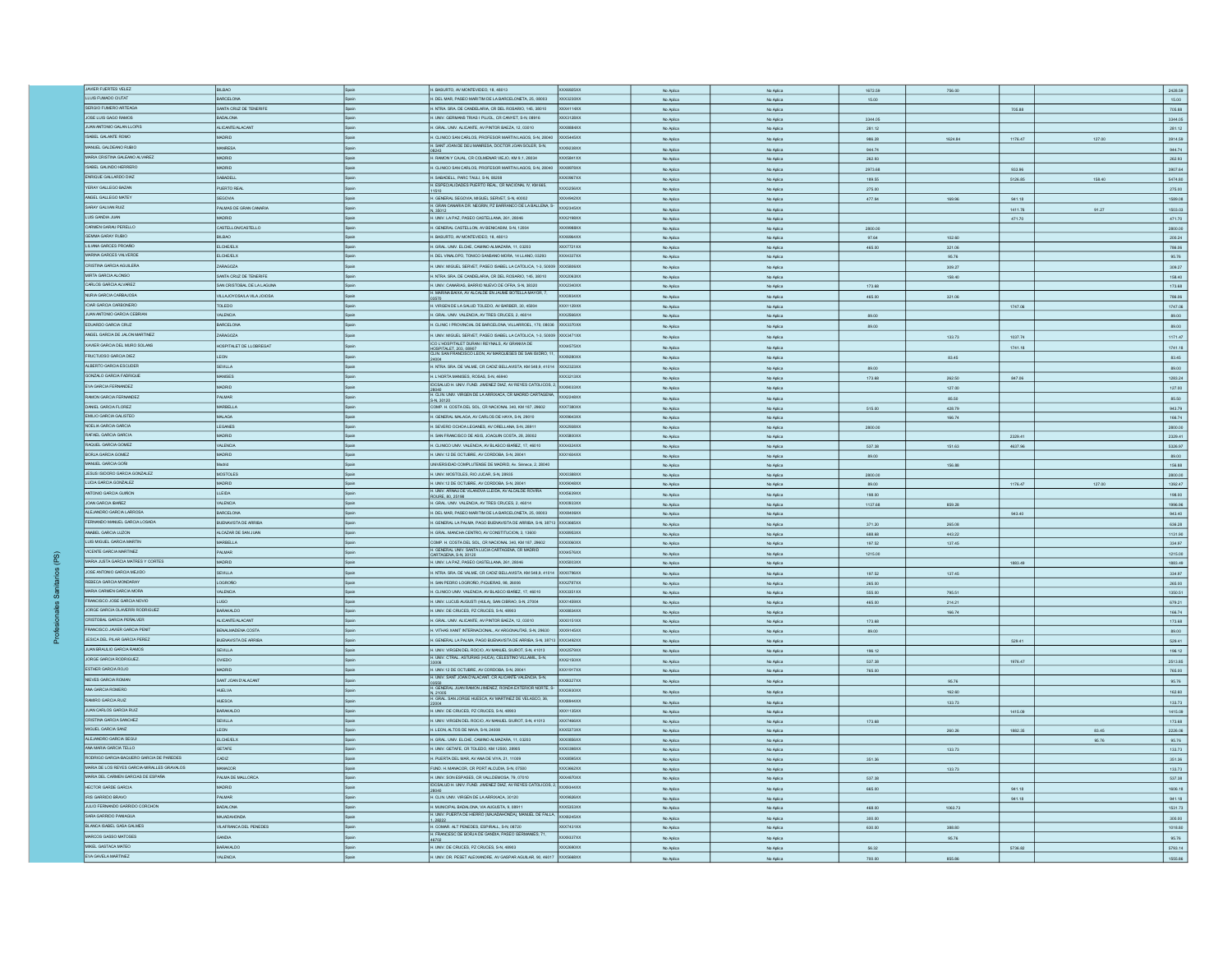| PAVEL GAVRILOV                                       | BARCELONA                  |              | FUND. PUIGVERT, CARTAGENA, 340, 08025                                                                                   | XXX AvaXX        |                        |                        |         | 166.74 |         |         | 166.74             |
|------------------------------------------------------|----------------------------|--------------|-------------------------------------------------------------------------------------------------------------------------|------------------|------------------------|------------------------|---------|--------|---------|---------|--------------------|
| JOSEP MARIA GAYA SOPENA                              | <b>BARCELONA</b>           | Spain        |                                                                                                                         | XXX4748XX        | No Aplica              | No Aplica              |         |        |         |         |                    |
|                                                      |                            |              | FUND. PUIGVERT, CARTAGENA, 340, 08025                                                                                   |                  | No Aplica              | No Aplica              | 329.17  |        | 4808.82 | 166.74  | 5304.73            |
| FERNANDO GIL CATALINAS                               | LOGRONO                    |              | H. SAN PEDRO LOGROÑO, PIQUERAS, 98, 26006                                                                               | XXX7130XX        | No Aplica              | No Aplica              | 325.00  |        |         |         | 325.00             |
| CRISTINA GIL CORTES                                  | ALICANTE/ALACAN            |              | H. GRAL. UNV. ALICANTE, 03010                                                                                           | $\alpha$ x2185xx | No Aplica              | No Aplica              |         |        | 1176.47 |         | 1176.47            |
| JESUS GIL FABRA                                      | ZARAGOZA                   |              | H. UNIV. MIGUEL SERVET, PASEO ISABEL LA CATOLICA, 1-3, 50009 XXX6471XX                                                  |                  | No Aplica              | No Aplica              |         | 166.74 |         |         | 166.74             |
| BEATRIZ GIL HARO                                     | MADRID                     | Spain        |                                                                                                                         | XXX9370XX        |                        |                        |         |        |         |         |                    |
|                                                      |                            |              | H. UNIV.12 DE OCTUBRE, AV CORDOBA, S-N, 28041                                                                           |                  | No Aplica              | No Aplica              | 3015.00 |        |         |         | 3015.00            |
| FRANCISCA GIL MEDIN                                  | <b>ALGECIRAS</b>           | Spain        | COMP. H. PUNTA DE EUROPA, CR GETARES, S-N, 11207                                                                        | XXX8051XX        | No Aplica              | No Aplica              | 197.52  | 137.45 |         |         | 334.97             |
| MERCEDES GIL MUÑOZ                                   | PALMAR                     |              | H. CLIN, UNIV. VIRGEN DE LA ARRIXACA, CR MADRID CARTAGENA. XXX5513XX<br>S-N. 30120                                      |                  | No Aplica              | No Aplica              | 700.00  | 738.80 |         |         | 1438.80            |
| MARIA JESUS GIL SANZ                                 | ZARAGOZA                   |              | H. UNIV. MIGUEL SERVET, PASEO ISABEL LA CATOLICA, 1-3, 50009 XXX1786XX                                                  |                  | No Aplica              | No Aplica              |         | 166.74 | 1132.08 |         | 1298.82            |
| JOSE MARIA GILI MASSO                                | <b>TERRASSA</b>            | Spain        |                                                                                                                         | XXX5202XX        |                        |                        |         |        |         |         |                    |
|                                                      |                            |              | H. UNIV. MUTUA DE TERRASSA, PZ DOCTOR ROBERT, 5, 08221                                                                  |                  | No Aplica              | No Aplica              | 3355.00 | 586.40 |         |         | 3941.40            |
| JOSE MIGUEL GIMENEZ BACHS                            | <b>ALBACETE</b>            | Spain        | H. GENERAL ALBACETE, HERMANDS FALCO, S-N, 02006                                                                         | XXX6186XX        | No Aplica              | No Aplica              | 2800.00 |        |         |         | 2800.00            |
| VICENTE GIMENO ARGENTE                               | CASTELLONCASTELLO          | Spain        | H. ARNAU DE VILANOVA VALENCIA, AV BENICASIM, S-N, 12004                                                                 | XXX2697XX        | No Aplica              | No Aplica              |         | 95.76  |         |         | 95.76              |
| JULIA GINER JOAQUIN                                  | SABADELL                   | cein         | H. SABADELL, PARC TAULI, S-N, 08208                                                                                     | <b>OCXB044XX</b> | No Aplica              | No Aplica              |         | 158.40 |         |         | 158.40             |
| REGINA GIRONES SARRIO                                | <b>JATIVA/XATIVA</b>       |              | H. LLUIS ALCANYIS DE XATIVA, CR XATIVA SILLA, KM 2, 46800                                                               | XXX1833XX        |                        |                        |         |        |         |         | 158.40             |
| LUIS ALBERTO GLARIA ENRIQUEZ                         |                            |              |                                                                                                                         |                  | No Aplica              | No Aplica              |         | 158.40 |         |         |                    |
|                                                      | MADRID                     | Spain        | H. UNIV. LA PAZ, PASEO CASTELLANA, 261, 28046                                                                           | <b>XXX1926XX</b> | No Aplica              | No Aplica              | 379.10  |        |         |         | 379.10             |
| MARIA ANGELES GOICOECHEA DIEZHANDINO                 | MADRID                     | Spain        | H. GRAL. UNIV. GREGORIO MARAKON, 28007                                                                                  | XXX1792XX        |                        |                        |         |        | 1556.60 |         | 1556.60            |
| MIKEL GOITIA IBARRA                                  | <b>BARAKALDO</b>           | Spain        | H. UNIV. DE CRUCES, PZ CRUCES, S-N, 48903                                                                               | XXX2631XX        | No Aplica              | No Aplica              | 762.64  | 321.06 |         | 102.60  | 1186.30            |
| LORENZO GOMEZ ALDARAVI GUTIERREZ                     | <b>ALBACETE</b>            | Spain        | H. GENERAL ALBACETE, HERMANOS FALCO, S-N, 02006                                                                         | XXX4010XX        | No Aplica              | No Aplica              | 379.10  |        |         |         | 379.10             |
| MIGUEL ANGEL GOMEZ BRAVO                             | SEVILLA                    |              | H. UNIV. VIRGEN DEL ROCIO, AV MANUEL SIUROT, S-N, 41013                                                                 | XXX0538XX        |                        |                        |         |        |         |         |                    |
|                                                      |                            |              |                                                                                                                         |                  | No Aplica              | No Aplica              | 756.32  | 561.00 |         |         | 1317.32            |
| ANTONIO GOMEZ CAAMARO                                | SANTIAGO DE COMPOSTELA     |              | H. CLINICO UNIV.SANTIAGO COMPOSTELA, CHOUPANA, S-N, 15706 XXX4488XX                                                     |                  | No Aplica              | No Aplica              | 542.28  | 926.55 |         |         | 1468.83            |
| MARIA TERESA GOMEZ CASARES                           | PALMAS DE GRAN CANARIA     |              | H. GRAN CANARIA DR. NEGRIN, PZ BARRANCO DE LA BALLENA, S- XXX4489XX<br>N. 35012                                         |                  | No Aplica              | No Aplica              |         |        | 1747.06 |         | 1747.06            |
| ALFONSO GOMEZ DE ITURRIAGA PIÑA                      | BARAKALDO                  |              | H. UNIV. DE CRUCES, PZ CRUCES, S-N, 48903                                                                               | XXX7189XX        | No Aplica              | No Aplica              | 944.74  |        | 9159.87 | 91.27   | 10195.88           |
| ALFONSO GOMEZ DE LIAÑO LISTA                         | PALMAS DE GRAN CANARIA     |              | H. UNIV. INSULAR DE GRAN CANARIA, AV MARITIMA DEL SUR, S-N. XXX1066XX                                                   |                  |                        |                        |         |        |         |         |                    |
|                                                      |                            |              |                                                                                                                         |                  | No Aplica              | No Aplica              |         |        | 4905.88 | 249.67  | 5155.55            |
| JOSE MIGUEL GOMEZ DE VICENTE                         | <b>MADRID</b>              |              | H. UNIV. LA PAZ, PASEO CASTELLANA, 261, 28046                                                                           | XXX2256XX        | No Aplica              | No Aplica              | 414.00  | 304.30 | 1117.65 |         | 1835.95            |
| CARMEN GOMEZ DEL CAÑIZO                              | <b>MADRID</b>              | Snain        | H. UNIV.12 DE OCTUBRE, AV CORDOBA, S-N, 28041                                                                           | XXX930BXX        | No Aplica              | No Aplica              | 555.00  | 595.68 |         |         | 1150.68            |
| ENRIQUE GOMEZ GOMEZ                                  | <b>CORDOBA</b>             | <b>Scain</b> | H. PROVINCIAL CORDOBA, AV MENENDEZ PIDAL, S-N, 14004                                                                    | XXX9214XX        | No Aplica              | No Aplica              |         |        | 658.82  |         | 658.82             |
| IVAN GOMEZ GUTIERREZ SOLANA                          | <b>PAMPLONA/IRUÑA</b>      |              | C.S. II ENSANCHE, ADIZ, 35, 31004                                                                                       | XXXB339XX        |                        |                        |         |        |         |         | 97.64              |
| ELENA GOMEZ GUZMAN                                   |                            |              |                                                                                                                         |                  | No Aplica              | No Aplica              | 97.64   |        |         |         |                    |
|                                                      | <b>CORDOBA</b>             | Spain        | H. REINA SOFIA CORDOBA, 14004                                                                                           | XXX2311XX        | No Aplica              | No Aplica              |         |        | 941.18  |         | 941.18             |
| ESTHER GOMEZ LANZA                                   | HOSPITALET DE LLOBREGAT    |              | H. GENERAL L'HOSPITALET, AV JOSEP MOLINS, 29, 08906                                                                     | OCX0571XX        | No Aplica              | No Aplica              | 314.17  |        |         |         | 314.17             |
| PABLO GOMEZ LECHUGA                                  | RANADA                     |              | H. ESPECIALIDADES SAN CECILIO, AV DOCTOR OLORIZ, 16, 18012 XXX5123XX                                                    |                  | No Aplica              | No Aplica              | 351.36  | 166.74 |         |         | 518.10             |
| LUIS GOMEZ PEREZ                                     | <b>SANT JOAN D'ALACANT</b> |              | H. UNIV. SANT JOAN D'ALACANT, CR ALICANTE VALENCIA, S-N,                                                                | OCX4769XX        |                        |                        |         |        |         |         |                    |
|                                                      |                            |              |                                                                                                                         |                  | No Aplica              | No Aplica              |         | 95.76  |         |         | 95.76              |
| <b>JUAN GOMEZ RIVAS</b>                              | MADRID                     |              | H. CLINICO SAN CARLOS, PROFESOR MARTIN LAGOS, S-N, 28040 XXX2964XX                                                      |                  | No Aplica              | No Aplica              | 281.12  |        |         |         | 281.12             |
| ANTONIO GOMEZ RODRIGUEZ                              | TOLEDO                     |              | H. VIRGEN DE LA SALUD TOLEDO, AV BARBER, 30, 45004                                                                      | XXX8646XX        | No Aplica              | No Aplica              | 525.04  |        |         |         | 525.04             |
| JUAN JOSE GOMEZ RUIZ                                 | <b>JATIVA/XATIVA</b>       |              | H. LLUIS ALCANYIS DE XATIVA, CR XATIVA SILLA, KM 2, 46800                                                               | XXX5834XX        | No Aplica              | No Aplica              | 665.00  | 321.06 |         |         | 986.06             |
| FRANCISCO GOMEZ VEIGA                                | CORLIÑA                    | Spain        | H. UNIV. A CORUÑA, LG JUBIAS DE ARRIBA, 84, 15006                                                                       | XXX2436XX        |                        |                        |         |        |         |         |                    |
|                                                      |                            |              | IDCSALUD H. UNIV. FUND. JIMENEZ DIAZ, AV REYES CATOLICOS, 2. XXX5276XX                                                  |                  | No Aplica              | No Aplica              |         |        | 8720.00 | 4296.82 | 13016.82           |
| CARMEN GOMIS GOT                                     | MADRID                     | .<br>Roain   |                                                                                                                         |                  | No Aplica              | No Aplica              | 555.00  | 722.68 |         |         | 1277.68            |
| MAR GOMS PASTOR                                      | BARCELONA                  |              | 28040<br>H. SANTA CREU I SANT PAU BARCELONA, SANT ANTONI MARIA<br>CLARET, 167, 08025                                    | <b>XXX7771XX</b> | No Aplica              | No Aplica              |         |        | 2358.49 |         | 2358.49            |
| RUIMAN JOSE GONZALEZ ALVAREZ                         | SAN CRISTOBAL DE LA LAGUNA | Spain        | H. UNIV. CANARIAS, BARRIO NUEVO DE OFRA, S-N, 38320                                                                     | XXX4282XX        |                        |                        |         |        |         |         |                    |
| JOSE GONZALEZ BATISTA                                | ALFAS DEL PI               |              | C.S. L'ALFAS DEL PI, 03580                                                                                              | OCXD859XX        | No Aplica              | No Aplica              |         | 166.74 |         |         | 166.74             |
|                                                      |                            |              |                                                                                                                         |                  | No Aplica              | No Aplica              |         |        | 647.06  |         | 647.06             |
| LAURA GONZALEZ BELTRAN                               | SAN CRISTOBAL DE LA LAGUNA | Spain        |                                                                                                                         |                  |                        |                        |         |        |         |         |                    |
|                                                      |                            |              | H. UNIV. CANARIAS, BARRIO NUEVO DE OFRA, S-N, 38320                                                                     | XXX1840XX        | No Aplica              | No Aplica              | 468.00  | 920.67 |         |         | 1388.67            |
|                                                      | MADRID                     | loain        | H. UNIV.12 DE OCTUBRE, AV CORDOBA, S-N, 28041                                                                           | <b>XXX7622XX</b> | No Aplica              |                        |         |        | 1411.76 | 158.40  |                    |
| ENRIQUE GONZALEZ BILLALABEITIA                       |                            | Spain        |                                                                                                                         | XXX9580XX        |                        | No Aplica              |         |        |         |         | 1570.16            |
| CARLOS GONZALEZ CALIZ                                | SEVILLA                    |              | H. UNIV. VIRGEN MACARENA, AV DOCTOR FEDRIAN, 3, 41009                                                                   |                  | No Aplica              | No Aplica              |         | 162.60 |         |         | 162.60             |
| JUAN ANDRES GONZALEZ DACAL                           | <b>MOURENTE</b>            |              | H. MONTECELO, MOURENTE, S-N, 36164                                                                                      | XXXB170XX        | No Aplica              | No Aplica              | 711.06  |        | 2176.92 |         | 2887.98            |
| MARIA ARANZAZU GONZALEZ DEL ALBA BAAMONDE            | MAJADAHONDA                |              | H. MONTECELO, Mountente, any annoy announce DE FALLA. XXX3189XX                                                         |                  | No Aplica              | No Aplica              | 774.40  | 805.08 | 3773.58 | 158.40  | 5511.46            |
| ALEJANDRO GONZALEZ DIAZ                              | <b>MADRID</b>              | Spain        | H. UNIV.12 DE OCTUBRE, AV CORDOBA, S-N, 28041                                                                           | <b>XXX1011XX</b> | No Aplica              | No Aplica              | 765.00  |        |         |         | 765.00             |
|                                                      |                            | a<br>Roale   |                                                                                                                         |                  |                        |                        |         |        |         |         |                    |
| MARIA DEL CARMEN GONZALEZ ENGUITA                    | MADRID                     |              | IDCSALUD H. UNIV. FUND. JIMENEZ DIAZ, AV REYES CATOLICOS, 2. XXX6180XX                                                  |                  | No Aplica              | No Aplica              | 173.68  |        | 2826.85 |         | 3000.63            |
| YUSSEL GONZALEZ GALBA                                | VILLAJOYOSALA VILA JOIOSA  | Spain        | 28040<br>H. MARINA BAIXA, AV ALCALDE EN JAUME BOTELLA MAYOR, 7,                                                         | XXX3812XX        | No Aplica              | No Aplica              |         | 485.00 |         |         | 485.00             |
| FRANCISCO JAVIER GONZALEZ GARCIA                     | GETAFE                     |              | H. UNIV. GETAFE, CR TOLEDO, KM 12500, 28905                                                                             | XXX6016XX        | No Aplica              | No Aplica              | 89.00   |        |         |         | 89.00              |
| ALEJANDRO GONZALEZ GARCIA                            | RIAÑO/RIAÑU (LANGREO)      | Spain        | H. VALLE DEL NALON, PG RIAÑO, S-N, 33920                                                                                | OCX4603XX        | No Aplica              | No Aplica              | 468.00  | 920.67 |         |         | 1388.67            |
| OSCAR GONZALEZ GARCIA                                |                            |              |                                                                                                                         |                  |                        |                        |         |        |         |         |                    |
|                                                      | SEVILLA                    | Spain        | H. UNIV. VIRGEN MACARENA, AV DOCTOR FEDRIAN, 3, 41009                                                                   | XXX8475XX        | No Aplica              | No Aplica              |         | 162.60 |         |         | 162.60             |
| MARIA BELEN GONZALEZ GRAGERA                         | PALMA DE MALLORCA          | <b>Spain</b> | H. SON LLATZER, CR MANACOR, KM 4, 07198                                                                                 | XXX7374XX        | No Aplica              | No Aplica              | 1076.90 |        |         |         | 1076.90            |
| RAQUEL GONZALEZ LOPEZ                                | <b>GIRDA</b>               |              | IDCSALUD H. UNIV. FUND. JIMENEZ DIAZ, AV REYES CATOLICOS, 2. XXX0222XX                                                  |                  | No Aplica              | No Aplica              | 351.36  |        | 1152.94 |         | 1504.30            |
| IRIA GONZALEZ MAESO                                  | PALMA DE MALLORCA          |              |                                                                                                                         | OCX1056XX        | No Aplica              | No Aplica              | 379.10  |        | 1176.47 |         | 1555.57            |
| LAURA GONZALEZ MONTES                                | <b>GETAFE</b>              |              | H. SON LLATZER, CR MANACOR, KM 4, 07198<br>H. UNIV. GETAFE, 28905                                                       | <b>XXX5872XX</b> | No Aplica              | No Aplica              |         |        | 529.41  |         | 529.41             |
|                                                      | VALLADOLID                 | Spain        |                                                                                                                         | XXXB394XX        |                        |                        |         |        |         |         |                    |
| MARTA GONZALEZ MONTESINOS                            |                            |              | H. UNIV. RIO HORTEGA, DULZAINA, 2, 47012                                                                                |                  | No Aplica              | No Aplica              | 97.64   | 169.96 |         |         | 267.60             |
| MANUEL GONZALEZ MOYA                                 | SEVILLA                    | .<br>Roain   | H. QUIRON SAGRADO CORAZON SEVILLA, RAFAEL SALGADO, 3, XXX7259XX                                                         |                  | No Aplica              | No Aplica              | 961.12  | 367.39 |         |         | 1328.51            |
| RAQUEL GONZALEZ RESINA                               | BADAJOZ                    |              | 41013<br>H. QUIRONSALUD CLIDEBA, ELADIO SALINERO DE LOS SANTOS, 6, XXX5672XX                                            |                  | No Aplica              | No Aplica              |         |        |         |         |                    |
| FRANCISCO MANUEL GONZALEZ RONCERO                    | SEVILLA                    | Spain        | H. UNIV. VIRGEN DEL ROCIO, AV MANUEL SIUROT, S-N, 41013                                                                 | XXX1208XX        |                        |                        | 173.68  |        |         |         | 173.68             |
|                                                      |                            |              | H. GRAL. UNV. GREGORIO MARAWON, DOCTOR ESQUERDO, 46,                                                                    |                  |                        | No Aplica              |         |        | 1176.47 |         | 1176.47            |
| CARMEN GONZALEZ SAN SEGUNDO                          | MADRID                     | <b>Spain</b> |                                                                                                                         | XXX9147XX        | No Aplic               | No Aplica              | 1011.59 |        | 2686.46 |         | 3698.05            |
| LUCIA GONZALEZ SANCHEZ                               | ALGECIRAS                  |              | COMP. H. PUNTA DE EUROPA, CR GETARES, S-N, 11207                                                                        | XXX9020XX        | No Aplica              | No Aplica              | 197.52  | 137.45 |         |         | 334.97             |
| CLARA ISABEL GONZALEZ SANTILLANA                     | MAJADAHONDA                | Spain        |                                                                                                                         |                  | No Aplica              | No Aplica              | 300.00  |        |         |         | 300.00             |
|                                                      |                            | Spain        | H. UNIV. PUERTA DE HERRO (MAJADAHONDA), MANJEL DE FALLA XXXX9983XX                                                      | XXX6139XX        |                        |                        |         |        |         |         |                    |
| PASCUAL GONZALEZ URENDEZ                             | <b>TARRAGONA</b>           |              | H. SANT PAU I SANTA TECLA, VELLA, 12-14, 43003                                                                          |                  | No Aplica              | No Aplica              | 2800.00 |        |         |         | 2800.00            |
| IGNACIO GONZALEZ VALCARCEL DE TORRES                 | SAN SEBASTIAN DE LOS REYES | Spain        | H. UNIV. INFANTA SOFIA, PASEO EUROPA, 34, 28702                                                                         | XXX4931XX        | No Aplica              | No Aplica              | 555.00  | 595.68 |         |         | 1150.68            |
| JAVIER GONZALEZ VIGUERA                              | HOSPITALET DE LLOBREGAT    |              | ICO L'HOSPITALET DURAN I REYNALS, AV GRANVIA DE<br>HOSPITALET, 203, 08907                                               | XXX7949XX        | No Aplica              | No Aplica              |         |        | 941.18  |         | 941.18             |
| VICTORIA GONZALO RODRIGUEZ                           | <b>BURGOS</b>              |              | H. UNIV. BURGOS, AV ISLAS BALEARES, S-N, 09006                                                                          | OCX6050XX        | No Aplica              | No Aplica              |         |        | 943.40  | 83.45   |                    |
| JOSE LUIS GORRIZ TERLEL                              | VALENCIA                   |              |                                                                                                                         | XXX9335XX        | No Aplica              | No Aplica              | 1000.00 |        |         |         | 1026.85<br>1000.00 |
| FREDZZIA GRATEROL TORRES                             | BADALONA                   | Spain        | H. CLINICO UNIV. VALENCIA, AV BLASCO IBAÑEZ, 17, 46010                                                                  |                  |                        |                        |         |        |         |         |                    |
|                                                      |                            |              | H. UNIV. GERMANS TRIAS I PUJOL, CR CANYET, S-N, 08916                                                                   |                  | No Aplica              | No Aplica              | 325.00  |        |         |         | 325.00             |
| JOSEP GRAU GALTES                                    |                            | <b>Scain</b> | H. GRAL. VIC, FRANCESC PLA EL VIGATA, 1, 08500                                                                          | XXX7114XX        | No Aplica              | No Aplica              | 676.16  | 192.62 |         |         | 868.78             |
| JAVIER GRAUS MORALES                                 | MADRID                     |              | H. RAMON Y CAJAL, CR COLMENAR VIEJO, KM 9.1, 28034                                                                      | XXX1213XX        | No Aplica              | No Aplica              | 700.00  | 791.27 |         |         | 1491.27            |
| JOSEP GUAL FRAU                                      | <b>JATIVAXATIVA</b>        | Spain        | H. LLUIS ALCANYIS DE XATIVA, CR XATIVA SILLA, KM 2, 46800                                                               | XXX2543XX        | No Aplica              | No Aplica              |         | 166.74 | 1320.75 |         | 1487.49            |
|                                                      | <b>LEON</b>                | cain         | H. LEON, ALTOS DE NAVA, S-N, 24008                                                                                      | XXX1122XX        |                        |                        |         |        |         |         |                    |
| RAFAEL GUERREIRO GONZALEZ<br>ARACELI GUERRERO GRANDE |                            |              |                                                                                                                         |                  | No Aplica              | No Aplica              | 304.26  | 253.41 |         |         | 557.67             |
|                                                      | PALMA DE MALLORCA          |              | H. UNIV. SON ESPASES, CR VALLDEMOSA, 79, 07010                                                                          | <b>DCX1887XX</b> | No Aplica              | No Aplica              | 944.74  |        | 1176.47 |         | 2121.21            |
| MARIA ROSARIO GLIERRERO TEJADA                       | <b>GRANADA</b>             |              | H. UNIV. VIRGEN DE LAS NIEVES, AV FUERZAS ARMADAS, 2, 18014 XXX1026XX                                                   |                  | No Aplica              | No Aplica              | 196.12  |        |         |         | 196.12             |
| ANA GUIJARRO CASCALES                                | <b>ALCORCON</b>            |              | H. UNIV. FUND. ALCORCON, BUDAPEST, 1, 28922                                                                             | XX4908XX         | No Aplica              | No Aplica              |         | 127.00 |         |         | 127.00             |
| ANA GUILABERT MARTINEZ                               | <b>ELCHE/ELX</b>           | Spain        | H. GRAL. UNV. ELCHE, CAMINO ALMAZARA, 11, 03203                                                                         | <b>XXX6883XX</b> |                        | No Aplica              |         | 95.76  |         |         |                    |
|                                                      |                            | <b>Scain</b> |                                                                                                                         |                  |                        |                        |         |        |         |         | 95.76              |
| LUIS GUIRADO PERICH                                  | BARCELONA                  |              | FUND. PUIGVERT, CARTAGENA, 340, 08025                                                                                   | XXX4185XX        | No Aplic               | No Aplic               |         |        | 2747.06 |         | 2747.06            |
| GONZALO GUTIERREZ CARRILLO                           | LEON                       |              | H. LEON, ALTOS DE NAVA, S-N, 24008                                                                                      | XXX9972XX        | No Aplica              | No Aplica              |         | 83.45  |         |         | 83.45              |
| ALEX GUTIERREZ DALMAU<br>RICARDO GUTIERREZ GARCIA    | ZARAGOZA<br>AVILES         |              | H. UNIV. MIGUEL SERVET, PASEO ISABEL LA CATOLICA, 1-3, 50009 XXX2653XX<br>H. SAN AGUSTIN AVILES, CAMINO HEROS, 4, 33401 | <b>XXX5884XX</b> | No Aplica<br>No Aplica | No Aplica<br>No Aglica | 1770.10 | 795.51 | 2501.38 |         | 2501.38<br>2565.61 |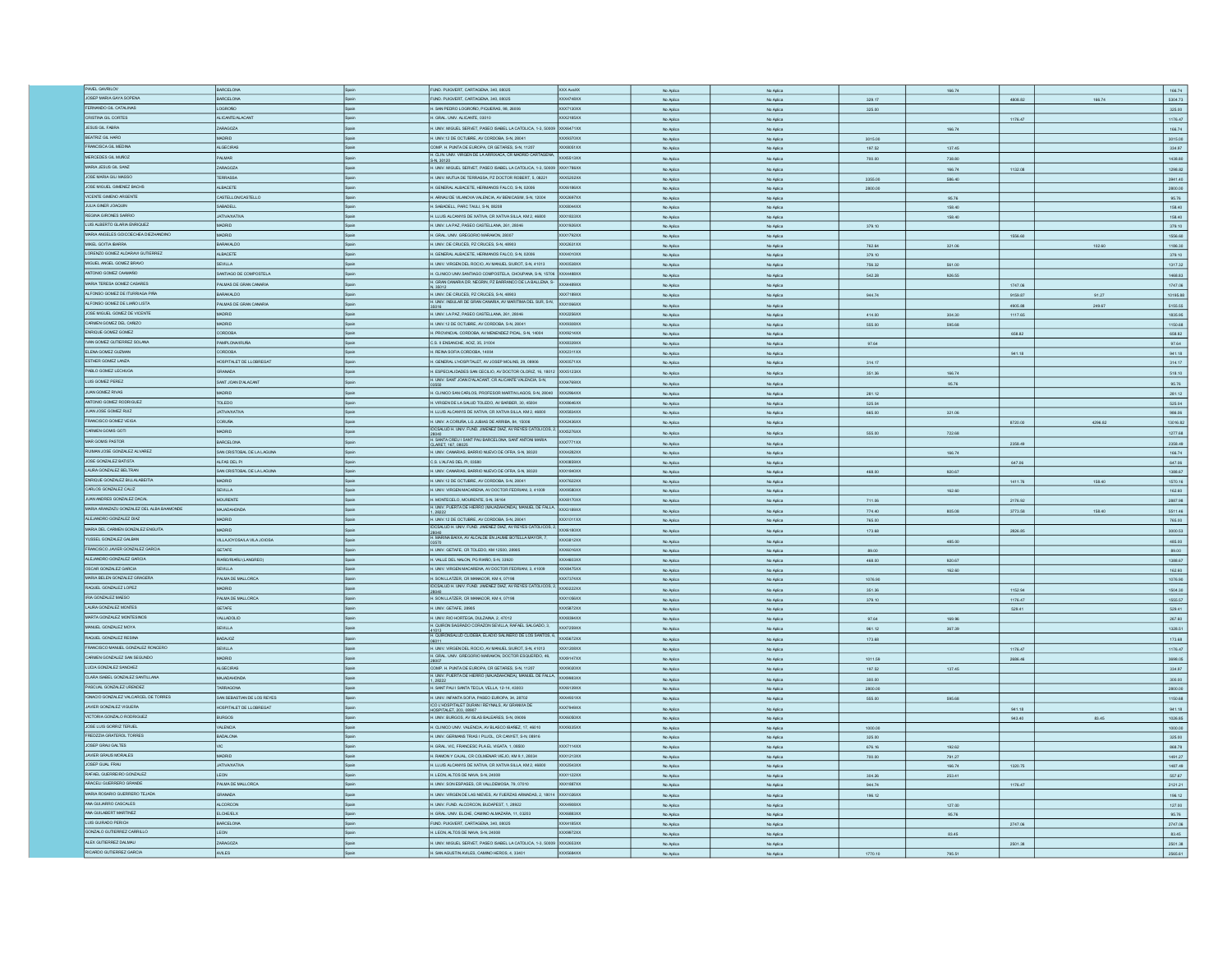| PABLO LUIS GUTIERREZ MARTIN                          |                         |              |                                                                                                                              |                        |           |           |         |        |         |        |                                                   |
|------------------------------------------------------|-------------------------|--------------|------------------------------------------------------------------------------------------------------------------------------|------------------------|-----------|-----------|---------|--------|---------|--------|---------------------------------------------------|
|                                                      | TALAVERA DE LA REINA    | Spain        | H. NTRA SRA DEL PRADO, CR MADRID EXTREMADURA, KM 114, XXX8821XX                                                              |                        | No Arling | No Anito  | 676.16  | 192.62 |         |        | 868.78                                            |
| EMILIO GUTIERREZ MINGUEZ                             | <b>BURGOS</b>           | Spain        | H. UNIV. BURGOS, AV ISLAS BALEARES, S-N, 09006                                                                               | <b>XXX0873XX</b>       | No Aplica | No Aplica | 89.00   |        |         |        | 89.00                                             |
| CRISTINA GUTIERREZ RUIZ                              | VALLADOLID              | Spain        | H. UNIV. RIO HORTEGA, DULZAINA, 2, 47012                                                                                     | XXX4811XX              | No Aplica | No Aplica |         |        | 794.12  |        | 794.12                                            |
| CARLOS GUTIERREZ SANZ-GADEA                          | ALMA DE MALLORCA        |              | 1. SON LLATZER, CR MANACOR, KM 4, 07198                                                                                      | XX9827XX               | No Aplica | No Aplica |         | 166.74 | 1698.11 |        | 1864.85                                           |
| FRANCISCO GUTIERREZ TEJERO                           | GRANADA                 |              | I. ESPECIALIDADES SAN CECILIO, AV DOCTOR OLORIZ, 16, 18012 XXX3085XX                                                         |                        |           |           |         |        |         |        |                                                   |
|                                                      |                         |              | GENERAL UNIV. REINA SOFIA MURCIA, AV INTENDENTE JORGE XXX6228XX                                                              |                        | No Aplica | No Aplica |         |        | 988.24  |        | 988.24                                            |
| PABLO LUIS GUZMAN MARTINEZ VALLS                     | <b>MURCIA</b>           |              | PALACIOS. 1. 30003<br>H. SANT JOAN DESPI MOISES BROGGI, JACINT VERDAGUER, 90,                                                |                        | No Aplica | No Aplica |         |        | 705.88  |        | 705.88                                            |
| RAMIN HAJIANFAR                                      | SANT JOAN DESP          |              |                                                                                                                              | XXX AvaXX              | No Aplica | No Aplica | 329.17  | 166.74 |         |        | 495.91                                            |
| OMAR BILAL HALAWA GONZALEZ                           | SANTA CRUZ DE TENERIFI  | Spain        | H. NTRA SRA DE CANDELARIA, CR DEL ROSARIO, 145, 38010                                                                        | XXX4820XX              | No Aplica | No Aplica | 89.00   |        |         |        | 89.00                                             |
| IVAN HENRIQUEZ LOPEZ                                 | <b>REUS</b>             | Snair        | H. UNIV. SANT JOAN DE REUS, AV JOSEP LAPORTE, 1, 43206                                                                       | XXX0497XX              | No Aplica | No Aplica |         |        | 2826.85 |        | 2826.85                                           |
| LUCIA HERAS LOPEZ                                    | SANT JOAN DESP          | Spain        | H. SANT JOAN DESPI MOISES BROGGI, JACINT VERDAGUER, 90,                                                                      | XXX4958XX              |           |           |         |        |         |        |                                                   |
| OSCAR HEREDERO ZORZO                                 |                         |              |                                                                                                                              |                        | No Aplica | No Aplica | 537.38  |        | 1176.47 |        | 1713.85                                           |
|                                                      | SALAMANCA               | Spain        | H. UNIV. SALAMANCA, PASEO SAN VICENTE, 58-182, 37007                                                                         | XXX2358XX              | No Aplica | No Aplica | 304.26  | 336.70 |         |        | 640.96                                            |
| JAVIER HERNADEZ FALCO                                | <b>VALENCIA</b>         | Spain        | FUND. INST. VALENCIANO DE ONCOLOGIA, PROFESOR BELTRAN<br>AGUENA, 8, 46009                                                    | XXX AvaXX              | No Aplica | No Aplica | 765.00  | 367.39 |         |        | 1132.39                                           |
| YAMANDU JOSE HERNANDEZ ARTUS                         | SORIA                   | Spain        | H. SANTA BARBARA SORIA, PASEO SANTA BARBARA, S-N, 42005                                                                      | XXX AvaXX              | No Aplica | No Aplica |         | 143.45 |         |        | 143.45                                            |
| VIRGINIA HERNANDEZ CAÑAS                             | <b>ALCORCON</b>         | Spain        | H. UNIV. FUND. ALCORCON, BUDAPEST, 1, 28922                                                                                  | <b>XXX4338XX</b>       | No Aplica | No Aplica | 314.17  |        | 1882.35 | 127.00 | 2323.52                                           |
| ROMAN HERNANDEZ GALLEGO                              | BADAJOZ                 | Spain        | H. INFANTA CRISTINA BADAJOZ, AV ELVAS, S-N, 06006                                                                            | 000312XX               | No Aplica | No Aplica | 700.00  | 791.27 |         |        | 1491.27                                           |
| CARMEN HERNANDEZ IGLESIAS                            | MADRID                  |              | C. ESP. SAN BLAS PEDRO GONZALEZ BUENO, HERMANOS GARCI                                                                        | <b>OCX6590XX</b>       |           |           |         |        |         |        | 705.88                                            |
| IGNACIO HERNANDEZ LECUONA                            |                         |              | NOBLEJAS, 89, 28037                                                                                                          |                        | No Aplica | No Aplica |         |        | 705.88  |        |                                                   |
|                                                      | DONOSTIA/SAN SEBASTIAN  | Spain        | AMB. GROS, AV NAFARROA ETORBIDEA, 14, 20013                                                                                  | XXX4730XX              | No Aplica | No Aplica |         |        |         | 82.68  | 82.68                                             |
| YUMAIRA ELENA HERNANDEZ MARTINEZ                     | MANACOR                 | Spain        | FUND. H. MANACOR, CR PORT ALCUDIA, S-N, 07500                                                                                | XXX AvaXX              | No Aplica | No Aplica | 2973.68 |        |         |        | 2973.68                                           |
| ALEJANDRO HERNANDEZ MARTINEZ                         | CALELLA                 | Spain        | H. SANT JAUME CALELLA, SANT JAUME, 209-217, 0837                                                                             |                        | No Aplica | No Aplica | 379.10  |        |         |        | 379.10                                            |
| JOSE ALBERTO HERNANDEZ MEDINA                        | PALMAS DE GRAN CANARIA  | Spain        | GRAN CANARIA DR. NEGRIN, PZ BARRANCO DE LA BALLENA, S- XXXID182XX<br>V, 35012                                                |                        | No Aplica | No Aplica |         |        | 705.88  |        | 705.88                                            |
| IGNACIO HERNANDEZ MEDRANO                            | MADRID                  | Spain        | H. UNIV. LA PAZ, PASEO CASTELLANA, 261, 28046                                                                                | XXX3480XX              | No Aplica | No Aplica |         |        | 1155.00 |        | 1155.00                                           |
| CAROLINA HERNANDEZ PEREZ                             | SANTA CRUZ DE TENERIFE  | Spain        | H. NTRA SRA DE CANDELARIA, CR DEL ROSARIO, 145, 38010                                                                        | XXX2787XX              | No Aplica | No Aplica |         | 158.40 |         |        | 158.40                                            |
| TERESA HERNANDEZ SANCHEZ                             | SALAMANCA               |              | H. UNIV. SALAMANCA, PASEO SAN VICENTE, 58-182, 37007                                                                         | OCXB439XX              |           |           |         |        |         |        |                                                   |
| SAMUEL JOSE HERNANDEZ SARMIENTO                      | PUERTO DEL ROSARIO      |              |                                                                                                                              | XXX5966XX              | No Aplica | No Aplica | 1055.26 |        |         |        | 1055.26                                           |
|                                                      |                         | Spain        | H. GENERAL FUERTEVENTURA, CR AEROPUERTO, KM 1, 35600                                                                         |                        | No Aplica | No Aplica |         | 91.27  |         |        | 91.27                                             |
| ANA HERNANDEZ VICENTE                                | <b>MADRID</b>           | Spain        | H. UNIV.12 DE OCTUBRE, AV CORDOBA, S-N, 28041                                                                                | XXX6724XX              | No Aplica | No Aplica | 262.93  |        |         |        | 262.93                                            |
| ALBERTO HERNANDO ARTECHE                             | <b>MADRID</b>           |              | IDCSALUD H. UNIV. FUND. JIMENEZ DIAZ, AV REYES CATOLICOS, 2. XXX2634XX                                                       |                        | No Aplica | No Aplica | 555.00  | 595.68 |         |        | 1150.68                                           |
| MACARENA HERRERA EXPOSITO                            | <b>COLE</b>             |              | COMP. H. DE PONIENTE. (IVCS), CR ALMERIMAR, S-N, 04700                                                                       | XXX6171XX              | No Aplica | No Aplica |         | 390.92 |         |        | 390.92                                            |
| ERNESTO HERRERO BLANCO                               | SANTANDER               | Spain        | H. UNIV. MARQUES DE VALDECILLA, AV VALDECILLA, S-N, 39008 XXX7230XX                                                          |                        | No Aplica | No Aplica | 173.68  |        |         |        | 173.68                                            |
| GUILLERMO HIDALGO AGULLO                             | HUERCAL OVERA           | Spain        | H. COMAR. LA INMACULADA, AV DOCTORA ANA PARRA, S-N, 04600 XXX0608XX                                                          |                        |           |           |         |        | 941.18  |        |                                                   |
| JOSE IGNACIO HIJAZO CONEJOS                          |                         |              |                                                                                                                              |                        | No Aplica | No Aplica |         |        |         |        | 941.18                                            |
|                                                      | ZARAGOZA                | Spain        | I. CLINICO UNIV. LOZANO BLESA, AV SAN JUAN BOSCO, 15, 50009 XXXB315XX<br>H. GRAL UNIV. LOS ARCOS DEL MAR MENOR. PARAJE TORRE |                        | No Aplica | No Aplica |         |        | 941.18  |        | 941.18                                            |
| BEATRIZ HONRUBIA VILCHEZ                             | POZO ALEDO              | Spain        | CTAVIO, 54, 30739                                                                                                            | XXX5159XX              | No Aplica | No Aplica | 89.00   |        |         |        | 89.00                                             |
| JUAN PABLO HORCAJADA GALLEGO                         | BARCELONA               | Spain        | H. DEL MAR. PASEO MARITIM DE LA BARCELONETA. 25. 08003                                                                       | XXX4142XX              | No Aplica | No Aplica |         |        | 1852.94 |        | 1852.94                                           |
| EDUARDO HORTELANO PARDO                              | <b>VITORIA/GASTEIZ</b>  |              | . UNIV. ARABA TXAGORRITXU, JOSE ACHOTEGUI, S-N, 01009                                                                        | XXX0349XX              | No Aplica | No Aplica | 1323.84 |        |         |        | 1323.84                                           |
| JAVIER HORTELANO PARRAS                              | <b>ALMERIA</b>          | Spain        | H. TORRECARDENAS, PARAJE TORRECARDENAS, S-N. 04009                                                                           | XXX9489XX              | No Aplica | No Aplica | 665.00  | 380.77 |         |        | 1045.77                                           |
| JUAN GABRIEL HUERTAS PEÑA                            | <b>CIRCAM</b>           | Spain        | H. UNIV. INFANTA LEONOR, GRAN VIA DEL ESTE, 80, 28031                                                                        | XXX AvaXX              | No Aplica | No Aplica |         | 127.00 |         |        | 127.00                                            |
| JORGE HUGUET PEREZ                                   | BARCELONA               | Spain        | FUND. PUIGVERT, CARTAGENA, 340, 08025                                                                                        | <b>DCX5051XX</b>       |           |           | 329.17  |        |         |        | 329.17                                            |
|                                                      |                         |              | H. GRAL. UNIV. GREGORIO MARAKON, DOCTOR ESQUERDO, 46,                                                                        | XXX5565XX              | No Aplica | No Aplica |         |        |         |        |                                                   |
| SARA IBAÑEZ GARCIA                                   | MADRID                  | Spain        |                                                                                                                              |                        | No Aplica | No Aplica |         |        | 941.18  |        | 941.18                                            |
| ANA BELEN IBAÑEZ SANTAMARIA                          | MADRID                  | Spain        | H. UNIV. INFANTA LEONOR, GRAN VIA DEL ESTE, 80, 28031                                                                        | XXX3177XX              | No Aplica | No Aplica |         |        | 941.18  |        | 941.18                                            |
| JUAN GILBERTO IBERICO NUÑEZ                          | ALICANTE/ALACANT        | Spain        | H. GRAL. UNV. ALICANTE, AV PINTOR BAEZA, 12, 03010                                                                           | ox4545XX               | No Aplica | No Aplica |         | 95.76  |         |        | 95.76                                             |
| ANDREA LARRI URABAYEN                                | BILBAO                  |              | H. BASURTO, AV MONTEVIDEO, 18, 48013                                                                                         | XXX1093XX              | No Aplica | No Aplica | 97.64   | 102.60 |         |        | 200.24                                            |
| ANGEL INESTA MANJAVACAS                              | MADRID                  | Spain        | H. UNIV. LA PAZ, PASEO CASTELLANA, 261, 28046                                                                                | XXX7195XX              | No Aplica | No Aplica |         |        | 941.18  |        | 941.18                                            |
| <b>IRATXE INTXAURBE ETXEBARRIA</b>                   | <b>VITORIA/GASTEIZ</b>  | Spain        | H. UNIV. ARABA TXAGORRITXU, JOSE ACHOTEGUI, S-N, 01009                                                                       | XXX5788XX              | No Aplica | No Aplica |         | 158.40 |         |        | 158.40                                            |
| JOAQUIN IRIARTE ARISTU                               | PAMPLONA/IRUÑA          |              | COMP. HOSPITALARIO DE NAVARRA, IRUNLARREA, 3, 31008                                                                          | XXX1799XX              | No Aplica | No Aplica | 173.68  |        |         |        | 173.68                                            |
| CRISTIAN ISALT LEMONCHE                              | SANT JOAN DESPI         | Spain        | H. SANT JOAN DESPI MOISES BROGGI, JACINT VERDAGUER, 90,                                                                      | <b>XXX6440XX</b>       |           |           |         |        |         |        |                                                   |
|                                                      |                         |              | . GENERAL UNIV. MORALES MESEGUER, AV MARQUES DE LOS                                                                          |                        | No Aplica | No Aplica |         |        | 705.88  |        | 705.88                                            |
| <b>EMLIO IZQUIERDO MOREJON</b>                       | <b>MURCIA</b>           | Spain        | <b>VELEZ, S-N, 30008</b>                                                                                                     | <b>XXX6772XX</b>       | No Aplica | No Aplica | 665.00  | 321.06 |         |        | 986.06                                            |
| JAVIER JAEN OLASOLO                                  |                         | Spain        | H. PUERTA DEL MAR, AV ANA DE VIYA, 21, 11009                                                                                 | OCX3457XX              | No Aplica | No Aplica |         |        | 1301.89 |        | 1301.89                                           |
|                                                      | CADIZ                   |              |                                                                                                                              |                        |           |           |         |        |         |        |                                                   |
| PETER JAHNEN BOETIUS                                 | SANTIAGO DE COMPOSTELA  | Spain        | I. CLINICO UNIV.SANTIAGO COMPOSTELA, CHOUPANA, S-N, 15706 XXX AvaXX                                                          |                        |           |           |         |        |         |        |                                                   |
|                                                      |                         |              | H. UNIV. PUERTA DE HERRO (MAJADAHONDA), MANUEL DE FALLA                                                                      |                        | No Aplica | No Aplica | 676.16  | 192.62 |         |        |                                                   |
| DARIO JANEIRO MARIN                                  | MAJADAHONDA             | Spain        |                                                                                                                              | 0009545XX              | No Aplica | No Aplica | 629.26  |        |         |        |                                                   |
| TAMARA JEREZ IZQUIERDO                               | <b>MADRID</b>           | Spain        | H. CLINICO SAN CARLOS, PROFESOR MARTIN LAGOS, S-N, 28040                                                                     | XXX4054XX              | No Aplica | No Aplica | 173.68  |        |         |        |                                                   |
| SARA JIMENEZ ALVARO                                  | <b>ADRID</b>            |              | H. RAMON Y CAJAL, CR COLMENAR VIEJO, KM 9,1, 28034                                                                           | XXX5155XX              | No Aplica | No Aplica |         |        | 941.18  |        |                                                   |
| JAVIER IGNACIO JIMENEZ ARISTU                        | <b>PAMPLONA/IRUÑA</b>   |              | COMP. HOSPITALARIO DE NAVARRA, IRUNLARREA, 3, 31008                                                                          | XXX2539XX              | No Aplica | No Aplica | 487.85  |        |         |        | 868.78<br>629.26<br>173.68<br>941.18<br>487.85    |
| MARIA CARMEN JIMENEZ ARTACHO                         | <b>ELCHE/ELX</b>        | Spain        | H. DEL VINALOPO, TONICO SANSANO MORA, 14 LLANO, 03293                                                                        | XXX2163XX              | No Aplica | No Aplica |         | 95.76  |         |        | 95.76                                             |
| JESUS JIMENEZ CALVO                                  | PAMPLONA/IRUÑA          |              | COMP. HOSPITALARIO DE NAVARRA, IRUNLARREA, 4, 31008                                                                          |                        | No Aplica | No Aplica | 173.68  |        |         |        |                                                   |
| MIGUEL ANGEL JIMENEZ CIDRE                           | <b>MADRID</b>           | Spain        | H. RAMON Y CAJAL, CR COLMENAR VIEJO, KM 9.1, 28034                                                                           | XXXD687XX<br>XXX1082XX | No Aplica | No Aplica | 1028.20 | 14.26  |         |        | 173.68<br>1042.46                                 |
| LAURA JIMENEZ COLOMO                                 | HOSPITALET DE LLOBREGAT |              | ICO L'HOSPITALET DURAN I REYNALS, AV GRANVIA DE                                                                              | XXX5437XX              |           |           |         |        |         |        |                                                   |
|                                                      |                         | Spain        | SPITALET. 203. 08907                                                                                                         |                        | No Aplica | No Aplica |         |        | 1741.18 |        | 1741.18                                           |
| ROCIO JIMENEZ CORRO                                  | GIRONA                  | Spain        | H. UNIV. GIRONA DR. JOSEP TRUETA, AV FRANÇA, S-N, 17007                                                                      | XXX4375XX              | No Aplica | No Aplica | 173.68  |        | 1176.47 |        | 1350.15                                           |
| FELIX JIMENEZ LEIRO                                  | OSUNA                   |              | I. COMAR. LA MERCED, AV CONSTITUCION, 2, 41640                                                                               | DCX3494XX              | No Aplica | No Aplica |         | 162.60 |         |        | 162.60                                            |
| PABLO JIMENEZ MARRERO                                | PALMAS DE GRAN CANARIA  |              | I GRAN CANARIA DR. NEGRIN, PZ BARRANCO DE LA BALLENA, S-<br>.35012                                                           | XXX2492XX              | No Aplica | No Aplica | 281.12  |        |         | 91.27  | 372.39                                            |
| CARLOS JIMENEZ MARTIN                                | MADRID                  | Spain        | H. UNIV. LA PAZ, PASEO CASTELLANA, 261, 28046                                                                                | XXX4237XX              | No Aplica | No Aplica | 325.00  |        | 1176.47 |        | 1501.47                                           |
| ALBERTO JIMENEZ MORALES                              | GRANADA                 | Scein        | H. UNIV. VIRGEN DE LAS NIEVES, AV FUERZAS ARMADAS, 2, 18014 XXX8481XX                                                        |                        | No Aplica | No Aplica |         |        | 705.88  |        | 705.88                                            |
| ANTONIO JIMENEZ PACHECO                              | GRANADA                 | Scain        | H. ESPECIALIDADES SAN CECILIO, AV DOCTOR OLORIZ, 16, 18012 XXX7009XX                                                         |                        |           |           |         |        |         |        |                                                   |
|                                                      | <b>MURCIA</b>           | Spair        |                                                                                                                              |                        | No Aplica | No Aplica | 89.00   |        | 988.24  |        | 1077.24                                           |
| JOSE DAVID JIMENEZ PARRA                             |                         |              | H. GENERAL UNIV. REINA SOFIA MURCIA, AV INTENDENTE JORGE XXX6342XX                                                           |                        | No Aplica | No Aplica |         |        | 705.88  |        | 705.88                                            |
| FRANCISCO JOSE JIMENEZ PENICK                        | CARTAGENA               | Snair        | PALACIOS, 1, 30003<br>H. GENERAL UNIV. SANTA LUCIA CARTAGENA, MEZQUITA, S-N                                                  | <b>XXX3630XX</b>       | No Aplica | No Aplica |         | 166.74 |         |        | 166.74                                            |
| MIGUEL EFREN JIMENEZ ROMERO                          | PUERTO REAL             | Spain        | PARAJE LOS ARCOS. 30202<br>H. ESPECIALIDADES PUERTO REAL, CR NACIONAL IV, KM 665,                                            | XXXR524XX              | No Aplica | No Aplica | 173.68  | 166.74 | 5249.72 |        | 5590.14                                           |
| NICOLAS JORGE PEREZ                                  | PALMAS DE GRAN CANARU   | Spain        | <br>H. GRAN CANARIA DR. NEGRIN, PZ BARRANCO DE LA BALLENA, S-                                                                | <b>XXX5017XX</b>       | No Aplica | No Aplica |         | 91.27  | 705.88  |        | 797.15                                            |
| JOSEP JOVE TEIXIDO                                   | BADALONA                | Spain        | H. UNIV. GERMANS TRIAS I PLUOL, CR CANYET, S-N, 08916                                                                        | XXXB446XX              | No Aplica |           |         |        | 941.18  |        | 941.18                                            |
|                                                      | ELDA                    | Spain        | H. GRAL. UNV. ELDA VIRGEN DE LA SALUD, CR SAX, S-N, 03600                                                                    | XXX3393XX              |           | No Aplica |         |        |         |        |                                                   |
| SILVIA JOVER PEREZ                                   |                         |              |                                                                                                                              |                        | No Aplica | No Aplica |         | 95.76  |         |        | 95.76                                             |
| GERMAN JUAN RUO                                      | OVIEDO                  | Spain        | H. UNIV. CTRAL. ASTURIAS (HUCA), CELESTINO VILLAMIL, S-N,                                                                    | XXX9606XX              | No Aplica | No Aplica | 347.11  |        |         |        | 347.11                                            |
| BEGOÑA JUANEDA CASTELL                               | <b>GRANOLLERS</b>       | Spain        | H. GENERAL GRANOLLERS, FRANCESC RIBAS, S-N, 08402                                                                            | XXX3874XX              | No Aplica | No Aplica | 89.00   |        |         |        |                                                   |
| JAVIER JUEGA MARIÑ                                   | BADALONA                | Spain        | H. UNIV. GERMANS TRIAS I PUJOL. CR CANYET. S-N. 08916                                                                        | XXX6439XX              | No Aplica | No Aplica | 700.00  | 806.07 |         |        |                                                   |
| EMILIO JULVE VILLALTA                                | BENALMADENA COSTA       |              | VITHAS XANIT INTERNACIONAL, AV ARGONAUTAS, S-N, 29630                                                                        | XXX2998XX              | No Aplica | No Aplica | 89.00   |        | 2470.59 |        |                                                   |
| <b>JAGO JUSTO ALONSO</b>                             | MADRID                  | Spain        | H. UNIV.12 DE OCTUBRE, AV CORDOBA, S-N, 28041                                                                                | <b>CONFIDENT</b>       | No Aplica | No Aplica | 262.93  |        |         |        | 262.93                                            |
| STEFAN KAMP                                          | <b>INCA</b>             | Spain        | FUND. H. COMARCAL D'INCA, CR VIEJA DE LLUBI, S-N, 07300                                                                      | XXX AvaXX              | No Arling | No Aplica | 555.00  | 602.70 |         |        |                                                   |
| ANDRES KANASHIRO AZABACHE                            | BARCELONA               | <b>Spair</b> | FUND. PUIGVERT, CARTAGENA, 340, 08025                                                                                        | XXX AvaXX              | No Aplica | No Aplica | 15.00   |        |         |        | 15.00                                             |
| JULIA KANTER BERGA                                   | VALENCIA                |              |                                                                                                                              |                        |           |           |         |        |         |        |                                                   |
|                                                      |                         | Spain        | H. UNIV. DR. PESET ALEIXANDRE, AV GASPAR AGUILAR, 90, 46017 XXX0415XX                                                        |                        | No Aplica | No Aplica |         |        | 1176.47 |        | 89.00<br>1506.07<br>2559.59<br>1157.70<br>1176.47 |
| CRISTINA KHOURI MALLOL                               | LEGANES                 | Spain        | H. SEVERO OCHOA LEGANES, AV ORELLANA, S-N, 28911                                                                             | XXX6241XX              | No Aplica | No Aplica | 1651.06 |        |         |        | 1651.06                                           |
| ANA LABORDA SEGOVIA                                  | PALMAR                  | Spain        | H. CLIN. UNIV. VIRGEN DE LA ARRIXACA, CR MADRID CARTAGENA,<br>S-N, 30120                                                     | XXX0219XX              | No Aplica | No Aplica |         | 85.50  |         |        | 85.50                                             |
| ALEJANDRA LACALLE EMBORIJIO<br>JULIO LAMBEA SORROSAL | CORONO<br>ZARAGOZA      | <b>Boain</b> | H. SAN PEDRO LOGROÑO, PIQUERAS, 98, 26006<br>H. CLINICO UNIV. LOZANO BLESA, AV SAN JUAN BOSCO, 15, 50009 XXX2972XX           | XXX5393XX              | No Aplica | No Aplica | 537.38  |        |         |        | 537.38<br>941.18                                  |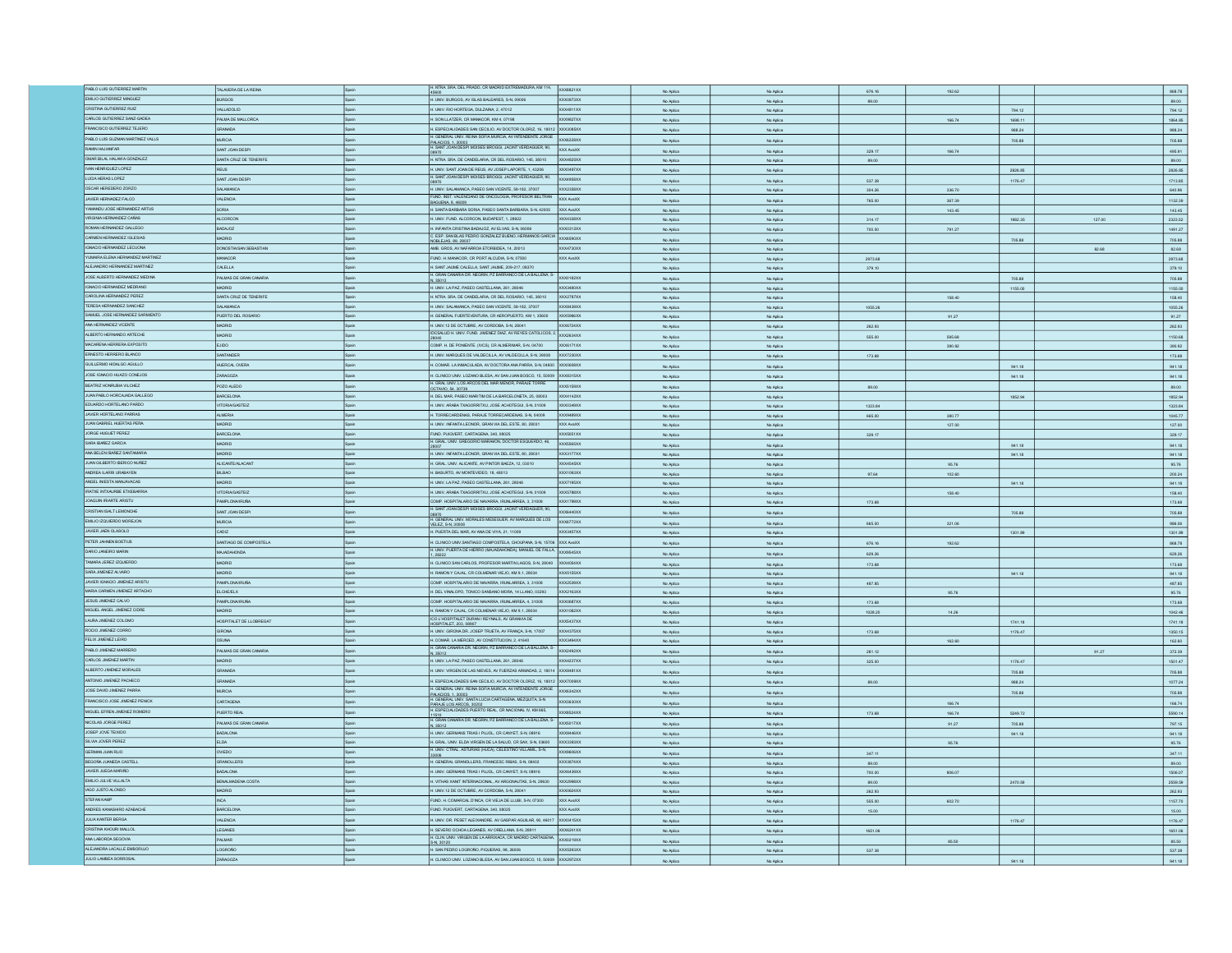|                                     | BURLADA/BURLATA                   |              | C.S. BURLADA, FUENTE, S-N, 31600                                                          | XXX9141XX              |           |           |           |        |          |        | 97.64    |
|-------------------------------------|-----------------------------------|--------------|-------------------------------------------------------------------------------------------|------------------------|-----------|-----------|-----------|--------|----------|--------|----------|
| NEREA LAMBERTO COLOMO               |                                   |              | H. EL ESCORIAL, CR GUADARRAMA S LORENZO ESCORIAL, KM 6,2, XXX AvaXX                       |                        | No Aplica | No Aplica | 97.64     |        |          |        |          |
| LARISSA GEOBANNA LARA PEÑA          | <b>SAN LORENZO DE EL ESCORIAL</b> |              |                                                                                           |                        | No Aplica | No Aplica |           | 127.00 |          |        | 127.00   |
| FRANCISCO MARIA LARA PEREZ          | ZAMORA                            |              | H. VIRGEN DE LA CONCHA, AV REQUEJO, 35, 49022                                             | XXX7560XX              | No Aplica | No Aplica | 173.68    |        |          |        | 173.68   |
| INES LASO GARCIA                    | ORID                              |              | FAMON Y CAJAL, CR COLMENAR VIEJO, KM 9,1, 28034                                           | XXX6125XX              |           |           | 281.12    |        |          |        |          |
| DIEGO VLADIMIR LAVERDE PATIÑO       |                                   |              |                                                                                           |                        | No Aplica | No Aplica |           |        |          |        | 281.12   |
|                                     | OCTORAL                           |              | C.S. EL DOCTORAL-VECINDARIO, SEGUNDO SANTANA, 5, 35110                                    | XXX6174XX              | No Aplica | No Aplica | 173.68    |        |          |        | 173.68   |
| ESPERANZA LAVILLA RUBIRA            | LUGO                              | Spain        | H. UNIV. LUCUS AUGUSTI (HULA), SAN CIBRAO, S-N, 27004                                     | <b>XXX1916XX</b>       | No Aplica | No Aplica |           |        | 1415.09  |        | 1415.09  |
| MARTIN LAZARO QUINTELA              | opiv                              |              | .<br>XERAL DE VIGO, PIZARRO, 22, 36204                                                    | XXX4229XX              | No Aplica | No Aplica | 379.10    |        | 2470.58  | 158.40 | 3008.08  |
| ANTONIO LAZO PRADOS                 | RANADA                            |              | H. ESPECIALIDADES SAN CECILIO, AV DOCTOR OLORIZ, 16, 18012 XXX0180XX                      |                        |           |           |           |        |          |        |          |
|                                     |                                   |              |                                                                                           |                        | No Aplica | No Aplica | 196.12    |        | 1176.47  |        | 1372.59  |
| FERNANDO LEAL HERNANDEZ             | <b>JUADALAJARA</b>                |              | H. UNIV. GUADALAJARA, DONANTE DE SANGRE, S-N, 19002                                       | XXX9892XX              | No Aplica | No Aplica | 1215.00   |        | 941.18   |        | 2156.18  |
| JUAN LEON MATA                      | ERROL                             | Spain        | H. COMAR, MONFORTE, CR SAN PEDRO, S-N, 15405                                              | <b>XXX2670XX</b>       | No Aplica | No Aplica |           | 166.74 |          |        | 166.74   |
| PAULA LEON MEDINA                   | PALMAS DE GRAN CANARIA            | Spain        | H. UNIV. INSULAR DE GRAN CANARIA, AV MARITIMA DEL SUR, S-N,                               | XXX2415XX              |           |           |           | 166.74 |          |        | 166.74   |
| CARLA LIÑANA GRANELI                |                                   |              |                                                                                           |                        | No Aplica | No Aplica |           |        |          |        |          |
|                                     |                                   |              | .<br>MATEU ORFILA, RONDA MALBUGER, 1, 07703                                               | XXX1066XX              | No Aplica | No Aplica |           | 101.62 |          |        | 101.62   |
| RAMON LINARES ARMADA                | HUELVA                            |              | H. COMAR. INFANTA ELENA (HUELVA), CR HUELVA SEVILLA, S-N,                                 | XXX7434XX              | No Aplica | No Aplica |           |        | 849.06   |        | 849.06   |
| ESTEFANIA LINARES ESPINOS           | ADRID                             |              | I. UNIV. LA PAZ, PASEO CASTELLANA, 261, 28046                                             | XXX1164XX              | No Aplica | No Aplica | 537.38    |        | 5394.89  | 127.00 | 6059.27  |
| NURIA AZAHARA LINARES MESA          | <b>HUELVA</b>                     |              | H. GENERAL JUAN RAMON JIMENEZ, RONDA EXTERIOR NORTE, S-                                   | <b>XXXB313XX</b>       |           |           |           |        |          |        |          |
|                                     |                                   |              |                                                                                           |                        | No Aplica | No Aplica | 944.74    |        |          |        | 944.74   |
| CASILDA LLACER PEREZ                | MALAGA                            |              | V. 21005<br>1. VIRGEN DE LA VICTORIA, CAMPUS UNIVERSITARIO TEATINOS, S-<br>−XXX4790XX     |                        | No Aplica | No Aplica |           | 144.33 |          |        | 144.33   |
| JOSEP MARIA LLIBRE CODINA           | <b>BADALONA</b>                   |              | H. UNIV. GERMANS TRIAS I PUJOL, CR CANYET, S-N, 08916                                     | XXX2393XX              | No Aplica | No Aplica |           |        | 8515.30  |        | 8515.30  |
| MONTSERRAT LLOBERA SERENTILL        | TORTOSA                           | cain         | H. TORTOSA VERGE DE LA CINTA, ESPLANETES, 44, 43500                                       | XXX9090XX              | No Aplica | No Aplica | 196.12    |        |          |        | 196.12   |
|                                     |                                   |              | H. CLIN, UNIV. VIRGEN DE LA ARRIXACA, CR MADRID CARTAGENA                                 |                        |           |           |           |        |          |        |          |
| SANTIAGO LLORENTE VIÑAS             | PALMAR                            |              | S-N, 30120                                                                                | XXX6399XX              | No Arling | No Anito  |           |        | 941.18   |        | 941.18   |
| MARCOS ANTONIO LLORET DURA          | VALENCIA                          |              | H. CLINICO UNIV. VALENCIA, AV BLASCO IBAÑEZ, 17, 46010                                    | XXX0822XX              | No Aplica | No Aplica |           | 280.09 |          |        | 280.09   |
| FRANCISCO LLOVO TABOADA             | <b>MOURENTE</b>                   | Spain        | H. MONTECELO, MOURENTE, S-N, 36164                                                        | XXX1524XX              | No Aplica | No Aplica | 173.68    |        |          |        | 173.68   |
| CARMELO LOINAZ SEGUROLA             | <b>OIRD</b>                       |              | I. UNIV.12 DE OCTUBRE, AV CORDOBA, S-N, 28041                                             | XXX6203XX              | No Aplica | No Aplica | 56.32     |        |          |        | 56.32    |
| ANA LOIZAGA IRIARTE                 |                                   |              |                                                                                           |                        |           |           |           |        |          |        |          |
|                                     | BILBAO                            |              | H. BASURTO, AV MONTEVIDEO, 18, 48013                                                      | XXX2695XX              | No Aplica | No Aplica | 487.85    | 93.53  |          |        | 581.38   |
| CRISTINA LOMBARDIA GONZALEZ DE LERA | <b>LEON</b>                       | Spain        | H. LEON, ALTOS DE NAVA, S-N, 24008                                                        | <b>XXX2984XX</b>       | No Aplica | No Aplica |           | 83.45  |          |        | 83.45    |
| SIMON LOPEZ ALAMINOS                | UBEDA                             |              | H. COMAR. SAN JUAN DE LA CRUZ, CR LINARES, KM 1, 23400                                    | <b>XXX5772XX</b>       | No Aplica | No Aplica | 197.52    | 137.45 |          |        | 334.97   |
| EMILIO LOPEZ ALCINA                 | VALENCIA                          |              | I. GRAL. UNV. VALENCIA, AV TRES CRUCES, 2, 46014                                          | XXX0194XX              | No Aplica |           | 281.12    |        |          |        | 281.12   |
|                                     |                                   |              |                                                                                           |                        |           | No Aplica |           |        |          |        |          |
| DIONISIO LOPEZ BELLIDO              | <b>OURENSE</b>                    | Spain        | H. NTRA. SRA. DEL CRISTAL, RAMON PUGA, 54, 32005                                          | <b>XXX4856XX</b>       | No Aplica | No Aplica | 468.00    | 920.67 | 1415.09  |        | 2803.76  |
| FERNANDO LOPEZ CAMPOS               | <b>ORID</b>                       |              | RAMON Y CAJAL, CR COLMENAR VIEJO, KM 9,1, 28034                                           | XXX5733XX              | No Aplica | No Aplica | 537.38    |        | 6628.69  |        | 7166.07  |
| JOSE MANUEL LOPEZ CARRAL            | NTIAGO DE COMPOSTELA              |              | I. CLINICO UNIV.SANTIAGO COMPOSTELA, CHOUPANA, S-N, 15706 XXX5744XX                       |                        | No Aplica | No Aplica |           |        | 941.18   |        | 941.18   |
| PEDRO LOPEZ CUBILLANA               |                                   |              | H. CLIN, UNIV. VIRGEN DE LA ARRIXACA, CR MADRID CARTAGENA,                                |                        |           |           |           |        |          |        |          |
|                                     | <b>ALMAR</b>                      |              | S-N. 30120                                                                                | XXX6717XX              | No Aplica | No Aplica |           |        |          | 166.74 | 166.74   |
| SOFIA LOPEZ DE ALDA BAULUZ          | <b>AOSTOLES</b>                   |              | H. UNIV. MOSTOLES, RIO JUCAR, S-N, 28935                                                  | XXX7330XX              | No Aplica | No Aplica | 173.68    |        |          |        | 173.68   |
| ANDRES LOPEZ DE ALDA GONZALEZ       | DON BENTO                         |              | . DON BENITO-VILLANUEVA DE LA SERENA CR DON BENITO<br>ILLANJEVA DE LA SERENA, KM 3, 06400 | XXX1753XX              | No Aplica | No Aplica | 89.00     |        |          |        | 89.00    |
| ELENA LOPEZ DIEZ                    | COD                               |              |                                                                                           | <b>XXX2393XX</b>       |           |           |           |        |          |        |          |
|                                     |                                   |              | H. ALVARO CUNQUEIRO, CAMINO CAÑOTAIS, 44, 36312                                           |                        | No Aplica | No Aplice | 314.17    |        |          |        | 314.17   |
| JORGE LOPEZ FERRANDIS               | <b>ALZIRA</b>                     | <b>Boain</b> | H. UNIV. LA RIBERA, CR CORBERA, KM 1, 46600                                               | XXX7623XX              | No Aplic  | No Aplic  |           |        | 847.06   |        | 847.06   |
| SABELA LOPEZ GARCIA                 | <b>GO</b>                         |              | H. ALVARO CUNQUEIRO, CAMINO CAÑOTAIS, 44, 36312                                           | XXX5897XX              | No Aplica | No Aplica |           |        | 941.18   |        | 941.18   |
| PEDRO ANGEL LOPEZ GONZALEZ          | PALMAR                            |              | H. CLIN, UNIV. VIRGEN DE LA ARRIXACA, CR MADRID CARTAG                                    | XXX9749XX              | No Aplica | No Aplica | 2973.68   | 166.74 | 4800.01  |        | 7940.43  |
| MAURICIO ANDRES LOPEZ GUERRERO      |                                   |              | S-N, 30120                                                                                |                        |           |           |           |        |          |        |          |
|                                     | TOLEDO                            | Spain        | H. VIRGEN DE LA SALUD TOLEDO, AV BARBER, 30, 45004                                        | XXX4614XX              | No Aplica | No Aplica | 173.68    |        |          |        | 173.68   |
| MARCOS LOPEZ HOYOS                  | <b>INTANDER</b>                   |              | I. UNIV. MARQUES DE VALDECILLA, AV VALDECILLA, S-N, 39008 XXX2554XX                       |                        | No Aplica | No Aplica |           |        | 1411.76  |        | 1411.76  |
| ENRIQUE LOPEZ JIMENEZ               | ALMAR                             |              | H. CLIN. UNIV. VIRGEN DE LA ARRIXACA, CR MADRID CARTAGEN                                  |                        | No Aplica | No Aplica |           |        |          | 85.50  | 85.50    |
| VERONICA LOPEZ JIMENEZ              | MALAGA                            |              | S-N. 30120<br>H. GENERAL MALAGA, AV CARLOS DE HAYA, S-N, 29010                            | XXX8520XX              |           |           |           |        |          |        |          |
|                                     |                                   |              |                                                                                           |                        |           |           |           |        |          |        | 941.18   |
|                                     |                                   |              |                                                                                           |                        | No Aplica | No Aplica |           |        | 941.18   |        |          |
| BORJALOPEZ LOPEZ                    | VILAGARCIA DE AROUSA              |              | H. DO SALNES, HOSPITAL, 30, 36600                                                         | XXX5770XX              | No Aplica | No Aplica | 507.42    | 214.21 |          |        | 721.63   |
| CRISTOBAL LOPEZ LOPEZ               | SANT JOAN D'ALACANT               |              | H. UNIV. SANT JOAN D'ALACANT. CR ALICANTE VALENCIA. S-N.                                  | XXX5449XX              |           |           |           |        |          |        |          |
|                                     |                                   |              | H. UNIV. SANT JOAN D'ALACANT. CR ALICANTE VALENCIA, S-N.                                  |                        | No Aplica | No Aplica |           | 166.74 |          |        | 166.74   |
| ANA LOPEZ LOPEZ                     | SANT JOAN D'ALACANT               |              |                                                                                           | <b>XXX6813XX</b>       | No Aplica | No Aplica |           |        |          | 95.76  | 95.76    |
| MIGUEL ANGEL LOPEZ MARTIN           | RONDA                             |              | H. COMAR, LA SERRANIA, CR. EL BURGO, KM 1, 29400                                          | <b>XXX2770XX</b>       | No Arlina | No Anlica | 370.37    |        |          |        | 370.37   |
| MARIA OVIDIA LOPEZ OLIVA            | <b>MADRID</b>                     |              | H. UNIV. LA PAZ, PASEO CASTELLANA, 261, 2804                                              | XXX6335XX              | No Aplica | No Aplica | 700.00    |        | 1176.47  | 791.27 |          |
| EDUARDO LOPEZ PEREZ                 | COLLADO VILLALBA                  |              | DCSALUD H. COLLADO VILLALBA, CR ALPEDRETE A                                               |                        |           |           |           |        |          |        | 2667.74  |
|                                     |                                   | Spain        | MORALZARZAL M 608, KM 41, 28400                                                           | <b>XXXD789XX</b>       | No Aplica | No Aplica | 2800.00   |        |          |        | 2800.00  |
| JOSE ANTONO LOPEZ PLAZA             | <b>MADRID</b>                     | Spain        | H. RAMON Y CAJAL, CR COLMENAR VIEJO, KM 9,1, 28034                                        | <b>XXX1711XX</b>       | No Aplica | No Aplica |           | 127.00 |          |        | 127.00   |
| MVID LOPEZ SANCHEZ                  | <b>JUDAD REAL</b>                 | Spain        | H. GRAL. CIUDAD REAL, TOMELLOSO, S-N, 13005                                               | <b>XXX5329XX</b>       | No Aplica | No Aplica |           |        | 988.24   |        | 988.24   |
| LUIS ALBERTO LOPEZ SANCHEZ          | <b>RIDA</b>                       |              | ERV. EXTREMEÑO SALUD, 06800                                                               |                        | No Aplica | No Aplica |           |        | 885.29   |        | 885.29   |
| JOSE LOPEZ TORRECILLA               | <b>VALENCIA</b>                   |              | H. GRAL. UNIV. VALENCIA, AV TRES CRUCES, 2, 46014                                         | XXX7660XX<br>XXX1425XX |           |           |           |        |          |        |          |
|                                     |                                   |              |                                                                                           |                        | No Aplica | No Aplica | 1896.08   |        | 3207.55  |        | 5103.63  |
| MARTA LOPEZ VALCARCEL               | MAJADAHONDA                       |              | H. UNIV. PUERTA DE HERRO (MAJADAHONDA), MANUEL DE FALLA. XXX5869XX                        |                        | No Aplica | No Aplica | 944.74    |        | 1411.76  |        | 2356.50  |
| LUIS LOPEZ-FANDO LAVALLE            | MADRID                            |              | H. UNIV. LA PRINCESA, DIEGO DE LEON, 62, 28006                                            | XXX6169XX              | No Arling | No Aniles | 587.68    | 490.76 | 7148.50  |        | 8226.94  |
| ELISA LOPEZ-HERRERO PEREZ           | MALAGA                            |              |                                                                                           |                        |           |           |           |        |          |        |          |
|                                     |                                   |              | H. VIRGEN DE LA VICTORIA, CAMPUS UNIVERSITARIO TEATINOS, S-<br>XXX8088XX<br>N, 29010      |                        | No Aplic  | No Aplic  | 468.00    | 920.67 |          |        | 1388.67  |
| DAVID LORENTE ESTELLES              | CASTELLONCASTELLO                 |              | CONSORCIO H. PROV. CASTELLON, AV DOCTOR CLARA, 19, 12002 XXX9428XX                        |                        |           | No Aplic  |           |        | 1411.76  | 158.40 | 1570.16  |
| DAVID LORENTE GARCIA                | <b>BARCELONA</b>                  |              | H. UNIV. VALL D HEBRON-GENERAL, PASEO VALL D'HEBRON, 119- XXX4223XX<br>129.08035          |                        | No Aplica | No Aplica | 15.00     |        |          |        | 15.00    |
| LAURA LORENZO SORIANO               | ELCHE/ELX                         |              | H. GRAL. UNIV. ELCHE, CAMINO ALMAZARA, 11, 03203                                          | XXX7399XX              | No Aplica | No Aplica | 173.68    | 95.76  |          |        | 269.44   |
| ANTONIO JOSE LOZANO MARTINEZ        |                                   |              |                                                                                           |                        |           |           |           |        |          |        |          |
|                                     | PALMAR                            | Spain        | H. CLIN. UNIV. VIRGEN DE LA ARRIXACA, CR MADRID CARTAGE<br>S-N, 30120                     | XXX4165XX              | No Aplica | No Aplica | 555.00    | 616.17 | 1176.47  | 85.50  | 2433.14  |
| JOSE LUIS LOZANO ORTEGA             | BARAKALDO                         | Spain        | H. UNIV. DE CRUCES, PZ CRUCES, S-N, 48903                                                 | XXX9454XX              | No Aplica | No Aplica | 515.00    | 450.50 |          |        | 965.50   |
| MAXIMINO LOZANO REBOLLO             | LEON                              |              | .<br>CLIN, SAN FRANCISCO LEON, AV MARQUESES DE SAN ISIDRO, 11,<br>24004                   | XXX3371XX              | No Aplica | No Aplica | 89.00     |        |          |        | 89.00    |
| RAFAEL LUCENA VALVERDE              | <b>GIROA</b>                      | <b>Roain</b> | H. UNIV. INFANTA LEONOR, GRAN VIA DEL ESTE, 80, 28031                                     | <b>XXX5057XX</b>       |           |           |           |        |          |        |          |
|                                     |                                   |              |                                                                                           |                        | No Aplica | No Aplica | 325.00    |        |          |        | 325.00   |
| MARIA DEL MAR LUIS HIDALGO          | <b>ALENCIA</b>                    |              | GRAL. UNIV. VALENCIA, 46014                                                               | XXX7958XX              | No Aplica | No Aplica |           |        | 941.18   |        | 941.18   |
| SATURNINO LI UAN MARCO              | ALENCIA                           |              | I. UNIV. I POLITECNIC LA FE VALENCIA, BULEVAR SUR, S-N, 46026 XXX3792XX                   |                        | No Aplica | No Aplica | 89.00     |        |          |        | 89.00    |
| RAQUEL LUQUE CARO                   | <b>RANADA</b>                     |              | I. UNIV. VIRGEN DE LAS NIEVES, AV FUERZAS ARMADAS, 2, 18014 XXX7512XX                     |                        |           |           |           |        |          |        |          |
|                                     |                                   |              |                                                                                           |                        | No Aplica | No Aplica | 733.50    |        |          |        | 733.50   |
| PILAR LUQUE GALVEZ                  | ARCELONA                          |              | I. CLINIC I PROVINCIAL DE BARCELONA, VILLARROEL, 170, 08036 XXX7766XX                     |                        | No Aplica | No Aplica | 370.37    |        |          |        | 370.37   |
| MARIA LUQUE MARTIN                  | <b>FUENLABRADA</b>                |              | H. UNIV. FUENLABRADA, CAMINO DEL MOLINO, 2, 28942                                         | <b>XXX2625XX</b>       | No Aplica | No Aplica | 676.16    | 192.62 |          |        | 868.78   |
| MARIA JESUS MACIAS LOZANO           | CADIZ                             |              | H. PUERTA DEL MAR, AV ANA DE VIYA, 21, 11009                                              | XXX7785XX              | No Aplica | No Aplica | 646.00    | 633.00 |          |        | 1279.00  |
|                                     |                                   |              |                                                                                           |                        |           |           |           |        |          |        |          |
| <b>ION MADINA ALBISUA</b>           | DONOSTIA/SAN SEBASTIAN            |              | POLIC. GIPLIZKOA, PASEO MIRAMON, 174, 20014                                               | XXX3997XX              | No Aplica | No Aplica | 89.00     |        |          |        | 89.00    |
| MARIA BLANCA MADURGA PATUEL         | SIDAC                             |              | H. PUERTA DEL MAR, AV ANA DE VIYA, 21, 11009                                              | XXX0277XX              | No Aplica | No Aplica |           |        | 11117.31 | 148.75 | 11266.06 |
| LUIS MIGUEL MALCA CABALLERO         | PALAMOS                           | Spain        | H. PALAMOS, HOSPITAL, 36, 17230                                                           | XXX AvaXX              | No Aplica | No Aplica | 2973.68   |        |          |        | 2973.68  |
| JAVIER MALDONADO PIJOAN             | ARCELONA                          |              | H. UNIV. VALL D HEBRON-GENERAL, PASEO VALL D'HEBRON, 119                                  | XXX6286XX              |           |           |           |        |          |        |          |
|                                     |                                   |              | 129, 08035                                                                                |                        | No Aplica | No Aplica | 570.41    |        | 3647.05  |        | 4217.46  |
| MARÍA ESTHER MANCEBO SIERRA         | <b>DRID</b>                       |              | I. UNIV.12 DE OCTUBRE, AV CORDOBA, S-N, 28041                                             | XXX0122XX              | No Aplica | No Aplica |           |        | 1176.47  |        | 1176.47  |
| ALEJANDRO MANRIQUE MUNICIO          | <b>ADRID</b>                      |              | I. UNIV.12 DE OCTUBRE, AV CORDOBA, S-N, 28041                                             | XXX5697XX              | No Aplica | No Aplica | 262.93    |        |          |        | 262.93   |
| ALREA MANSO DE LEMA                 | <b>MADRID</b>                     | Spain        | H. UNIV. LA PAZ, PASEO CASTELLANA, 261, 28046                                             | XXX2491XX              | No Aplica | No Aplic  | 495.87    |        |          |        | 495.87   |
| ALBERTO ALEJANDRO MARCACUZCO QUINTO | MADRID                            |              | H. UNIV.12 DE OCTUBRE, AV CORDOBA, S-N, 28041                                             | XXX3708XX              | No Aplica | No Aplica | 262.93    |        |          |        |          |
| ANA MARCO VALDENEBRO                | CORONO                            |              |                                                                                           | XXX9173XX              |           |           |           |        |          |        | 262.93   |
|                                     |                                   |              | H. SAN PEDRO LOGROÑO, PIQUERAS, 98, 26006                                                 |                        | No Aplica | No Aplica |           | 166.74 |          |        | 166.74   |
| MARIA MARCOS ESCARTIN               | RDULIZ                            |              | H. URDULIZ - ALFREDO ESPINOSA, GOIETA KALEA, 16, 48610                                    | XXX3188XX              | No Aplica | No Aplica | $97.64\,$ | 102.60 |          |        | 200.24   |
| MARIA MARCOS JUBILAR                | <b>AMPLONA/IRUÑA</b>              |              | CLIN, UNIV. DE NAVARRA PAMPLONA, AV PIO XII / PIO XII AREN<br><b>ETOR, 31008</b>          | XXX1627XX              | No Aplica | No Aplica | 198.00    |        |          |        | 198.00   |
| DOLORES MARES TEJADA                | LENCIA                            |              | GRAL. UNV. VALENCIA, AV TRES CRUCES, 2, 46014                                             | XXX6562XX              | No Aplica | No Aplica |           | 95.76  |          |        | 95.76    |
| AGUSTI MARFANY PLUCHART             | EIDA                              |              | H. UNIV. ARNAU DE VILANOVA LLEIDA, AV ALCALDE ROV                                         |                        | No Aplica | No Aplica |           | 133.73 |          |        | 133.73   |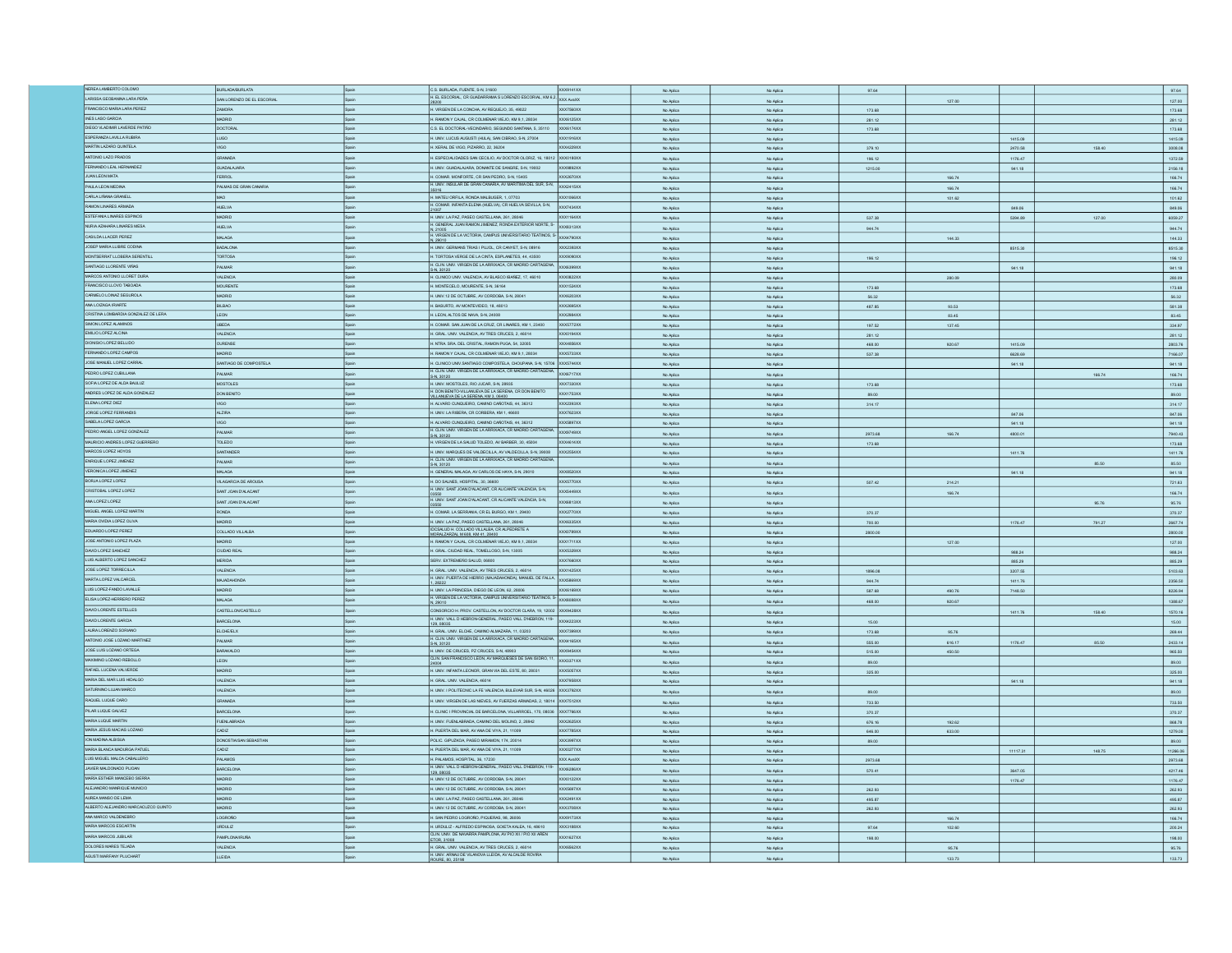| MARIA MARIN ALCALA                         | TERRASSA                  |              | H. UNIV. MUTUA DE TERRASSA, PZ DOCTOR ROBERT, 5, 08221<br>XXX9277XX                                                                    |                        |                        |                  |                  |         |        | 189.55                       |
|--------------------------------------------|---------------------------|--------------|----------------------------------------------------------------------------------------------------------------------------------------|------------------------|------------------------|------------------|------------------|---------|--------|------------------------------|
| MARIA MARIN PALAZON                        |                           |              | H. TORREVIEJA SALUD UTE, CR SAN MIGUEL DE SALINAS, 95,                                                                                 | No Aplica              | No Aplica              | 189.55           |                  |         |        |                              |
|                                            | <b>TORREVIEJA</b>         |              | XXX1111XX                                                                                                                              | No Aplica              | No Aplica              |                  | 95.76            |         |        | 95.76                        |
| ALFONSO MARIÑO COTELO                      | <b>DORUÑA</b>             | spain        | TRO. ONCOLOGICO DE GALICIA, DOCTOR CAMILO VEIRAS, 1,<br>XXX4098XX                                                                      | No Aplica              | No Aplica              | 555.00           | 795.51           |         |        | 1350.51                      |
| ALBA MAROTO ARAMENDI                       | MAJADAHONDA               | Spain        | HOUGH<br>H. UNIV. PUERTA DE HERRO (MAJADAHONDA), MANUEL DE FALLA, XXX7248XX                                                            | No Aplica              | No Aplica              | 225.00           |                  |         |        | 225.00                       |
| PABLO MAROTO REY                           | BARCELONA                 | Spain        | H. SANTA CREU I SANT PAU BARCELONA, SANT ANTONI MARIA<br>CLARET. 167. 08025<br>XXX6774XX                                               |                        |                        |                  |                  |         |        |                              |
|                                            |                           |              |                                                                                                                                        | No Aplica              | No Aplica              |                  |                  | 9001.34 |        | 9001.34                      |
| MAROUN ABI MOUSSA                          | YECLA                     | Spain        | H. VIRGEN DEL CASTILLO, AV FERIA, S-N, 30510<br>XXX AvaXX                                                                              | No Aplica              | No Aplica              | 281.12           |                  |         |        | 281.12                       |
| REINALDO MARRERO DOMINGUEZ                 | PALMAS DE GRAN CANARUA    |              | H. GRAN CANARIA DR. NEGRIN, PZ BARRANCO DE LA BALLENA, S-<br><b>XXX7857XX</b>                                                          | No Aplica              | No Aplica              |                  |                  |         | 91.27  | 91.27                        |
| NATALIA MARRERO UMPIERREZ                  | PALMAS DE GRAN CANARIA    | a<br>Prain   | V, 35012<br>H. GRAN CANARIA DR. NEGRIN, PZ BARRANCO DE LA BALLENA, S-<br>XXX2341XX                                                     | No Aplica              | No Aplica              |                  |                  | 705.88  |        | 705.88                       |
| CARMEN MARTIN DE VIDALES                   | <b>GIROM</b>              | ainas        | H. UNIV. LA PRINCESA, DIEGO DE LEON, 62, 28006<br>XXX9416XX                                                                            | No Aplica              |                        | 944.74           |                  |         |        | 944.74                       |
|                                            |                           |              |                                                                                                                                        |                        | No Aplica              |                  |                  |         |        |                              |
| FRANCISCO MANUEL MARTIN DOMINGUEZ          | <b>SEVILLA</b>            |              | H. UNIV. VIRGEN DEL ROCIO, AV MANUEL SIUROT, S-N, 41013<br>XXX7014XX                                                                   | No Aplica              | No Aplica              | 300.00           |                  |         |        | 300.00                       |
| EVA MARTIN JIMENEZ                         | SEVILLA                   | a<br>Prain   | H. NTRA. SRA. DE VALME, CR CADIZ BELLAVISTA, KM 548,9, 41014 XXX4984XX                                                                 | No Aplica              | No Aplica              | 197.52           | 137.45           |         |        | 334.97                       |
| ALMUDENA MARTIN MARINO                     | <b>MADRID</b>             | Spain        | H. UNIV. INFANTA LEONOR, GRAN VIA DEL ESTE, 80, 28031<br>XXX4393XX                                                                     | No Aplica              | No Aplica              | 537.38           |                  |         |        | 537.38                       |
| SERGIO MARTIN MARTIN                       | VALLADOLID                | Spain        | H. CLIN, UNIV, VALLADOLID, AV RAMON Y CAJAL, 3, 47003<br>XXX3595XX                                                                     | No Aplica              | No Aplica              |                  | 267.46           | 705.88  |        | 973.34                       |
| ALICIA INMACULADA MARTIN MARTINEZ          | PALMAS DE GRAN CANARUA    |              | H. CLIn, unit, VALLENCHI, FL. CANARIA, AV MARITIMA DEL SUR, S.<br>H. UNIV, MATERNO INFANTIL DE CANARIA, AV MARITIMA DEL SUR, S.        |                        |                        |                  |                  |         |        |                              |
|                                            |                           |              | V, 35016                                                                                                                               | No Aplica              | No Aplica              | 428.22           |                  | 5947.05 | 288.95 | 6664.22                      |
| HENRI MARTIN ORE ARCE                      | ELCHE/ELX                 |              | H. GRAL. UNV. ELCHE, CAMINO ALMAZARA, 11, 03203<br>XXX4336XX                                                                           | No Aplica              | No Aplica              |                  |                  | 847.06  |        | 847.06                       |
| ALEJANDRO MARTIN PARADA                    | SALAMANCA                 | Spain        | H. UNIV. SALAMANCA, PASEO SAN VICENTE, 58-182, 37007<br>XXX6983XX                                                                      | No Aplica              | No Aplica              | 304.26           | 169.96           |         |        | 474.22                       |
| LEYRE MARIA MARTIN RODRIGUEZ               | ACKOHADAM                 | ainas        | I. UNIV. PUERTA DE HERRO (MAJADAHONDA), 28222<br>XXX5650XX                                                                             | No Aplica              | No Aplica              |                  |                  | 588.24  |        | 588.24                       |
| MARIA CRUZ MARTIN SOBERON                  | <b>MADRID</b>             |              | H. UNIV.12 DE OCTUBRE, AV CORDOBA, S-N, 28041<br>XXXB199XX                                                                             | No Aplica              | No Aplica              | 84.70            | 1291.70          |         |        | 1376.40                      |
| LAURA MARTINEZ ARCOS                       | <b>CUENCA</b>             | .<br>Shain   | XXX2098XX                                                                                                                              |                        |                        |                  |                  |         |        |                              |
|                                            |                           |              | H. GENERAL VIRGEN DE LA LUZ, HERMANDAD DE DONANTES DE<br>SANGRE, 1, 16002<br>H. UNIV. SANT JOAN D'ALACANT, CR. ALICANTE VALENCIA, S-N, | No Aplica              | No Aplica              |                  | 93.53            |         |        | 93.53                        |
| MONSERRAT MARTINEZ BELTRAN                 | <b>SANT JOAN D'ALACAN</b> |              | <b>XXX6548XX</b>                                                                                                                       | No Aplica              | No Aplica              |                  | 95.76            |         |        | 95.76                        |
| SARA MARTINEZ BREIJO                       | <b>CORUÑA</b>             | Scein        | H. UNIV. A CORUÑA, LG JUBIAS DE ARRIBA, 84, 15006<br><b>XXX2937XX</b>                                                                  | No Aplica              | No Aplica              | 173.68           |                  | 1976.47 |        | 2150.15                      |
| FERNANDO MARTINEZ CASTELLANOS              | LOGROÑO                   | Spain        | XXX1037XX<br>H. SAN PEDRO LOGROÑO, PIQUERAS, 98, 26006                                                                                 | No Aplica              | No Aplica              | 265.00           |                  |         |        | 265.00                       |
| DAVID MARTINEZ CUADRON                     | <b>VALENCIA</b>           | <b>Spain</b> | H. LA FE CAMPANAR, AV CAMPANAR, 21, 46009<br>XXX0002XX                                                                                 | No Aplica              | No Aplica              |                  |                  | 1415.09 |        | 1415.09                      |
| ESTHER MARTINEZ CUENCA                     | <b>VALENCIA</b>           | <b>Spain</b> |                                                                                                                                        |                        |                        |                  |                  |         |        |                              |
|                                            |                           |              | H. UNIV. I POLITECNIC LA FE VALENCIA, BULEVAR SUR, S-N, 46026 XXX3408XX                                                                | No Aplica              | No Aplica              | 173.68           |                  | 1152.94 |        | 1326.62                      |
| ROBERTO MARTINEZ DEL GADO                  | ZARAGOZA                  | Spain        | H. ROYO VILLANOVA, AV SAN GREGORIO, 30, 50015<br>XXXB124XX                                                                             | No Aplica              | No Aplica              |                  |                  | 705.88  |        | 705.88                       |
| JUAN CARLOS MARTINEZ ESCORIZA              | ALICANTE/ALACANT          |              | H. GRAL. UNV. ALICANTE, AV PINTOR BAEZA, 12, 03010<br>XXX0179XX                                                                        | No Aplica              | No Aplica              |                  |                  |         | 95.76  | 95.76                        |
| SONIA MARTINEZ FORTE                       | ALMERIA                   | .<br>Shain   | H. TORRECARDENAS, PARAJE TORRECARDENAS, S-N, 04009<br>XXX2197XX                                                                        | No Aplica              | No Aplica              | 197.52           | 137.45           |         |        | 334.97                       |
| ROCIO MARTINEZ GALLARDO                    | BADAJOZ                   | Spain        | H. INFANTA CRISTINA BADAJOZ. AV ELVAS. S-N. 06006<br>XXX4902XX                                                                         | No Aplica              | No Aplica              |                  |                  | 941.18  |        | 941.18                       |
| JOSE ROBERTO MARTINEZ GARCIA               | VALENCIA                  |              | H. CLINICO UNIV. VALENCIA, AV BLASCO IBAÑEZ, 17, 46010<br>XXX1322XX                                                                    | No Aplica              | No Aplica              | 849.84           | 95.76            |         |        |                              |
| GLORIA MARTINEZ GOMEZ                      |                           |              | H. CLIN. UNIV. VIRGEN DE LA ARRIXACA, CR MADRID CARTAGE                                                                                |                        |                        |                  |                  |         |        | 945.60                       |
|                                            | PALMAR                    |              | XXX1951XX<br>I-N, 30120<br>I. CENTRAL DE LA DEFENSA GOMEZ ULLA, GLORIETA DEL                                                           | No Aplica              | No Aplica              | 173.68           |                  |         |        | 173.68                       |
| ELENA MARTINEZ HOLGUIN                     | MADRID                    | <b>Spain</b> | XXX1958XX                                                                                                                              | No Aplica              | No Aplica              | 173.68           |                  | 617.65  |        | 791.33                       |
| RAUL MARTINEZ IGUALADA                     | JAEN                      | spain        | EJERCITO, S-N, 28047<br>H. UNIV. MEDICO QUIRURGICO JAEN, AV EJERCITO ESPAÑOL, 10,<br>XXX9709XX                                         | No Aplica              | No Aplica              | 196.12           |                  |         |        | 196.12                       |
| JOSE M MARTINEZ JABALOYAS                  | <b>VALENCIA</b>           | Spain        | H. CLINICO UNIV. VALENCIA, AV BLASCO IBAÑEZ, 17, 46010<br><b>XXX4530XX</b>                                                             |                        |                        |                  |                  |         |        |                              |
|                                            |                           |              |                                                                                                                                        | No Aplica              | No Aplica              | 281.12           |                  | 2547.17 |        | 2828.29                      |
| MIREIA MARTINEZ KAREAGA                    | <b>ITORIA/GASTEIZ</b>     |              | H. UNIV. ARABA TXAGORRITXU, JOSE ACHOTEGUI, S-N, 01009<br>XXX7911XX                                                                    | No Aplica              | No Aplica              |                  | 158.40           |         |        | 158.40                       |
| JOAQUIN MARTINEZ LOPEZ                     | <b>MADRID</b>             |              | <b>XXX2558XX</b><br>I. UNV.12 DE OCTUBRE, 28041                                                                                        | No Aplica              | No Aplica              |                  |                  | 3179.80 |        | 3179.80                      |
| ANTONIO MARTINEZ MORGILLO                  | GRANADA                   | .<br>Section | H. UNIV. VIRGEN DE LAS NIEVES, AV FUERZAS ARMADAS, 2, 18014 XXX4862XX                                                                  | No Aplica              | No Aplica              | 89.00            |                  |         |        | 89.00                        |
| CONCEPCION MARTINEZ NIETO                  | <b>GIROM</b>              | .<br>Shain   | H. UNIV. LA PRINCESA, DIEGO DE LEON, 62, 28006<br><b>XXX9787XX</b>                                                                     |                        |                        |                  |                  | 941.18  |        | 941.18                       |
| ESTEBAN MARTINEZ PEREZ                     | SORIA                     | Spain        | H. SANTA BARBARA SORIA, PASEO SANTA BARBARA, S-N, 42005<br>XXXB376XX                                                                   | No Aplica<br>No Arlina | No Aplica              | 304.26           | 169.96           |         |        | 474.22                       |
| LUIS MARTINEZ PIÑEIRO LORENZO              |                           |              |                                                                                                                                        |                        | No Anked               |                  |                  |         |        |                              |
|                                            | MADRID                    | <b>Spain</b> | H. UNIV. LA PAZ, PASEO CASTELLANA, 261, 28046<br>XXX9630XX                                                                             | No Aplica              | No Aplica              | 638.68           |                  | 5297.43 | 107.11 | 6043.22                      |
| ROBERTO HU MARTINEZ RODRIGUEZ              | VALLADOLID                | Spain        | H. UNIV. RIO HORTEGA, DULZAINA, 2, 47012<br>XXX0914XX                                                                                  | No Aplica              | No Aplica              |                  | 166.74           |         |        | 166.74                       |
| AMADO MARTINEZ RODRIGUEZ                   | LASENCIA                  | Spain        | H. VIRGEN DEL PUERTO, FINCA VALCORCHERO, S-N, 10600<br>XXX6525XX                                                                       | No Aplica              | No Aplica              |                  | 133.73           |         |        | 133.73                       |
| BEGONA MARTINEZ RODRIGUEZ                  | TOLEDO                    |              | H. VIRGEN DE LA SALUD TOLEDO, AV BARBER, 30, 45004<br>XXX9573XX                                                                        | No Aplica              | No Aplica              |                  | 127.00           |         |        | 127.00                       |
| JESUS MARTINEZ RUIZ                        | <b>ALBACETE</b>           | Spain        | H. GENERAL ALBACETE, HERMANOS FALCO, S-N, 02006<br>XXX6695XX                                                                           | No Aplica              | No Aplica              |                  |                  | 941.18  |        | 941.18                       |
| JUAN IGNACIO MARTINEZ SALAMANCA            | MAJADAHONDA               | Spain        | H. UNIV. PUERTA DE HERRO (MAJADAHONDA), MANUEL DE FALLA. XXX1089XX                                                                     |                        |                        |                  |                  |         |        |                              |
|                                            |                           |              |                                                                                                                                        | No Aplica              | No Aplica              | 542.28           | 880.05           | 4450.61 | 127.00 | 5999.94                      |
| BEGOÑA MARTINEZ SANCHIS                    | VALENCIA                  | Spain        | XXX3457XX<br>H. UNIV. I POLITECNIC LA FE VALENCIA, 46026                                                                               | No Aplica              | No Aplica              |                  |                  | 1152.94 |        | 1152.94                      |
| RAUL MARTOS CALVO                          | BARCELONA                 | Spain        | H. CLINIC I PROVINCIAL DE BARCELONA, VILLARROEL, 170, 08036 XXX5212XX                                                                  | No Aplica              | No Aplica              | 370.37           |                  |         |        | 370.37                       |
| NOEMI MARTOS ORTEGA                        | SAN BARTOLOME             | <b>Spain</b> | H. VEGA BAJA DE ORIHUELA, CR ORIHUELA ALMORADI, S-N, 03314 XXX3854XX                                                                   | No Aplica              | No Aplica              |                  | <b>95.76</b>     |         |        | 95.76                        |
| LEOPOLDO MARZULLO ZUCCHET                  | MANISES                   |              | H. L'HORTA MANISES, ROSAS, S-N, 46940<br>XXX AvaXX                                                                                     |                        |                        |                  |                  |         |        | 95.76                        |
|                                            |                           |              |                                                                                                                                        | No Aplica              | No Aplica              |                  | 95.76            |         |        |                              |
| PATRICIO MAS SERRANO                       | ALICANTE/ALACANT          | Spain        | H. GRAL, UNV. ALICANTE, AV PINTOR BAEZA, 12, 03010<br>XXX7548XX                                                                        | No Aplica              | No Aplica              |                  |                  | 941.18  |        | 941.18                       |
| MERITXELL MASIP BESO                       | ARCELONA                  |              | CAP MANSO-EAP SANT ANTONI, 08015<br>XXX8302XX                                                                                          | No Aplica              | No Aplica              |                  |                  | 943.40  |        | 943.40                       |
| I ALRA MATELLARROM                         | ARCELONA                  |              | H. CLINIC I PROVINCIAL DE BARCELONA, VILLARROEL, 170, 08036<br><b>XXX5875XX</b>                                                        | No Aplica              | No Aplica              | 173.68           |                  |         |        | 173.68                       |
| JUAN J MATIAS GARCIA                       | <b>ARCELONA</b>           |              | H. PLATO, PLATO, 21, 08006<br>XXX7919XX                                                                                                | No Aplica              | No Aplica              | 314.17           |                  |         |        | 314.17                       |
| JAVIER MAYOR DE CASTRO                     | <b>GIROM</b>              | Spain        | H GRAI UNIV GREGORIO MARAKON DOCTOR ESQUERDO 46<br>XXX4697XX                                                                           |                        |                        |                  |                  |         |        |                              |
|                                            |                           |              | H. UNIV. SANT JOAN D'ALACANT, CR ALICANTE VALENCIA, S-N,                                                                               | No Aplica              | No Aplica              | 533.00           | 786.99           | 1176.47 | 127.00 | 2623.46                      |
| NEREA MAZAIRA MUÑOZ                        | SANT JOAN D'ALACANT       | Snain        | <b>XXX3952XX</b>                                                                                                                       | No Aplica              | No Aplica              |                  | 95.76            |         |        | 95.76                        |
| FRANCISCO JAV MAZCUÑAN FUENTES             | MANISES                   | Spain        | H. L'HORTA MANISES, ROSAS, S-N, 46940<br>XXX5543XX                                                                                     | No Aplica              | No Aplica              | 2800.00          | 95.76            |         |        | 2895.76                      |
| MARIA PILAR MAZUECOS LOPEZ                 | ALCAZAR DE SAN JUAN       | Spain        | H. GRAL. MANCHA CENTRO, AV CONSTITUCION, 3, 13600<br>XXX4651XX                                                                         | No Aplica              |                        | 688.68           | 443.22           |         |        | 1131.90                      |
| ENRIQUE MEDIAVILLA DIEZ                    |                           |              |                                                                                                                                        |                        | No Aplica              |                  |                  |         |        |                              |
| ANA MEDINA COLMENERO                       | PALENCIA                  |              | H. GENERAL RIO CARRION, AV DONANTES DE SANGRE, S-N, 34005 XXX4627XX                                                                    |                        |                        |                  |                  |         |        |                              |
|                                            |                           |              |                                                                                                                                        | No Aplica              | No Aplica              |                  | 166.74           |         |        | 166.74                       |
|                                            | <b>CORUÑA</b>             | Spain        | CTRO. ONCOLOGICO DE GALICIA, LG MONSERRAT, S-N, 15009<br><b>XXX2230XX</b>                                                              | No Aplica              | No Aplica              | 1076.90          | 1311.68          |         |        | 2388.58                      |
| RAFAEL ANTONO MEDINA LOPEZ                 | SEVILLA                   | Spain        | H. UNIV. VIRGEN DEL ROCIO, AV MANUEL SIUROT, S-N, 41013<br>XXX2172XX                                                                   | No Aplica              | No Aplica              |                  | 1720.00          | 5798.54 | 166.74 | 7685.28                      |
| JOSE MEDINA POLO                           | MADRID                    |              | H. UNIV.12 DE OCTUBRE, AV CORDOBA, S-N, 28041<br>XXX6962XX                                                                             | No Aplica              | No Aplica              | 262.68           |                  | 1358.82 |        | 1621.50                      |
| ADRIANA MEDRANO ANTOÑANZAS                 | <b>MADRID</b>             |              | H. GRAL. UNIV. GREGORIO MARAWON, DOCTOR ESQUERDO, 46,<br>XXX9898XX                                                                     | No Aplica              | No Aplica              |                  | 206.18           |         |        | 206.18                       |
| JOAN MELENDEZ MUÑOZ                        | <b>GIRONA</b>             | .<br>Shain   | <b>XXX2239XX</b>                                                                                                                       |                        |                        |                  |                  |         |        |                              |
|                                            |                           | Spain        | H. UNIV. GIRONA DR. JOSEP TRUETA, AV FRANÇA, S-N, 17007                                                                                | No Aplica              | No Aplica              | 360.00           | 1063.73          |         | 95.76  | 1519.49                      |
| EDOARDO MELILLI                            | HOSPITALET DE LLOBREGAT   |              | H. UNIV. BELLVITGE, FEIXA LLARGA, S-N, 08907<br>XXX AvaXX                                                                              | No Aplica              | No Aplica              | 700.00           | 806.07           |         |        | 1506.07                      |
| BEGOÑA MELLADO GONZALEZ                    | BARCELONA                 |              | H. CLINIC I PROVINCIAL DE BARCELONA, VILLARROEL, 170, 08036 XXX4358XX                                                                  | No Aplica              | No Aplica              |                  |                  | 1411.76 |        | 1411.76                      |
| ANAT MELNICK                               | GRANOLLERS                |              | H. GENERAL GRANOLLERS, FRANCESC RIBAS, S-N, 08402<br>XXX9148XX                                                                         | No Aplica              | No Aplica              | 555.00           | 796.55           |         |        |                              |
| JULIO CESAR MELON PEREZ                    | MERIDA                    | <b>Boain</b> | H. MERIDA, PG NUEVA CIUDAD, S-N, 06800<br>XXX9630XX                                                                                    | No Aplica              | No Aplica              |                  | 158.40           |         |        |                              |
| ARMANDO MENA-DURAN                         | <b>QUART DE POBLET</b>    | <b>Spain</b> | H. GENERAL BASICO DE LA DEFENSA VALENCIA, ALITRA, 1, 46930 XXX5516XX                                                                   |                        |                        |                  |                  |         |        |                              |
|                                            |                           |              | H. UNIV. CTRAL. ASTURIAS (HUCA), CELESTINO VILLAMIL, S-N,                                                                              | No Aplica              | No Aplica              | 198.00           |                  |         |        | 198.00                       |
| SAMUEL MENDEZ RAMIREZ                      | <b>MEDO</b>               | soain        | XXX AvaXX                                                                                                                              | No Aplica              | No Aplica              | 4015.00          |                  |         |        |                              |
| MARIA JOSE MENDEZ VIDAL                    | <b>ORDOBA</b>             |              | XXX7004XX<br>H. PROVINCIAL CORDOBA, AV MENENDEZ PIDAL, S-N, 14004                                                                      | No Aplica              | No Aplica              | 1076.90          | 805.08           | 1411.76 | 158.40 | 3452.14                      |
| ROBERTO MENDOZA RUIZ                       | OGROÑO                    |              | CIBIR CTRO. INV. BIOMEDICA FUND. RIOJA SALUD, PIQUERAS, 98<br>XXX9657XX                                                                | No Aplica              | No Aplica              | 1215.00          |                  |         |        | 1215.00                      |
| GERMAN MERINO MARTIN                       | ALICANTE/ALACAN           |              | C.S. ALICANTE BABEL, FERNANDO MADROÑAL, 7, 03007<br>XXX3043XX                                                                          | No Aplica              | No Aplica              |                  | 95.76            |         |        | 95.76                        |
| SERGIO MERINO SALAS                        | EJIDO                     | Spain        | COMP. H. DE PONIENTE. (IVCS), CR ALMERIMAR, S-N, 04700<br>XXX8979XX                                                                    |                        |                        |                  |                  |         |        |                              |
| CARLOS MESIA BARROSO                       |                           | Spain        |                                                                                                                                        | No Aplica              | No Aplica              | 646.00           | 953.73           | 1176.47 |        | 2776.20                      |
|                                            | AGA.JAUG                  |              | H. D1GUALADA, AV CATALUÑA, 11, 08700<br>XXX1646XX                                                                                      | No Aplica              | No Aplica              | 916.48           | 206.18           |         |        | 158.40<br>4015.00<br>1122.66 |
| JOSE LUIS MICO CHOFRE                      | VALENCIA                  |              | H. UNIV. I POLITECNIC LA FE VALENCIA, AV FERNANDO ABRIL.<br>MARTORELL, 106, 46026<br>XXX9051XX                                         | No Aplica              | No Aplica              |                  | 95.76            |         |        | 95.76                        |
| LUIS MIGUEL NALDA                          | LOGRONO                   |              | H. SAN PEDRO LOGROÑO, PIQUERAS, 98, 26006<br>XXX1272XX                                                                                 | No Aplica              | No Aplica              | 265.00           |                  |         |        | 265.00                       |
| OLGA MILLAN LOPEZ                          | BARCELONA                 | spain        | H. CLINIC I PROVINCIAL DE BARCELONA, VILLARROEL, 170, 08036 XXX9708XX                                                                  | No Aplica              | No Aplica              | 700.00           | 571.00           |         |        |                              |
| LUZ MARIA MIRA FERRER                      | CASTELLON/CASTELLO        | Spain        | H. GENERAL CASTELLON, AV BENICASIM, S-N. 12004<br>XXX1276XX                                                                            |                        |                        |                  |                  |         |        |                              |
|                                            |                           |              | H. SANTA CREU I SANT PAU BARCELONA, SANT ANTONI MARIA                                                                                  | No Aplica              | No Aplica              |                  | 95.76            |         |        | 1351.55<br>1271.00<br>95.76  |
| SONA MRABET PEREZ<br>JAUME MIRALLES AGUADO | ARCELONA<br><b>LZIRA</b>  |              | XXX8491XX<br>CLARET. 167. 08025<br>H. UNIV. LA RIBERA, CR CORBERA, KM 1, 46600<br>XXX7039XX                                            | No Aplica<br>No Aplica | No Aplica<br>No Aplica | 700.00<br>173.68 | 531.11<br>166.74 |         |        | 1231.11<br>340.42            |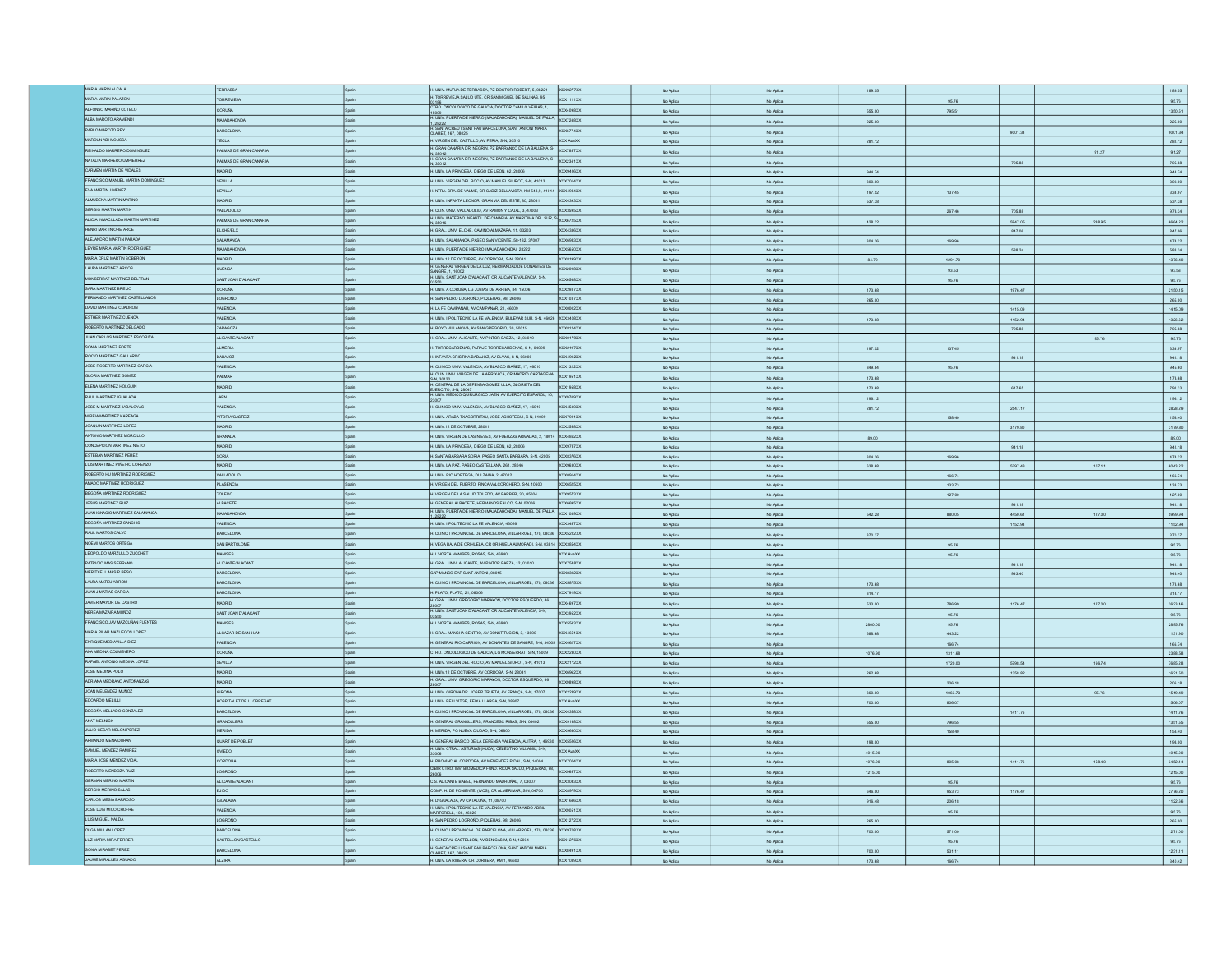| SARA MIRALLES AYUSO                                    | ZAMORA                       |              | H. VIRGEN DE LA CONCHA, AV REQUEJO, 35, 49022                                                                                             | XXX4324XX        | No Aplica              | No Aplica              | 97.64              | 169.96 |         |        | 267.60                                 |
|--------------------------------------------------------|------------------------------|--------------|-------------------------------------------------------------------------------------------------------------------------------------------|------------------|------------------------|------------------------|--------------------|--------|---------|--------|----------------------------------------|
| MARIA DOLORES MIRAMAR GALLART                          | ZARAGOZA                     | Spain        | H. UNIV. MIGUEL SERVET, PASEO ISABEL LA CATOLICA, 1-3, 50009 XXX6457XX                                                                    |                  | No Aplica              | No Aplica              |                    |        | 941.18  |        | 941.18                                 |
| OSCAR MIRANDA ARANZUBIA                                | <b>FUENTES NUEVAS</b>        | Spain        | H. EL BIERZO, MEDICOS SIN FRONTERAS, 7, 24411                                                                                             | XXX0367XX        | No Aplica              | No Aplica              |                    |        | 1176.47 | 83.45  | 1259.92                                |
| ENRIC MIRET ALOMAR                                     |                              |              | I. UNIV. VALL D HEBRON-GENERAL, PASEO VALL D'HEBRON, 119-                                                                                 |                  |                        |                        |                    |        |         |        |                                        |
|                                                        | <b>BARCELONA</b>             | Spain        |                                                                                                                                           | OCX7892XX        | No Aplica              | No Aplica              | 15.00              |        |         |        | 15.00                                  |
| LAURA MODREGO ULECIA                                   | OVIEDO                       |              | 129, 08035<br>H. UNIV. CTRAL. ASTURIAS (HUCA), CELESTINO VILLAMIL, S-N.<br>33006                                                          | XXX2282XX        | No Aplica              | No Aplica              | 173.68             |        |         |        | 173.68                                 |
| JOSE MARIA MOLERO GARCIA                               | <b>MADRID</b>                | Spain        | C.S. SAN ANDRES (MADRID), ALBERTO PALACIOS, 22, 28021                                                                                     | <b>XXX7580XX</b> | No Aplica              | No Aplica              |                    |        | 2236.41 |        | 2236.41                                |
| MARTA MOLINA BRAVO                                     |                              |              |                                                                                                                                           |                  |                        |                        |                    |        |         |        |                                        |
|                                                        | LEON                         |              | H. LEON, ALTOS DE NAVA, S-N, 2400                                                                                                         | OCX1542XX        | No Aplica              | No Aplica              |                    |        | 529.41  |        | 529.41                                 |
| ROBERTO MOLINA BURGOS                                  | <b>VALENCIA</b>              | Spain        | H. ARNAU DE VILANOVA VALENCIA, SAN CLEMENTE, 12, 46015                                                                                    | <b>XXX4RRRXX</b> | No Aplica              | No Aplica              | 1215.00            |        |         |        | 1215.00                                |
| JESSICA GUADALUPE MOLINA OSORIO                        | BADALONA                     | scair        | ICO BADALONA-H, UNIV. GERMANS TRIAS I PLUOL, CR CANYET, S-<br>N, 08916                                                                    |                  | No Aplica              | No Aplica              | 1215.00            |        | 941.18  |        | 2156.18                                |
| JUAN LUIS MOLINA SUAREZ                                | PLASENCIA                    | Spain        | H. VIRGEN DEL PUERTO, FINCA VALCORCHERO, S-N, 10600                                                                                       | <b>XXX7855XX</b> | No Aplica              | No Aplica              |                    |        | 1647.06 |        | 1647.06                                |
|                                                        |                              |              |                                                                                                                                           |                  |                        |                        |                    |        |         |        |                                        |
| SERENELLA MONAGAS ARTEAGA                              | LEON                         |              | H. SAN AGUSTIN AVILES, ALTOS DE NAVA, S-N, 24008                                                                                          | XXX1690XX        | No Aplica              | No Aplica              | 173.68             |        |         |        | 173.68                                 |
| OLGA MIGUEL MONCADA CEBALLOS                           | <b>INCA</b>                  | Spain        | FUND. H. COMARCAL D'INCA, CR VIEJA DE LLUBI, S-N, 07300                                                                                   | XXX AvaXX        | No Aplica              | No Aplica              |                    | 143.45 | 658.82  |        | 802.27                                 |
| JESUS MONLLOR GISBERT                                  | <b>ANTA CRUZ DE TENERIFE</b> | Spain        | H. NTRA, SRA, DE CANDELARIA, CR DEL ROSARIO, 145, 38010                                                                                   | OCX0807XX        | No Aplica              | No Aplica              |                    |        | 1411.76 |        | 1411.76                                |
| JULIA MONTAÑES UCEDA                                   |                              |              |                                                                                                                                           |                  |                        |                        |                    |        |         |        |                                        |
|                                                        | SEVILLA                      | Spain        | I. INFANTA LUISA, SAN JACINTO, 87, 41010                                                                                                  | <b>DCX9628XX</b> | No Aplica              | No Aplica              | 1011.59            |        |         |        | 1011.59                                |
| ANGEL MONTERO LUIS                                     | <b>MADRID</b>                | Spain        | H. HM UNIV. SANCHINARRO, OÑA, 10, 28050                                                                                                   | XXX1018XX        | No Aplica              | No Aplica              |                    |        | 882.35  |        | 882.35                                 |
| MANUEL MONTESINO SEMPER                                | <b>PAMPLONA/IRUÑA</b>        | Spain        | COMP. HOSPITALARIO DE NAVARRA, IRUNLARREA, 4, 31008                                                                                       | XXX3734XX        | No Aplica              | No Aplica              | 173.68             | 166.74 |         |        | 340.42                                 |
| LAURA MATLDE MONTESINOS BENET                          | CASTELLONCASTELLO            |              | H. GENERAL CASTELLON, AV BENICASIM, S-N, 12004                                                                                            | <b>XXX1786XX</b> |                        |                        |                    |        |         |        |                                        |
|                                                        |                              | Spain        | H. UNIV. I POLITECNIC LA FE VALENCIA, AV FERNANDO ABRIL                                                                                   |                  | No Aplica              | No Aplica              |                    | 95.76  |         |        | 95.76                                  |
| PAU MONTESINOS FERNANDEZ                               | VALENCIA                     | Spain        |                                                                                                                                           |                  | No Aplica              | No Aplica              |                    |        | 7704.10 |        | 7704.10                                |
| LOURDES MONTESINOS LLORCA                              | SANT JOAN D'ALACANT          | Spain        | MARTORELL. 106. 46026<br>H. UNIV. SANT JOAN D'ALACANT, CR ALICANTE VALENCIA, S-N,                                                         | <b>XXX4R25XX</b> | No Aplica              | No Aplica              |                    | 95.76  |         |        | 95.76                                  |
| LUIS MONTESINOS SEPULVEDA                              |                              |              |                                                                                                                                           |                  |                        |                        |                    |        |         |        |                                        |
|                                                        | <b>VALENCIA</b>              | Spain        | H. CLINICO UNIV. VALENCIA AV BLASCO IBAÑEZ. 17. 46010                                                                                     | XXX7701XX        | No Aplica              | No Aplica              |                    | 95.76  |         |        | 95.76                                  |
| LAURA CONSTANZA MONTEZUMA NIÑO                         | BENDORM                      | Spain        | IMED H. LEVANTE, DR SANTIAGO RAMON Y CAJAL, 7, 03503                                                                                      |                  | No Aplica              | No Aplica              | 495.87             |        |         |        | 495.87                                 |
| MARIA MONTLLEO GONZALEZ                                | BARCELONA                    | Spain        | FUND. PUIGVERT, CARTAGENA, 340, 08025                                                                                                     | XXX6893XX        | No Aplica              | No Aplica              | 370.37             |        | 943.40  |        | 1313.77                                |
| RAUL MONTOYA CHINCHILLA                                |                              |              | H. GENERAL UNIV. SANTA LUCIA CARTAGENA, MEZQUITA, S-N                                                                                     |                  |                        |                        |                    |        |         |        |                                        |
|                                                        | CARTAGENA                    | Spain        | ARAJE LOS ARCOS, 30202                                                                                                                    | XXXD678XX        | No Aplica              | No Aplica              | 665.00             | 321.06 |         |        | 986.06                                 |
| BERTA MONTSALVATGE ROCAMORA                            | <b>BARCELONA</b>             | Spain        | CAP ADRIA-EAP SANT ELIES, 08021                                                                                                           | XXX2839XX        | No Aplica              | No Aplica              |                    |        | 943.40  |        | 943.40                                 |
| ALBA MONZO CATALUÑA                                    | <b>VALENCIA</b>              | Spain        | H. GRAL. UNV. VALENCIA, AV TRES CRUCES, 2, 46014                                                                                          | XXX5625XX        | No Aplica              | No Aplica              |                    | 95.76  |         |        | 95.76                                  |
| LUCIANO MONZONIS REY                                   |                              |              |                                                                                                                                           |                  |                        |                        |                    |        |         |        |                                        |
|                                                        | <b>VALENCIA</b>              | Spain        | H. GRAL. UNIV. VALENCIA, AV TRES CRUCES, 2, 46014                                                                                         | XXX9066XX        | No Aplica              | No Aplica              | 515.00             | 538.05 |         |        | 1053.05                                |
| JORGE MORA CHRISTIAN                                   | <b>BILBAD</b>                | Spain        | CLIN IMO ZORROTZAURRE, BALLETS OLAETA, 4, 48014                                                                                           | <b>XXX3957XX</b> | No Aplica              | No Aplica              | 3565.16            | 192.62 |         |        | 3757.78                                |
| ALVARO MORAGA SANZ                                     | GETAFE                       |              | I. UNIV. GETAFE, 28905                                                                                                                    | XX9649XX         | No Aplica              | No Aplica              |                    |        | 941.18  |        | 941.18                                 |
| RAFAEL MORALES BARRERA                                 |                              |              | H. UNIV. VALL D HEBRON-GENERAL, PASEO VALL D'HEBRON, 119                                                                                  |                  |                        |                        |                    |        |         |        |                                        |
|                                                        | BARCELONA                    | Spain        | 129,08035                                                                                                                                 | <b>DCXD815XX</b> | No Aplica              | No Aplica              | 1041.78            |        |         |        | 1041.78                                |
| ANDRES MORALES GIRALDO                                 | VILA REAL/VILLARREA          | Spain        | H. PLANA, CR VILLAREAL BURRIANA, KM 0,5, 12540                                                                                            | OCX4987XX        | No Aplica              | No Aplica              |                    | 95.76  |         |        | 95.76                                  |
| ANA MORALES MARTINEZ                                   | GRANADA                      | Scair        | H. ESPECIALIDADES SAN CECILIO, AV DOCTOR OLORIZ, 16, 18012 XXX9881XX                                                                      |                  |                        |                        |                    |        |         |        |                                        |
|                                                        |                              |              |                                                                                                                                           |                  | No Aplica              | No Aplica              |                    | 144.33 |         |        | 144.33                                 |
| EDUARDO MORAN PASCUAL                                  | <b>VALENCIA</b>              | Spain        | UNIV. I POLITECNIC LA FE VALENCIA, BULEVAR SUR, S-N, 46026 XXX5803XX                                                                      |                  | No Aplica              | No Aplica              |                    | 95.76  |         |        | 95.76                                  |
| LUZ MARIA MORATALLA CHARCOS                            | <b>VALENCIA</b>              | Spain        | I. UNIV. DR. PESET ALEIXANDRE, AV GASPAR AGUILAR, 90, 46017 XXX7436XX                                                                     |                  | No Aplica              | No Aplica              | 2973.68            | 95.76  |         |        | 3069.44                                |
| CRISTOBAL MORENO ALARCON                               |                              |              | H. CLIN, UNIV. VIRGEN DE LA ARRIXACA, CR MADRID CARTAGENA.                                                                                |                  |                        |                        |                    |        |         |        |                                        |
|                                                        | PALMAR                       | Spain        | S-N, 30120                                                                                                                                | XXX9949XX        | No Aplica              | No Aplica              | 173.68             |        |         |        | 173.68                                 |
| PLACIDO MORENO ALVAREZ                                 | PLASENCIA                    | Spain        | H. VIRGEN DEL PUERTO, FINCA VALCORCHERO, S-N, 10600                                                                                       | XXX6238XX        | No Aplica              | No Aplica              |                    |        | 705.88  |        | 705.88                                 |
| JUAN MORENO AVILES                                     | CARTAGENA                    | scair        | H. GENERAL UNIV. SANTA LUCIA CARTAGENA, MEZQUITA, S-N                                                                                     | <b>XXX3798XX</b> |                        |                        |                    |        |         |        |                                        |
|                                                        |                              |              | PARAJE LOS ARCOS, 30202                                                                                                                   |                  | No Aplica              | No Aplica              |                    | 166.74 |         |        | 166.74                                 |
| ANA MARIA MORENO GARCIA                                | CORIA                        | Spain        | H. CIUDAD DE CORIA, CERVANTES, 75, 10800                                                                                                  | OCX0271XX        | No Aplica              | No Aplica              |                    | 130.17 |         |        | 130.17                                 |
| JUAN MORENO JIMENEZ                                    | JAEN                         | Spain        | H. UNIV. MEDICO QUIRURGICO JAEN, AV EJERCITO ESPAÑOL, 10. XXXS977XX                                                                       |                  | No Aplica              | No Aplica              |                    |        | 1415.09 |        | 1415.09                                |
| MARIA DEL CARMEN MORENO MANZANARO- MORENO              | CORDOBA                      |              | H. REINA SOFIA CORDOBA, AV MENENDEZ PIDAL, S-N, 14004                                                                                     |                  |                        |                        |                    |        |         |        |                                        |
|                                                        |                              | Spain        |                                                                                                                                           | XXX5954XX        | No Aplica              | No Aplica              |                    | 309.27 |         |        | 309.27                                 |
| BERTA MORENO MARCOS                                    | <b>URDULIZ</b>               | Spain        | H. URDULIZ - ALFREDO ESPINOSA, GOIETA KALEA, 16, 48610                                                                                    | XXXB552XX        | No Aplica              | No Aplica              |                    | 133.73 |         |        | 133.73                                 |
| ANGELA MORENO MARTI                                    | TORTOSA                      | <b>Spain</b> | H. TORTOSA VERGE DE LA CINTA, ESPLANETES, 44, 43500                                                                                       |                  | No Aplica              | No Aplica              | 379.10             |        |         |        | 379.10                                 |
| JAVIER MORENO NORES                                    |                              |              |                                                                                                                                           |                  |                        |                        |                    |        |         |        |                                        |
|                                                        | GRANADA                      |              | H. ESPECIALIDADES SAN CECILIO, AV DOCTOR OLORIZ, 16, 18012 XXX8208XX                                                                      |                  | No Aplica              | No Aplica              | 515.00             | 453.21 |         |        | 968.21                                 |
| FERMIN MORENO PEREZ                                    | REQUENA                      |              | H. GRAL, REQUENA, PARAJE CASABLANCA, S-N, 46340                                                                                           | XXX8573XX        | No Aplica              | No Aplica              |                    | 166.74 |         |        | 166.74                                 |
| IGNACIO MORENO PEREZ                                   | MALAGA                       | Spain        | H. VIRGEN DE LA VICTORIA, CAMPUS UNIVERSITARIO TEATINOS, S-                                                                               | XXX1923XX        | No Aplica              | No Aplica              | 537.38             |        |         |        | 537.38                                 |
| JESUS MORENO SIERRA                                    |                              |              | .29010                                                                                                                                    |                  |                        |                        |                    |        |         |        |                                        |
|                                                        | MADRID                       | Spain        | H. CLINCO SAN CARLOS, PROFESOR MARTIN LAGOS, S-N, 28040                                                                                   | XXX0282XX        | No Aplica              | No Aplica              | 314.17             |        |         |        | 314.17                                 |
| FRANCISCO MORESO MATEOS                                | BARCELONA                    | Spain        | H. UNV. VALL D HEBRON-GENERAL, PASEO VALL D'HEBRON, 119-                                                                                  | XXX2166XX        | No Aplica              | No Aplica              |                    |        | 1411.76 |        | 1411.76                                |
| MARIA JOSE MORO EGIDO                                  | SALAMANCA                    | Spain        | H. UNIV. SALAMANCA, PASEO SAN VICENTE, 58-182, 37007                                                                                      | XXX6195XX        |                        |                        |                    |        |         |        |                                        |
|                                                        |                              |              |                                                                                                                                           |                  | No Aplica              | No Aplica              | 665.00             |        |         |        | 665.00                                 |
| JUAN MANJEL MOSQUERA REBOREDO                          | <b>CORUÑA</b>                | Spain        | H. UNIV. A CORUÑA, LG JUBIAS DE ARRIBA, 84, 15006                                                                                         | XXX2547XX        | No Aplica              | No Aplica              |                    |        | 941.18  |        | 941.18                                 |
| TERESA MOSQUERA SEGANE                                 | <b>FERROL</b>                | Spain        | H. ARQUITECTO MARCIDE, CR SAN PEDRO, S-N, 15405                                                                                           | XXXB559XX        | No Aplica              | No Aplica              |                    |        | 941.18  |        | 941.18                                 |
| MOHAMMED MQIRAGE                                       | <b>CEUTA</b>                 | Spain        | H. UNIV. CEUTA, LG LOMA COLMENAR, S-N, 51005                                                                                              | XXX AvaXX        | No Aplica              | No Aplica              | 379.10             |        |         |        | 379.10                                 |
| MARTA MUNESA CALDERO                                   | HOSPITALET DE LLOBREGAT      | Spain        |                                                                                                                                           | XXX7034XX        |                        |                        |                    |        |         |        |                                        |
|                                                        |                              |              | H. GENERAL L'HOSPITALET, AV JOSEP MOLINS, 29, 08906                                                                                       |                  | No Aplica              | No Aplica              | 281.12             |        |         |        | 281.12                                 |
| ADRIAN MUNILLA DAS                                     | DENIA                        |              | MARINA SALUD DENIA, PARTIDA BENIADLA, S-N, 03700                                                                                          | XXX9881XX        | No Aplica              | No Aplica              |                    | 111.35 |         |        | 111.35                                 |
| ANDRES MUÑIZ DELGADO                                   | SANTANDER                    | Spain        | H. UNIV. MARQUES DE VALDECILLA, AV VALDECILLA, S-N, 39008                                                                                 | <b>XXX4875XX</b> | No Aplica              | No Aplica              |                    | 111.35 |         |        | 111.35                                 |
| MIGUEL ANGEL MUÑOZ CEPEDA                              | TOLEDO                       | Spain        | H. VIRGEN DE LA SALUD TOLEDO, AV BARBER, 30, 45004                                                                                        | XXX6196XX        |                        |                        |                    |        |         |        |                                        |
|                                                        |                              |              |                                                                                                                                           |                  | No Arling              | No Aniec               | 304.26             |        |         |        | 304.26                                 |
| JULIA LUISA MUÑOZ GARCIA                               | BADAJOZ                      | Spain        | H. INFANTA CRISTINA BADAJOZ, AV ELVAS, S-N, 06006                                                                                         | <b>XXX5055XX</b> | No Aplica              | No Aplica              |                    |        | 1415.09 |        | 1415.09                                |
| MAR MUÑOZ MUÑIZ                                        | MADRID                       | Spain        | H. UNIV. LA PAZ. PASEO CASTELLANA, 261, 28046                                                                                             | XXXB5B9XX        | No Aplica              | No Aplica              | 468.00             | 920.67 |         |        | 1388.67                                |
| JESUS MUÑOZ RODRIGUEZ                                  | SABADELL                     | Spain        | . SABADELL, PARC TAULI, S-N, 08208                                                                                                        | 0065272XX        | No Aplica              | No Aplica              | 296.12             |        | 5041.06 | 151.63 | 5488.81                                |
| DANIEL MUNOZ VELEZ                                     | PALMA DE MALLORCA            |              |                                                                                                                                           | XXX5328XX        |                        |                        |                    |        |         |        |                                        |
|                                                        |                              |              | I. UNIV. SON ESPASES, CR VALLDEMOSA, 79, 07010                                                                                            |                  | No Aplica              | No Aplica              |                    | 166.74 |         |        | 166.74                                 |
| JESUS MURILLO MIRAT                                    | BADAJOZ                      | Scair        | H. INFANTA CRISTINA BADAJOZ, AV ELVAS, S-N, 06006                                                                                         | XXX9055XX        | No Aplica              | No Aplica              |                    | 192.01 | 1320.75 |        | 1512.76                                |
| ALFREDO MUS MANLLEU                                    | PALMA DE MALLORCA            | Spain        | CLIN ROTGER SANITARIA BALEAR, SANTIAGO RUSIÑOL, 9, 07012                                                                                  | XXX0923XX        | No Aplica              | No Aplica              | 646.00             | 602.70 |         |        | 1248.70                                |
| FERNANDO NARANJO DE LA PUERTA                          | <b>ALZIRA</b>                | Spain        | H. UNIV. LA RIBERA, CR CORBERA, KM 1, 46600                                                                                               | XXX5020XX        |                        |                        |                    |        |         |        |                                        |
|                                                        |                              |              |                                                                                                                                           |                  | No Aplica              | No Aplica              |                    | 95.76  |         |        | 95.76                                  |
| ALEJANDRA NARANJO SANCHEZ                              | vigo                         | Spain        | H. ALVARO CUNQUEIRO, 36312                                                                                                                | XXX4113XX        | No Aplica              | No Aplica              |                    |        | 705.88  |        | 705.88                                 |
| FERNANDO NATAL ALVAREZ                                 | VALLADOLID                   | Spain        | H. CLIN. UNIV. VALLADOLID, AV RAMON Y CAJAL, 3, 47003                                                                                     | XXX4811XX        | No Aplica              | No Aplica              | 97.64              |        |         | 169.96 | 267.60                                 |
| MARIA DOLORES NAVARRO CABELLO                          | CORDOBA                      | Spain        | H. REINA SOFIA CORDOBA, AV MENENDEZ PIDAL, S-N, 14004                                                                                     | XXX8809XX        | No Aplica              | No Aplica              |                    |        | 941.18  |        | 941.18                                 |
| JOAQUIN NAVARRO CASTELLON                              |                              |              | H. CENTRAL DE LA DEFENSA GOMEZ ULLA, GLORIETA DEL                                                                                         |                  |                        |                        |                    |        |         |        |                                        |
|                                                        |                              |              |                                                                                                                                           | OCX5566XX        | No Aplica              | No Aplica              | 1011.59            |        |         |        | 1011.59                                |
|                                                        | MADRID                       |              | EJERCITO, S-N 28047                                                                                                                       |                  |                        |                        |                    |        |         |        |                                        |
| MIGUEL ANGEL NAVASA ANADON                             | BARCELONA                    | Spain        | H. CLINIC I PROVINCIAL DE BARCELONA, VILLARROEL, 170, 08036 XXX5423XX                                                                     |                  | No Aplica              | No Aplica              |                    |        | 1358.82 |        |                                        |
|                                                        |                              |              |                                                                                                                                           |                  |                        |                        |                    |        |         |        | 1358.82                                |
| DAVINIA NEBLAS TOSCANO                                 | JAEN                         |              | H. UNIV. MEDICO QUIRURGICO JAEN, AV EJERCITO ESPAÑOL, 10. XXX8486XX                                                                       |                  | No Aplica              | No Aplica              | 196.12             |        |         |        |                                        |
| PABLO NIETO GUINDO                                     | <b>ALMERIA</b>               | Spain        | H. TORRECARDENAS, PARAJE TORRECARDENAS, S-N, 04009                                                                                        | XXX7259XX        | No Aplica              | No Aplica              |                    |        |         | 21.00  | 21.00                                  |
| FRANCISCO NOHALES ALFONSO                              | VALENCIA                     | Spain        | H. UNIV. I POLITECNIC LA FE VALENCIA. BULEVAR SUR. S-N. 46026 XXX7193XX                                                                   |                  |                        |                        |                    |        |         |        |                                        |
|                                                        |                              |              |                                                                                                                                           |                  | No Aplica              | No Aplica              |                    |        | 1176.47 | 95.76  |                                        |
| JOSEP NOMDEDEU GUINOT                                  | BARCELONA                    | Scein        | H. SANTA CREU I SANT PAU BARCELONA, SANT ANTONI MARIA<br>CLARET, 167, 08025                                                               | XXX4513XX        | No Aplica              | No Aplica              | 198.00             |        |         |        | 198.00                                 |
| VICTOR NORIEGA CONCEPCION                              | <b>CORUÑA</b>                | Spain        | H. UNIV. A CORUÑA, LG JUBIAS DE ARRIBA, 84, 15006                                                                                         | <b>XXX4230XX</b> |                        |                        |                    |        |         |        |                                        |
|                                                        |                              |              |                                                                                                                                           |                  | No Aplica              | No Aplica              | 198.00             |        |         |        | 196.12<br>1272.23<br>198.00            |
| SERAFIN NOVAS CASTRO                                   | SANTIAGO DE COMPOSTELA       | Spair        | H. CLINICO UNIV.SANTIAGO COMPOSTELA, CHOUPANA, S-N, 15706                                                                                 | <b>XXX8986XX</b> | No Aplica              | No Aplica              | 314.17             |        |         |        | 314.17                                 |
| ANDRES NOVO GARCIA                                     | PALMA DE MALLORCA            | Spain        | H. UNIV. SON ESPASES, 07010                                                                                                               | OCX2468XX        | No Aplica              | No Aplica              |                    |        | 941.18  |        | 941.18                                 |
|                                                        |                              | <b>Scain</b> | H. UNIV. VALL D HEBRON-GENERAL, PASEO VALL D'HEBRON, 119-                                                                                 | XXX9128XX        | No Arling              | No Anito               |                    |        |         |        |                                        |
| ENEKO NOVO SUKIA                                       | BARCELONA                    |              | 129,08035                                                                                                                                 |                  |                        |                        |                    | 158.40 |         |        | 158.40                                 |
| ROSA NOVOA MARTIN                                      | OURENSE                      |              | H. NTRA SRA DEL CRISTAL, RAMON PUGA, 54, 32005                                                                                            | XXX4921XX        | No Aplica              | No Aplica              | 465.00             |        |         | 214.21 | 679.21                                 |
| LAURA NUÑEZ MORALES                                    | <b>ELCHE/ELX</b>             | Spain        | H. GRAL. UNV. ELCHE, CAMINO ALMAZARA, 11, 03203                                                                                           | <b>XXX6576XX</b> | No Aplica              | No Aplica              |                    | 95.76  |         |        |                                        |
| <b>JUAN JESUS NUÑEZ OTERO</b>                          | SANTIAGO DE COMPOSTELA       | Spain        | I. CLINICO UNIV.SANTIAGO COMPOSTELA, CHOUPANA, S-N, 15706 XXX1023XX                                                                       |                  |                        |                        |                    |        |         |        |                                        |
|                                                        |                              |              |                                                                                                                                           |                  | No Aplica              | No Aplica              | 537.38             | 166.74 | 941.18  |        |                                        |
| INES NUÑO DE LA ROSA GARCIA<br>CRISTINA NUÑO RODRIGUEZ | ELDA<br>BENALMADENA COSTA    |              | 4. GRAL. UNIV. ELDA VIRGEN DE LA SALUD, CR SAX, S-N, 03600 XXX3529XX<br>VITHAS XANIT INTERNACIONAL, CAMINO GILABERT, S-N, 29630 XXX6517XX |                  | No Aplica<br>No Aplica | No Aplica<br>No Aplica | 2800.00<br>1215.00 |        |         |        | 95.76<br>1645.30<br>2800.00<br>1215.00 |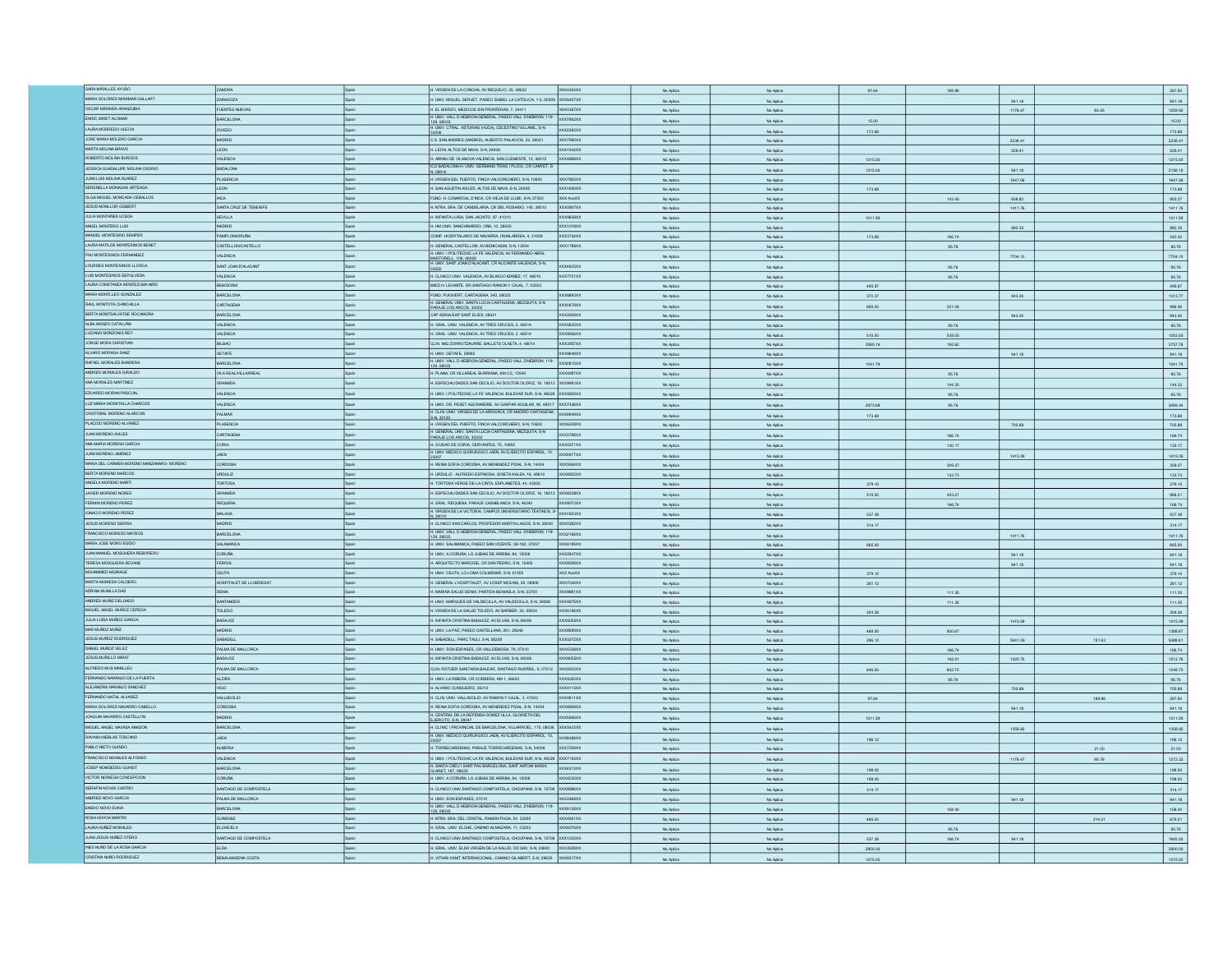| VERONICA OBADIA GIL             | MARTORELL                  |              | FUND. H. SANT JOAN DE DEU MARTORELL. 08760                                                  | XXX AvaXX        | No Aplica | No Aplica |         |              | 941.18  |        | 941.18  |
|---------------------------------|----------------------------|--------------|---------------------------------------------------------------------------------------------|------------------|-----------|-----------|---------|--------------|---------|--------|---------|
| ROQUE OCETE OCETE               | <b>ALMERIA</b>             |              | CONS. PRIV. DR OCETE OCETE; ROQUE, PARAJE                                                   | XXXB891XX        | No Aplica | No Aplica |         | 166.74       |         |        | 166.74  |
| PEDRO OJEDA HERRERA             | NAVALMORAL DE LA MATA      | Spain        | TORRECARDENAS, S-N, 04009<br>H. CAMPO ARAÑUELO, AV DEL HOSPITAL, S-N, 10300                 | XXX2317XX        |           |           |         |              |         |        |         |
|                                 |                            |              | H. UNIV. SANT JOAN D'ALACANT. CR ALICANTE VALENCIA, S-N.                                    |                  | No Aplica | No Aplica | 304.26  | 290.96       |         |        | 595.22  |
| EDGAR HUMBERTO OLARTE BARRAGAN  | SANT JOAN D'ALACANT        |              |                                                                                             | OCX5746XX        | No Aplica | No Aplica |         | 95.76        |         |        | 95.76   |
| MARIA TERESA OLAVE RUBIO        | ZARAGOZA                   |              | H. CLINICO UNIV. LOZANO BLESA, AV SAN JUAN BOSCO, 15, 50009                                 | XXX4523XX        | No Aplica | No Aplica |         |              | 1176.47 |        | 1176.47 |
| LUCIA OLIFER FERNANDEZ          | MALAGA                     |              | H. VIRGEN DE LA VICTORIA, CAMPUS UNIVERSITARIO TEATINOS, S-                                 | <b>XXX2518XX</b> |           |           |         |              |         |        |         |
|                                 |                            |              | N, 29010<br>IDCSALUD H. UNIV. FUND. JIMENEZ DIAZ, AV REYES CATOLICOS, 2.                    |                  | No Aplica | No Aplica |         | 144.33       |         |        | 144.33  |
| JESUS OLIVERA VEGAS             | <b>CIPIOAM</b>             |              | 28040                                                                                       | XXX5106XX        | No Aplica | No Aplica | 1507.46 |              |         |        | 1507.46 |
| INES OLMO VALERIANO             | VALENCIA                   |              | H. ARNAU DE VILANOVA VALENCIA, SAN CLEMENTE, 12, 46015                                      |                  | No Aplica | No Aplica |         | 95.76        |         |        | 95.76   |
| MARIA FRANCISCA OLTRA ESCODA    |                            |              |                                                                                             |                  |           |           |         |              |         |        |         |
|                                 | ELCHE/ELX                  |              | H. GRAL. UNV. ELCHE, CAMINO ALMAZARA, 11, 03203                                             | XXX4218XX        | No Aplica | No Aplica |         | 95.76        |         |        | 95.76   |
| JULIAN ORATE CELDRAN            | <b>MURCIA</b>              | Snain        | H. GENERAL UNIV. REINA SOFIA MURCIA, AV INTENDENTE JORGE<br>PALACIOS, 1, 30003              | xxxnonaxx        | No Aplica | No Aplica |         |              | 847.06  |        | 847.06  |
| FELIPE ORDOÑO DOMINGUEZ         | <b>VALENCIA</b>            | Spain        | H. ARNAU DE VILANOVA VALENCIA, SAN CLEMENTE, 12, 46015                                      | <b>XXX413BXX</b> |           |           |         |              | 823.53  |        |         |
|                                 |                            |              |                                                                                             |                  | No Aplica | No Aplica |         |              |         |        | 823.53  |
| WALTER ORLANDI OLIVEIRA         | ZARAGOZA                   | Spain        | H. UNIV. MIGUEL SERVET, PASEO ISABEL LA CATOLICA, 1-3, 50009                                | <b>XXX AvaXX</b> | No Aplica | No Aplica | 173.68  |              |         |        | 173.68  |
| ANDREA OROSA ANDRADA            | <b>CORUÑA</b>              | Spain        | H. UNIV. A CORUÑA, LG JUBIAS DE ARRIBA, 84, 15006                                           | XXX1784XX        | No Aplica | No Aplica | 761.68  | 786.99       |         |        | 1548.67 |
| MAYRA LIZBETH ORRILLO SARMIENTO |                            |              | ICO L'HOSPITALET DURAN I REYNALS, AV GRANVIA DE                                             | XXX AvaXX        |           |           |         |              |         |        |         |
|                                 | HOSPITALET DE LLOBREGAT    |              | OSPITALET, 203, 08907                                                                       |                  | No Arling | No Aplica | 1614.28 | 158.40       |         |        | 1772.68 |
| CARLOS ORTEGA ALVAREZ           | ELCHE/ELX                  |              | H. GRAL. UNV. ELCHE, CAMINO ALMAZARA, 11, 03203                                             | XXX3139XX        | No Aplica | No Aplica |         |              | 658.82  |        | 658.82  |
| JAVIER ORTEGA MARISCAL          | CACERES                    | Spain        | H. UNIV. CACERES, AV UNIVERSIDAD, 75, 10004                                                 | <b>XXX3778XX</b> | No Aplica | No Aplica | 89.00   |              |         |        | 89.00   |
| LUIS ORTEGA POLLEDO             | ALCALA DE HENARES          |              | H. UNIV. PRINCIPE DE ASTURIAS, CR MECO, S-N, 28805                                          | <b>OX8852XX</b>  |           |           |         |              |         |        |         |
|                                 |                            |              |                                                                                             |                  | No Aplica | No Aplica |         | 127.00       |         |        | 127.00  |
| MANUEL JESUS ORTEGA RODRIGUEZ   | HUELVA                     |              | GENERAL JUAN RAMON JIMENEZ, RONDA EXTERIOR NORTE, S-<br>N, 21005                            | XXX2833XX        | No Aplica | No Aplica | 1482.12 |              | 941.18  |        | 2423.30 |
| ALBERTO ORTIZ ARDUAN            | <b>ADRID</b>               |              | IDCSALUD H. UNIV. FUND. JIMENEZ DIAZ, 28040                                                 | <b>OCXD358XX</b> | No Aplica | No Aplica |         |              | 1556.60 |        | 1556.60 |
| ANTONIO ORTIZ GAMIZ             |                            |              |                                                                                             |                  |           |           |         |              |         |        |         |
|                                 | <b>SEVILLA</b>             | Spain        | H. UNIV. VIRGEN MACARENA, AV DOCTOR FEDRIAN, 3, 41009                                       | XXX6836XX        | No Aplica | No Aplica | 428.22  |              |         |        | 428.22  |
| MANUEL ORTIZ GORRAIZ            | SANT JOAN D'ALACANT        | Spain        | H. UNIV. SANT JOAN D'ALACANT. CR ALICANTE VALENCIA, S-N.                                    | XXX9893XX        | No Aplica | No Aplica | 351.36  |              |         |        | 351.36  |
| MARIA LUISA ORTIZ SANCHEZ       | PALMAR                     |              | H. CLIN. UNIV. VIRGEN DE LA ARRIXACA, 30120                                                 | XXX3613XX        | No Arling | No Antico |         |              | 941.18  |        | 941.18  |
|                                 |                            |              | CIBIR CTRO. INV. BIOMEDICA FUND. RIQUA SALUD, PIQUERAS, 98,                                 |                  |           |           |         |              |         |        |         |
| GUSTAVO OSSOLA LENTATI          | LOGRONO                    | Spain        |                                                                                             | XXX3991XX        | No Arlin  | No Arião  | 555.00  | 786.02       |         |        | 1341.02 |
| JUSTO OSTALE BLANCO             | CEUTA                      |              | H. UNIV. CEUTA, LG LOMA COLMENAR, S-N, 51005                                                | <b>OCX6075XX</b> | No Aplica | No Aplica | 849.84  | 288.95       |         |        | 1138.79 |
| ANA MARIA OTERO ROMERO          | MALAGA                     | Spain        | H. VIRGEN DE LA VICTORIA, CAMPUS UNIVERSITARIO TEATINOS, S-                                 | XXX2102XX        |           |           |         |              |         |        |         |
|                                 |                            |              | N, 29010                                                                                    |                  | No Aplica | No Aplica | 1215.00 |              |         |        | 1215.00 |
| BELEN OYA ALVAREZ DE MORALES    | UBEDA                      | Spain        | H. COMAR. SAN JUAN DE LA CRUZ, CR LINARES, KM 1, 23400                                      |                  | No Aplica | No Aplica |         | 395.64       |         |        | 395.64  |
| PABLO GAJATE BORAU              | <b>GIRDA</b>               |              | H. RAMON Y CAJAL, CR COLMENAR VIEJO, KM 9,1, 28034                                          | XXX5129XX        | No Aplica | No Aplica | 189.55  |              |         |        | 189.55  |
| REBECA PABON CRUZ               |                            |              | IDCSALUD H. COLLADO VILLALBA, CR ALPEDRETE A                                                |                  |           |           |         |              |         |        |         |
|                                 | COLLADO VILLALBA           |              | MORALZARZAL M 608. KM 41. 28400<br>H. UNIV. SANT JOAN D'ALACANT, CR ALICANTE VALENCIA, S-N, | <b>XXX AvaXX</b> | No Aplica | No Aplica | 615.00  | 321.40       |         |        | 936.40  |
| JUAN JOSE PACHECO BRI           | <b>JANT JOAN D'ALACAN</b>  |              |                                                                                             | OCX2864XX        | No Aplica | No Aplica |         | 166.74       |         |        | 166.74  |
| BARBARA PADILLA FERNANDEZ       | SAN CRISTOBAL DE LA LAGUNA |              | H. UNIV. CANARIAS, BARRIO NUEVO DE OFRA, S-N, 38320                                         | XXX2036XX        | No Aplica | No Aplica | 587.68  | 446.54       | 1411.76 |        | 2445.98 |
|                                 |                            |              | I. CLIN. UNIV. VIRGEN DE LA ARRIXACA, CR MADRID CARTAGEI                                    |                  |           |           |         |              |         |        |         |
| FELIPE PADILLA LARA             | PALMAR                     | Spain        | S-N. 30120                                                                                  | <b>XXX5522XX</b> | No Aplica | No Aplica | 665.00  | 321.06       |         |        | 986.06  |
| VICENTE PADILLA MORALES         | <b>SEVILLA</b>             | Spain        | H. UNIV. VIRGEN DEL ROCIO, 41013                                                            | XXXB075XX        | No Aplica | No Aplica |         |              | 941.18  |        | 941.18  |
| BELEN PADRON RODRIGUEZ          | OURENSE                    |              | H. SANTA MARIA NAI, RAMON PUGA, 56, 32005                                                   | XXX5534XX        | No Aplica | No Aplica |         |              | 705.88  |        | 705.88  |
|                                 |                            |              |                                                                                             |                  |           |           |         |              |         |        |         |
| AMALIA PALACIOS EITO            | CORDOBA                    |              | H. PROVINCIAL CORDOBA, AV MENENDEZ PIDAL, S-N, 14004                                        | XXX5991XX        | No Aplica | No Aplica | 944.74  | 111.35       |         |        | 1056.09 |
| YONI SALVADOR PALLAS COSTA      | <b>VALENCIA</b>            | Spain        | H. GRAL. UNV. VALENCIA, AV TRES CRUCES, 2, 46014                                            | XXX1744XX        | No Aplica | No Aplica | 818.50  | 166.74       |         |        | 985.24  |
| VICENTE PALOMAR ABRI            | <b>ALCOHALCOY</b>          | Spain        | H. VIRGEN DE LOS LIRIOS, PG CARAMANXEL, S-N, 03804                                          | XX28815XX        | No Aplica | No Aplica |         |              | 988.24  |        | 988.24  |
|                                 |                            |              | VIRGEN DE LA VICTORIA, CAMPUS UNIVERSITARIO TEATINOS, S                                     |                  |           |           |         |              |         |        |         |
| LAURA PALOMAR SANCHEZ           | ALAGA                      |              | N, 29010                                                                                    | XXX7751XX        | No Aplica | No Aplica | 197.52  | 137.45       |         |        | 334.97  |
| JOAN PALOU REDORTA              | BARCELONA                  |              | FUND. PUIGVERT, CARTAGENA, 340, 08025                                                       | OCX4206XX        | No Aplica | No Aplica |         |              | 1415.09 |        | 1415.09 |
| JORGE PANACH NAVARRETE          | <b>VALENCIA</b>            | Spain        | H. CLINICO UNIV. VALENCIA AV BLASCO IBAÑEZ. 17. 46010                                       | XXX7004XX        |           |           |         |              |         |        |         |
|                                 |                            |              | H. CENTRAL DE LA DEFENSA GOMEZ ULLA GLORIETA DEL                                            |                  | No Aplica | No Aplica | 281.12  | 95.76        |         |        | 376.88  |
| EVA PAÑOS FAGUNDO               | <b>CIPIOAM</b>             | Spain        | <b>JERCITO, S-N 28047</b>                                                                   | XXX4704XX        | No Aplica | No Aplica |         | 143.45       | 705.88  |        | 849.33  |
| CRISTOBAL PARDO ARIZMENDI       | ALICANTE/ALACANT           | Spain        | C.S. ALICANTE BABEL, FERNANDO MADROÑAL, 5-7, 03007                                          | XXXB0B5XX        | No Arling | No Anked  |         | <b>G5.76</b> |         |        | 95.76   |
| PABLO PARDO COTO                |                            |              | CTRO. MEDICO DE ASTURIAS, AV JOSE MARIA RICHARD GRAND                                       |                  |           |           |         |              |         |        |         |
|                                 | LATORES                    |              | 3, 33193                                                                                    | XXX7851XX        | No Arling | No Aniico | 705 OF  | 367.39       |         |        | 1132.39 |
| SATURIO PAREDES RUBIO           | TERRASSA                   | Spain        | H. TERRASSA, CR TORREBONICA, S-N, 08227                                                     | <b>OCXB909XX</b> | No Aplica | No Aplica | 1215.00 |              |         |        | 1215.00 |
| PATRICIA PARRA SERVAN           | <b>MERIDA</b>              | Spain        | H. MERIDA, PG NUEVA CIUDAD, S-N, 06800                                                      | <b>XXXR9R2XX</b> | No Aplica | No Aplica |         | 166.74       |         |        | 166.74  |
| JUAN MANJEL PASCASIO ACEVEDO    |                            | Spain        |                                                                                             |                  |           |           |         |              |         |        |         |
|                                 | SEVILLA                    |              | H. UNIV. VIRGEN DEL ROCIO, AV MANUEL SIUROT, S-N, 41013                                     | XXX9033XX        | No Aplica | No Aplica |         |              | 1176.47 |        | 1176.47 |
| DANIEL PASCUAL REGUEIRO         | LOGROÑO                    |              | SAN PEDRO LOGROÑO, PIQUERAS, 98, 26006                                                      | XXX3759XX        | No Aplica | No Aplica | 3154.00 | 507.04       |         |        | 3661.04 |
| MIGUEL PASCUAL SAMANIEGO        | VALLADOLID                 | Spain        | H. CLIN. UNIV. VALLADOLID, AV RAMON Y CAJAL, 3, 47003                                       | <b>XXX1315XX</b> | No Aplica | No Aplica | 281.12  | 166.74       |         |        | 447.86  |
| JUAN PASQUAU LIAÑO              | GRANADA                    | <b>Shain</b> | H. UNIV. VIRGEN DE LAS NIEVES, AV FUERZAS ARMADAS, 2, 18014                                 |                  |           |           |         |              |         |        |         |
|                                 |                            |              |                                                                                             | XXX4055XX        | No Aplica | No Aplica |         |              | 1747.06 |        | 1747.06 |
| AMPARO PASTOR CASTILLO          | LLIRIA                     |              | H. ALTA RESOLUCION LLIRIA, CR VALENCIA A ADEMUZ, KM 28,                                     | <b>XXX1182XX</b> | No Aplica | No Aplica |         | 95.76        |         |        | 95.76   |
| FRANCISCO PASTOR HERNANDEZ      | <b>VALENCIA</b>            | Spain        | H. CLINICO UNIV. VALENCIA, AV BLASCO IBAÑEZ, 17, 46010                                      | XXX0518XX        |           |           |         |              |         |        |         |
|                                 |                            |              |                                                                                             |                  | No Aplica | No Aplica |         | 262.50       |         |        | 262.50  |
| JORGE PASTOR PEIDRO             | <b>VALENCIA</b>            | Spain        | H. GRAL. UNV. VALENCIA, AV TRES CRUCES, 2, 46014                                            | XXX6105XX        | No Aplica | No Aplica | 1548.97 |              |         |        | 1548.97 |
| FRANCISCO JAVIER PAUL RAMOS     | ZARAGOZA                   | Spain        | H. UNIV. MIGUEL SERVET, PASEO ISABEL LA CATOLICA, 1-3, 50009 XXX6366XX                      |                  | No Aplica | No Aplica |         |              | 1132.08 |        | 1132.08 |
| ELENA PAUMARD RODRIGUEZ         | CORDOBA                    | Spain        |                                                                                             |                  |           |           |         |              |         |        |         |
|                                 |                            |              | H. REINA SOFIA CORDOBA, AV MENENDEZ PIDAL, S-N, 14004                                       |                  | No Aplica | No Aplica | 2163.76 |              |         |        | 2163.76 |
| IGNACIO PELAEZ FERNANDEZ        | GIJON                      |              | H. CABUEÑES, PRADOS, 395, 33394                                                             | <b>XXX7137XX</b> | No Aplica | No Aplica |         |              | 1411.76 | 158.40 | 1570.16 |
| PAULA MARIA PELETEIRO HIGUERO   | MATIAGO DE COMPOSTELA      |              | I. CLINICO UNIV.SANTIAGO COMPOSTELA, CHOUPANA, S-N, 15706                                   | XXX9513XX        | No Aplica | No Aplica |         |              | 1152.94 |        | 1152.94 |
| CARLES PELLICE VILALTA          | BARCELONA                  |              | AP II MANSO, MANSO, 19-27, 08015                                                            | <b>XX7523XX</b>  |           |           |         |              |         |        |         |
|                                 |                            |              |                                                                                             |                  | No Aplica | No Aplica | 265.00  |              |         |        | 265.00  |
| JUAN ANTONIO PEÑA GONZALEZ      | <b>BARCELONA</b>           | Spain        | FUND. PUIGVERT, CARTAGENA, 340, 08025                                                       | XXX2914XX        | No Aplica | No Aplica | 314.17  |              |         |        | 314.17  |
| MARIANA TERESA PEÑA PEREA       | <b>ALMERIA</b>             | Spain        | 1. TORRECARDENAS, PARAJE TORRECARDENAS, S-N, 04009                                          | XXX6921XX        | No Aplic  | No Aplic  | 495.87  |              |         |        | 495.87  |
| VERONICA PEÑAS PARRILLA         | PAMPLONA/IRUÑA             |              | C.S. II ENSANCHE, ADIZ, 35, 31004                                                           | XXX2231XX        | No Aplica | No Aplica | 97.64   |              |         |        | 97.64   |
| YHMAN PEÑASCO MARTIN            |                            |              |                                                                                             |                  |           |           |         |              |         |        |         |
|                                 | SANTANDER                  | Spain        | H. UNIV. MARQUES DE VALDECILLA, 39008                                                       | XXX0879XX        | No Aplica | No Aplica |         |              | 705.88  |        | 705.88  |
| JOSE MARIA PERALTA DURANGO      | ZUMARRAGA                  |              | H. ZUMARRAGA, BARRIO ARGIXAO, S-N, 20700                                                    | <b>XX6827XX</b>  | No Aplica | No Aplica | 281.12  | 82.68        |         |        | 363.80  |
| MIGUEL PERAN TERUE              | LERENA                     |              | ARNAU DE VILANOVA VALENCIA, CR NACIONAL 432, S-N, 06900                                     | XXX9678XX        | No Aplica | No Aplica |         | 166.74       |         |        | 166.74  |
|                                 |                            |              |                                                                                             |                  |           |           |         |              |         |        |         |
| JAVIER M. PEREIRA BECEIRO       | FERROL                     |              | H. ARQUITECTO MARCIDE, CR SAN PEDRO, S-N, 15405                                             | XXX7011XX        | No Aplica | No Aplica | 3596.12 | 434.89       |         |        | 4031.01 |
| JAVIER PEREZ ARDAVIN            | <b>GANDIA</b>              | Spain        | H. FRANCESC DE BORJA DE GANDIA, PASEO GERMANIES, 71,                                        | XXX9764XX        | No Aplica | No Aplica |         | 239.21       |         |        | 239.21  |
| DANIEL PEREZ ARGÜELLES          | MALAGA                     | Spain        | H. GENERAL MALAGA, AV CARLOS DE HAYA, S-N, 29010                                            | <b>XXX5265XX</b> | No Aplica |           |         |              | 652.94  |        | 652.94  |
|                                 |                            |              |                                                                                             |                  |           | No Aplica |         |              |         |        |         |
| SANTIAGO PEREZ CADAMD           | CIUDAD REAL                | Spain        | H. GRAL. CIUDAD REAL, TOMELLOSO, S-N, 13005                                                 | XXX AvaXX        | No Aplica | No Aplica |         | 166.74       |         |        | 166.74  |
| JOSE RAMON PEREZ CARRAL GARCIA  | <b>ALCORCON</b>            |              | H. UNIV. LA PAZ, BUDAPEST, 1, 28922                                                         | XXX5406XX        | No Aplica | No Aplica | 515.00  | 304.30       | 2329.41 |        | 3148.71 |
| DEMETRIO VICTOR PEREZ CIVANTOS  | BADAJOZ                    |              | H. INFANTA CRISTINA BADAJOZ, AV ELVAS, S-N, 06006                                           | XXX8848XX        | No Aplica | No Aplica |         |              | 1358.82 |        | 1358.82 |
| MUEL PEREZ ENCINAS              |                            |              |                                                                                             |                  |           |           |         |              |         |        |         |
|                                 | SANTIAGO DE COMPOSTELA     | Spain        | H. CLINICO UNIV.SANTIAGO COMPOSTELA, 15706                                                  | OCX4041XX        | No Aplica | No Aplica |         |              | 1415.09 |        | 1415.09 |
| DANIEL ADOLFO PEREZ FENTES      | ANTIAGO DE COMPOSTELA      |              | . CLINICO UNIV.SANTIAGO COMPOSTELA, CHOUPANA, S-N, 15706                                    | XXX9527XX        | No Aplica | No Aplica | 262.68  |              | 7095.00 |        | 7357.68 |
| ISABEL PEREZ FLORES             | <b>ADRID</b>               |              | CLINICO SAN CARLOS, 28040                                                                   | XX5061XX         |           |           |         |              |         |        | 941.18  |
|                                 |                            |              |                                                                                             |                  | No Aplica | No Aplica |         |              | 941.18  |        |         |
| CORINA PEREZ GARCIA             | GUON                       | Spain        | H. CABUEÑES, PRADOS, 395, 33394                                                             | XXX4300XX        | No Aplica | No Aplica | 2800.00 | 166.74       |         |        | 2966.74 |
| FRANCISCO JAVIER PEREZ GARCIA   | AVILES                     | Snain        | H. SAN AGUSTIN AVILES, CAMINO HEROS, 4, 33401                                               | <b>XXX7176XX</b> | No Aplica | No Aplica | 444.00  | 795.51       |         |        | 1239.51 |
| EMIL PEREZ MARICHAL             | LA SEU D'URGELL            |              | FUNDACIO SANT HOSPITAL LA SEU D'URGELL, PASSEIG DE JOAN                                     | XXX4849XX        | No Arlic  | No Aniin  |         |              |         |        |         |
|                                 |                            |              | BRUDIEU,8, 25700                                                                            |                  |           |           | 370.37  |              |         |        | 370.37  |
| MERITXELL PEREZ MARQUEZ         |                            |              | H. TERRASSA, ESPLANETES, 44, 43500                                                          | XXX6710XX        | No Aplica | No Aplica |         | 93.53        |         |        | 93.53   |
|                                 | TORTOSA                    |              |                                                                                             |                  |           |           |         |              |         |        |         |
| MARIA ANGELES PEREZ MARTINEZ    | VALENCIA                   | Spain        | H. UNIV. DR. PESET ALEIXANDRE, AV GASPAR AGUILAR, 90, 46017 XXX3267XX                       |                  | No Aplica | No Aplica |         | 95.76        |         |        | 95.76   |
|                                 |                            |              |                                                                                             |                  |           |           |         |              |         |        |         |
| JOSE IGNACIO PEREZ REGGETI      | HOSPITALET DE LLOBREGAT    | Spain        | H. UNIV. BELLVITGE, FEIXA LLARGA, S-N, 08907                                                | XXX5046XX        | No Aplica | No Aplica |         |              | 941.18  |        | 941.18  |
| FERNANDO PEREZ RUIZ             | ARAKALDO                   |              | I. UNIV. DE CRUCES, PZ CRUCES, S-N, 48903                                                   |                  | No Aplica | No Aplica |         |              | 6250.00 |        | 6250.00 |
| ESTHER PEREZ SANTAOLALLA        | DONOSTIA/SAN SEBASTIAN     |              | I. DONOSTIA-DONOSTIA OSPITALEA, PASEO DOCTOR<br><b>AFOOS PDI WATRIBU</b>                    | XXX8232XX        | No Aplica | No Aplica | 198.00  |              |         |        | 198.00  |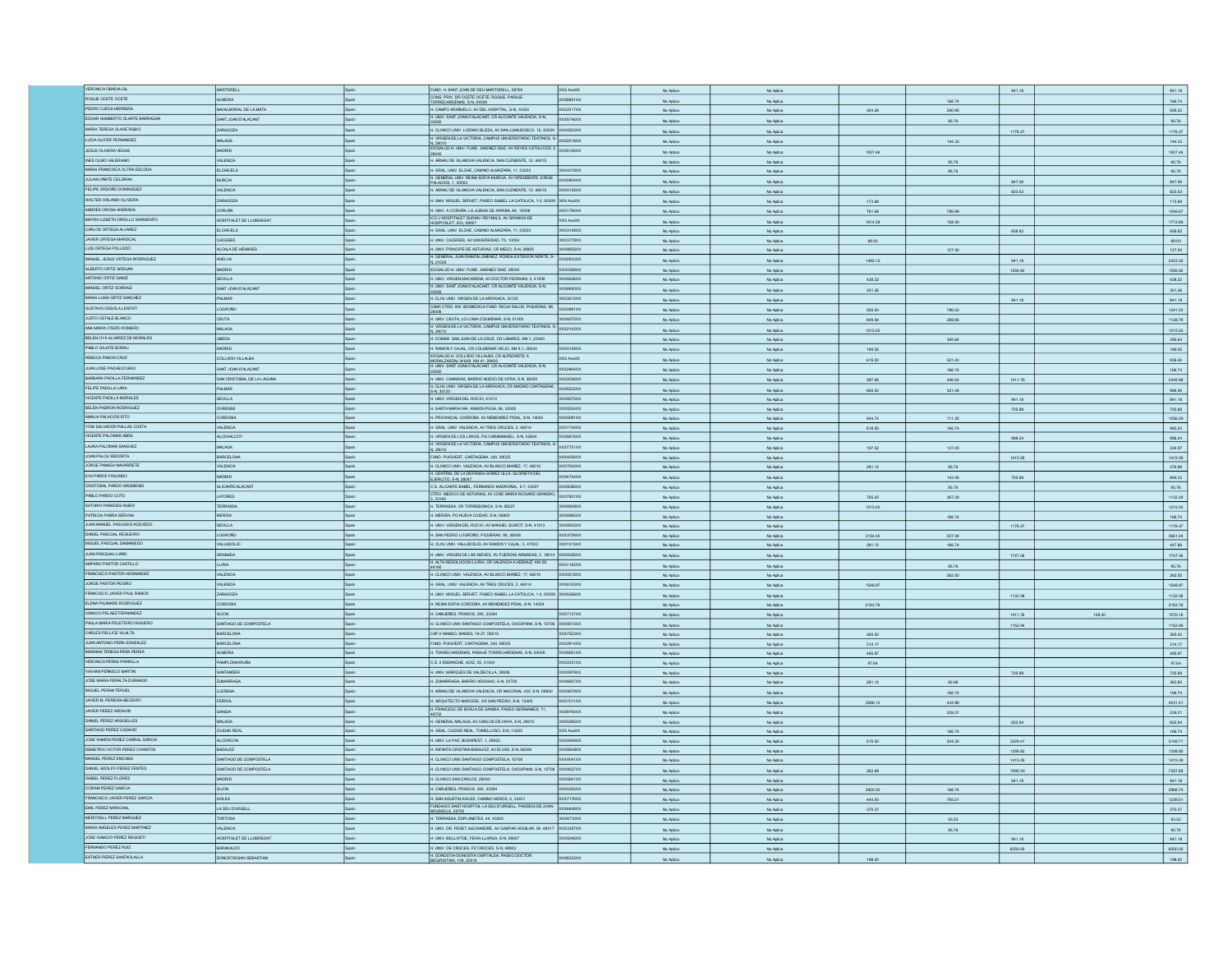| MIGUEL PEREZ SCHOCH                            |                            |              |                                                                                                                                                                                                                                                                                              |                        |                        |                  |                  |          |         |                                                                                 |
|------------------------------------------------|----------------------------|--------------|----------------------------------------------------------------------------------------------------------------------------------------------------------------------------------------------------------------------------------------------------------------------------------------------|------------------------|------------------------|------------------|------------------|----------|---------|---------------------------------------------------------------------------------|
|                                                |                            |              | H. ALVARO CUNQUEIRO, CAMINO CAÑOTAIS, 44, 36312<br>XXX0653XX                                                                                                                                                                                                                                 | No Aplica              | No Aplica              | 2800.00          |                  | 776.47   |         | 3576.47                                                                         |
| FRANCISCO DE BORJA PEREZ SOLANS                | CORON                      | Spain        | H. SAN PEDRO LOGROÑO, PIQUERAS, 98, 26006<br>XXX0661XX                                                                                                                                                                                                                                       | No Aplica              | No Aplica              | 265.10           |                  |          |         | 265.10                                                                          |
| LOURDES PEREZ TAMAJON                          | SAN CRISTOBAL DE LA LAGUNA |              | I. UNIV. CANARIAS, BARRIO NUEVO DE OFRA, S-N, 38320<br><b>XX5424XX</b>                                                                                                                                                                                                                       | No Aplica              | No Aplica              | 325.00           |                  |          |         | 325.00                                                                          |
| CARLA PEREZ TOMAS                              |                            |              | H. UNIV. SANT JOAN D'ALACANT, CR ALICANTE VALENCIA, S-N,<br>XXX7202XX                                                                                                                                                                                                                        |                        |                        |                  |                  |          |         |                                                                                 |
|                                                | SANT JOAN D'ALACANT        |              |                                                                                                                                                                                                                                                                                              | No Aplica              | No Aplica              | 89.00            |                  |          |         | 89.00                                                                           |
| BEGOÑA PEREZ VALDERRAMA                        | SEVILLA                    | Spain        | H. UNIV. VIRGEN DEL ROCIO, AV MANUEL SIUROT, S-N, 41013<br>XXX0662XX                                                                                                                                                                                                                         | No Aplica              | No Aplica              | 774.40           | 1291.70          | 1411.76  | 158.40  | 3636.26                                                                         |
| MIGUEL ANGEL PEREZ VALDIVIA                    | SEVILLA                    | Spain        | H. UNIV. VIRGEN DEL ROCIO, AV MANUEL SIUROT, S-N, 41013<br>XXX4126XX                                                                                                                                                                                                                         | No Aplica              | No Aplica              | 739.75           |                  |          |         | 739.75                                                                          |
|                                                |                            |              |                                                                                                                                                                                                                                                                                              |                        |                        |                  |                  |          |         |                                                                                 |
| LLUIS PERI CUS                                 | BARCELONA                  | Spain        | H. CLINIC I PROVINCIAL DE BARCELONA, VILLARROEL, 170, 08036<br>XXX4107XX                                                                                                                                                                                                                     | No Aplica              | No Aplica              | 765.16           | 96.31            |          |         | 861.47                                                                          |
| JOSE DAVID PIEDRA LARA                         | <b>JAEN</b>                |              | H. UNIV. MEDICO QUIRURGICO JAEN, AV EJERCITO ESPAÑOL, 10,<br>XXX3042XX                                                                                                                                                                                                                       | No Aplica              | No Aplica              | 2800.00          |                  | 941.18   |         | 3741.18                                                                         |
| NURIA PIERA MOLONS                             | <b>VALENCIA</b>            | Spain        | H. ARNAU DE VILANOVA VALENCIA, SAN CLEMENTE, 12, 46015<br>XXX0822XX                                                                                                                                                                                                                          | No Aplica              | No Aplica              | 379.10           |                  |          |         | 379.10                                                                          |
|                                                | CORDOBA                    |              | <b>XXX8939XX</b>                                                                                                                                                                                                                                                                             |                        |                        |                  |                  |          |         |                                                                                 |
| BEATRIZ PINEDA REYES                           |                            | Spain        | H. REINA SOFIA CORDOBA, AV MENENDEZ PIDAL, S-N, 14004                                                                                                                                                                                                                                        | No Aplica              | No Aplica              | 197.52           | 137.45           |          |         | 334.97                                                                          |
| ALVARO PINTO MARIN                             | <b>ADRID</b>               | Spain        | H. UNIV. LA PAZ, PASEO CASTELLANA, 261, 28046<br>XXX2657XX                                                                                                                                                                                                                                   | No Aplica              | No Aplica              | 765.00           |                  | 1556.60  |         | 2321.60                                                                         |
| RUBEN PINTO MARTIN                             | <b>TORIA/GASTEIZ</b>       |              | H. UNIV. ARABA TXAGORRITXU, JOSE ACHOTEGUI, S-N, 01009<br>XXX2359XX                                                                                                                                                                                                                          | No Aplica              | No Aplica              |                  | 82.68            |          |         | 82.68                                                                           |
| INGRID PINZON NAVARRETE                        | ALCOHALCOY                 | Spain        | H. VIRGEN DE LOS LIRIOS, PG CARAMANXEL, S-N, 03804<br>XXX4463XX                                                                                                                                                                                                                              |                        |                        |                  |                  |          |         |                                                                                 |
|                                                |                            |              |                                                                                                                                                                                                                                                                                              | No Aplica              | No Aplica              |                  | 95.76            |          |         | 95.76                                                                           |
| CINDY PAOLA PINZON NAVARRETE                   | <b>ALCOUALCOY</b>          | Spain        | H. VIRGEN DE LOS LIRIOS, PG CARAMANXEL, S-N, 03804<br>XXX AvaXX                                                                                                                                                                                                                              | No Aplica              | No Aplica              |                  | 95.76            |          |         | 95.76                                                                           |
| MARTA PIQUERAS BARTOLOME                       |                            |              | H. GRAL. VIC, FRANCESC PLA EL VIGATA, 1, 08500<br>XXX2914XX                                                                                                                                                                                                                                  | No Aplica              | No Aplica              |                  |                  | 1647.06  |         | 1647.06                                                                         |
| FRANCESCA PISANO                               | BARCELONA                  | Spain        | FUND, PUIGVERT, CARTAGENA, 340, 08025<br>XXX AvaXX                                                                                                                                                                                                                                           |                        | No Aplica              | 370.37           | 166.74           |          |         | 537.11                                                                          |
|                                                |                            |              | ICO L'HOSPITALET DURAN I REYNALS, AV GRANVIA DE                                                                                                                                                                                                                                              | No Aplica              |                        |                  |                  |          |         |                                                                                 |
| JOSE M. PIULATS RODRIGUEZ                      | HOSPITALET DE LLOBREGAT    | Spain        | XXX2219XX<br>HOSPITALET, 203, 08907                                                                                                                                                                                                                                                          | No Aplica              | No Aplica              |                  |                  | 941.18   |         | 941.18                                                                          |
| PAULA PLANELLES SOLER                          | SABADELL                   |              | <b>XXX6337XX</b><br>H. SABADELL, PARC TAULI, S-N, 08208                                                                                                                                                                                                                                      | No Aplica              | No Aplica              | 173.68           |                  |          |         | 173.68                                                                          |
| ANA CRISTINA PLATA BELLO                       | SAN CRISTOBAL DE LA LAGUNA |              | H. UNIV. CANARIAS, BARRIO NUEVO DE OFRA, S-N, 38320<br>XXX6510XX                                                                                                                                                                                                                             | No Aplica              | No Aplica              | 370.12           | 166.74           | 13585.68 |         | 14122.54                                                                        |
| JULIO PLATA BELLO                              | SAN CRISTOBAL DE LA LAGUNA | <b>Spain</b> | H. UNIV. CANARIAS, 38320<br>XXX6447XX                                                                                                                                                                                                                                                        |                        |                        |                  |                  |          |         |                                                                                 |
|                                                |                            |              |                                                                                                                                                                                                                                                                                              | No Aplica              | No Aplica              |                  |                  | 1176.47  |         | 1176.47                                                                         |
| CRISTINA PLAZA ALONSO                          | <b>MOURENTE</b>            | Spain        | H. MONTECELO, MOURENTE, S-N, 36164<br>XXX6275XX                                                                                                                                                                                                                                              | No Aplica              | No Aplica              | 89.00            |                  | 705.88   |         | 794.88                                                                          |
| BEATRIZ PLAZA VIGUER                           | VALENCIA                   |              | H. GENERAL CASTELLON, BULEVAR SUR, S-N, 46026<br>XX9960XX                                                                                                                                                                                                                                    | No Aplica              | No Aplica              | 765.00           |                  |          |         | 765.00                                                                          |
| REBECA POLO HERNANDEZ                          | <b>DENIA</b>               |              | H. MARINA SALUD DENIA, PARTIDA BENIADLA, S-N, 03700<br>XXX7307XX                                                                                                                                                                                                                             |                        |                        |                  |                  |          |         |                                                                                 |
|                                                |                            |              |                                                                                                                                                                                                                                                                                              | No Aplica              | No Aplica              |                  | 166.74           | 658.82   |         | 825.56                                                                          |
| ABLO POMAR MOYA-PRATS                          | PALMA DE MALLORCA          | Spain        | POLIC. JUANEDA MIRAMAR, CAMINO LA VILETA, 30, 07011<br>XXX5376XX                                                                                                                                                                                                                             | No Aplica              | No Aplica              | 173.68           |                  |          |         | 173.68                                                                          |
| PAULA PONCE BLASCO                             | CASTELLONCASTELLO          |              | I. GENERAL CASTELLON, AV BENICASIM, S-N, 12004<br>XXX7063XX                                                                                                                                                                                                                                  | No Aplica              | No Aplica              |                  | 166.74           |          |         | 166.74                                                                          |
| JAVIER PONCE DE LEON I ROCA                    | RARCELONA                  | Snain        | FUND PUIGVERT CARTAGENA 340 08025<br>XXX2261XX                                                                                                                                                                                                                                               | No Aplica              | No Aplica              | 728.17           | 320.50           |          |         | 1048.67                                                                         |
| JOSE ANTONO PONS MIÑANO                        | PALMAR                     | .<br>Rogio   | H. CLIN. UNIV. VIRGEN DE LA ARRIXACA, CR MADRID CARTAGENA. XXX2868XX                                                                                                                                                                                                                         |                        |                        |                  |                  |          |         |                                                                                 |
|                                                |                            |              |                                                                                                                                                                                                                                                                                              | No Aplica              | No Aplica              |                  |                  | 1441.18  |         | 1441.18                                                                         |
| ANTONIO PONT SALVADO                           | REUS                       | Spain        | H. UNIV. SANT JOAN DE REUS, AV JOSEP LAPORTE, 1, 43206<br>XXX4781XX                                                                                                                                                                                                                          | No Arlina              | No Aplica              | 555.00           | 602.70           |          |         | 1157.70                                                                         |
| ORIOL PORTA RODA                               | BARCELONA                  |              | H. SANTA CREU I SANT PAU BARCELONA, SANT ANTONI MARIA<br>XXX3903XX                                                                                                                                                                                                                           | No Aplica              | No Aplica              | 468.00           |                  | 2770.58  | 1063.73 | 4302.31                                                                         |
| PAULA PORTELA PEREIRA                          | OURENSE                    |              | H. NTRA. SRA. DEL CRISTAL, RAMON PUGA, 54, 32005<br>XXX9929XX                                                                                                                                                                                                                                |                        |                        |                  |                  |          |         |                                                                                 |
|                                                |                            |              | H. UNIV. PUERTA DE HERRO (MAJADAHONDA), MANUEL DE FALLA                                                                                                                                                                                                                                      | No Aplica              | No Aplica              | 1230.00          | 367.39           | 2979.14  | 258.74  | 4835.27                                                                         |
| JOSE MARIA PORTOLES PEREZ                      | MAJADAHONDA                | Spain        | xxxxxxxx                                                                                                                                                                                                                                                                                     | No Aplica              | No Aplica              | 2329.26          | 95.83            | 15812.17 | 791.27  | 19028.53                                                                        |
| TERESA DE PORTUGAL FERNANDEZ RIVERO            | ZAMORA                     | Spain        | 1, 28222<br>H. PROV. RODRIGUEZ CHAMORRO ZAMORA, HERNAN CORTES, 40,<br>XXX2184XX                                                                                                                                                                                                              | No Aplica              | No Aplica              | 537.38           |                  | 1152.94  |         | 1690.32                                                                         |
| JESUS POVEDA FERRIOLS                          |                            |              |                                                                                                                                                                                                                                                                                              |                        |                        |                  |                  |          |         |                                                                                 |
|                                                | VALENCIA                   | Spain        | H. CLINICO UNIV. VALENCIA, AV BLASCO IBAÑEZ, 17, 46010<br>XXX4329XX                                                                                                                                                                                                                          | No Aplica              | No Aplica              |                  | 158.40           |          |         | 158.40                                                                          |
| IVAN POVO MARTIN                               | VALENCIA                   | Spain        | H. GRAL. UNV. VALENCIA, AV TRES CRUCES, 2, 46014<br>XXX7467XX                                                                                                                                                                                                                                | No Aplica              | No Aplica              | 173.68           |                  |          |         | 173.68                                                                          |
| JOSE LUIS POZA BARRASUS                        | ARCELONA                   |              | H. UNIV. VALL D HEBRON-GENERAL, PASEO VALL D'HEBRON, 119-<br>XXX1453XX                                                                                                                                                                                                                       | No Aplica              | No Aplica              |                  |                  | 3176.47  |         | 3176.47                                                                         |
| RAUL POZA DE CELIS                             | <b>TORIA/GASTEIZ</b>       |              | 129.08035<br>H. UNIV. ARABA TXAGORRITXU, JOSE ACHOTEGUI, S-N, 01009<br>XXX9865XX                                                                                                                                                                                                             |                        |                        |                  |                  |          |         |                                                                                 |
|                                                |                            |              |                                                                                                                                                                                                                                                                                              | No Aplica              | No Aplica              | 944.74           |                  |          |         | 944.74                                                                          |
| INMACULADA POZUELO FERNANDEZ                   | TARRAGONA                  | Spain        | H. SANT PAU I SANTA TECLA, VELLA, 12-14, 43003<br>XXX6860XX                                                                                                                                                                                                                                  | No Aplica              | No Aplica              |                  | 133.73           |          |         | 133.73                                                                          |
| MANUEL PRADOS SAAVEDRA                         | TARRAGONA                  | Spain        | H. UNIV. TARRAGONA JOAN XXIII, DOCTOR MALLAFRE GUASCH, 4, XXX7439XX                                                                                                                                                                                                                          | No Aplica              | No Aplica              | 665.00           | 214.03           |          |         | 879.03                                                                          |
| MARTA PRATCORONA                               | BARCELONA                  | Spain        | XXX8751XX<br>H. SANTA CREU I SANT PAU BARCELONA, 08025                                                                                                                                                                                                                                       | No Aplica              | No Aplica              |                  |                  | 2423.53  |         | 2423.53                                                                         |
|                                                |                            |              |                                                                                                                                                                                                                                                                                              |                        |                        |                  |                  |          |         |                                                                                 |
| ANGEL PRERA VILASECA                           | ABADELL                    |              | H. SABADELL, PARC TAULI, S-N, 08208<br><b>OCX6072XX</b>                                                                                                                                                                                                                                      | No Aplica              | No Aplica              | 173.68           |                  |          |         | 173.68                                                                          |
| LUIS PRIETO CHAPARRO                           | ALICANTE/ALACANT           | Spain        | H. GRAL, UNV, ALICANTE, AV PINTOR BAEZA, 12, 03010<br><b>XXX5588XX</b>                                                                                                                                                                                                                       | No Aplica              | No Aplica              | 281.12           |                  | 2094.34  |         | 2375.46                                                                         |
| ANTONIO PRIETO GONZALEZ                        | PALMAR                     | Spain        | H. CLIN, UNIV. VIRGEN DE LA ARRIXACA, CR MADRID CARTAGENA.<br>XXXB651XX                                                                                                                                                                                                                      |                        |                        |                  |                  |          |         |                                                                                 |
|                                                |                            |              | S-N. 30120                                                                                                                                                                                                                                                                                   | No Aplica              | No Aplica              | 262.68           |                  |          |         | 262.68                                                                          |
| SARA BELEN PRIETO NOGAL                        | AMLA                       |              | H. NTRA. SRA. DE SONSOLES, AV JUAN CARLOS I, S-N, 05004<br>XXX0944XX                                                                                                                                                                                                                         | No Aplica              | No Aplica              | 304.26           |                  |          |         | 304.26                                                                          |
| GNACIO PUCHE SANZ                              | AGAMAS                     |              | I. UNIV. VIRGEN DE LAS NIEVES, AV FUERZAS ARMADAS, 2, 18014 XXX1305XX                                                                                                                                                                                                                        | No Aplica              | No Aplica              |                  | 166.74           |          |         | 166.74                                                                          |
| JAVIER PUENTE VAZQUEZ                          | <b>OIRD</b>                |              | I. CLINICO SAN CARLOS, PROFESOR MARTIN LAGOS, S-N, 28040 XXX4810XX                                                                                                                                                                                                                           |                        |                        |                  |                  |          |         |                                                                                 |
|                                                |                            |              |                                                                                                                                                                                                                                                                                              | No Aplica              | No Aplica              |                  |                  | 3585.00  |         | 3585.00                                                                         |
| ALEJANDRO PUERTO PUERTO                        | CIUDAD REAL                |              | H. GRAL. CIUDAD REAL, TOMELLOSO, S-N, 13005<br><b>XXX3525XX</b>                                                                                                                                                                                                                              | No Aplica              | No Aplica              | 89.00            |                  |          |         | 89.00                                                                           |
| MIGUEL PUYOL PALLAS                            | RTORELL                    |              | FIND HISANT JOAN DE DELIMARTORELL AV MANCOM INTATS<br>XXX6454XX<br>COMARCALS, 1, 08760                                                                                                                                                                                                       | No Aplica              | No Aplica              | 173.68           |                  |          |         | 173.68                                                                          |
| JOSE ANTONIO QUEIPO ZARAGOZA                   | PUERTO DE SAGUNTO          | Spain        | H. SAGUNTO, RAMON Y CAJAL, S-N, 46520<br><b>XXX0758XX</b>                                                                                                                                                                                                                                    |                        |                        |                  |                  |          |         |                                                                                 |
| JOSE QUESADA OLARTE                            |                            | Spain        |                                                                                                                                                                                                                                                                                              | No Aplica              | No Aplica              | 173.68           | 95.76            |          |         | 269.44                                                                          |
|                                                | MADRID                     |              | H. UNV. LA PAZ, PASEO CASTELLANA, 261, 28046                                                                                                                                                                                                                                                 | No Arlina              | No Antico              |                  | 127.00           |          |         | 127.00                                                                          |
| ORLANDO QUEVEDO LARA                           | GRANADA                    | Spain        | H. ESPECIALIDADES SAN CECILIO, AV DOCTOR OLORIZ, 16, 18012                                                                                                                                                                                                                                   | No Arlina              | No Aplica              | 2800.00          |                  |          |         | 2800.00                                                                         |
| CRISTINA QUICIOS DORADO                        | MADRID                     | Spain        | IDCSALUD H. UNIV. FUND. JIMENEZ DIAZ, AV REYES CATOLICOS, 2. XXX9130XX                                                                                                                                                                                                                       | No Aplica              | No Aplica              | 555.00           | 595.68           | 2308.55  | 127.00  | 3586.23                                                                         |
|                                                |                            |              |                                                                                                                                                                                                                                                                                              |                        |                        |                  |                  |          |         |                                                                                 |
| MARTA QUINTANA URIARTE                         | <b>ITORIA/GASTEIZ</b>      | Spain        | H. UNIV. ARABA TXAGORRITXU, JOSE ACHOTEGUI, S-N, 01009<br>XXX1669XX                                                                                                                                                                                                                          | No Aplica              | No Aplica              | 97.64            | 102.60           |          |         | 200.24                                                                          |
| BORJA QUIROGA GILI                             | <b>MADRID</b>              | Spain        | H. UNIV. LA PRINCESA, 28006<br><b>XXXRADRXX</b>                                                                                                                                                                                                                                              | No Aplica              | No Aplica              |                  |                  | 1176.47  |         | 1176.47                                                                         |
| AINARA RABADE FERREIRO                         | BILBAD                     |              | H. BASURTO, AV MONTEVIDEO, 18, 48013<br>XXX6390XX                                                                                                                                                                                                                                            | No Aplica              | No Aplica              | 3316.00          | 616.17           |          |         | 3932.17                                                                         |
| MIGUEL RAMIREZ BACKHAUS                        | <b>VALENCIA</b>            |              | FUND. INST. VALENCIANO DE ONCOLOGIA, PROFESOR BELTRAN<br><b>XXX5323XX</b>                                                                                                                                                                                                                    |                        |                        |                  |                  |          |         |                                                                                 |
|                                                |                            |              | BAGUENA 8, 46009                                                                                                                                                                                                                                                                             | No Aplica              | No Aplica              |                  |                  | 1358.82  |         | 1358.82                                                                         |
| ROCIO RAMIREZ BELLOCH                          | VALENCIA                   |              | H. GRAL. UNV. VALENCIA, AV TRES CRUCES, 2, 46014<br>XXX5467XX                                                                                                                                                                                                                                | No Aplica              | No Aplica              |                  | 158.40           |          |         | 158.40                                                                          |
| YOLANDA RAMIREZ CASTILLA                       | <b>HUELVA</b>              |              | H. GENERAL JUAN RAMON JIMENEZ, RONDA EXTERIOR NORTE, S.<br>XXX4420XX                                                                                                                                                                                                                         | No Aplica              | No Aplica              |                  | 111.35           |          |         | 111.35                                                                          |
| AMAYA RAMIREZ DE OLANO GALDONA                 | BARCELONA                  | Snain        | H IINV OLIBON DEXELIS SARINO ARANA 5-19 08028<br><b>XXX4RR7XX</b>                                                                                                                                                                                                                            | No Aplica              | No Aplica              | 1076.90          |                  |          |         | 1076.90                                                                         |
|                                                | PALMAS DE GRAN CANARUA     |              | H. UNIV. INSULAR DE GRAN CANARIA, AV MARITIMA DEL SUR, S-N. 2009134XX                                                                                                                                                                                                                        |                        |                        |                  |                  |          |         |                                                                                 |
| ANA RAMIREZ PUGA                               |                            |              |                                                                                                                                                                                                                                                                                              |                        |                        |                  | 790.60           |          |         | 1490.60                                                                         |
| PATRICIA RAMIREZ RODRIGUEZ-BERMEJO             |                            | Spain        |                                                                                                                                                                                                                                                                                              | No Aplica              | No Aplica              | 700.00           |                  |          |         | 3015.00                                                                         |
|                                                | MAJADAHONDA                | Spain        |                                                                                                                                                                                                                                                                                              |                        |                        |                  |                  |          |         |                                                                                 |
|                                                |                            |              | 35016<br>H. UNIV. PUERTA DE HERRO (MAJADAHONDA), MANUEL DE FALLA.                                                                                                                                                                                                                            | No Aplica              | No Aplica              | 3015.00          |                  |          |         |                                                                                 |
| MANJEL RAMIREZ SANCHEZ                         | COSLADA                    | Spain        | H. UNIV. DEL HENARES, AV MARIE CURIE, S-N, 28822<br>XXX09BOXX                                                                                                                                                                                                                                | No Aplica              | No Aplica              |                  | 133.73           |          |         |                                                                                 |
| RUBEN DARIO RAMIREZ VARGAS                     | OURENSE                    |              | H. NTRA. SRA. DEL CRISTAL, RAMON PUGA, 54, 32005<br>XXX1227XX                                                                                                                                                                                                                                | No Aplica              | No Aplica              | 2226.59          |                  |          |         |                                                                                 |
| TERESA RAMON Y CAJAL ASENSIO                   | MACELONA                   |              | H. SANTA CREU I SANT PAU BARCELONA, SANT ANTONI MARIA<br><b>XXX4R74XX</b>                                                                                                                                                                                                                    | No Aplica              | No Aplica              |                  |                  | 1176.47  |         |                                                                                 |
| CLARA I. RAMOS ALAMINOS                        | <b>JAEN</b>                |              | CLARET. 167. 08025<br>H. UNIV. MEDICO QUIRURGICO JAEN, AV EJERCITO ESPAÑOL, 10,<br><b>XXX3277XX</b>                                                                                                                                                                                          |                        |                        |                  |                  |          |         |                                                                                 |
|                                                |                            |              |                                                                                                                                                                                                                                                                                              | No Aplica              | No Aplica              | 196.12           |                  |          |         |                                                                                 |
| JOSE TOMAS RAMOS AMADOR                        | MADRID                     | Spain        | H. CLINICO SAN CARLOS, DOCTOR MARTIN LAGOS, S-N. 28040<br>XXX4684XX                                                                                                                                                                                                                          | No Aplica              | No Aplica              |                  |                  | 2830.19  |         |                                                                                 |
| ENRIQUE RAMOS BARSELO                          | SANTANDER                  |              | H. UNIV. MARQUES DE VALDECILLA, AV VALDECILLA, S-N, 39008<br>XXXB195XX                                                                                                                                                                                                                       | No Aplica              | No Aplica              | 89.00            |                  |          |         | 89.00                                                                           |
| GEMMA RAMOS FORMER                             |                            |              | H. GRAL. UNV. ALICANTE, AV PINTOR BAEZA, 12, 03010<br>OX1657XX                                                                                                                                                                                                                               |                        |                        |                  |                  |          |         |                                                                                 |
|                                                | ALICANTE/ALACANT           |              |                                                                                                                                                                                                                                                                                              | No Aplica              | No Aplica              |                  | 95.76            |          |         |                                                                                 |
| ANGELA ASCENSION RAMOS MONTOYA                 | ALICANTE/ALACANT           | Spain        | H. GRAL, UNV. ALICANTE, AV PINTOR BAEZA, 12, 03010<br><b>XXX1123XX</b>                                                                                                                                                                                                                       | No Aplica              | No Aplica              |                  | 95.76            |          |         | 95.76                                                                           |
| FERNANDO RAMOS ORTEGA                          | <b>LEON</b>                | Spain        | H. LEON, 24008<br>XXX2939XX                                                                                                                                                                                                                                                                  | No Aplica              | No Aplica              |                  |                  | 1411.76  |         |                                                                                 |
| NATALIA RAMOS TERRADES                         | BARCELONA                  | Spain        | <b>XXX3877XX</b>                                                                                                                                                                                                                                                                             | No Aplica              | No Aplica              | 325.00           |                  |          |         | 325.00                                                                          |
| MANUEL ANTONIO RAPARIZ GONZALEZ                |                            |              |                                                                                                                                                                                                                                                                                              |                        |                        |                  |                  |          |         |                                                                                 |
|                                                | SAN AGUSTIN                | Spain        | XX0993XX                                                                                                                                                                                                                                                                                     | No Aplica              | No Aplica              |                  | 91.27            |          |         | 91.27                                                                           |
| CARLES J. RAVENTOS BUSQUETS                    | <b>BARCELONA</b>           |              | XXX1413XX                                                                                                                                                                                                                                                                                    | No Aplica              | No Aplica              | 89.00            |                  |          |         | 89.00                                                                           |
| MIGUEL REBASSA LLULL                           | PALMA DE MALLORCA          |              | H. UNIV. VALL DHEBRON-GENERAL, PASEO VALL D'HEBRON, 119-120, 08035<br>H. UNIV. VALL DHEBRON-GENERAL, PASEO VALL D'HEBRON, 119-1409/PTEN, CLIN, ROCA (ROCA GESTION HOSPITALARIA),<br>BUGANVILLA, 1, 35100<br>120, 08035<br>120, 08035<br>H. SON LLATZER, CR MANACOR, KM 4, 07198<br>0008611XX | No Aplica              | No Aplica              | 173.68           |                  |          |         | 133.73<br>2226.59<br>1176.47<br>196.12<br>2830.19<br>95.76<br>1411.76<br>173.68 |
|                                                |                            | Spain        | H. DONOSTIA-DONOSTIA OSPITALEA, PASEO DOCTOR                                                                                                                                                                                                                                                 |                        |                        |                  |                  |          |         |                                                                                 |
| ADRIAN RECIO AYESA                             | DONOSTIA/SAN SEBASTIAN     |              | XXX1072XX<br>BEGIRISTAIN, 109, 20014                                                                                                                                                                                                                                                         | No Aplica              | No Aplica              |                  | 165.36           |          |         | 165.36                                                                          |
| JAVIER REDEL MONTERO                           | ABOORD                     |              | H. REINA SOFIA CORDOBA, AV MENENDEZ PIDAL, S-N, 14004<br>XXX5569XX                                                                                                                                                                                                                           | No Aplica              | No Aplica              |                  |                  | 941.18   |         | 941.18                                                                          |
| TERESA RENEDO VILLAR                           | EON.                       |              | I. LEON, ALTOS DE NAVA, S-N, 24008<br>OCX3975XX                                                                                                                                                                                                                                              | No Aplica              | No Aplica              | 281.12           | 166.74           | 529.41   |         | 977.27                                                                          |
| LUIS EDUARDO RESEL FOLKERSMA                   | MADRID                     |              | H. CLINICO SAN CARLOS, PROFESOR MARTIN LAGOS, S-N, 28040<br>XXX2810XX                                                                                                                                                                                                                        |                        |                        |                  |                  |          |         |                                                                                 |
|                                                |                            |              |                                                                                                                                                                                                                                                                                              | No Aplica              | No Aplica              | 89.00            |                  |          |         | 89.00                                                                           |
| IVAN REVELO CADENA<br>IGNACIO REVUELTA VICENTE | PUERTO REAL<br>RCELONA     |              | H. ESPECIALIDADES PUERTO REAL, CR NACIONAL IV, KM 665,<br>XXX AvaXX<br>1510<br>H. CLINIC I PROVINCIAL DE BARCELONA, VILLARROEL, 170, 08036 XXX7531XX                                                                                                                                         | No Aplica<br>No Aplica | No Aplica<br>No Aplica | 444.00<br>700.00 | 786.99<br>795.51 | 988.24   |         | 2219.23<br>1495.51                                                              |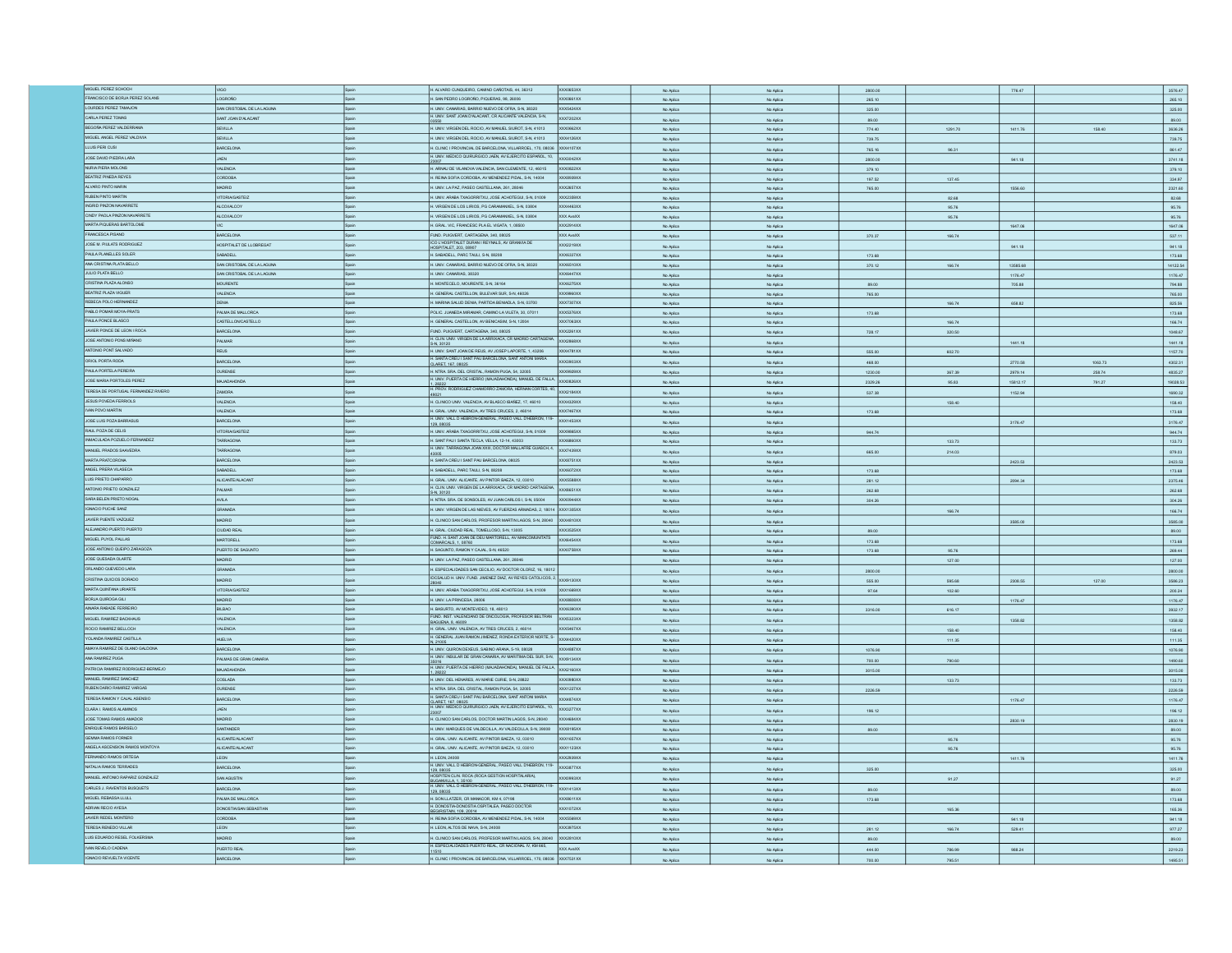| JORGE REY REY                      | SANTIAGO DE COMPOSTELA            |       | H. CLINICO UNIV.SANTIAGO COMPOSTELA, CHOUPANA, S-N, 15706 XXX1783XX                                                            |                  | No Ario                | No Anito               | 465.00            | 68.61  |         |        | 533.61                        |
|------------------------------------|-----------------------------------|-------|--------------------------------------------------------------------------------------------------------------------------------|------------------|------------------------|------------------------|-------------------|--------|---------|--------|-------------------------------|
| MARIA JOSE RIBAL CAPARROS          | BARCELONA                         | Spain | H. CLINIC I PROVINCIAL DE BARCELONA, VILLARROEL, 170, 08036 XXX9015XX                                                          |                  | No Aplic               | No Aplic               |                   |        | 8589.62 |        | 8589.62                       |
| ELENA RIBES GARCIA                 | <b>ELCHE/ELX</b>                  |       | H. DEL VINALOPO, TONICO SANSANO MORA, 14 LLANO, 03293                                                                          | XXX5891XX        | No Aplica              | No Aplica              |                   | 95.76  |         |        | 95.76                         |
| JOSE MANUEL RICO PEREZ             | <b>HUELVA</b>                     |       | H. GENERAL JUAN RAMON JIMENEZ, RONDA EXTERIOR NORTE, S-                                                                        | XXXD473XX        | No Aplica              | No Aplica              |                   |        | 941.18  |        | 941.18                        |
| MARINA RIERA PONSATI               | LLEIDA                            | Spain | N, 21005<br>H. UNIV. ARNAU DE VILANOVA LLEIDA, AV ALCALDE ROVIRA<br>ROURE. 80. 25198                                           | <b>XXX5155XX</b> | No Aplica              | No Aplica              | 173.68            |        |         |        | 173.68                        |
| ELVIRA RIHUETE CARO                | ZARAGOZA                          | Spain | H. UNIV. MIGUEL SERVET, PASEO ISABEL LA CATOLICA, 1-3, 50009 XXX2983XX                                                         |                  | No Aplica              | No Aplica              |                   | 309.27 |         |        |                               |
| MARIA INMACULADA RINCON RICOTE     | MADRID                            | Spain | H. CLINCO SAN CARLOS, PROFESOR MARTIN LAGOS, S-N, 28040 XXX4103XX                                                              |                  |                        |                        |                   |        |         |        | 309.27                        |
| MARIA BELEN RIO MARTINEZ           | <b>FERROL</b>                     |       |                                                                                                                                | XXX6960XX        | No Aplica              | No Aplica              | 197.52            | 137.45 |         |        | 334.97                        |
|                                    |                                   | Spain | H. ARQUITECTO MARCIDE, CR SAN PEDRO, S-N, 15405                                                                                |                  | No Aplica              | No Aplica              |                   |        | 941.18  |        | 941.18                        |
| CARLOS ENRIQUE RIOJA SANZ          | ZARAGOZA                          | Spain | POLIC. SAGASTA, LAGASCA, 3, 50006                                                                                              | XXX4140XX        | No Aplica              | No Aplica              | 281.12            |        |         |        | 281.12                        |
| JORGE RIOJA ZUAZU                  | ZARAGOZA                          | Spain | H. CLINICO UNIV. LOZANO BLESA, AV SAN JUAN BOSCO. 15, 50009 XXXS727XX                                                          |                  | No Aplica              | No Aplica              | 351.36            |        |         |        | 351.36                        |
| EMILIO RIOS GONZALEZ               | SAN SEBASTIAN DE LOS REYES        | Spain | H. UNIV. INFANTA SOFIA, PASEO EUROPA, 34, 28702                                                                                | XXX5520XX        | No Aplica              | No Aplica              | 646.00            | 795.51 | 4497.67 |        | 5939.18                       |
| EMILIO RIOS GONZALEZ               |                                   |       | H. UNIV. LA PAZ, PASEO CASTELLANA, 261, 28046                                                                                  | XX5520XX         | No Aplica              | No Aplica              |                   |        |         | 127.00 | 127.00                        |
| ANDRES RIVAS ALONSO                | PAMPLONA/IRUÑA                    | Spain | COMP. HOSPITALARIO DE NAVARRA, IRUNLARREA, 4, 31008                                                                            | XXX2746XX        | No Aplica              | No Aplica              | 314.17            |        |         |        | 314.17                        |
| JOSE ANTONO RIVAS ESCUDERO         | <b>FUENTES NUEVAS</b>             | Spain | H. EL BIERZO, MEDICOS SIN FRONTERAS, 7, 24411                                                                                  | XXX1831XX        | No Aplica              | No Aplica              |                   | 83.45  |         |        | 83.45                         |
| FRANCISCO RIVERA MUÑOZ             | SEVILLA                           | Spain | H. NTRA. SRA. DE VALME, CR CADIZ BELLAVISTA, KM 548,9, 41014 XXX6882XX                                                         |                  | No Aplica              | No Aplica              | 281.12            |        | 2058.82 | 162.60 | 2502.54                       |
| DANIEL RIVERA RUIZ                 | VENDRELL                          |       | H. DEL VENDRELL, CR N 340, KM 1193, 43700                                                                                      | XXX1217XX        | No Aplica              | No Aplica              |                   |        | 1320.75 |        | 1320.75                       |
| MANUEL SANTIAGO ROBLES MARCOS      | <b>BADAJOZ</b>                    | Spain | H. INFANTA CRISTINA BADAJOZ, AV ELVAS, S-N, 06006                                                                              | XXX0555XX        | No Aplica              | No Aplica              |                   |        | 941.18  |        | 941.18                        |
| JOSE JULIAN RODENAS PALAZON        | VALENCIA                          | Spain | H. ARNAU DE VILANOVA VALENCIA, SAN CLEMENTE, 12, 46015                                                                         | XXX1691XX        | No Aplica              | No Aplica              |                   | 95.76  | 705.88  |        | 801.64                        |
| MIGUEL RODRIGO ALIAGA              | CASTELLONCASTELLO                 | Spain | I. GENERAL CASTELLON, AV BENICASIM, S-N, 12004                                                                                 | OCX9218XX        | No Aplica              | No Aplica              |                   |        | 8757.48 |        | 8757.48                       |
| VICENTE RODRIGO GUIANTER           | VALENCIA                          |       | H. UNIV. DR. PESET ALEIXANDRE, AV GASPAR AGUILAR, 90, 46017                                                                    | <b>XXX2338XX</b> |                        |                        |                   |        |         |        |                               |
| ALFREDO RODRIGUEZ ANTOLIN          | <b>GIRIDA</b>                     |       | H. UNIV.12 DE OCTUBRE, AV CORDOBA, S-N, 28041                                                                                  | XXX3713XX        | No Aplica              | No Aplica              | 555.00            | 962.25 |         |        | 1517.25                       |
| EDUARDO RODRIGUEZ ARBOLI           | SEVILLA                           | Snain |                                                                                                                                | xxx2302XX        | No Aplica              | No Aplica              |                   |        | 4391.50 |        | 4391.50                       |
| ALBERTO RODRIGUEZ BENOT            | CORDOBA                           |       | H. UNIV. VIRGEN DEL ROCIO, AV MANUEL SIUROT, S-N, 41013                                                                        | XXX0159XX        | No Aplica              | No Aplica              | 198.00            |        |         |        | 198.00                        |
|                                    |                                   | Spain | H. REINA SOFIA CORDOBA, AV MENENDEZ PIDAL, S-N, 14004<br>H. UNIV. SANTAS LA MORALEJA, AV FRANCISCO PI Y MARGALL, 81. XXX6114XX |                  | No Ario                | No Aplica              |                   |        | 1058.82 |        | 1058.82                       |
| MIGUEL ANGEL RODRIGUEZ CABELLO     | MADRID                            | Spain |                                                                                                                                |                  | No Aplica              | No Aplica              | 994.10            |        |         |        | 994.10                        |
| ISABEL RODRIGUEZ CRUZ              | TORREJON DE ARDOZ                 |       | H. TORREJON DE ARDOZ, MATEO INURRIA, 1, 28850                                                                                  | OCX9379XX        | No Aplica              | No Aplica              | 304.26            | 169.96 |         |        | 474.22                        |
| JOSE MARIA RODRIGUEZ DE LEDESMA    | TERRASSA                          | Spain | H. TERRASSA, CR TORREBONICA, S-N, 08227                                                                                        | XXXBB52XX        | No Aplica              | No Aplica              | 89.00             |        |         |        | 89.00                         |
| MARIA LUISA RODRIGUEZ FERRERO      | <b>MADRID</b>                     | Spain | H. GRAL. UNV. GREGORIO MARAYON, DOCTOR ESQUERDO, 46.                                                                           | XXX2295XX        | No Aplica              | No Aplica              | 700.00            | 791.27 |         |        | 1491.27                       |
| MARIA YERAY RODRIGUEZ GARCES       | <b>HUELVA</b>                     | Spain | H. GENERAL JUAN RAMON JIMENEZ, RONDA EXTERIOR NORTE, S-                                                                        | XXX1799XX        | No Aplica              | No Aplica              |                   | 316.80 |         |        | 316.80                        |
| JOSE ANDRES RODRIGUEZ GARCIA       | PALMAS DE GRAN CANARIA            | Spain | N, 21005<br>H. UNIV. INSULAR DE GRAN CANARIA, AV MARITIMA DEL SUR, S-N.                                                        | XXX3168XX        | No Aplica              | No Aplica              |                   | 91.27  |         |        | 91.27                         |
| JOSE MANJEL RODRIGUEZ GARCIA       | <b>ALGECIRAS</b>                  | Spain | COMP. H. PUNTA DE EUROPA, CR GETARES, S-N, 11207                                                                               | <b>XXX5765XX</b> | No Aplica              | No Aplica              |                   | 158.40 |         |        | 158.40                        |
| CARMEN CAROLINA RODRIGUEZ GOMEZ    | VILA REAL/VILLARREAL              | Spain | H. PLANA, CR VILLAREAL BURRIANA, KM 0,5, 12540                                                                                 | XXXB364XX        | No Aplica              | No Aplica              |                   | 95.76  |         |        | 95.76                         |
| IGNACIO RODRIGUEZ GOMEZ            | <b>CORUÑA</b>                     |       | H. UNIV. A CORUÑA, LG JUBIAS DE ARRIBA, 84, 15006                                                                              | XXXD477XX        |                        |                        |                   |        | 1411.76 | 166.74 | 1752.18                       |
| IRENE RODRIGUEZ GONZALEZ           | <b>HIFLM</b>                      | Snain | H. GENERAL JUAN RAMON JIMENEZ, RONDA EXTERIOR NORTE, S.                                                                        | XXX9107XX        | No Aplica              | No Aplica              | 173.68            |        |         |        |                               |
| PLACIDO J. RODRIGUEZ GONZALEZ      |                                   |       |                                                                                                                                |                  | No Aplica              | No Aplica              |                   | 162.60 |         |        | 162.60                        |
|                                    | ICOD DE LOS VINOS                 | Spain | CTRO, MED. VIDA (ICOD), AV VEINTICINCO DE ABRIL, 74, 38430                                                                     | XXX2671XX        | No Aplica              | No Aplica              |                   | 267.46 |         |        | 267.46                        |
| AURELIO PASTOR RODRIGUEZ HERNANDEZ | SAN CRISTOBAL DE LA LAGUNA        | Spain | H. UNIV. CANARIAS, BARRIO NUEVO DE OFRA, S-N, 38320                                                                            | XXX7506XX        | No Aplica              | No Aplica              | 700.00            | 768.94 |         |        | 1468.94                       |
| MILAGROSA RODRIGUEZ LIÑAN          | <b>ABOCRD</b>                     |       | H. PROVINCIAL CORDOBA, AV MENENDEZ PIDAL, S-N, 14004                                                                           | XXX5143XX        | No Aplica              | No Aplica              | 1323.84           |        |         |        | 1323.84                       |
| MANUEL ANGEL RODRIGUEZ MARTINEZ    | <b>ALMERIA</b>                    | Spain | H. TORRECARDENAS, PARAJE TORRECARDENAS, S-N, 04009<br>H. GRAN CANARIA DR. NEGRIN, PZ BARRANCO DE LA BALLENA, S-                | XXX6512XX        | No Aplica              | No Aplica              | 700.00            | 791.27 |         |        | 1491.27                       |
| JUAN IGNACIO RODRIGUEZ MELCON      | PALMAS DE GRAN CANARIA            | Spain | N. 35012                                                                                                                       | XXX4R73XX        | No Aplica              | No Aplica              |                   |        | 941.18  | 87.24  | 1028.42                       |
| RAUL RODRIGUEZ NAVA                | <b>ATIVAXATIVA</b>                | Spain | H. LLUIS ALCANYIS DE XATIVA, CR XATIVA SILLA, KM 2, 46800                                                                      | XXX6242XX        | No Aplica              | No Aplica              |                   | 166.74 |         |        | 166.74                        |
| RIA DOLORES RODRIGUEZ PARDO        | ARCELONA                          | Spain | H. UNIV. VALL D HEBRON-GENERAL, PASEO VALL D'HEBRON, 119-<br>129,08035                                                         | XXX7959XX        | No Aplica              | No Aplica              |                   |        | 941.18  |        | 941.18                        |
| MANUEL LUIS RODRIGUEZ PERALVAREZ   | DRDOBA                            | Spain | H. REINA SOFIA CORDOBA, AV MENENDEZ PIDAL, S-N, 14004                                                                          | XXX6821XX        | No Aplica              | No Aplica              |                   |        | 1358.82 |        | 1358.82                       |
| ANTONIO JAVIER RODRIGUEZ PEREZ     | SEVILLA                           | Spain | H. UNIV. VIRGEN DEL ROCIO, AV MANUEL SIUROT, S-N, 41013                                                                        | XXX6765XX        | No Aplica              | No Aplica              | 173.68            |        |         |        | 173.68                        |
| MARTA RODRIGUEZ PERTIERRA          | <b>GIROM</b>                      | Spain | H. GRAL. UNV. GREGORIO MARAWON, DOCTOR ESQUERDO, 46,                                                                           | XXX0188XX        | No Aplica              | No Aplica              |                   | 515.45 |         |        | 515.45                        |
| MARIA RODRIGUEZ PLA                | VALENCIA                          | Spain | H. UNIV. I POLITECNIC LA FE VALENCIA, BULEVAR SUR, S-N, 46026 XXX1304XX                                                        |                  |                        |                        |                   |        |         |        |                               |
| MIGUEL RODRIGUEZ ROMERO            | <b>CACERES</b>                    | Spain | H. UNIV. CACERES, AV UNIVERSIDAD, 75, 10004                                                                                    | XXX5436XX        | No Aplica              | No Aplica              |                   |        |         | 111.35 | 111.35                        |
| SILVIA PATRICIA RODRIGUEZ SANCHEZ  |                                   |       | H. CLIN, UNIV. VIRGEN DE LA ARRIXACA, CR MADRID CARTAGENA.                                                                     |                  | No Aplica              | No Aplica              | 515.00            | 570.02 |         |        | 1085.02                       |
|                                    | PALMAR                            | Scein | S-N. 30120                                                                                                                     | XXX AvaXX        | No Aplica              | No Aplica              |                   | 111.35 |         |        | 111.35                        |
| ANGEL RODRIGUEZ SANCHEZ            | LEON                              | Spain | H. LEON, ALTOS DE NAVA, S-N. 24008                                                                                             | <b>XX20795XX</b> | No Arling              | No Aniec               | 196.12            |        |         |        | 196.12                        |
| JONATHAN RODRIGUEZ TALAVERA        | SANTA CRUZ DE TENERIFE            | Spain | H. NTRA. SRA. DE CANDELARIA, CR. DEL ROSARIO, 145, 38010                                                                       | XXX6879XX        | No Aplica              | No Aplica              |                   |        | 988.24  |        | 988.24                        |
| ANTONIO RODRIGUEZ TOVES            | VALLADOLID                        | Spain | H. UNIV. RIO HORTEGA, DULZAINA, 2, 47012                                                                                       | XXX2553XX        | No Aplica              | No Aplica              | 173.68            |        |         |        | 173.68                        |
| REBECA RODRIGUEZ VEIGA             | <b>VALENCIA</b>                   | Spain |                                                                                                                                |                  |                        |                        |                   |        |         |        |                               |
| LUIS RODRIGUEZ VILLAMI             | <b>MOLID</b>                      |       |                                                                                                                                |                  |                        |                        |                   |        |         |        |                               |
| DILAR RODRIGUEZ VILLEGAS           |                                   | Spain | H. UNIV. I POLITECNIC LA FE VALENCIA, AV FERNANDO ABRIL.<br>MARTORELL. 106. 46026<br>H. CABUEÑES, PRADOS, 395, 33394           | XX20893XX        | No Aplica              | No Aplica              | 2163.76           |        |         |        | 2163.76<br>173.68             |
|                                    |                                   | Spain | H. SANTOS REYES, AV RUPERTA BARAYA, 6, 09400                                                                                   | XXX AvaXX        | No Aplica<br>No Aplica | No Aplica<br>No Aplica | 173.68            | 217.18 |         |        | 217.18                        |
| ALEJO RODRIGUEZ-VIDA RODRIGUEZ     | <b>ANDA DE DUERO</b><br>BARCELONA |       | H. DEL MAR, PASEO MARITIM DE LA BARCELONETA, 25, 08003                                                                         | <b>XXX2248XX</b> | No Aplica              | No Aplica              |                   |        | 1176.47 |        | 1176.47                       |
| GEORGIA ROMERO CULLERES            | MANRESA                           | Spain | H. SANT JOAN DE DEU MANRESA, DOCTOR JOAN SOLER, S-N,                                                                           | XXX6647XX        |                        |                        |                   |        |         |        |                               |
| JESUS ROMERO FERNANDEZ             | MAJADAHONDA                       |       | H. UNIV. PUERTA DE HERRO (MAJADAHONDA), MANUEL DE FALLA,                                                                       | XXX4717XX        | No Aplica              | No Aplica              |                   |        | 2094.12 |        | 2094.12                       |
|                                    |                                   |       |                                                                                                                                |                  | No Aplica              | No Aplica              | 347.11            |        | 1411.76 |        | 1758.87                       |
| RAQUEL ROMERO GARCIA               | VILA REAL/VILLARREAL              | Spain | H. PLANA, CR VILLAREAL BURRIANA, KM 0,5, 12540                                                                                 | XXX1106XX        | No Aplica              | No Aplica              |                   | 95.76  |         |        | 95.76                         |
| NURIA ROMERO LAORDEN               | MADRID                            | Spain | H. HM UNIV. SANCHINARRO, OÑA, 10, 28050                                                                                        | XXX9828XX        | No Aplica              | No Aplica              | 196.12            |        |         |        | 196.12                        |
| PEDRO ROMERO PEREZ                 | <b>DENIA</b>                      |       | H. MARINA SALUD DENIA, PARTIDA BENIADLA, S-N, 03700                                                                            | XXX4692XX        | No Aplica              | No Aplica              |                   | 95.76  |         |        | 95.76                         |
| LUIS FELIPE ROMERO RAMIREZ         | LINARES                           | Spain | H. COMAR. SAN AGUSTIN, AV SAN CRISTOBAL, S-N, 23700                                                                            |                  | No Aplica              | No Aplica              | 196.12            |        |         |        | 196.12                        |
| ESTEFANIA ROMERO SELAS             | <b>FUENLABRADA</b>                | Spain | H. UNIV. FUENLABRADA, CAMINO DEL MOLINO, 2, 28942                                                                              | XXX5951XX        | No Aplica              | No Aplica              |                   |        | 529.41  |        | 529.41                        |
| SIGFREDO ELIAS ROMERO ZOGHB        | TALAVERA DE LA REINA              | Spain | H. NTRA SRA DEL PRADO, CR MADRID EXTREMADURA, KM 114,                                                                          | XXX2533XX        | No Aplica              | No Aplica              | 1011.59           | 111.35 |         |        | 1122.94                       |
| SILVERIO ROS MARTINEZ              | PALMAR                            |       | 45600<br>H. CLIN, UNIV, VIRGEN DE LA ARRIXACA, CR MADRID CARTAGENA<br>S-N, 30120                                               | <b>OCX9635XX</b> | No Aplica              | No Aplica              | 196.12            |        |         |        | 196.12                        |
| MARIO ANDRES ROSADO URTEAGA        | VILAFRANCA DEL PENEDES            | Spain | H. COMAR. ALT PENEDES, ESPIRALL, S-N, 08720                                                                                    | XXX AvaXX        | No Aplica              | No Aplica              |                   | 166.74 |         |        | 166.74                        |
| ANTONIO ROSINO SANCHEZ             | <b>IURCIA</b>                     |       | RAL UNIV. MORALES MESEGUER, AV MARQUES DE LOS                                                                                  | x x 7711         | No Aplica              | No Aplica              | 173.68            |        |         |        | 173.68                        |
| ANA RUANO MAYO                     | PALENCIA                          |       | H. GENERAL UNIV. MA<br>H. GENERAL RIO CARRION, AV DONANTES DE SANGRE, S-N, 34005 XXX7322XX                                     |                  |                        |                        | 97.64             |        |         |        | 267.60                        |
| <b>JOSE RUBIO BRIONES</b>          |                                   |       | FUND. INST. VALENCIANO DE ONCOLOGIA, PROFESOR BELTRAN                                                                          |                  | No Aplica              | No Aplica              |                   | 169.96 |         |        |                               |
| ITZIAR RUBIO ETXEBARRIA            | VALENCIA                          |       | BAGUENA, 8, 46009                                                                                                              | XX6079XX         | No Aplica              | No Aplica              | 1177.50           | 756.00 | 3165.65 | 166.74 | 5265.89                       |
|                                    | <b>ARAKALDO</b>                   |       | H. UNIV. DE CRUCES, PZ CRUCES, S-N, 48903                                                                                      | OCX9026XX        | No Aplica              | No Aplica              | 379.10            |        |         |        | 379.10                        |
| ANA ROSA RUBIO SALVADOR            | TOLEDO                            | Spain | H. VIRGEN DE LA SALUD TOLEDO, AV BARBER, 30, 45004<br>ICO L'HOSPITALET DURAN I REYNALS, AV GRANVIA DE                          | XXX0395XX        | No Aplica              | No Aplica              |                   |        | 1841.18 |        |                               |
| JOSE CARLOS RUFFINELLI RODRIGUEZ   | HOSPITALET DE LLOBREGAT           | Spain | HOSPITALET. 203. 08907                                                                                                         | <b>XXX8181XX</b> | No Aplica              | No Aplica              | 189.55            |        |         |        | 189.55                        |
| MANUEL RUIBAL MOLDES               | <b>MOURENTE</b>                   | Spain | H. MONTECELO, MOURENTE, S-N, 36164                                                                                             | XXX1275XX        | No Aplica              | No Aplica              | 779.17            |        | 3829.40 | 214.21 |                               |
| MARIA DE LOS ANGELES RUIZ ALFONSO  | LINEA DE LA CONCEPCION            | Spain | H. LINEA DE LA CONCEPCION, AV MENENDEZ PELAYO, 103, 11300 XXX2468XX                                                            |                  | No Aplica              | No Aplica              | 197.52            | 137.45 |         |        | 334.97                        |
| JOAN RUIZ BEL                      | VILANOVA I LA GELTRU              | Spain | CTRO, MED. GARRAF, RAMBLA EXPOSICIO, 97-99, 08800                                                                              | XXX2877XX        | No Aplica              | No Aplica              |                   | 127.00 |         |        | 127.00                        |
| MARIA ISABEL RUIZ CAMPS            | BARCELONA                         | Spain |                                                                                                                                | XXXD039XX        | No Aplica              | No Aplica              |                   |        | 1058.82 | 56.44  | 1115.26                       |
| PABLO RUIZ COLOMNAS                | BARCELONA                         | Spain | H. UNIV. VALL D HEBRON-GENERAL, PASEO VALL D'HEBRON, 119-<br>H. CLINC I PROVINCIAL DE BARCELONA, VILLARROEL, 170, 08036        | XXX1781XX        | No Aplica              | No Aplica              | 700.00            | 795.51 |         |        | 1495.51                       |
| ANTONIO RUIZ FERNANDEZ             | LLERENA                           | Spain | H. GRAL. LLERENA, CR NACIONAL 432, S-N, 06900                                                                                  | XXX3356XX        | No Aplica              | No Aplica              |                   |        | 1176.47 |        | 1841.18<br>4822.78<br>1176.47 |
| JESUS RUIZ GARCIA                  | CORDOBA                           | Spain | H. PROVINCIAL CORDOBA, AV MENENDEZ PIDAL, S-N, 14004                                                                           | <b>XXX5277XX</b> |                        |                        |                   |        |         |        |                               |
| SONIA RUIZ GRAÑA                   | GETAFE                            |       | I. UNIV. GETAFE, CR TOLEDO, KM 12500, 28905                                                                                    | XXX9870XX        | No Aplica              | No Aplica              | 281.12<br>2800.00 |        |         |        | 281.12<br>2800.00             |
| MIGUEL ANGEL RUIZ LEON             | <b>ADRID</b>                      |       | H. CLINICO SAN CARLOS, PROFESOR MARTIN LAGOS, S-N, 28040 XXX1237XX                                                             |                  | No Aplica<br>No Aplica | No Aplica<br>No Aplica | 2800.00           |        |         |        | 2800.00                       |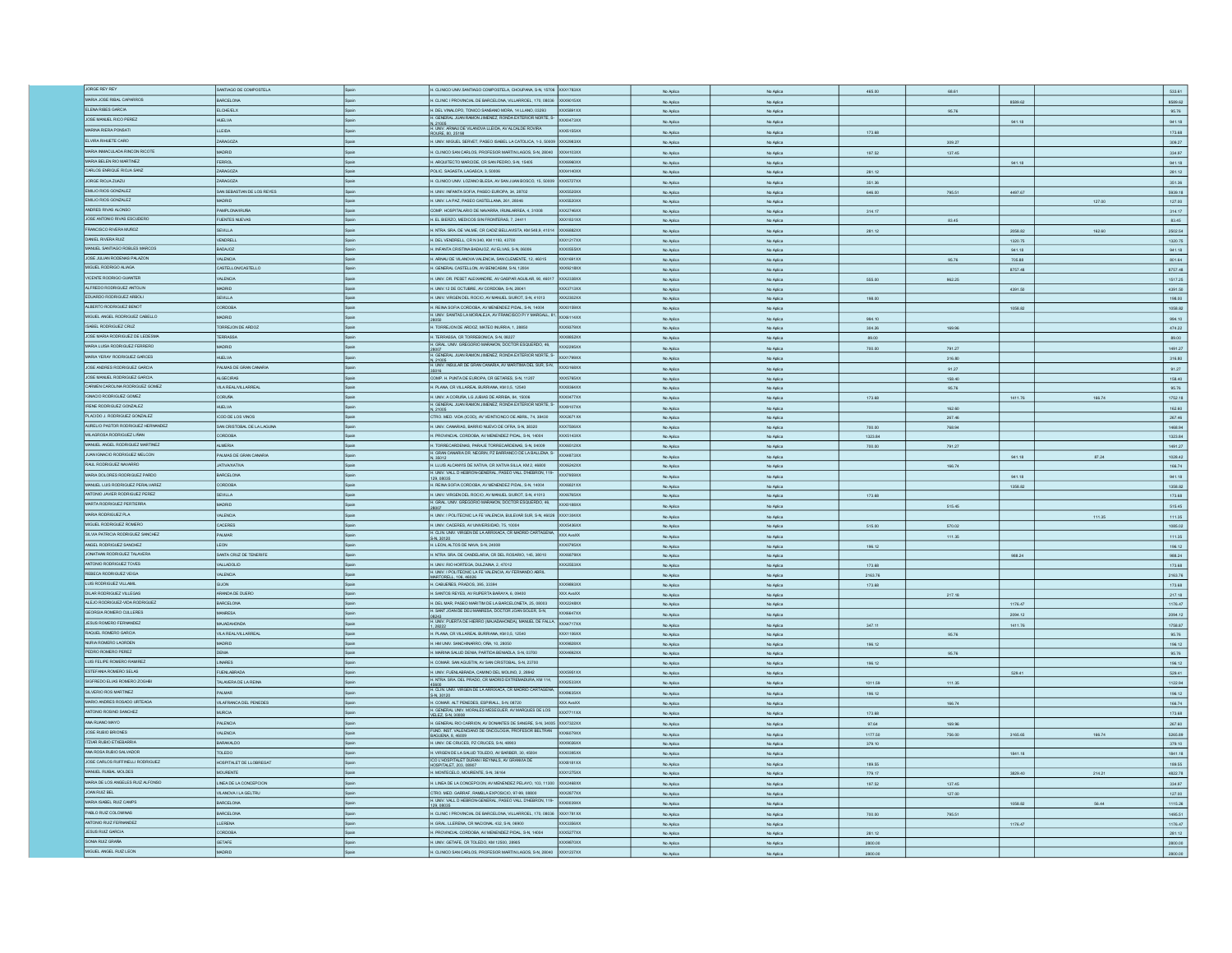| SANT JOAN D'ALACANT | Spain                                                                                                                                                                                                                                                               |                                                  | XXX2055XX                                                | No Aplica                                                                                                                                                                               | No Aplica |                                                                                                              | 95.76                  |         | 95.76     |
|---------------------|---------------------------------------------------------------------------------------------------------------------------------------------------------------------------------------------------------------------------------------------------------------------|--------------------------------------------------|----------------------------------------------------------|-----------------------------------------------------------------------------------------------------------------------------------------------------------------------------------------|-----------|--------------------------------------------------------------------------------------------------------------|------------------------|---------|-----------|
| <b>BURGOS</b>       |                                                                                                                                                                                                                                                                     | H. UNIV. BURGOS, 09006                           |                                                          | No Aplica                                                                                                                                                                               | No Aplica |                                                                                                              |                        | 1152.94 | 1152.94   |
| BARAKALDO           |                                                                                                                                                                                                                                                                     | H. SAN ELOY, AV MIRANDA, 5, 48902                |                                                          | No Aplica                                                                                                                                                                               | No Aplica | 2800.00                                                                                                      |                        |         | 2800.00   |
| TARRAGONA           |                                                                                                                                                                                                                                                                     |                                                  |                                                          | No Aplica                                                                                                                                                                               | No Aplica | 542.28                                                                                                       | 974.77                 |         | 1517.05   |
| MADRID              |                                                                                                                                                                                                                                                                     | FUNDACION JIMENEZ DIAZ. AV REYES CATOLICOS. 2    |                                                          | No Aplica                                                                                                                                                                               | No Aplica |                                                                                                              |                        | 325.00  | 325.00    |
| MADRID              |                                                                                                                                                                                                                                                                     | FUNDACION JIMENEZ DIAZ. AV REYES CATOLICOS. 2    |                                                          | No Aplica                                                                                                                                                                               | No Aplica |                                                                                                              |                        | 325.00  | 325.00    |
| MADRID              |                                                                                                                                                                                                                                                                     | H. UNIV. LA PAZ. PASEO CASTELLANA, 261           |                                                          | No Aplica                                                                                                                                                                               | No Aplica |                                                                                                              |                        | 325.00  | 325.00    |
| BARCELONA           |                                                                                                                                                                                                                                                                     | HOSPITALET DE LLOBREGAT, FEIXA LLARGA, S-N       |                                                          | No Aplica                                                                                                                                                                               | No Aplica |                                                                                                              |                        | 325.00  | 325.00    |
| BARCELONA           |                                                                                                                                                                                                                                                                     | H. U. GERMANS TRIAS I PUJOL. CR CANYET. S-N      |                                                          | No Aplica                                                                                                                                                                               | No Aplica |                                                                                                              |                        | 325.00  | 325.00    |
| MADRID              |                                                                                                                                                                                                                                                                     | H. UNIV. LA PAZ. PASEO CASTELLANA, 261           |                                                          | No Aplica                                                                                                                                                                               | No Aplica |                                                                                                              |                        | 275.00  | 275.00    |
| MALAGA              | Spain                                                                                                                                                                                                                                                               | H. GENERAL MALAGA, AV CARLOS DE HAYA, S-N, 29010 |                                                          | No Aplica                                                                                                                                                                               | No Aplica | 537.38                                                                                                       |                        |         | 537.38    |
|                     |                                                                                                                                                                                                                                                                     |                                                  |                                                          |                                                                                                                                                                                         |           |                                                                                                              |                        |         |           |
|                     |                                                                                                                                                                                                                                                                     |                                                  |                                                          | No Aplica                                                                                                                                                                               | No Aplica |                                                                                                              |                        |         |           |
|                     |                                                                                                                                                                                                                                                                     |                                                  |                                                          | No Aplica                                                                                                                                                                               | No Aplica |                                                                                                              |                        |         |           |
|                     |                                                                                                                                                                                                                                                                     |                                                  |                                                          |                                                                                                                                                                                         |           |                                                                                                              |                        |         | No Aplica |
|                     | Importe agregado imputable a las Transferencias de Valor realizadas a PS - Artículo 18.4<br>Número de PS cuya información se publica en agregado - Artículo 18.4<br>% que representan sobre el total de PS que han recibido Transferencias de Valor - Artículo 18.4 |                                                  | H. UNIV. SANT JOAN D'ALACANT. CR ALICANTE VALENCIA. S-N. | XXX0948XX<br>XXX4631XX<br>H. UNV. TARRAGONA JOAN XXIII, DOCTOR MALLAFRE GUASCH, 4. XXX0554XX<br>XXX0304XX<br>XXX2477XX<br>XXX4933XX<br>XXX8599XX<br>XXX1321XX<br>XXX4355XX<br>XXX0144XX |           | INFORMACIÓN NO INCLUIDA ARRIBA: Información que por razones legales no puede publicarse de forma individual. | No Aplica<br>No Aplica |         |           |

PUBLICACION NOMINATIVA INDIVIDUAL: Las Transferencias de Valor realizadas anualmente a título individual a cada Organización Sanitaria individual, los Órganos de Control del Código o de las autoridades competentes.<br>Sanitar

| H. GENERAL UNIV. MORALES MESEGUER                                                                                    | <b>MURCIA</b>             |       | AV MARQUES DE LOS VELEZ, S-N, 30008                                | XXX AvaXX        |          | 1000.00  |  |                |        | 1000.00  |
|----------------------------------------------------------------------------------------------------------------------|---------------------------|-------|--------------------------------------------------------------------|------------------|----------|----------|--|----------------|--------|----------|
| SAPA18049635-ESCUELA ANDALUZA DE SALUD PUBLICA SA                                                                    | GRANADA                   |       | CALLE CUESTA DEL OBSERVATORIO 4, 18011                             | <b>XXX0495XX</b> |          | 24000.00 |  |                |        | 24000.00 |
| SAPB19580935-GESTION CONDCIMIENTO MEDICO SIGLO XXI SL                                                                | <b>GRANADA</b>            |       | CALLE ABEDUL 42, 18150                                             | XXX5809XX        |          |          |  | 7485.00        | 979.00 | 8464.00  |
| SAPB21506530-UROLOGIA MEDICO QUIRURGICA OCCIDENTAL SLP HUELVA                                                        |                           |       | AVENIDA ITALIA 7 4 A, 21001                                        | XXX5065XX        |          |          |  | 800.00         |        | 800.00   |
| SAPB39718259-HOSPITAL VIRTUAL VALDECILLA SL                                                                          | <b>SANTANDER</b>          |       | AVENIDA MARQUES DE VALDECILLA SN. 39008                            | XXX7182XX        |          | 19200.00 |  |                |        | 19200.00 |
| SAPB55215024-DCS 14 S.L.                                                                                             | BARCELONA                 |       | VIA AUGUSTA, 149, 1º 2º, 08021                                     |                  |          |          |  | 1000.00        |        | 1000.00  |
| SAPB63075683-CARAMAT ONCOLOGIA SLP                                                                                   | <b>BARCELONA</b>          | Spain | CALLE PLACETA 5, 08860                                             | XXX0756XX        |          |          |  | 15550.00       |        | 15550.00 |
| SAPB74420837-EDUMECUM SOLUTIONS SL                                                                                   | OUBLO                     |       | POSADA HERRERA, 3, 3°C, 33002                                      | XXX4208XX        |          | 5000.00  |  |                |        | 5000.00  |
| SAPB83951632-ONCOMED ASESORIA MEDICA SL                                                                              | POZUELO DE ALARCON        |       | CALLE FRANCIA 2 P2 2 1, 28224                                      | XXX9516XX        |          |          |  | 3600.00        |        | 3600.00  |
| SAPB84134840-LIVE MED ESPAÑA SL                                                                                      | MADRID                    |       | AVENIDA DE CORDOBA, 21. 3° 38, 28026                               | XXX1348XX        |          |          |  |                |        | 21150.00 |
| SAPB84627124-AGRUPACION UROLOGICA INTEGRAL, SLP                                                                      | <b>MADRID</b>             |       |                                                                    | XXX6271XX        |          | 21150.00 |  |                |        |          |
| SAPB85385326-YAQUENA SLP                                                                                             |                           |       | CALLE BARRILERO, 2, ESCALERA 5, 2°, 28007                          |                  |          |          |  | 1800.00        |        | 1800.00  |
| SAPB85653392-JARRANZA ONCOMED SL                                                                                     | MADRID<br>MOSTOLES.       |       | CALLE TOLEDO 172 5D, 28005                                         | XXX3853XX        |          |          |  | 2655.00        |        | 2655.00  |
| SAPB86255833-HEMOINFO S.L.                                                                                           |                           | Spain | DALIA 52, 28933                                                    | XXX6533XX        |          |          |  | 6135.00        |        | 6135.00  |
|                                                                                                                      | <b>MADRID</b>             |       | C/ GOLFO DE SALONICA 43, 28033                                     |                  |          |          |  | 4500.00        |        | 4500.00  |
| SAPB86489358-INSTITUTO DE SALUD MUSCULOESQUELETICA                                                                   | MADRID                    | Snain | CALLE OFELIA NETO 10, 2ºB, 28039                                   | <b>XXX4RQ3XX</b> |          |          |  | 2000.00        |        | 2000.00  |
| SAPB86504701-CAMVISA SL                                                                                              | MADRID:                   | Snain | CALLE NEBULOSAS 2 PORTAL J 2B, 28045                               | <b>XXX5047XX</b> |          |          |  | 818.18         |        | 818.18   |
| SAPB86819836-CENTRO DE UROLOGIA MEDICO QUIRURGIC                                                                     | MADRID.                   |       | AVENIDA GENERAL PERON 20, 28020                                    | XXXR19RXX        |          | 6500.00  |  |                |        | 6500.00  |
| SAPB87518098-MEDIZINK FORMACION Y CONSULTORIA SL                                                                     | Maladahonda               |       | o/ Mar Mediterráneo, nº 54, 28221                                  | <b>XXX5180XX</b> |          |          |  | 1850.00        |        | 1850.00  |
| SAPB87769311-SCIENCE MEDIONC SL                                                                                      | POZUELO DE ALARCON        |       | C/ BENITO QUEMADA 11, 28224                                        | <b>XXX7693XX</b> |          |          |  | 21655.00       |        | 21655.00 |
| SAPB87963872-OBSERVATORIO DE LA SALUD SL (GRUPO OAT)                                                                 | LAS ROZAS                 |       | C/COLQUIDE, N6 EDIFICIO PRISMA 2 - 1F, 28231                       | XXX9638XX        |          |          |  | <b>5588.25</b> |        | 5588.25  |
| SAPB87982971-HEARTEAM SLP                                                                                            | <b>MADRID</b>             |       | CALLE RODIO 4° 3°E. 28045                                          | XXX9829XX        |          |          |  | 1485.00        |        | 1485.00  |
| SAPB88270897-FORMACCONT MYR SL                                                                                       | <b>MADRID</b>             |       | C/ ARASCUES 37-2, 28023                                            | XXX2708XX        |          |          |  | 1200.00        |        | 1200.00  |
| SAPB93675726-UROLOGICA QUIRURGICA ANDALUZA SLP                                                                       | MALAGA                    |       | CALLE OREGANO 13, 29018                                            | XXX6757XX        |          |          |  | 1650.00        |        | 1650.00  |
| SAPB97715957-FASEMEDICON S.L.                                                                                        | Valencia                  | Spain | C/ San Vicente Mártir, 75-5°-9", 46007                             | XXX7159XX        |          |          |  | 1200.00        |        | 1200.00  |
| SAPG06251862-ASOC.DE UROLG.DE LA COMU EXTRE                                                                          | LLERENA                   |       | CTRA DE BADAJOZ-GRANADA S/N, 06900                                 | XXX2518XX        |          | 1500.00  |  |                |        | 1500.00  |
| SAPG06427728-FUNDESALUD                                                                                              | <b>MERIDA</b>             | Spain | CALLE ADRIANO 4, 06800                                             | XXX4277XX        |          | 11870.00 |  |                |        | 11870.00 |
| SAPG06562607-ASOCIACION PACENSE PARA LA INVESTIGACION                                                                | BADAJOZ                   |       | AVDA, DE ELVAS, S/N, 06006                                         | XXX5626XX        |          | 3000.00  |  |                |        | 3000.00  |
| DESARROLLO DE LA ONCOLOGIA MEDICA (APIDOM)<br>SAPG07324239-FUNDACION DE LA SOCIEDAD ESPANOLA DE<br>ONCOLOGIA MEDICA  | MADRID                    |       | CALLE VELAZQUEZ 7 3 PLANTA, 28001                                  | XXX3242XX        |          | 50890.00 |  |                |        | 50890.00 |
| SAPG07846157-ASSOCIACIÓ BALEAR DE UROLOGIA                                                                           | PALMA DE MALLORCA         | Snain | P° MALLORCA 42, 07012                                              | XXX8461XX        |          | 3000.00  |  |                |        | 3000.00  |
| SAPG08294779-FUNDACIO PUIGVERT                                                                                       | <b>BARCELONA</b>          |       | CARTAGENA, 340, 08025                                              | XXX2947XX        |          | 17000.00 |  |                |        | 17000.00 |
| SAPG10347417-FUNDACION CENTRO DE CIRUGIA DE MINIMA                                                                   | CACERES                   |       | CARRETERA NACONAL 521 KM 41, 10071                                 | XXX3474XX        |          | 65510.00 |  |                |        | 65510.00 |
| INVASION<br>SAPG11734951-ASOCIACION XEREZANA DE INVESTIGACION                                                        | JEREZ DE LA FRONTERA      | Snain | CTRA, CIRCI MANI ACIÓN S/N, 11407.                                 | XXX7349XX        |          | 2500.00  |  |                |        | 2500.00  |
| ONCOLOGICA (AXIO)<br>SAPG15124704-FUNDACION CENTRO ONCOLOGICO DE GALICIA                                             | A CORLIÑA                 |       | C/ DOCTOR CAMILO VEIRAS, S/N, 15009                                | XXX1247XX        |          | 3000.00  |  |                |        | 3000.00  |
| SAPG15138415-SOCIEDAD GALLEGA DE CARDIOLOGIA                                                                         | SANTIAGO DE COMPOSTELA    |       | SAN PEDRO DE MEZONZO 39 15701                                      | XXX13R4XX        |          | 2500.00  |  |                |        | 2500.00  |
| SAPG15329774-SOCIEDAD GALLEGA DE UROLOGIA                                                                            | <b>PONTEVEDRA</b>         |       | SALVADOR MORENO.54-6S-A, 36001                                     | XXX3297XX        |          | 4500.00  |  |                |        | 4500.00  |
| SAPG15335219-FUNDACION PROFESOR NOVOA SANTOS                                                                         | LA CORLIÑA                |       | XLRIAS DE ARRIBA SA 15006                                          | <b>XXX3352XX</b> |          | 10500.00 |  |                |        | 10500.00 |
| SAPG15796683-FUNDACION INSTITUTO DE INVESTIGACION<br>SANITARIA DE SANTIAGO DE COMPOSTELA                             | SANTIAGO DE COMPOSTELA    | Snain | C/ TRAVESIA DE CHOUPANA 15706                                      | XXX7966XX        |          |          |  |                |        |          |
| SAPG16331688-ASOCAM                                                                                                  | <b>CUENCA</b>             |       | C/ HERMAANDAD DONANTES DE SANGRE Nº 1, 16002                       | XXX3316XX        |          | 14000.00 |  |                |        | 14000.00 |
| SAPG18374199-FUNDACION PUBLICA ANDALUZA PARA LA<br>INVESTIGACION BIOSANITARIA DE ANDALUCIA ORIENTAL                  |                           |       |                                                                    |                  |          | 2479.00  |  |                |        | 2479.00  |
| SAPG25298688-ASOC.CATALANA.D UROL.CO. ALBARAN                                                                        | <b>GRANADA</b>            |       | AV DE LAS FUERZAS ARMADAS 2, 18014                                 | XXX3741XX        | 29900.00 |          |  |                |        | 29900.00 |
|                                                                                                                      | LLEIDA                    |       | PRAT DE LA RIBA, 77, 25004                                         | XXX2986XX        |          | 2000.00  |  |                |        | 2000.00  |
| SAPG25314394-INSTITUTO RECERCA BIOMEDICA DE LLEI<br>SAPG28217834-SOCIEDAD ESPAÑOLA DE GINECOLOGÍA                    | LLEIDA                    |       | AV. ROVIRA ROURE, 80, 25199                                        | XXX3143XX        |          | 21000.00 |  |                |        | 21000.00 |
| SAPG28628402-SOCIEDAD ESPAÑOLA DE MEDICOS DE ATENCION                                                                | <b>MADRID</b>             |       | PASEO DE LA HABANA 190, 28036                                      | XXX2178XX        |          | 3606.07  |  | 5400.00        |        | 9006.07  |
| PRIMARIA (SEMERGEN)<br>SAPG28916088-ASEICA ASOCIACION ESPANOLA DE INVESTIGACION                                      | <b>MADRID</b>             |       | C/ GOYA 25, 5° IZQ, 28001                                          | XXX6284XX        |          | 45972.00 |  |                |        | 45972.00 |
| SOBRE EL CANCER                                                                                                      | <b>BARCELONA</b>          |       | PASSATGE BATLLO 15, 08036                                          | XXX9160XX        |          | 4000.00  |  |                |        | 4000.00  |
| SAPG30430524-ASOC, MURCIANA DE UROLOGIA                                                                              | <b>MURCIA</b>             | Spain | AV JUAN CARLOS I.1, 30008                                          | <b>XXX4305XX</b> |          | 2500.00  |  |                |        | 2500.00  |
| SAPG36911972-FUNDACION BIOMEDICA<br>SAPG37248978-SOCIEDAD CASTELLANO-ASTUR-LEONESA DE                                | 0.001                     |       | AVDA CAMELIAS, 106, 36211                                          | XXX9119XX        |          | 4000.00  |  |                |        | 4000.00  |
| NEFROLOGIA                                                                                                           | SALAMANCA                 |       | CALEL BIENTOCADAS, 7, 37002                                        | XXX2489XX        |          | 1500.00  |  |                |        | 1500.00  |
| SAPG38263521-SOCIEDAD CANARIA NEFROLOGIA                                                                             | STA, CRUZ DE TENERIFE     | Donin | C/HORACIO NELSON, 17, 38006                                        | <b>XXX2635XX</b> |          | 2500.00  |  |                |        | 2500.00  |
| SAPG41176017-ASOCIACION ANDALUZA DE HEMATOLOGIA<br><b>HEMOTERAPIA</b>                                                | <b>SEVILLA</b>            | Snain | PAGES DEL CORRO, 80, 41010                                         | XXX1760XX        |          | 4000.00  |  |                |        | 4000.00  |
| SAPG41362328-SOCIEDAD ANDALUZA DE CANCEROLOGIA                                                                       | MALAGA                    |       | CALLE ABOGADO FEDERICO ORELLANA TOLEDANO, 1.<br>ENTREPLANTA, 29003 | XXX3623XX        |          | 4000.00  |  |                |        | 4000.00  |
| SAPG41918830-FUNDACION PUBLICA ANDALUZA PARA LA GESTION                                                              | SEVILLA                   |       | AV.MANUEL SIUROT, S/N, 41013                                       | XXX9188XX        |          | 14000.00 |  |                |        | 14000.00 |
| DE LA INVESTIGACIÓN EN SALUD DE SEVILLA<br>SAPG42152405-INSTITUTO DE ESTUDIOS DE CIENCIAS DE LA SALUI                | SORIA                     |       | PARQUE DE SANTA CLARA S/N, 42002                                   | XXX1524XX        |          | 3000.00  |  |                |        | 3000.00  |
| DE CASTILLA Y LEON<br>SAPG43480730-FUNDACIO HOSPITAL UNIVERSITARI DE TARRAGO                                         | TARRAGONA                 |       | CALLE DOCTOR MALLAFRE GUASCH 4, 43007                              | XXX4807XX        |          | 6000.00  |  |                |        | 6000.00  |
| JOAN XXIII<br>SAPG43814045-FUNDACION INSTITUT D'INVESTIGACIO SANITARIA                                               | TARRAGONA                 |       | C/ESCORXADOR S/N, 43003                                            | XXXB140XX        |          | 1500.00  |  |                |        | 1500.00  |
| PERE VIRGILI<br>SAPG44275055-ASOCIACION TERLEL ONCOLOGY RESEARCH<br>GROUP (TORG)                                     | <b>TERUEL</b>             |       | RONDA PARQUE (DEL), NUM. 2, PLANTA 3, PUERTA B, 44002              | XXX2750XX        |          | 3500.00  |  |                |        | 3500.00  |
| SAPG45809118-FUNDACION KRONOS TOLEDO                                                                                 | TOLEDO                    |       | AVDA DE BARBER 30 PLANTA BAJA, 45004                               | XXX8091XX        |          | 21000.00 |  |                |        | 21000.00 |
| SAPG50338425-SOCIEDAD ARAGONESA DE NEFROLOGIA                                                                        | ZARAGOZA                  | Snain | PS RUISEÑORES, 2, 50006                                            | XXX3384XX        |          | 500.00   |  |                |        | 500.00   |
| SAPG57326324-FUNDACIO D'INVESTIGACIO SANTARIA DE LES ILLES PALMA DE MALLOCA                                          |                           | Snain | CARRETERA VALLDEMOSSA 79, EDIF, S. 1º PLANTA, 07010                | <b>XXX3263XX</b> |          | 2000.00  |  |                |        | 2000.00  |
| BALEARS (FISIB)<br>SAALEARS (FISIB)<br>APOIOTERAPICA (SECR)<br>SAPOIS817453-SOCIEDAD IBERONMERICANA DE NEUROUROLOGIA | <b>CIRCAM</b>             |       | C/ AMADOR DE LOS RIOS 5, 28020                                     | XXX6932XX        |          | 1600.00  |  | 3200.00        |        | 4800.00  |
|                                                                                                                      | <b>SEVILLA</b>            |       | ARJONA 4, 41001                                                    | <b>XXX8174XX</b> |          | 12900.00 |  |                |        | 12900.00 |
| Y UROLOGINECOLOGIA<br>SAPG58863317-FUNDACIÓN IDIBELL                                                                 | L'HOSPITALET DE LLOBREGAT |       | CIUDAD UNIV.BELLVITGE.FEIXA, 08907                                 | XXXB633XX        |          | 5000.00  |  |                |        | 5000.00  |
|                                                                                                                      |                           |       |                                                                    |                  |          |          |  |                |        |          |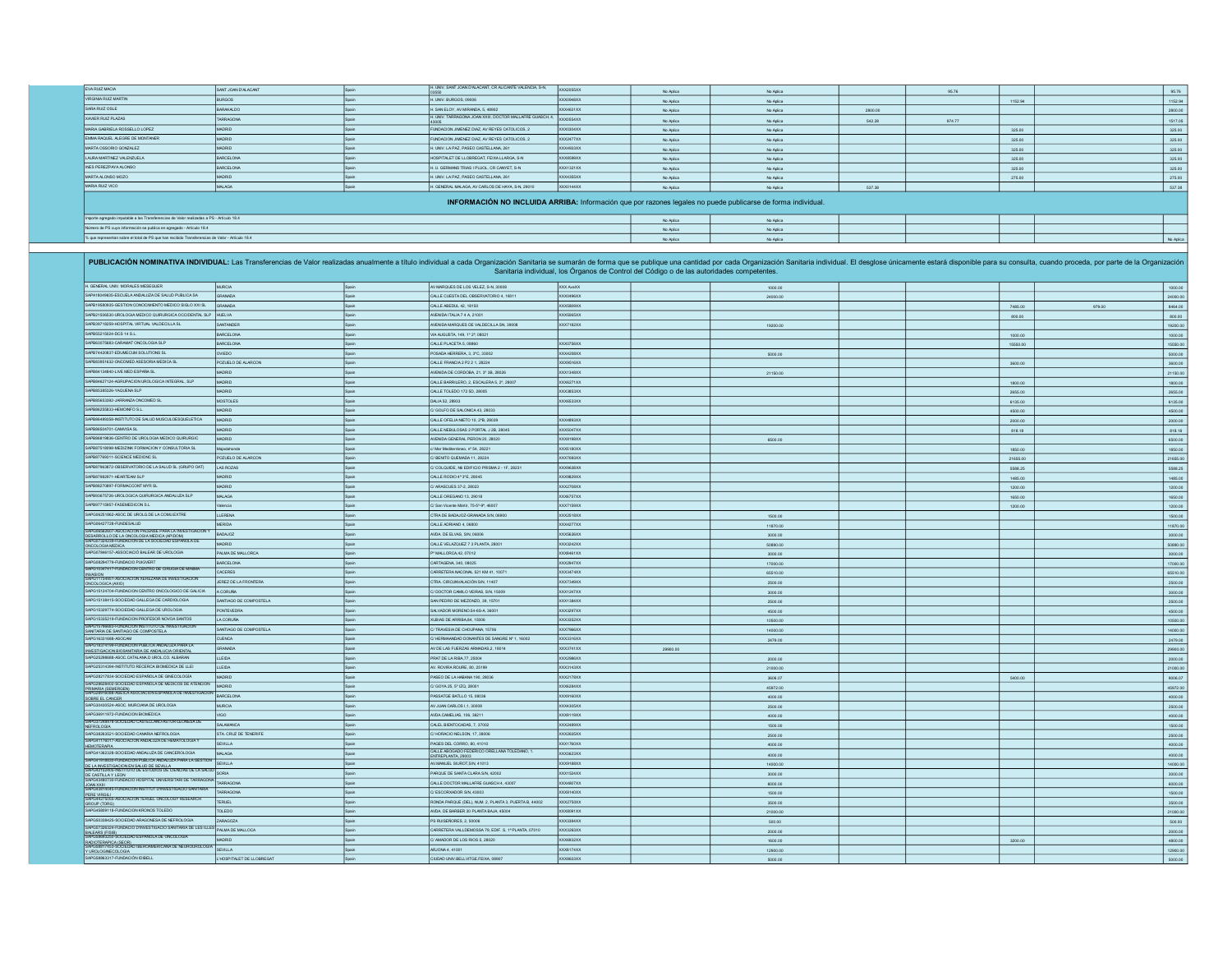| SAPG59319681-FUNDACIO CLINIC PER LA RECERCA BIOMEDIA                                                                                                                                                                         | BARCELONA              |              | CALLE ROSELLO 149-153, 08036                                                         | XXX3196XX        |          | 8027.93   |        |          | 8027.93             |
|------------------------------------------------------------------------------------------------------------------------------------------------------------------------------------------------------------------------------|------------------------|--------------|--------------------------------------------------------------------------------------|------------------|----------|-----------|--------|----------|---------------------|
| SAPGE0182821-FUNDACION FLS DE LUCHA CONTRA EL SIDA LAS<br>ENFERMEDADES INFECCIOSAS Y LA PROMOCION DE LA SALUD Y BADALONA                                                                                                     |                        |              | CARRETERA DE CANYET S/N, 08916                                                       | XXX0182XX        |          | 2000.00   |        |          | 2000.00             |
| SAPG60331238-FUNDACIÓN PARC TAULÍ-INSTITUTO UNIV                                                                                                                                                                             | SABADELL               | Spain        | C/PARC TAULI, S/N, 08208                                                             | XXX3312XX        |          | 1000.00   |        |          | 11000.00            |
| SAPG60594009-FUNDACIO INSTITUT DE RECERCA DE L'HOSPITAL BARCELONA<br>UNVERSITARI VALL D'HEBRON                                                                                                                               |                        | Spain        | POLG.VALL D'HEBRON, 119-129, 08035                                                   | XXX5940XX        |          | 8000.00   |        |          | 8000.00             |
| SAPG60805462-FUNDACIÓ GERMANS TRIAS I PUJOL                                                                                                                                                                                  | BADALONA               |              | CARRETERA DE CANYET, S/N, 08916                                                      | XXX8054XX        |          | 5000.00   |        | 30000.00 | 35000.00            |
| SAPG60941663-FUNDACIÓ CATALANA DE TRASPLANTAMENT                                                                                                                                                                             | BARCELONA              | Spain        | C/ MALLORCA, 277, 1º,3º, 08037                                                       | XXX9416XX        |          | 10025.00  |        |          | 10025.00            |
| SAPG61421418-FUNDACIO PRIVADA DE L'ACADEMIA DE CIENCIES BARCELONA                                                                                                                                                            |                        |              | MAJOR DE CAN CARALLEU 1-7, 08017                                                     | XXX4214XX        |          | 18800.00  |        |          | 18800.00            |
| SAPG63710198-FUNDACIÓN SENEFRO                                                                                                                                                                                               | SANTANDER              |              | C/ MAGALLANES 36, 39007                                                              | XXX7101XX        |          | 26200.00  |        |          | 26200.00            |
| SAPG64384969-FUNDACION PRIVADA INSTITUTO DE INVESTIGACION BARCELONA                                                                                                                                                          |                        | Spain        | PASSEIG VALL D'HEBRON 119-129, 08035                                                 | XXX3849XX        |          |           |        |          |                     |
| ONCOLOGIA DE VALL D'HEBRON<br>SAPG64795347-CETLAM (GRUPO COOPERATIVO DE ESTUDIO Y<br>TRATAMIENTO DE LAS LEUCEMIAS AGUDAS Y MELODISPLASICAS)                                                                                  | Barcelona              | Spain        | C/ MAS CASANOVAS, 90., 08041                                                         | XXX7953XX        | 28750.00 |           |        |          | 28750.00            |
| SAPG65041584-ASOCIACION CONTINENTIA                                                                                                                                                                                          |                        |              |                                                                                      |                  |          | 13000.00  |        |          | 13000.00            |
|                                                                                                                                                                                                                              | BARCELONA              | Spain        | CALLE VALENCIA 247 1 2A, 08007                                                       | XXX0415XX        |          | 19000.00  |        | 17700.00 | 36700.00            |
| SAPG70562608-FUNDACIÓN SOG<br>SAPOTE 196587-ASOCIACION PARA LA FORMACION Y EXCELENCIA CHICLANA DE LA FRONTERA                                                                                                                | SANTIAGO DE COMPOSTELA | Spain        | RUA DE SAN PEDRO DE MEZONZO, 39, 15701                                               | XXX5626XX        |          | 7000.00   |        |          | 7000.00             |
| EN UROLOGIA<br>EN UROLOGIA<br>SAPG72222862-ASOCIACION GADITANA PARA LA INVESTIGACION EN CADIZ                                                                                                                                |                        | Spain        | C/UGALDANEA Nº 64, 11130                                                             | XXX1965XX        |          |           | 530.00 | 1200.00  | 1730.00             |
| UROLOGIA (AGIU)                                                                                                                                                                                                              |                        |              | AVENIDA ANA DE VIYA, 21, 11009                                                       | XXX2228XX        |          |           |        | 6340.00  | 6340.00             |
| SAPG73913998-GRUPO SEGURA                                                                                                                                                                                                    | <b>MURCIA</b>          | Spain        | HOSPITAL VIRGEN DE LA ARRIXACA CARRETERA MADRIR<br>CARTAGENA SN, 30120               | <b>XXX9139XX</b> |          | 2500.00   |        |          | 2500.00             |
| SAPG74295718-FUNDACION ESPAÑOLA DE CALIDAD                                                                                                                                                                                   | <b>MURCIA</b>          | Spain        | AVENIDA JUAN CARLOS I 55 PL 14 EDF, 30100                                            | <b>XXX2957XX</b> |          | 45000.00  |        |          | 45000.00            |
| SAPG74361817-FUNDACION PARA LA INVESTIGACION Y LA<br>INNOVACION BIOSANITARIA EN EL PRINCIPADO DE ASTURIAS                                                                                                                    | OVIEDO                 | Spain        | AV.ROMA, S/N, 33011                                                                  | XXX3618XX        |          | 5000.00   |        |          | 5000.00             |
| SAPG76208396-FUNDACION CANARIA DE INVESTIGACION                                                                                                                                                                              | PALMAS DE GRAN CANARIA | Spain        | AVENIDA JUAN XXIII 17 PLANTA 6, 35004                                                |                  |          | 4000.00   |        |          | 4000.00             |
| SAPG76208395-FUNDACION CANARIA DE INVESTIGACION SANITARIA PALMAS DE GRAN CANARIA                                                                                                                                             |                        | Spain        | AVENIDA JUAN XXIII 17 PLANTA 6, 35004                                                | <b>XXX2083XX</b> |          | 7000.00   |        |          | 7000.00             |
| SAPG78042165-ASOC ESPAÑOLA DE UROLOGIA                                                                                                                                                                                       | MADRID                 | Spain        | VALENZUELA 6, 1DCHA, 28014                                                           | XXXD421XX        |          | 279157.80 |        | 69019.00 | 348176.80           |
| SAPG78259041-SOCIEDAD ESPAÑOLA DE FARMACIA HOSPITALARIA                                                                                                                                                                      |                        | Spain        | Calle Serrano, 40 - 2º Dcha, 28001                                                   | XXX2590XX        |          | 44200.00  |        |          | 44200.00            |
| SAPG78477239-SOCIEDAD ESPAÑOLA DE TRASPLANTE                                                                                                                                                                                 | SEVILLA                | Spain        | LUIS MONTOTO, 107, 41007                                                             | XXX4772XX        |          | 48000.00  |        |          | 48000.00            |
| SAPG78829579-SOCIEDAD ESPAÑOLA DE MEDICINA DE FAMILIA Y BARCELONA                                                                                                                                                            |                        | Spain        | CALLE DIPUTACIÓ, 320, BAJO, 08009                                                    | XXX8295XX        |          | 132875.00 |        |          | 132875.00           |
| COMUNITARIA (SEMFYC)<br>SAPG78950300-SOCIEDAD ESPANOLA DE MEDICOS GENERALES Y                                                                                                                                                | Madrid                 | Spain        | Paseo Imperial, 10 - 12., 28005                                                      | <b>XXX9503XX</b> |          | 2000.00   |        |          | 2000.00             |
| OR FAMILIA<br>DE FAMILIA<br>SAPG79508966-SOCIEDAD ESPANOLA DE ONCOLOGIA MEDICA                                                                                                                                               | <b>MADRID</b>          | Spain        | CALLE VELAZQUEZ Nº 7, 3º PLANTA, 28001                                               | XXX5089XX        |          | 15500.00  |        |          |                     |
| SAPG80065279-FUNDACION DE LA UNIVERSIDAD AUTONOM                                                                                                                                                                             | MADRID                 | Spain        | CALLE EINSTEIN 13 PABELLON C, 28049                                                  | XXX0652XX        |          |           |        |          | 15500.00            |
| SAPG80445661-FUNDACION INVESTIGACION UROLOGIA                                                                                                                                                                                | <b>MADRID</b>          | Spain        |                                                                                      | <b>XXX4456XX</b> |          | 16000.00  |        |          | 16000.00            |
| SAPG80480197-FUNDACION UNIVERSIDAD FRANCISCO DE VITORIA POZUELO DE ALARCON                                                                                                                                                   |                        | Spain        | VALENZUELA, 6 - 1º DERECHA, 28014                                                    |                  |          | 4000.00   |        | 9000.00  | 13000.00            |
| SAPG81103061-FUNDACION IBERGAMERICANA DE CIENCIAS                                                                                                                                                                            |                        |              | CTRA. DE POZUELO A MAJADAHONDA, KM. 1,800, 28223                                     | XXX4801XX        | 5000.00  | 111660.00 |        |          | 116660.00           |
| SOCIALES Y DE LA SALUD                                                                                                                                                                                                       | MADRID                 | Spain        | C/ FUENTE DEL REY 2, 28023<br>C/ PROFESOR MARTIN LAGOS, HOSPITAL CLINICO SAN CARLOS, | XXX1030XX        |          | 17961.40  |        |          | 17961.40            |
| SAPG81245706-FUNDACION PETHEMA                                                                                                                                                                                               | MADRID                 | Spain        |                                                                                      | XXX2457XX        |          | 40100.00  |        | 38314.70 | 78414.70            |
| SAPGS1596496-FUNDACIÓN ESPAÑOLA DE HEMATOLOGIA Y<br>HEMOTERAPIA                                                                                                                                                              | MADRID                 | Spain        | C/ FORTUNI, 51, LOCAL 5, 28010                                                       | XXX5964XX        |          | 17375.00  |        |          | 17375.00            |
| SAPG81602237-FUNDACION HOSPITAL ALCORCON                                                                                                                                                                                     | MADRID                 | Spain        | AV. DE BUDAPEST, S/N, 28922                                                          | <b>XXX6022XX</b> |          | 3000.00   |        |          | 3000.00             |
| SAPG82689688-SOCIEDAD ESPAÑOLA DE INFECTOLOGIA                                                                                                                                                                               | MADRID                 | Spain        | DOCTOR ESQUERDO 46, 28007                                                            | XXX6896XX        |          | 6000.00   |        |          | 6000.00             |
| SAPG82822941-FUNDACION MD ANDERSON INT.ESPAÑA                                                                                                                                                                                | MADRID                 | Spain        | C/ GÓMEZ HEMANS, 2, 28033                                                            | XXX8229XX        |          | 10000.00  |        |          | 10000.00            |
| SAPG82912148-FUNDACION DE CIENCIAS DEL MEDICAMENTOS Y<br>PRODUCTOS SANITARIOS                                                                                                                                                | MADRID                 | Spain        | CALLE SUERO DE QUIÑONES Nº 34, 1º PLANTA, 28002                                      | XXX9121XX        |          | 9500.00   |        |          | 9500.00             |
| SAPG82982703-FUNDACION PARA LA INV. EN SALUD                                                                                                                                                                                 | MADRID                 | Spain        | C/VELAZQUEZ, 59 -3°- DCHA., 28001                                                    | XXX9827XX        |          | 21000.00  |        |          | 21000.00            |
| SAPGE2999913-SOCIEDAD ESPANOLA DE FARMACIA FAMILIAR Y<br>COMUNITARIA                                                                                                                                                         | MADRID                 | Spain        | P' DE LAS DELICIAS, 31 ESC. IZQ. 4° DCHA, 28045                                      | <b>XXX9999XX</b> |          | 12000.00  |        |          | 12000.00            |
| SAPG83347849-FUNDACION UROLOGICA MADRILEÑA                                                                                                                                                                                   | MADRID                 | Spain        | CALLE VALENZUELA 6, 28014                                                            | XXX3478XX        |          | 4000.00   |        |          | 4000.00             |
| SAPG83699918-FUNDACION DE SOCIEDAD ESPAÑOLA DE                                                                                                                                                                               | MADRID                 | Spain        | C/ GENERAL IBAÑEZ DE IBERO Nº 5ºB, 1º, 5º C0, 28003                                  | XXX6999XX        |          | 21000.00  |        |          | 21000.00            |
| TRASPLANTE HEPATICO<br>SAPGES726968-FUNDACION PARA LA INVESTIGATION HOSPITAL                                                                                                                                                 | MADRID                 | Spain        | C/ SAN MARTÍN DE PORRES 4, 28035                                                     | XXX7269XX        |          | 4000.00   |        |          | 4000.00             |
| PUERTA DE HIERRO<br> SAPGES727016-FUNDACION PARA LA INVESTIGACION BIOMEDICA<br>DEL HOSPITAL 12 DE OCTUBRE                                                                                                                    | MADRID                 | Spain        | AVDA CORDOBA S/N, 28041                                                              | XXX7270XX        | 42976.00 | 10800.00  |        | 5000.00  | 58776.00            |
| SAPG83727024-HOSPITAL GETAFE FUNDA INVES                                                                                                                                                                                     | <b>GETAFE</b>          | Spain        | CTRA MADRID-TOLEDO KM.12.500, 28905                                                  | XXX7270XX        |          | 2000.00   |        |          | 2000.00             |
| SAPG83727081-FUNSACION HOSPITAL LA PRINCESA                                                                                                                                                                                  | MADRID                 | Spain        | C/ DIEGO DE LEÓN, 62, 28006                                                          | XXX7270XX        |          | 3220.00   |        |          | 3220.00             |
| SAPG83727115-FUNDACION PARA INVESTIGACION BIOMEDICA DEL                                                                                                                                                                      | MADRID                 | Spain        | C/ PROFESOR MARTIN LAGOS S/N, 28040                                                  | XXX7271XX        | 18000.00 | 10500.00  |        |          | 28500.00            |
| HOSPITAL CLINICO SAN CARLOS<br>SAPG84028919-FUNDACION BAMBERG                                                                                                                                                                | MADRID                 | Spain        | C/ CAPITAN HAYA, 47, 3°, 28020                                                       | XXX0289XX        |          | 4000.00   |        |          | 4000.00             |
| SAPG84095603-SOCIEDAD ESPAÑOLA DE DIRECTIVOS                                                                                                                                                                                 | MADRID                 | Spain        | CALLE JOSE SILVA 3 1ºA, 28043                                                        | XXX0956XX        |          |           |        |          | 6000.00             |
| SAPG84199199-FUNDACION ESPANOLA DE ONCOLOGIA                                                                                                                                                                                 | MADRID                 | Spain        | C/ AMADOR DE LOS RIOS 5, 28005                                                       | XXX1991XX        |          | 6000.00   |        |          |                     |
| RADIOTERAPICA (FEOR)<br>RADIOTERAPICA (FEOR)<br>SAPGB4645936-FUNDACION PARA LA INVESTIGACION GRL                                                                                                                             | MADRID                 | Spain        | CALERUEGA, 87, 28033                                                                 | XXX6459XX        |          | 16500.00  |        |          | 16500.00<br>5700.00 |
| UROLOGICO SAN RAFAEL<br>SAPG84926203-FUNDACIÓN MADRILEÑA DE NEFROLOGIA                                                                                                                                                       | MADRID                 |              |                                                                                      | <b>XXX9262XX</b> |          | 5700.00   |        |          |                     |
| SAPG85467041-GRUPO ESPANOL DE TRANSPLANTE                                                                                                                                                                                    |                        | Spain        | C/ ZURBANO, 45, 1º, 28010                                                            |                  |          | 400.00    |        |          | 400.00              |
| HEMATOPOYETICO Y TERAPIA CELULAR<br>HEMATOPOYETICO Y TERAPIA CELULAR<br>I SAPGISEGI4073-FUNDACION PARA LA EXCELENCIA Y LA CALIDAD DI                                                                                         | MADRID                 | Spain        | FORTUNY, 51 LOCAL 5, 28010                                                           | XXX4670XX        |          | 36000.00  |        |          | 36000.00            |
| LA ONCOLOGIA                                                                                                                                                                                                                 | MADRID                 | <b>Spain</b> | CALLE ALCALA, 61, 3ª PLANTA, 28014                                                   | XXX6940XX        |          | 35000.00  |        |          | 35000.00            |
| SAPG85874949-INSTITUTO DE INVESTIGACION SANITARI<br>SAPG85940294-FUNDACIÓN PARA LA INVESTIGACIÓN Y FORMACIÓN                                                                                                                 | MADRID                 | Spain        | AVENIDA REYES CATOLICOS 2, 28040                                                     | XXX8749XX        | 47571.00 |           |        |          | 47571.00            |
| DE SEMG (FIFSEMG)                                                                                                                                                                                                            | MADRID                 | Spain        | PASEO IMPERIAL 10-12 1º PLANTA, 28005                                                | XXX9402XX        |          | 1000.00   |        |          | 1000.00             |
| SAPG86133691-FUNDACION ONCOSUR                                                                                                                                                                                               | MADRID                 | Spain        | CAMINO DEL MOLINO, Nº2, 28942                                                        | XXX1336XX        |          | 13000.00  |        |          | 13000.00            |
| SAPG87328480-GRUPO CENTRO DE TUMORES GENITOURINARIOS MADRID                                                                                                                                                                  |                        | Spain        | PASEO GENERAL MARTINEZ CAMPOS, 44, 28010                                             | XXX3284XX        |          | 13000.00  |        |          | 13000.00            |
| SAPG87830204-FUNDACION SOGUG                                                                                                                                                                                                 | MADRID                 | Spain        | C/VELAZQUEZ 7, PLANTA 3, 28001                                                       | XXX8302XX        | 25000.00 | 68000.00  |        |          | 93000.00            |
| SAPG87967337-GRUPO ESPAÑOL DE HEMATOGERIATRIA-GEHEG                                                                                                                                                                          | MADRID                 | Spain        | o/ Fortuny 51 Local 5, 28010                                                         |                  |          | 8000.00   |        |          | 8000.00             |
| SAPOSISSISTE FUNDADION PARA LA INVESTIGACION E INNOVACION<br>SAPOSSOSSETS FUNDADION PARA LA INVESTIGACION E INFANTA<br>BIOMÉDICA DE LOS HOSPITALES UNIVERSITARIOS INFANTA<br>SAPO91130880-SOCIEDAD ANDALUZA DE TRASPLANTE DE |                        |              | AVENIDA GRAN VÍA DEL ESTE 80, 28031                                                  |                  | 5500.00  |           |        |          | 5500.00             |
|                                                                                                                                                                                                                              | SEVILLA                | Spain        | C/LUS MONTOTO 107, 41007                                                             | XXX1308XX        |          | 5500.00   |        |          | 5500.00             |
| ORGANOS Y TEJIDOS<br>SAPG91664425-FUNDACION ANDALUZA DE TRASPLANTE DE<br>ORGANOS Y TEJIDOS                                                                                                                                   | SEVILLA                | Spain        | LUIS MONTOTO, 107, 41007                                                             | XXX6644XX        | 10500.00 | 10000.00  |        |          | 20500.00            |
| SAPG91886382-FUNDACION ANDALUZA DE NEFROLOGIA                                                                                                                                                                                | SEVILLA                | Spain        | CALLE MENDEZ NUÑEZ Nº 17, PLANTA 3, 41001                                            | XXX8863XX        |          |           |        | 400.00   | 400.00              |
| SAPG92909977-GRUPO DE ONCOLOGIA MALAGUEÑO (GOM)                                                                                                                                                                              | <b>MALAGA</b>          | Spain        | C/ DUQUESA DE PARCENT, 10, 2ºD, 29001                                                | XXX9099XX        |          | 3500.00   |        |          | 3500.00             |
| SAPG03717373-ASOCIACION PROGRESO Y DESARROLLO DE MALAGA (PRODEIMA)                                                                                                                                                           | MALAGA                 | pain         | C/ STRACHAN 1, 29015                                                                 | XXX7173XX        |          | 2000.00   |        |          | 2000.00             |
| SAPG96345749-ASOC.UROLOG.COMUNIDAD VALENCIA                                                                                                                                                                                  | <b>VALENCIA</b>        | Spain        | AV.DE LA PLATA 20.COL.OFI.MEDI, 46013                                                | XXX3457XX        |          | 6500.00   |        |          | 6500.00             |
| SAPG06367354-SOCIEDAD DE ENFERMEDADES INFECCIOSAS DE LA<br>COMUNIDAD VALENCIANA (SEICV)                                                                                                                                      | Valencia               | Spain        | Avda. de la Plata 20, 46013                                                          | XXX3673XX        |          | 1200.00   |        |          | 1200.00             |
| SAPG96415443-SOCIEDAD VALENCIANA DE NEFROLOGIA                                                                                                                                                                               | <b>VALENCIA</b>        | Spain        | AVDA DE LA PLATA, 20, 46013                                                          | XXX4154XX        |          | 1000.00   |        |          | 1000.00             |
| SAPGI6792221-FUNDACIO INVESTIGACIO HOSPITAL GENERAL<br>UNIVERSITARI DE VALENCIA<br>SAPGI6821871-GRUPO ESPANOL DE TRATAMIENTO DE TUMORES                                                                                      | VALENCIA               | Spain        | AVDA TRES CREUS, 2, 46014                                                            | XXX7922XX        |          | 23000.00  |        |          | 23000.00            |
|                                                                                                                                                                                                                              | MADRID                 | Spain        | C/ VELAZQUEZ 3, PL 3, 28001                                                          | XXXB218XX        |          | 44000.00  |        | 2000.00  | 46000.00            |
| UROLÓGICOS<br>ISAPGRESEGEO-FUNDACIÓN PARA LA INVESTIGACIÓN DEL HOSPITA                                                                                                                                                       | VALENCIA               | Spain        | C/MENENDEZ PELAYO 4, 46010                                                           | XXXB860XX        |          | 3400.00   |        |          | 3400.00             |
| CLINICO DE VALENCIA<br>SAPG97570659-ASOCIACION PARA LA INVESTIGACION DE                                                                                                                                                      | <b>VALENCIA</b>        | Spain        |                                                                                      | XXX5706XX        |          |           |        |          |                     |
| DESARROLLO DE INNOVACION EN FARMACIA HOSPITALARIA<br>SAPO97783120-Asociación Valenciana de Hematología y Hemoterapia                                                                                                         | <b>VALENCIA</b>        | Spain        | PASEO ALAMEDA, 10, 46023<br>Avenida de la Plata, 20, 46013                           | <b>XXX7831XX</b> |          | 8000.00   |        |          | 8000.00             |
| (AVHH)<br>SAPG98073760-FUNDACION PARA EL FOMENTO DE LA                                                                                                                                                                       | <b>VALENCIA</b>        | Spain        | CALLE MICER MASCO 31, 46010                                                          | XXX0737XX        |          | 7000.00   |        |          | 7000.00             |
| INVESTIGACION SANITARIA Y BIOMEDICA DE LA COMUNIDAD<br>SAPGIB178791-GRUPO DE INVESTIGACION Y DIVULGACION                                                                                                                     |                        |              |                                                                                      |                  |          | 1000.00   |        |          | 1000.00             |
| ONCOLOGICA (GIDO)<br>SAPG98251606-GRUPO DE ONCOLOGIA RADIOTERAPICA DE                                                                                                                                                        | MADRID                 | Spain        | VELAZQUEZ, 7 - 3º, 28001                                                             | XXX1787XX        |          | 3000.00   |        |          | 3000.00             |
| VALENCIA Y MURCIA<br>ISAPGI6846488-ASOCIACION PARA EL FOMENTO DEL ESTUDIO EN                                                                                                                                                 | <b>VALENCIA</b>        | Spain        | AVDA, CAMPANAR 21, 46015                                                             | XXX2516XX        |          | 5000.00   |        |          | 5000.00             |
| CIENCIAS BIOMEDICAS (AFEMED)                                                                                                                                                                                                 | VALENCIA               |              | C/ MORATIN 14, 8°, DESPACHO E, 46002                                                 | XXXB464XX        |          | 13000.00  |        |          | 13000.00            |
| SAPG99280158-FUNDACION BIOMEDICA MIGUEL SERVET (FBMS) ZARAGOZA                                                                                                                                                               |                        | Spain        | C/ ALBAREDA 8, 4°C, 50004                                                            | XXX2801XX        |          | 22000.00  |        |          | 22000.00            |
| SAPQ0802070C-HOSPITAL CLINIC DE BARCELONA                                                                                                                                                                                    | <b>BARCELONA</b>       | Spain        | CALLE VILLARROEL, 170, 08036                                                         | XXX0207XX        |          | 41000.00  |        |          | 41000.00            |
| SAPQ2066001E-COLEGIO OFICIAL DE MEDICOS DE GIPUZKOA                                                                                                                                                                          | DONOSTIA-SAN SEBASTIAN | Spain        | P. DE FRANCIA 12, 20012                                                              | XXX6600XX        |          | 400.00    |        |          | 400.00              |
| SAPQ2877009G-HOSPITAL UNIVERSITARIO LA PAZ                                                                                                                                                                                   | MADRID                 | Spain        | PASEO DE LA CASTELLANA Nº 261, 28046                                                 | XXX7700XX        |          | 3000.00   |        |          | 3000.00             |
| SAPQ3166001B-COLEGIO OFICIAL DE MÉDICOS DE NAVARRA                                                                                                                                                                           | PAMPLONA               | Spain        | AVENIDA BAJA NAVARRA, 47, 31002                                                      | XXX6600XX        |          | 1500.00   |        |          | 1500.00             |
| SAPQ3168001J-CLÍNICA UNVERSIT.DE NAVARRA                                                                                                                                                                                     | PAMPLONA               |              | APARTADO, 4209, 31080                                                                | XXX6800XX        |          | 10000.00  |        |          | 10000.00            |
|                                                                                                                                                                                                                              |                        |              |                                                                                      |                  |          |           |        |          |                     |